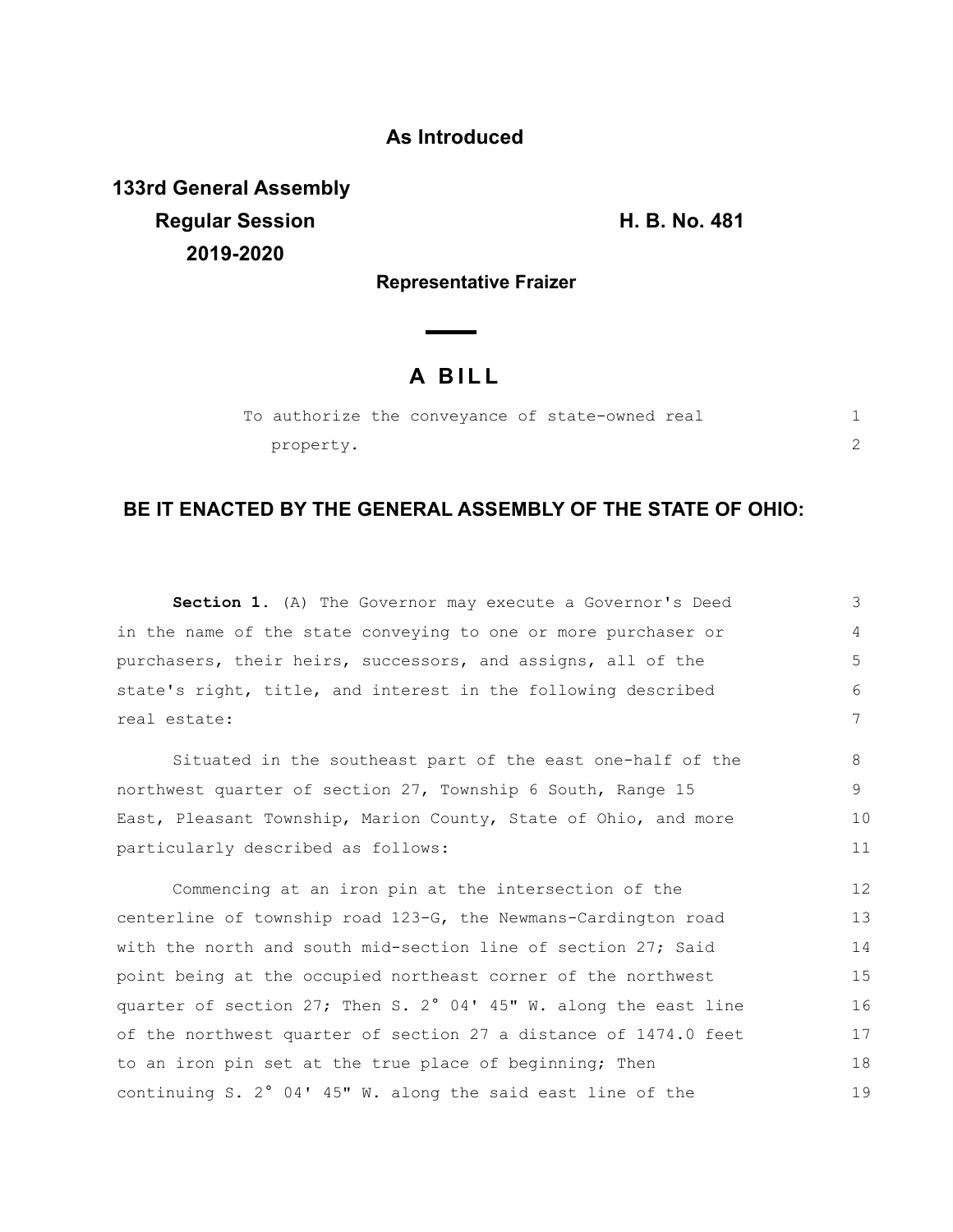northwest quarter a distance of 430.00 feet to an iron pin; Then N. 89° 00" W. along the property line between Fred W. Leffler and Amelia L. M. Jones a distance of 500.00 feet to an iron pin (passing over an iron pipe found at 459.48 feet); Then N. 1° 00' E. a distance of 50.00 feet; Then N. 29° 42' 45" E. a distance of 433.18 feet to an iron pin; Then S. 89° 00" E. a distance of 300.00 feet to the place of beginning, containing 4.067 acres more or less and subject to all easements of record. 20 21 22 23 24 25 26 27

Prior Instrument: Vol 527 Page 311

#### Parcel Number 25-041000-1700

Situated in the north mid-part of the East one-half of the Northwest quarter of section 27, township 6 South, Range 15 East, Pleasant Township, Marion County, State of Ohio and more particularly described as follows:

Commencing at an iron pin at the intersection of the centerline of township road 123-G, the Newmans-Cardington road with the north and south mid-section line of section 27; Said point being at the occupied northeast corner of the northwest quarter of section 27; Then N. 87° 04' 30" W. along the centerline of township road 123-G, a distance of 834.58 feet to a point; Then S. 2° 46' 30" W. a distance of 20.00 feet to a point on the south right-of-way line of the said road, said point being at the true place of beginning; Then continuing S. 2° 46' 30" W. a distance of 208.45 feet to a point at the beginning of a curve of 30.00 feet radius to the right; Then with the curve distance of 15.47 feet to its end; Then S. 32° 19' 30" W. a distance of 6.79 feet to a point at the beginning of a curve of 30.00 feet radius to the left; then with the curve a distance of 15.47 feet to its end; Then S. 2° 46' 30" W. along the centerline of an existing farm lane a distance of 1628.37 34 35 36 37 38 39 40 41 42 43 44 45 46 47 48 49

28

29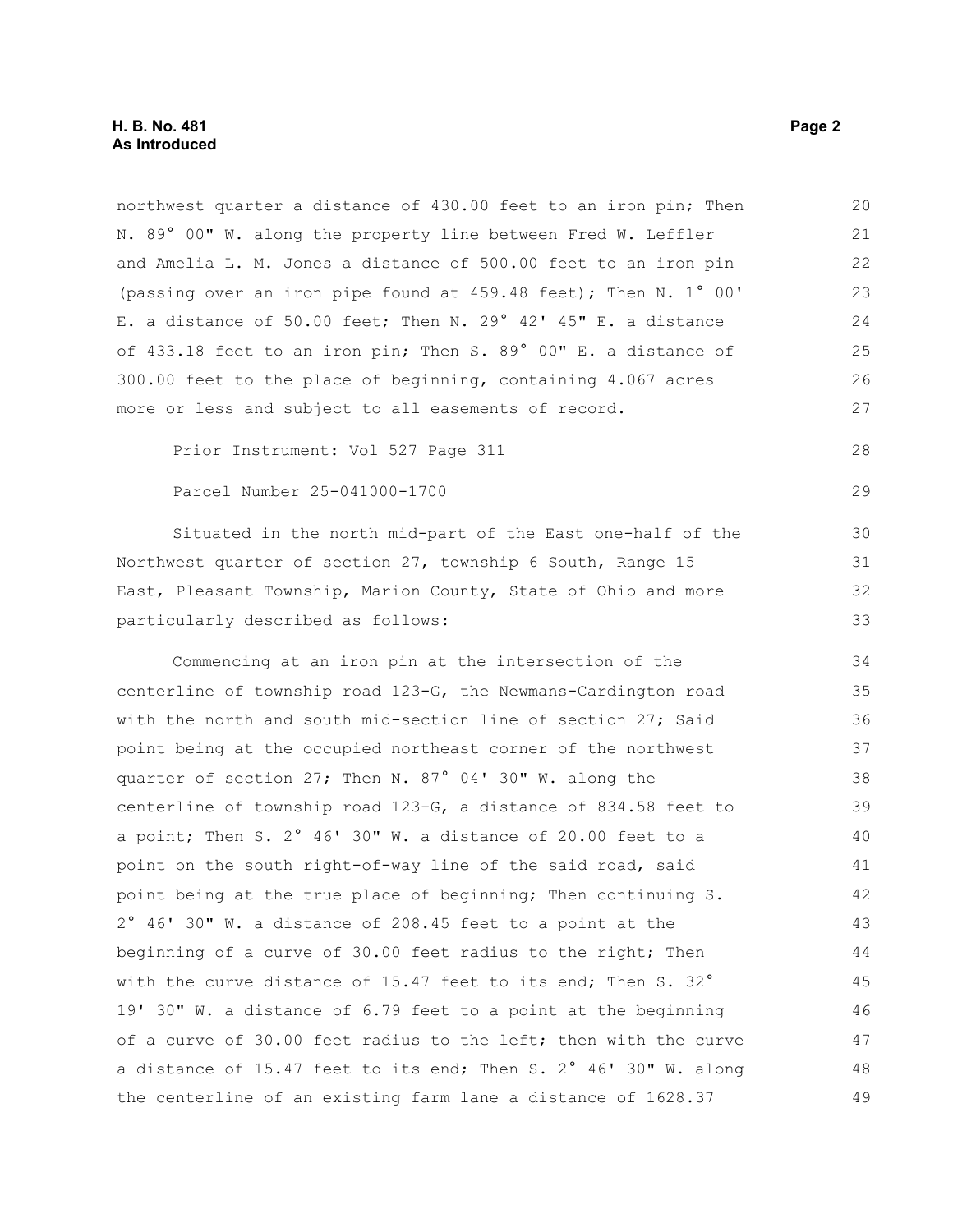#### **H. B. No. 481 Page 3 As Introduced**

feet to a point at the beginning of a curve of 30.00 feet radius to the left; Then with the curve a distance of 48.05 feet to its end; then S. 89° 00' E. a distance of 338.01 feet to a point on the west line of a certain 4.067 acre tract, said point being 10.00 feet north of the southwest corner of said tract. A lane easement of 10.00 width centered on the above described centerline shall be provided by the grantor, Fred W. Leffler, for the purpose of ingress and egress to a certain 4.067 acre tract located in the southeast corner of his property. Said lane easement contains 0.519 acres more or less. 50 51 52 53 54 55 56 57 58 59

The foregoing legal description may be corrected or modified by the Department of Administrative Services to a final form if such corrections or modifications are needed to facilitate recordation of the deed. 60 61 62 63

(B)(1) The conveyance of the real property described in division (A) of this section includes improvements and chattels situated on the real estate, and is subject to all easements, covenants, conditions, and restrictions of record; all legal highways and public rights-of-way; zoning, building, and other laws, ordinances, restrictions, and regulations; and real estate taxes and assessments not yet due and payable. The real estate shall be conveyed in an "as-is, where-is, with all faults" condition. 64 65 66 67 68 69 70 71 72

(2) The deed for the conveyance of the real property described in division (A) of this section may contain restrictions, exceptions, reservations, reversionary interests, and other terms and conditions the Director of Administrative Services determines to be in the best interest of the state. 73 74 75 76 77

(3) Subsequent to the conveyance, any restrictions, exceptions, reservations, reversionary interests, or other terms 78 79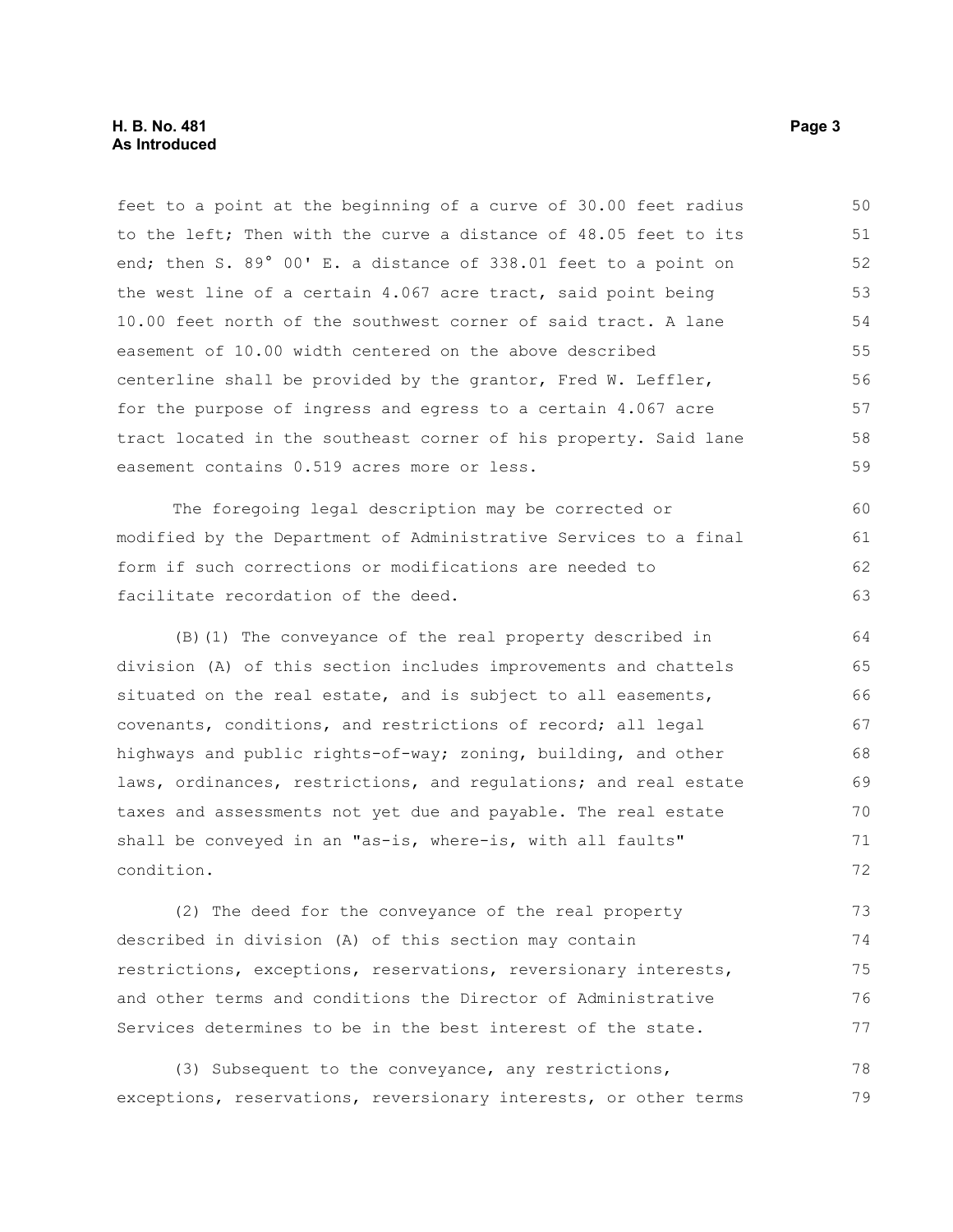and conditions contained in the deed may be released by the state or the Broadcast Educational Media Commission without the necessity of further legislation.

(4) The real estate described in division (A) of this section shall be sold subject to the perpetual easement for ingress and egress contained in division (A) of this section, and the deed for the conveyance shall include such easement.

(5) The deed may contain restrictions prohibiting the purchaser or purchasers from occupying, using, or developing, or from selling, the real estate such that the use or alienation will interfere with the quiet enjoyment of neighboring stateowned land. 87 88

(6) The real estate described above shall be conveyed only if the Director of Administrative Services and the Director of the Broadcast Educational Media Commission first have determined that the real estate is surplus real property no longer needed by the state and that the conveyance is in the best interest of the state.

(C) The Director of Administrative Services shall conduct a sale of the real estate by sealed bid auction or public auction, and the real estate shall be sold to the highest bidder at a price acceptable to the Director of Administrative Services and the Broadcast Educational Media Commission. The Director of Administrative Services shall advertise the sealed bid auction or public auction by publication in a newspaper of general circulation in Marion County, once a week for three consecutive weeks before the date on which the sealed bids are to be opened or the public auction conducted. The Director of Administrative Services shall notify the successful bidder in writing. The Director of Administrative Services may reject any or all bids. 98 99 100 101 102 103 104 105 106 107 108 109

80 81 82

89 90 91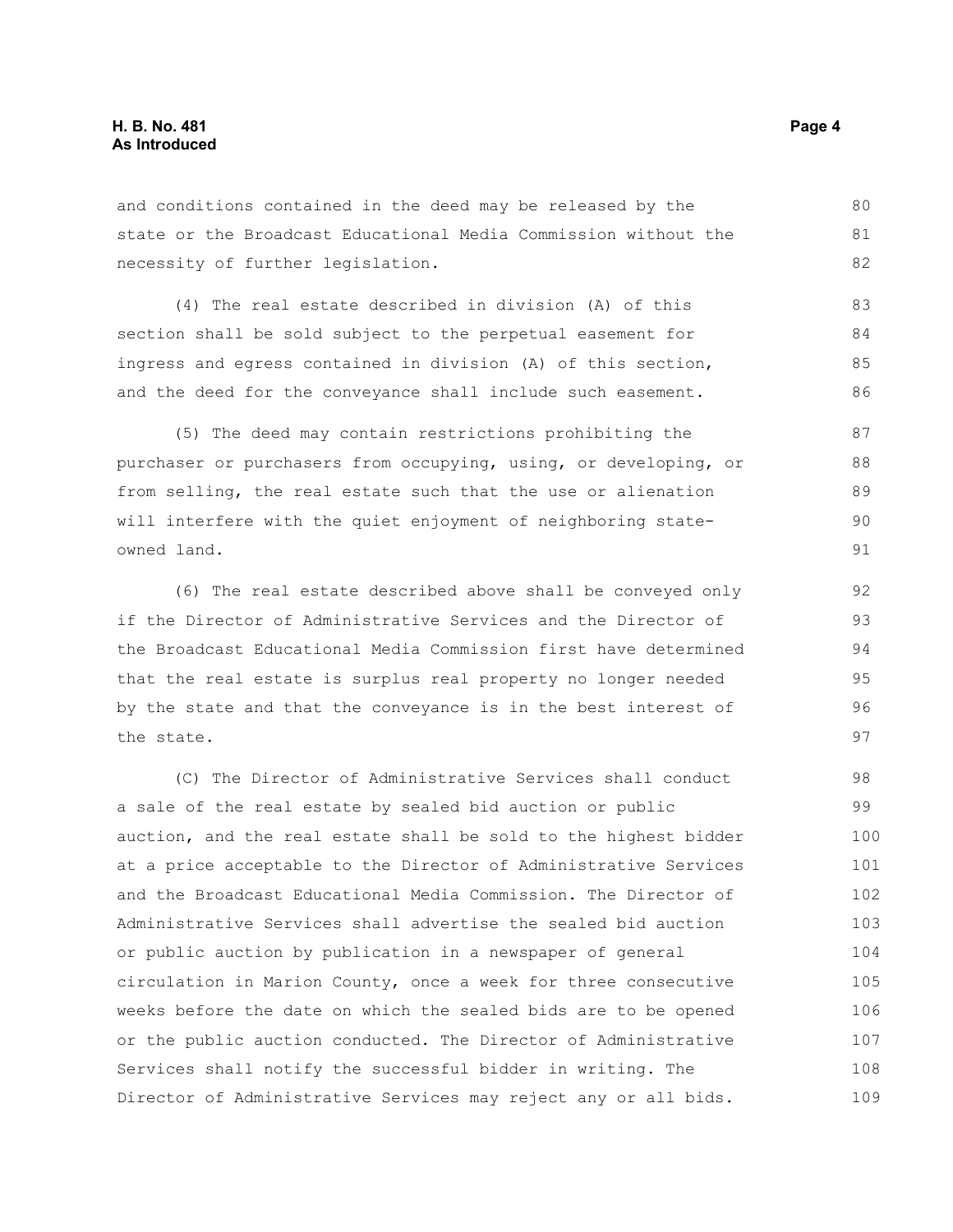#### **H. B. No. 481 Page 5 As Introduced**

The purchaser or purchasers shall pay ten percent of the purchase price to the Director of Administrative Services within five business days after receiving the notice the bid has been accepted or within five business days of the public auction. The purchaser or purchasers shall pay the balance of the purchase price to the Director within 60 days after receiving notice the bid has been accepted or date of the public auction. When the purchase price has been paid, the Director and purchaser or purchasers shall enter into a real estate purchase agreement, in the form prescribed by the Department of Administrative Services. Payment may be made in cash, or by bank draft or certified check made payable to the Treasurer of State. A purchaser who does not complete the conditions of the sale as prescribed in this division shall forfeit the ten percent of the purchase price paid to the state as liquidated damages. If a purchaser fails to complete the purchase, the Director of Administrative Services may accept the next highest bid, subject to the foregoing conditions. If the Director of Administrative Services rejects all bids, the Director may repeat the sealed bid auction or public auction, or may use an alternative sale process that is acceptable to the Broadcast Educational Media Commission. 110 111 112 113 114 115 116 117 118 119 120 121 122 123 124 125 126 127 128 129 130 131

The Broadcast Educational Media Commission shall pay advertising and other costs incident to the sale of the real estate. 132 133 134

(D) The real estate described in division (A) of this section shall be sold as an entire tract and not in parcels. 135 136

(E) The purchaser or purchasers shall pay all costs associated with the purchase, closing, and conveyance, including surveys, title evidence, title insurance, transfer costs and 137 138 139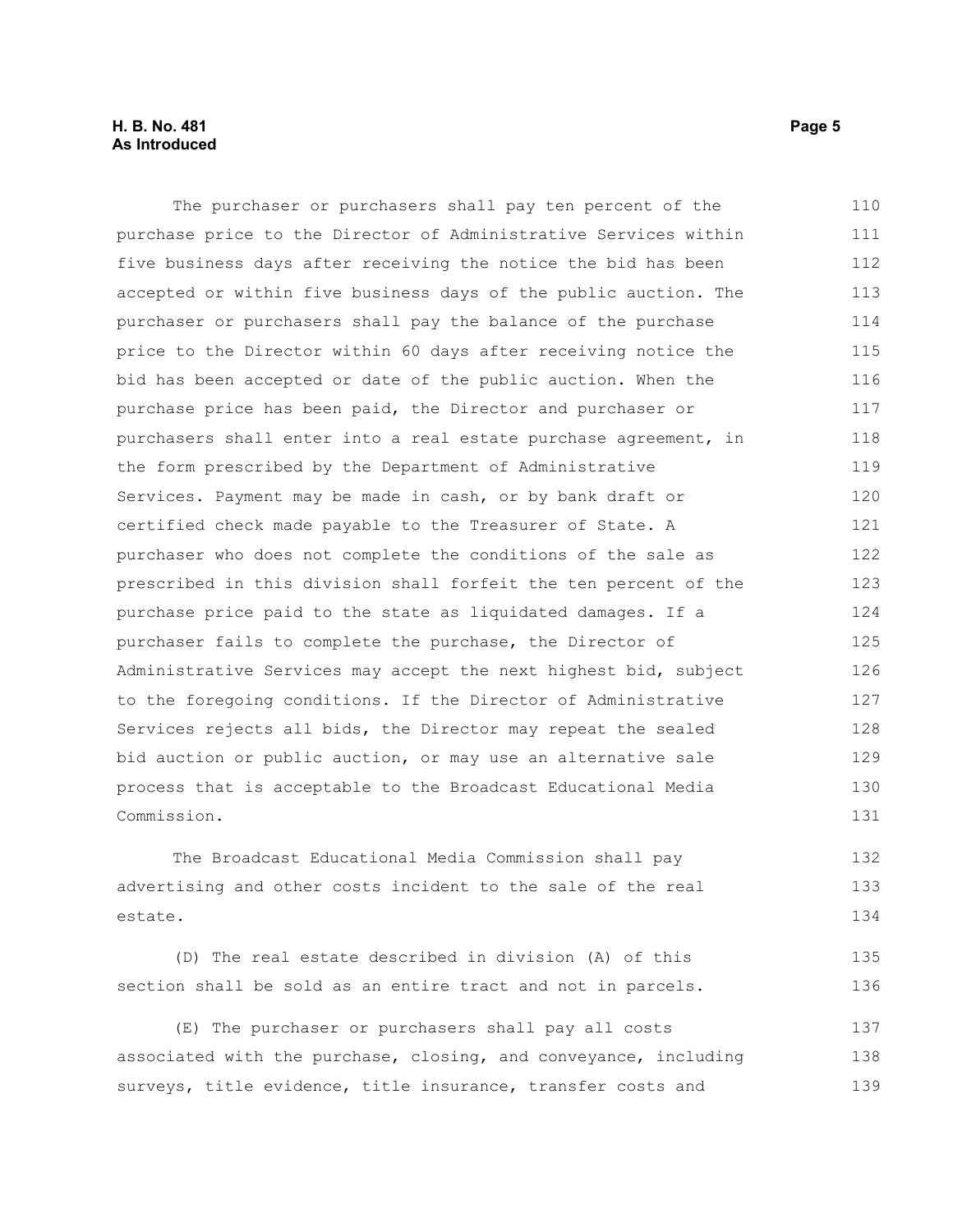fees, recording costs and fees, taxes, and any other fees, assessments, and costs that may be imposed. 140 141

The net proceeds of the sale shall be deposited into the state treasury to the credit of the Broadcast Educational Media Commission's Affiliate Services Fund (4F30) in support of BEMC's mission described in division (A)(2) of section 3353.04 of the Revised Code. 142 143 144 145 146

(F) Upon receipt of a fully executed purchase agreement and upon receipt of written notice from the Director of Administrative Services, the Auditor of State, with the assistance of the Attorney General, shall prepare a Governor's Deed to the real estate described in division (A) of this section. The Governor's Deed shall state the consideration and shall be executed by the Governor in the name of the state, countersigned by the Secretary of State, sealed with the Great Seal of the State, presented in the Office of the Auditor of State for recording, and delivered to the purchaser or purchasers. The purchaser or purchasers shall present the Governor's Deed for recording in the Office of the Marion County Recorder. 147 148 149 150 151 152 153 154 155 156 157 158 159

(G) This section shall expire three years after its effective date. 160 161

**Section 2.** (A) The Governor may execute a Governor's Deed in the name of the state conveying to the Greater Dayton Public Television, Inc. ("Grantee"), and its successors and assigns, or to an alternate grantee, its successors and assigns, all of the state's right, title, and interest in the following described real estate: 162 163 164 165 166 167

Being the same premises conveyed by Trustee's Deed to Ohio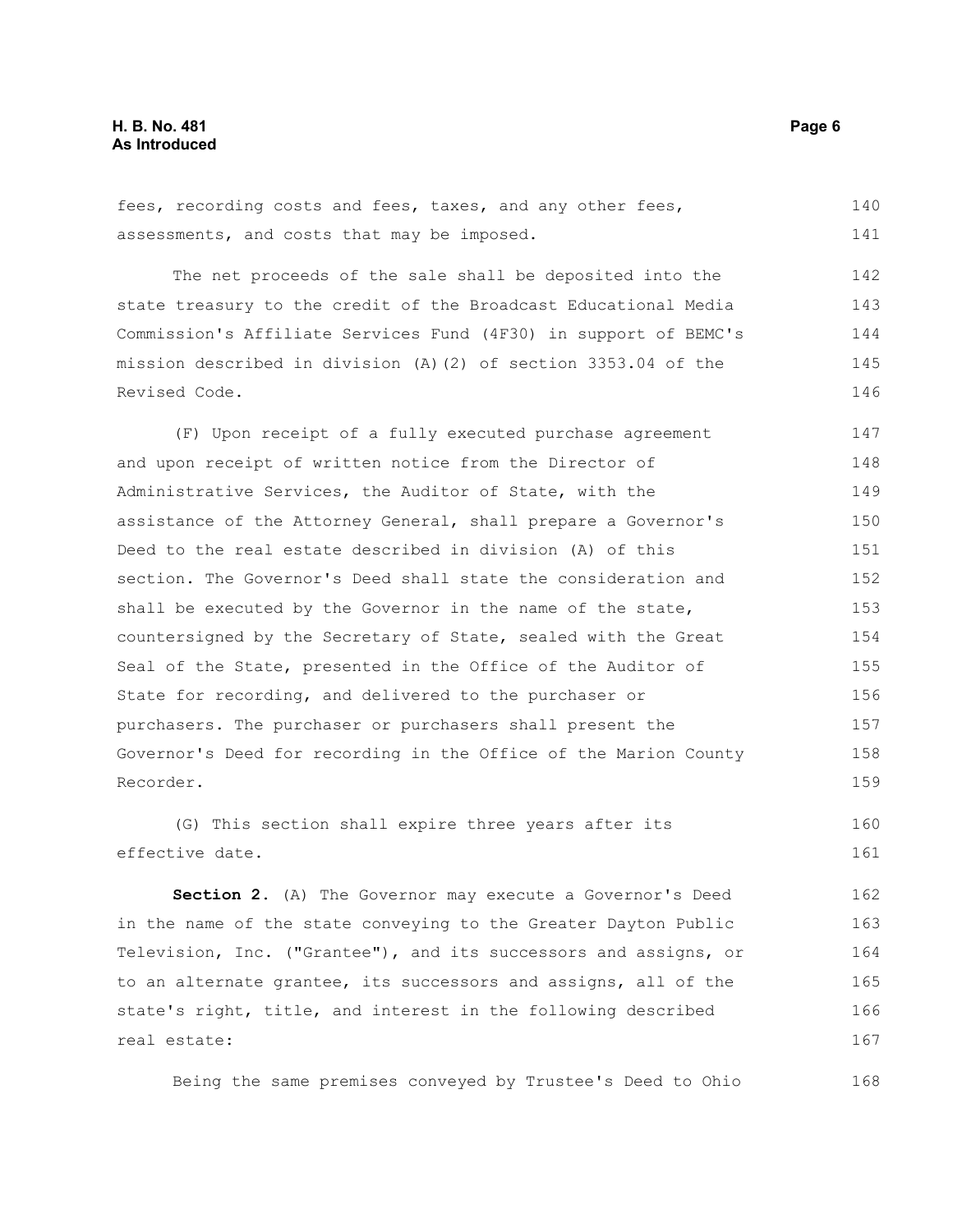Educational Television Network, an independent agency of the government of Ohio, created by an act of the General Assembly of the State of Ohio, pursuant to Case No. 71-0398D in the United States District Court, Southern District of Ohio, Western Division. 169 170 171 172 173

(1) Parcel 1: Situated in Section 13, Town 3, Range 5 East, Township of Jefferson, County of Montgomery, State of Ohio and being more particularly described as follows:

Beginning at southwest corner of Lot No. 75903 of the revised and consecutive numbers of lots on the Plat of the City of Dayton, Ohio said corner also being on the corporation line of the said City of Dayton and the corporation line of the City of Moraine, said corner also being the northeast corner of Lot 5196 of the consecutive numbered lots of the City of Moraine; 177 178 179 180 181 182

Thence, along the corporation line of the City of Moraine and north line of Lot 5196, S 89° 11' 30" W, 880.91 feet to the southeast corner of a 3.150 acre parcel conveyed to Jacob R. Whiteaker in instrument number 2018-00021463;

Thence, leaving the corporation line of the City of Moraine and along the east line of said 3.150 acre parcel, the east line of a 2.499 acre parcel, also conveyed to Jacob R. Whiteaker in instrument number 2018-00021463, a 2.5 acre parcel conveyed to Ruth C. Mack in instrument number 1981-00393D004, a 3.54 acre parcel conveyed to the estate of Emily C. Tate in instrument number 2019-00024911 and partially along the east line of a 1.36 acre parcel also conveyed to the estate of Emily C. Tate in instrument number 2019-00024911, N 4° 04' 10" W, 786.30 feet to the southwest corner of a 16.42 acre parcel conveyed to Waste Management of Ohio, Inc in instrument number 1992-00523C005, 187 188 189 190 191 192 193 194 195 196 197 198

174 175 176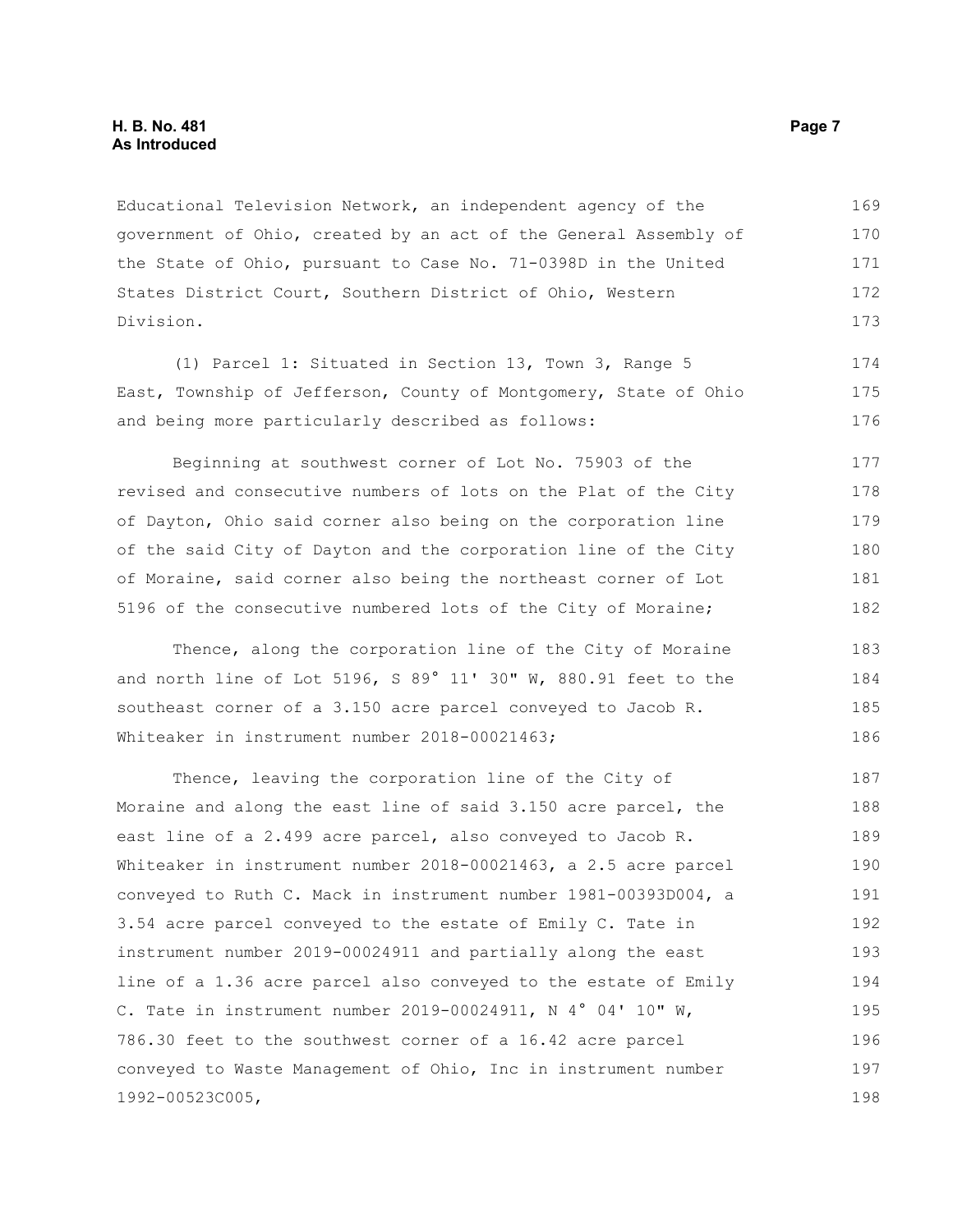| Thence, along the south line of said 16.42 acre parcel, N        | 199 |  |  |  |
|------------------------------------------------------------------|-----|--|--|--|
| 85° 11' 30" E, 880.95 feet to the west line of said Lot 75903    | 200 |  |  |  |
| and the corporation line of the City of Dayton;                  | 201 |  |  |  |
| Thence along the west line of Lot 75903 and the                  | 202 |  |  |  |
| corporation line of the City of Dayton, S 4° 04' 00" E, 786.30   | 203 |  |  |  |
| feet to the place of beginning and containing 15.900 acres more  |     |  |  |  |
| or less and subject to all easements and restrictions of record. | 205 |  |  |  |
| Auditors Parcel # G27 01702 0071                                 | 206 |  |  |  |
| (2) Parcel 2: City of Dayton, County of Montgomery, State        | 207 |  |  |  |
| of Ohio and being a part of Lot 75903 of the revised and         | 208 |  |  |  |
| consecutive numbers of lots on the Plat of the City of Dayton,   | 209 |  |  |  |
| Ohio and being more particularly described as follows:           | 210 |  |  |  |
| Beginning at the southeast corner of Lot 75903, said             | 211 |  |  |  |
| corner being in the center of Gettysburg Avenue and the          | 212 |  |  |  |
| northeast corner of Lot 75904;                                   | 213 |  |  |  |
| Thence, along the south line of Lot 75903 and the north          | 214 |  |  |  |
| line of Lot 75904, S 85° 11' 30" W, 150.01 feet to the southwest | 215 |  |  |  |
| corner of Lot 75903, said corner also being on the corporation   | 216 |  |  |  |
| line of the City of Dayton;                                      | 217 |  |  |  |
| Thence, along the west line of Lot 75903 and the                 | 218 |  |  |  |
| corporation line of the City of Dayton, N 4° 04' 00" W, 70.01    | 219 |  |  |  |
| feet to the southwest corner of a 4.629 acre parcel conveyed to  | 220 |  |  |  |
| Waste Management of Ohio, Inc in instrument number 1992-         | 221 |  |  |  |
| 00523C005,                                                       | 222 |  |  |  |
| Thence, leaving the west line of lot 75903 and the               | 223 |  |  |  |
| corporation line and along the south line of said 4.629 acre     |     |  |  |  |
| parcel, N 85° 11' 30" E, 150.01 feet to the east line of Lot     |     |  |  |  |
| 75903 and the centerline of Gettysburg Avenue;                   |     |  |  |  |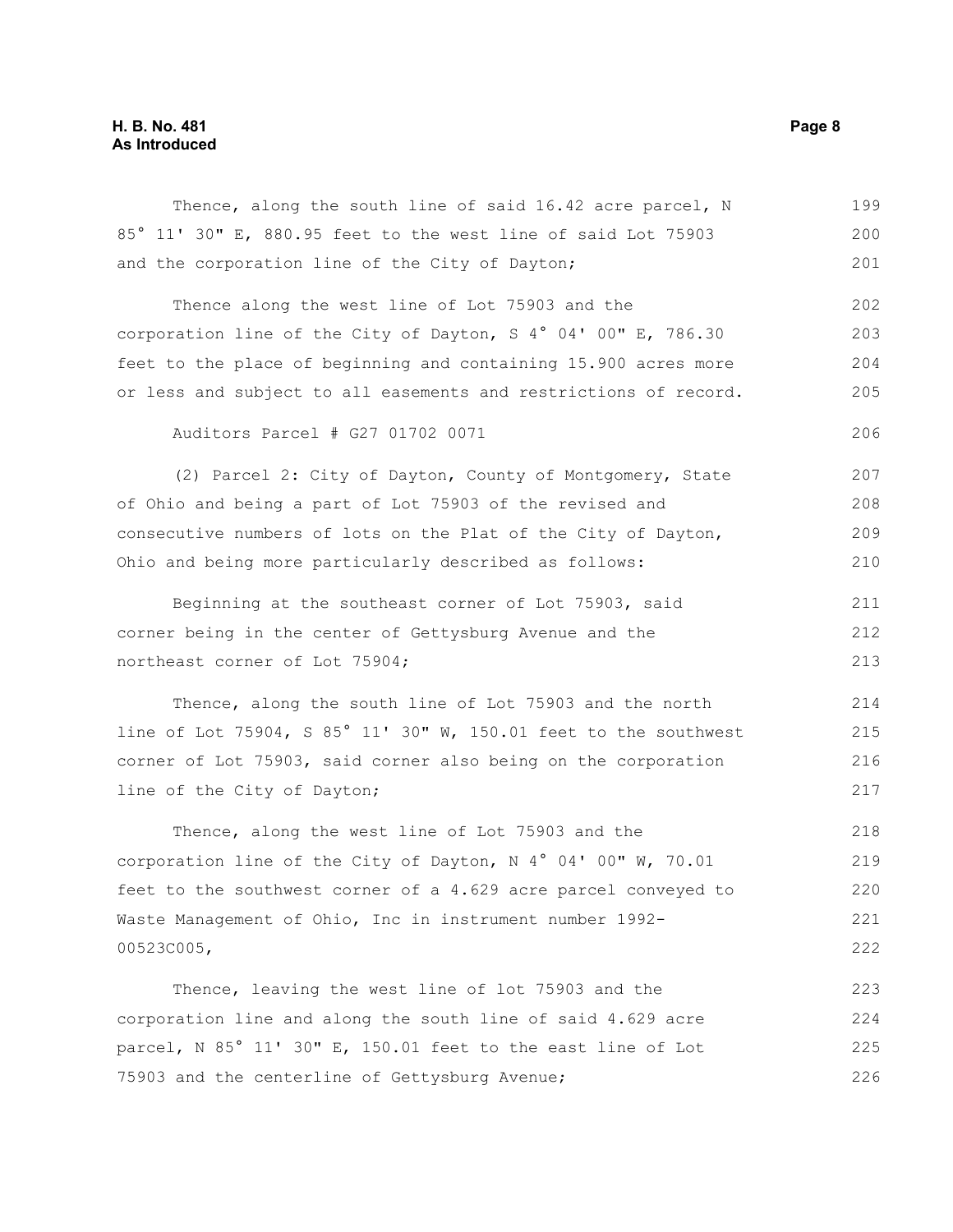| Thence, along the said east line of Lot 75903 and the            | 227 |
|------------------------------------------------------------------|-----|
| centerline of Gettysburg Avenue, S 4° 04" 00" E, 70.01 feet to   | 228 |
| the beginning and containing 0.241 Acres more or less subject to | 229 |
| all easements and restrictions of record.                        | 230 |
| Auditors Parcel # R72 16907 0041                                 | 231 |
| Prior Instrument # 7200154B01                                    | 232 |
| All references refer to documents on file in the offices         | 233 |
| of the Montgomery County Recorder.                               | 234 |
| The foregoing legal description may be corrected or              | 235 |
| modified by the Department of Administrative Services to a final | 236 |
| form if such corrections or modifications are needed to          | 237 |
| facilitate recordation of the deed.                              | 238 |
| (B) (1) The conveyance of the real estate described in           | 239 |
| division (A) of this section includes improvements and chattels  | 240 |
| situated on the real estate, and is subject to all easements,    | 241 |
| covenants, conditions, and restrictions of record; all legal     | 242 |
| highways and public rights-of-way; zoning, building, and other   | 243 |
| laws, ordinances, restrictions, and regulations; and real estate | 244 |
| taxes and assessments not yet due and payable. The real estate   | 245 |
| shall be conveyed in an "as-is, where-is, with all faults"       | 246 |
| condition.                                                       | 247 |
| (2) The deed for the conveyance of the real estate               | 248 |
| described in division (A) of this section may contain            | 249 |
| restrictions, exceptions, reservations, reversionary interests,  | 250 |
| or other terms and conditions the Director of Administrative     | 251 |
| Services determines to be in the best interest of the state.     | 252 |
| (3) Subsequent to the conveyance, any restrictions,              | 253 |
| exceptions, reservations, reversionary interests, or other terms | 254 |
| and conditions contained in the deed may be released by the      | 255 |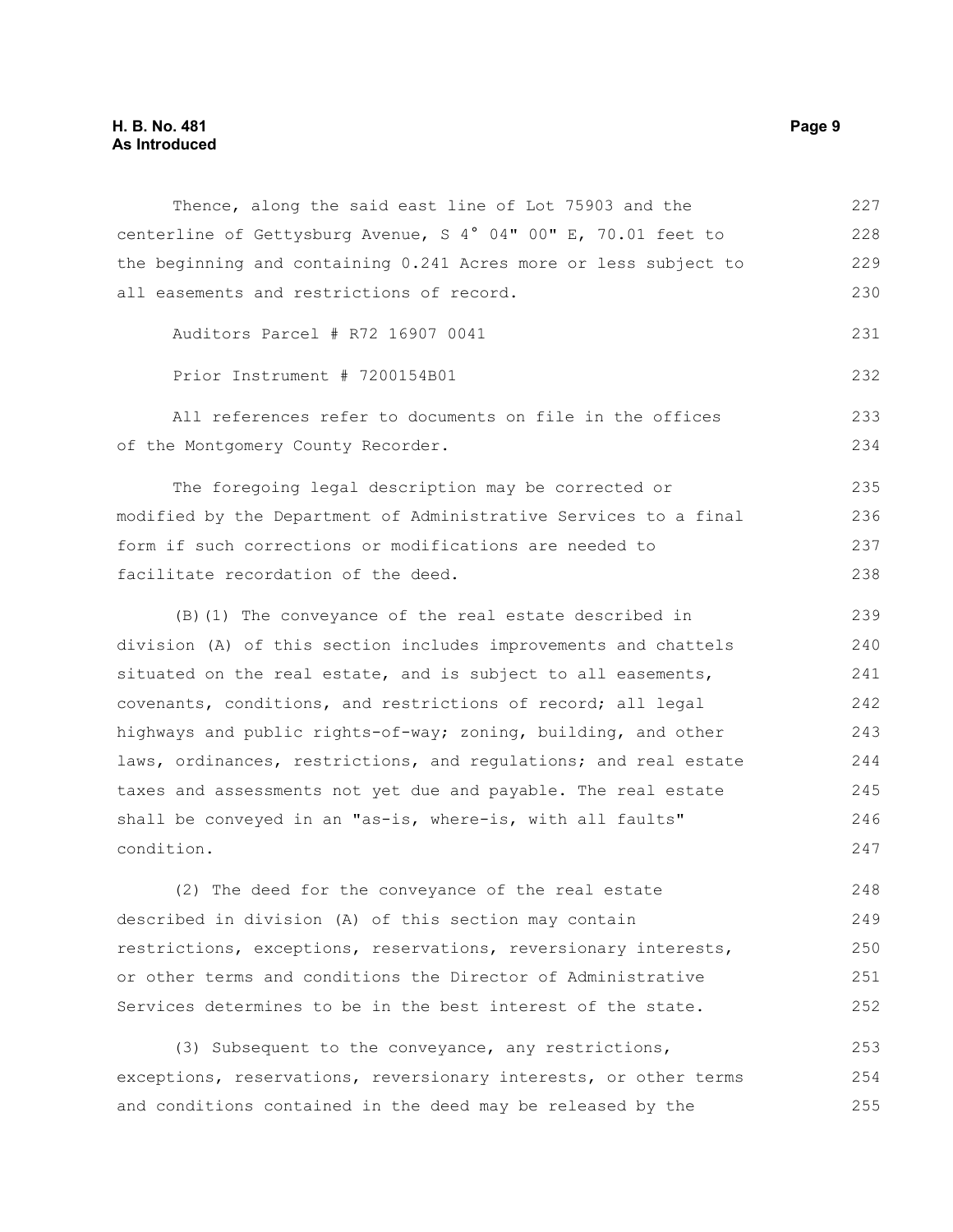state or the Broadcast Educational Media Commission without the necessity of further legislation. (4) The deed or deeds to the real estate shall include the following deed restriction: In the event the grantee desires to sell or transfer the real estate described in division (A) of this section, the grantee shall notify the State of Ohio and shall offer to return title of the real estate described in division (A) of this section to the State of Ohio for the purchase price to be determined and conditioned upon written agreement from the State of Ohio to accept title at the sole option and discretion of the Director of Administrative Services and the Executive Director of Broadcast Educational Media Commission. Should the State of Ohio decline to accept this reversion of title interest not later than 90 days after receipt of notice, the grantee shall be authorized to proceed with any subsequent transfer, conveyance, or disposal of the real estate. (C) Consideration for the conveyance of the real estate described in division (A) of this section shall be determined. The Director of Administrative Services shall offer the real estate to the Greater Dayton Public Television, Inc., through a real estate purchase agreement prepared by the 256 257 258 259 260 261 262 263 264 265 266 267 268 269 270 271 272 273 274 275 276 277

Department of Administrative Services. If the Greater Dayton Public Television, Inc., does not complete the purchase of the real estate within the time period provided in the real estate purchase agreement, the Director of Administrative Services may use any reasonable method of sale considered acceptable by the Broadcast Educational Media Commission to determine an alternate grantee to complete the purchase within three years after the effective date of this section. The Broadcast Educational Media 278 279 280 281 282 283 284 285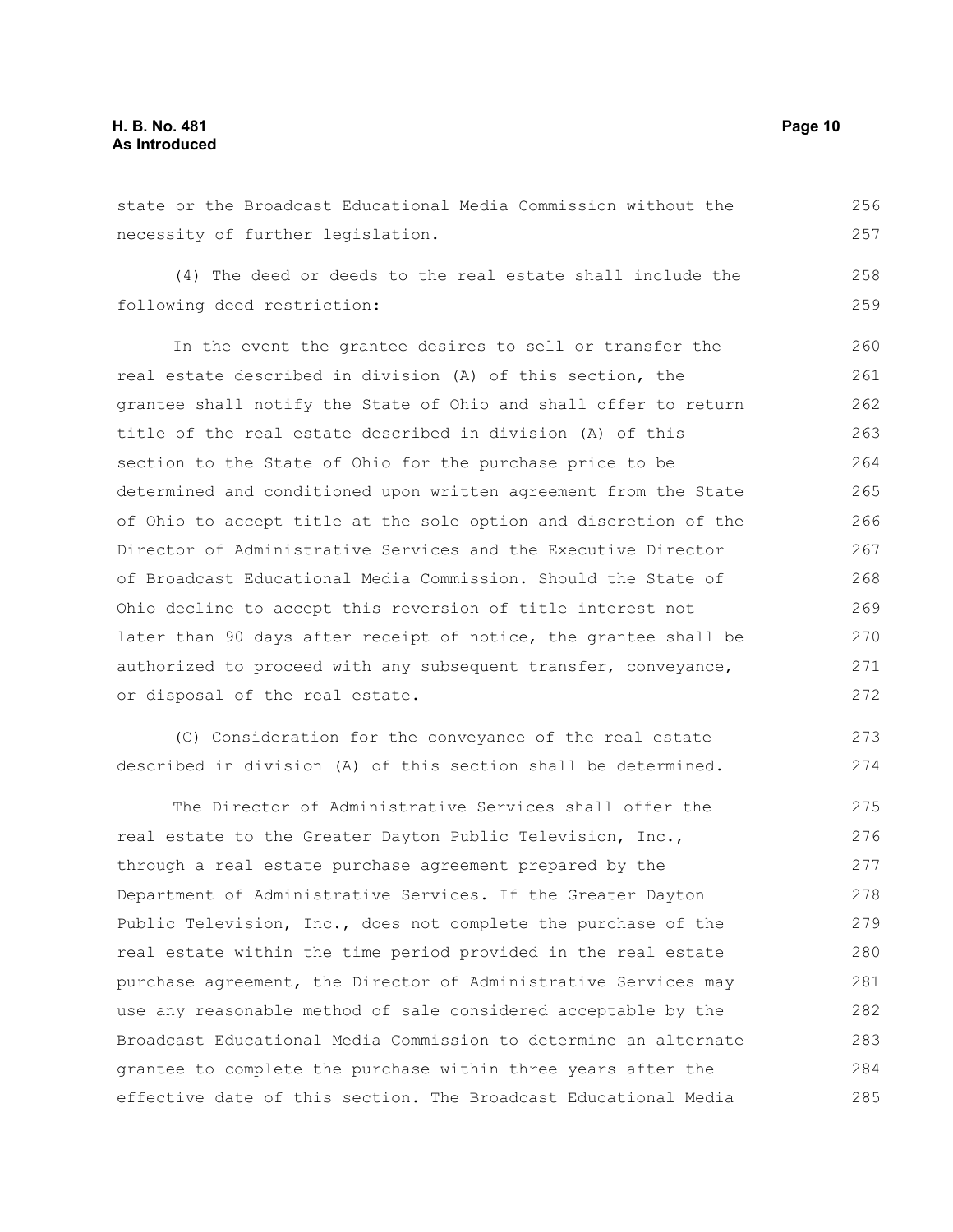Commission shall pay all advertising costs, additional fees, and other costs incident to the sale of the real estate. In that case, consideration for the conveyance of the real estate to an alternate grantee or grantees shall be at a price and pursuant to terms and conditions acceptable to the Director of Administrative Services and the Broadcast Educational Media Commission. 286 287 288 289 290 291 292

(D) The real estate described in division (A) of this section shall be sold as an entire tract and not in parcels. 293 294

(E) Grantee shall pay all costs associated with the purchase, closing and conveyance of the real estate, including surveys, title evidence, title insurance, transfer costs and fees, recording costs and fees, taxes, and any other fees, assessments, and costs that may be imposed. 295 296 297 298 299

The net proceeds of the sale shall be deposited into the state treasury to the credit of the Broadcast Educational Media Commission's Affiliate Services Fund (4F30) in support of BEMC's mission described in division (A)(2) of section 3353.04 of the Revised Code.

(F) Upon receipt of a fully executed purchase agreement and upon receipt of written notice from the Director of Administrative Services, the Auditor of State, with the assistance of the Attorney General, shall prepare a Governor's Deed to the real estate described in division (A) of this section. The Governor's Deed shall state the consideration and shall be executed by the Governor in the name of the state, countersigned by the Secretary of State, sealed with the Great Seal of the State, presented in the Office of the Auditor of State for recording, and delivered to the grantee. The grantee shall present the Governor's Deed for recording in the Office of 305 306 307 308 309 310 311 312 313 314 315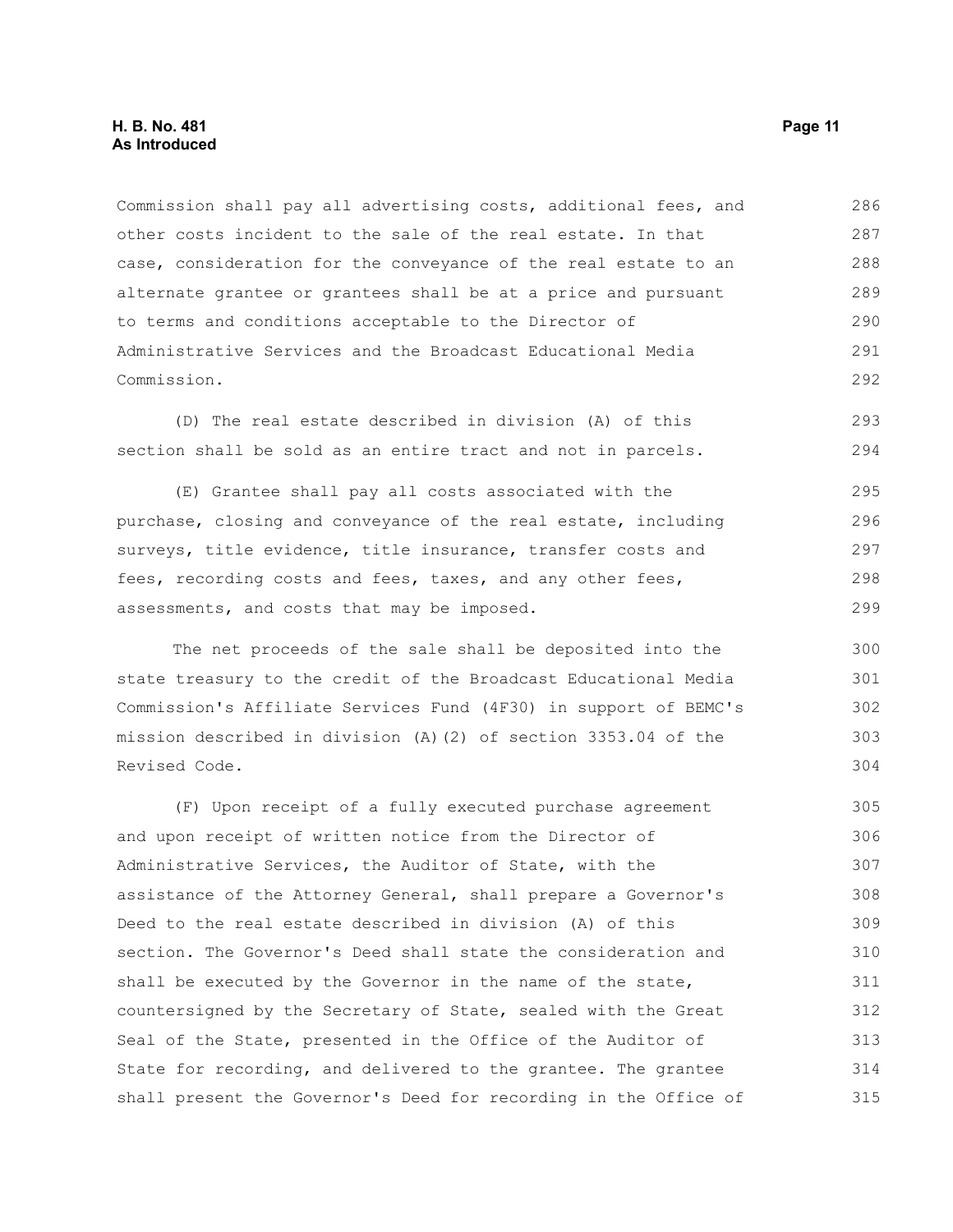the Montgomery County Recorder.

(G) This section shall expire three years after its effective date. 317 318

Section 3. (A) The Director of Administrative Services may execute a perpetual easement in the name of the state granting to Midtown Inspirion, LLC, an Ohio limited liability company, and its successors and assigns, or to an alternate grantee, a perpetual easement for ingress and egress purposes burdening the following described real estate: 319 320 321 322 323 324

Situated in the City of Cleveland, County of Cuyahoga and State of Ohio and known as being part of Original Ten Acre Lot No. 87, and being more particularly described as follows: 325 326 327

Beginning on the easterly line of East 30th Street (formerly Sterling Avenue), 60 feet wide, at the northwesterly corner of a parcel of land formerly conveyed to Scripps-Howard Radio Inc. by deed dated March 21, 1956 and recorded in Volume 8609, Page 472 of Cuyahoga County Records; Thence along the easterly line of East 30th Street, North 00 degrees 08 minutes 30 seconds East a distance of 156.86 feet to the PRINCIPAL PLACE OF BEGINNING of the herein described parcel of land: 328 329 330 331 332 333 334 335

Course 1) Thence continuing along the easterly line of East 30th Street, North 00 degrees 08 minutes 30 seconds East a distance of 20.00 feet; 336 337 338

Course 2) Thence South 89 degrees 51 minutes 30 seconds East a distance of 196.00 feet; 339 340

Course 3) Thence South 00 degrees 08 minutes 30 seconds West a distance of 177.44 feet to the northerly line of lands as conveyed to Crystal Kingdom Development, LLC by deed recorded in AFN #200902130144 of Cuyahoga County Records; 341 342 343 344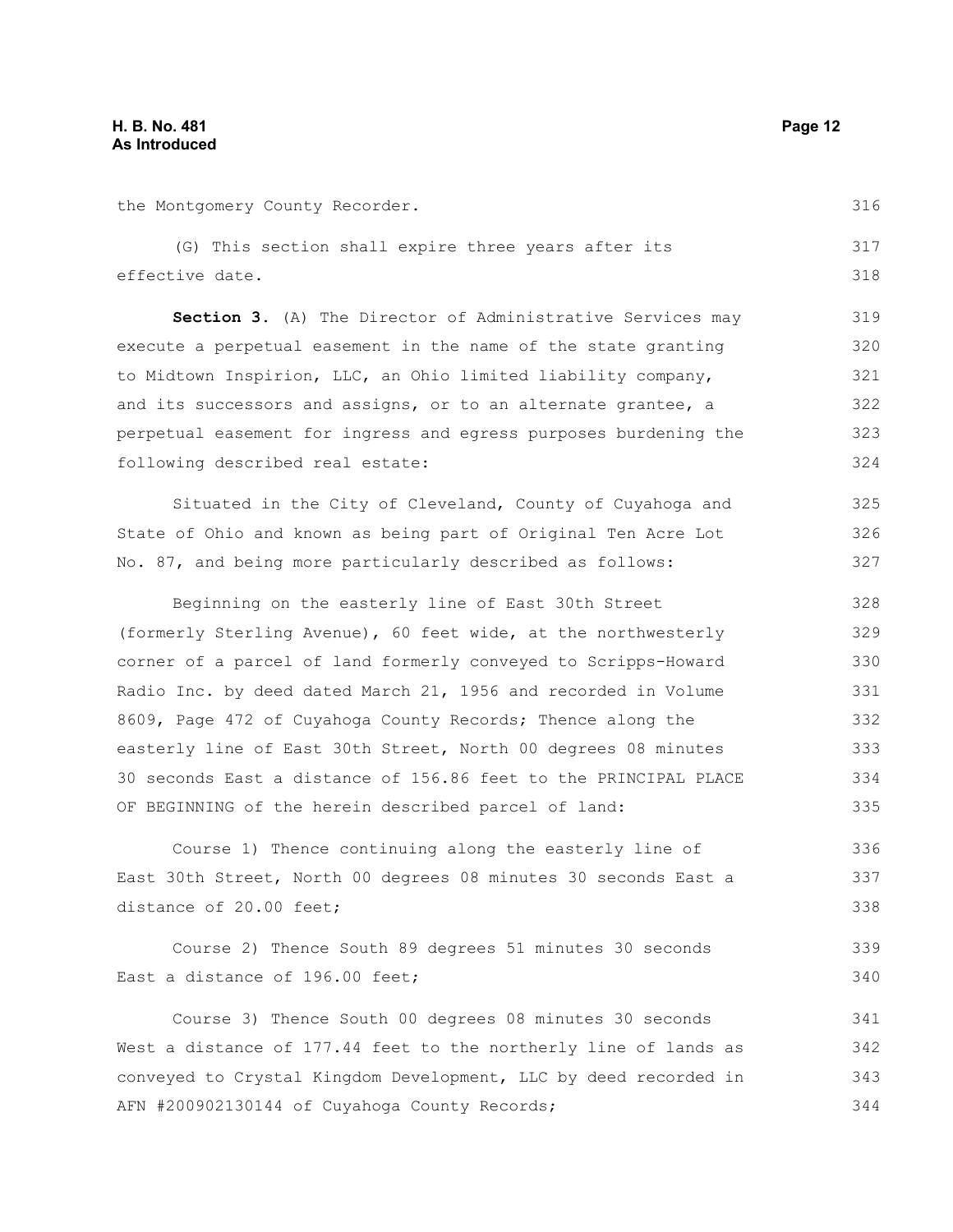Course 4) Thence along the northerly line of lands so conveyed, North 88 degrees 32 minutes 17 seconds West a distance of 20.01 feet; 345 346 347

Course 5) Thence North 00 degrees 08 minutes 30 seconds East a distance of 156.98 feet; 348 349

Course 6) Thence North 89 degrees 51 minutes 30 seconds West a distance of 176.00 feet to the Principal Place of Beginning as described by Christopher J. Dempsey, Professional Land Surveyor No. 6914 of Dempsey Surveying Company on May 9, 2014. 350 351 352 353 354

Basis of Bearings: Bearings are to an assumed meridian and are used to indicate angles only.

The foregoing legal description may be corrected or modified by the Department of Administrative Services to a final form if such corrections or modifications are needed to facilitate recordation of the perpetual easement. 357 358 359 360

(B) The perpetual easement shall state the obligations of, and the duties to be observed and performed by, Midtown Inspirion, LLC, or an alternate grantee, with regard to the perpetual easement. 361 362 363 364

(C) Consideration for granting the perpetual easement is \$1. 365 366

(D) The Director of Administrative Services, with the assistance of the Attorney General, shall prepare the perpetual easement document. The perpetual easement shall state the consideration and the terms and conditions for the granting of the perpetual easement. The perpetual easement shall be executed by the Director of Administrative Services in the name of the state, presented in the Office of the Auditor of State for 367 368 369 370 371 372 373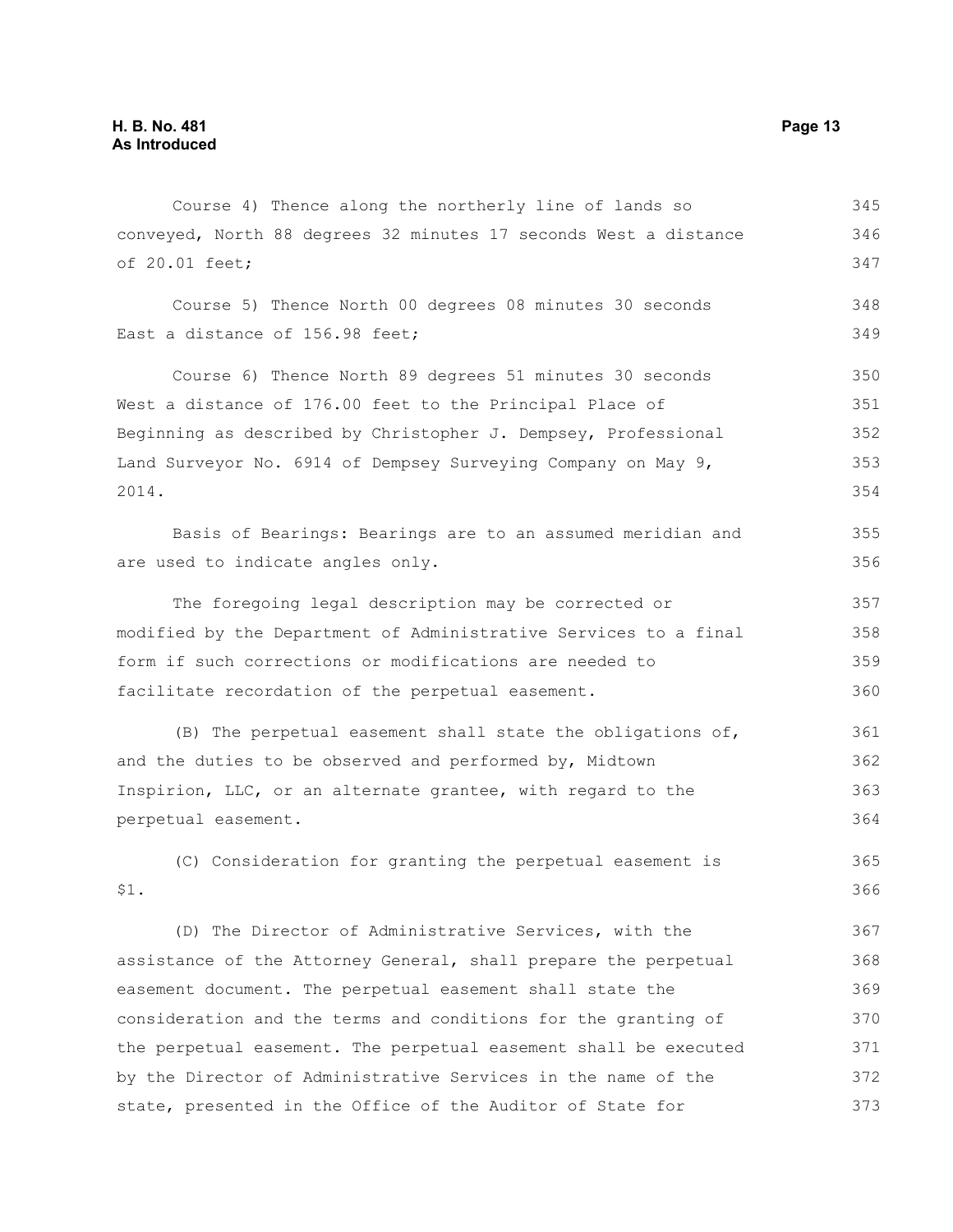recording, and delivered to Midtown Inspirion, LLC, or an alternate grantee. Midtown Inspirion, LLC, or an alternate grantee, shall present the perpetual easement for recording in the Office of the Cuyahoga County Recorder. Midtown Inspirion, LLC, or an alternate grantee, shall pay the costs associated with recording the perpetual easement. 374 375 376 377 378 379

(E) This section expires three years after its effective date.

**Section 4.** (A) The Governor may execute a Governor's Deed in the name of the state conveying to Martin R. Knapke, and his heirs, successors, and assigns, or to an alternate purchaser or purchasers, and to the alternate purchaser or purchaser's heirs, successors and assigns, all of the state's right, title, and interest in the following described real estate: 382 383 384 385 386 387

Situate in the State of Ohio, County of Mercer, Township of Liberty, being part of the Northeast Quarter of Section 28, Township 5 South, Range 1 East, and being that same 3.789 acre tract conveyed to the State of Ohio in Official Record Book 153, Page 48, all references being those of record in the Recorder's Office, Mercer County, Ohio, and being more particularly described as follows: 388 389 390 391 392 393 394

Commencing at a magnail found at the southeast corner of the northeast quarter of Section 28, said corner also being the centerline intersection of Skeels Road and Wabash Road; 395 396 397

Thence, with the centerline of said Skeels Road and the east-west half section line of Section 28, N 88° 08' 11" West, 818.75 feet to a point at the southwest corner of that 2.995 acre parcel as conveyed to Charles G. Knapke and Martin R. Knapke in Deed Volume 322, Page 542, said point also being the 398 399 400 401 402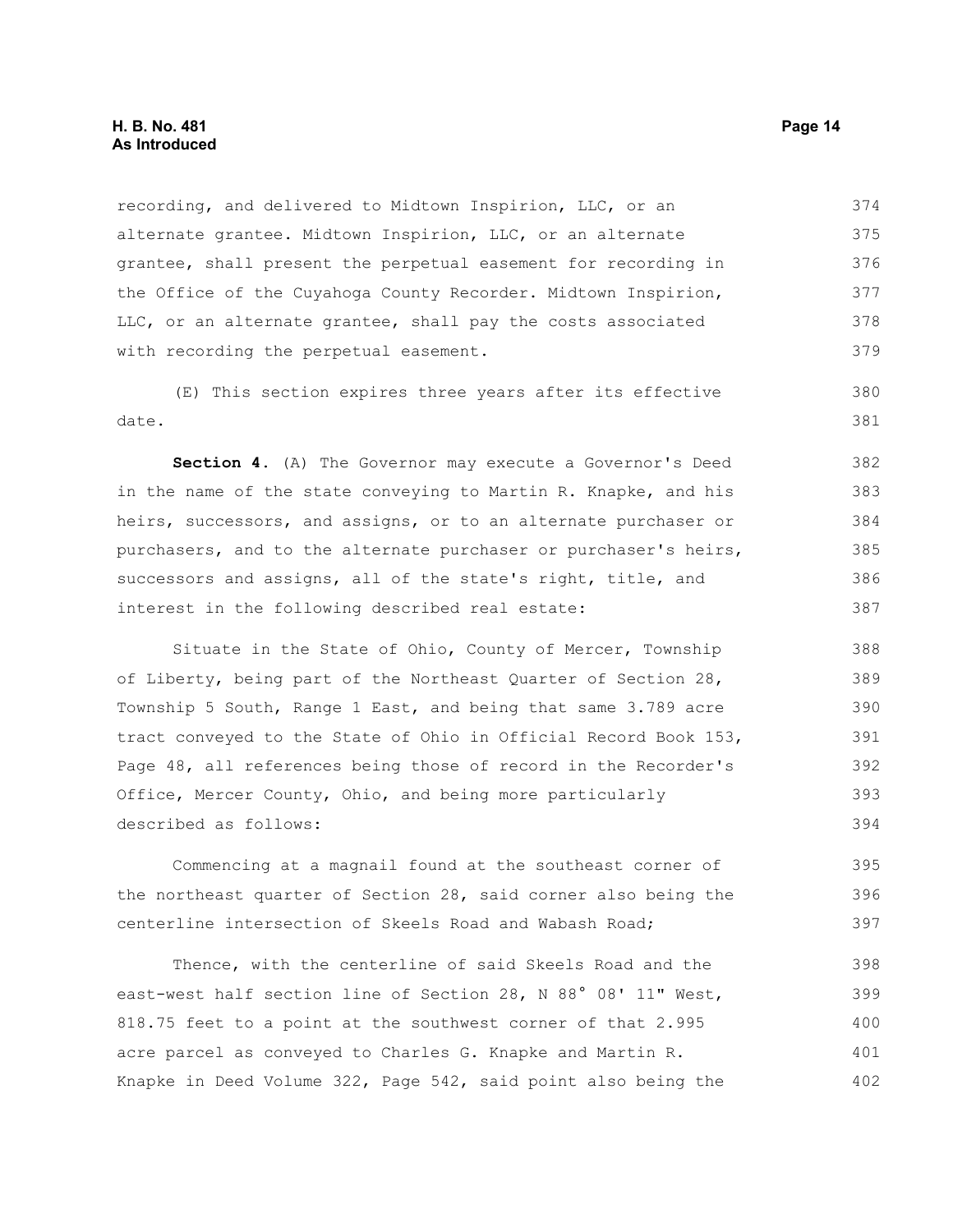| Place of Beginning of the 3.7704 acre parcel herein described;   | 403 |
|------------------------------------------------------------------|-----|
| Thence continuing with the said centerline and said east-        | 404 |
| west half section line N 88° 08' 11" West, 512.40 feet to a      | 405 |
| point at the southeasterly corner of that 143.225 acre parcel as | 406 |
| conveyed to Hope E. Rock in Deed Volume 260, Page 340;           | 407 |
| Thence along the easterly line of said Hope E. Rock              | 408 |
| parcel, N 01° 05' 49" E, passing a 5/8 inch iron bar with an     | 409 |
| unmarked yellow cap found on the northerly line of said Skeels   | 410 |
| Road at 30.00 feet, a total distance of 316.00 feet to a 5/8     | 411 |
| inch iron bar with an unmarked yellow cap found;                 | 412 |
| Thence along the southerly line of said Hope E. Rock             | 413 |
| Parcel, S 87° 39' 20" E, 534.52 feet to a 5/8 inch iron bar with | 414 |
| an unmarked yellow cap found;                                    | 415 |
| Thence along the westerly line of said Hope E. Rock parcel       | 416 |
| and the said Knapke parcel, S 05° 08' 49" W, passing a 5/8 inch  | 417 |
| iron bar with an unmarked yellow cap found at the northwest      | 418 |
| corner of said Knapke parcel at 10.00 feet and a 5/8 inch iron   | 419 |
| bar with a yellow cap inscribed "SURVEY POINT THOMPSON #5879"    | 420 |
| found the northerly line of said Skeels Road at 282.00 feet, a   | 421 |
| total distance of 312.00 feet to the Place of Beginning and      | 422 |
| containing 3.7704 acres, more or less and subject to all         | 423 |
| easements and restrictions of record.                            | 424 |
| Bearings for this description are based upon the East Line       | 425 |
| of the Northeast Quarter of Section 28 being N 01° 36' 42' E.    | 426 |
| Reference is made to a survey of said quarter section by         | 427 |
| James W. Geeslin, P.S. 7764, dated December 12, 2018 and on file | 428 |
| in the Mercer County Engineer's Office.                          | 429 |
| Mercer County Parcel Number: 28-009350.0000                      | 430 |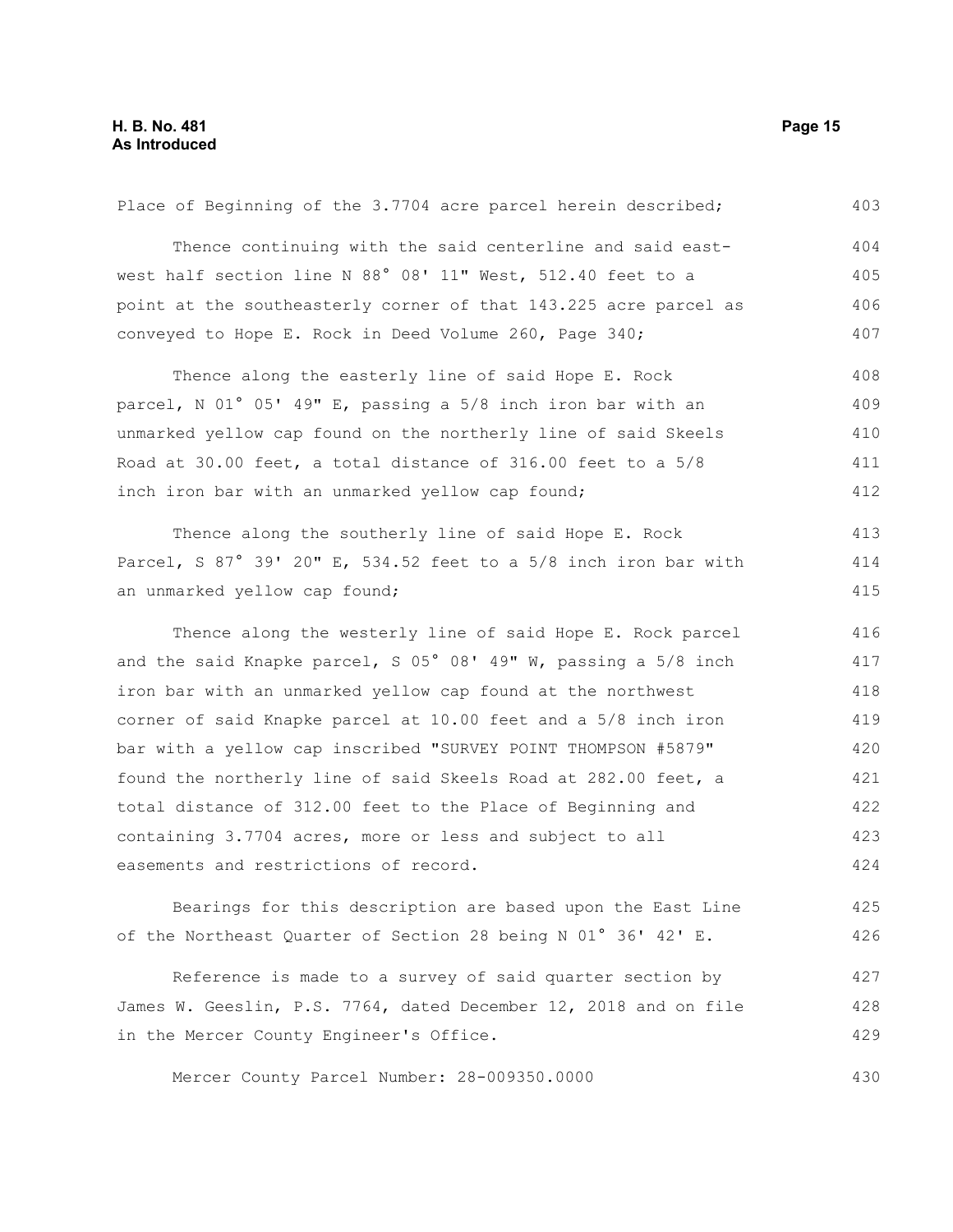48 The foregoing legal description may be corrected or modified by the Department of Administrative Services to a final form if such corrections or modifications are needed to facilitate recordation of the deed. (B)(1) The conveyance shall include the improvements and chattels situated on the real estate, and is subject to all easements, covenants, conditions, and restrictions of record; all legal highways and public rights-of-way; zoning, building, and other laws, ordinances, restrictions, and regulations; and real estate taxes and assessments not yet due and payable. The real estate shall be conveyed in an "as-is, where-is, with all faults" condition. (2) The deed for the conveyance of the real estate may contain restrictions, exceptions, reservations, reversionary interests, or other terms and conditions the Director of Administrative Services determines to be in the best interest of the state. (3) Subsequent to the conveyance, any restrictions, exceptions, reservations, reversionary interests, or other terms and conditions contained in the deed may be released by the Department of Administrative Services without the necessity of further legislation. (C) The Director of Administrative Services shall offer the real estate to Martin R. Knapke through a real estate purchase agreement prepared by the Department of Administrative Services. Consideration for the conveyance of the real estate shall be at a price acceptable to the Director of Administrative 432 433 434 435 436 437 438 439 440 441 442 443 444 445 446 447 448 449 450 451 452 453 454 455 456 457 458 459

Prior Instrument Reference: Official Record Book 153, Page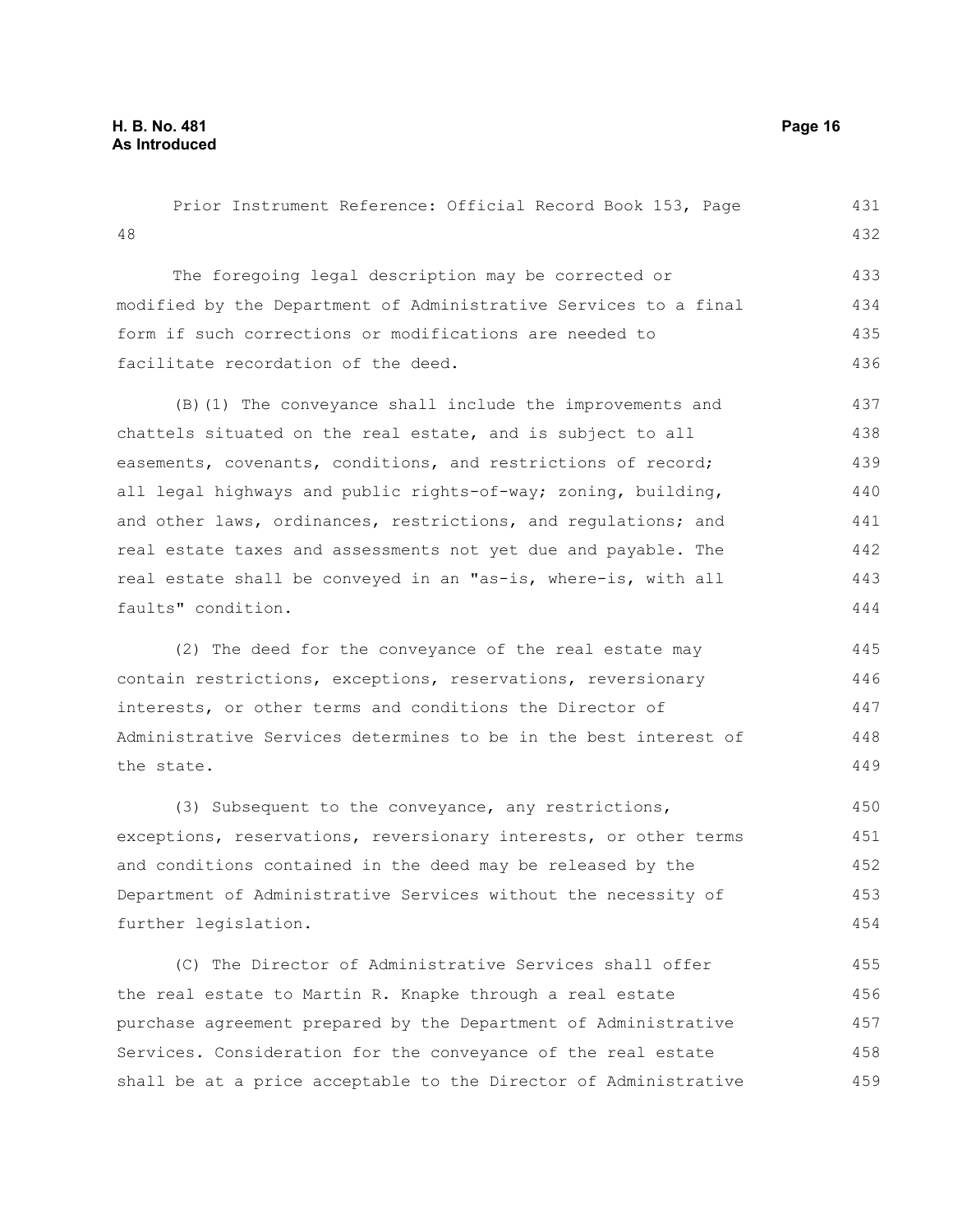#### **H. B. No. 481 Page 17 As Introduced**

Services. If Martin R. Knapke does not complete the purchase of the real estate within the time period provided in the real estate purchase agreement, the Director of Administrative Services may use any reasonable method of sale to determine an alternate purchaser or purchasers willing to complete the purchase within three years after the effective date of this section. In that case, consideration for the conveyance of the real estate to an alternate purchaser or purchasers shall be at a price and any terms and conditions acceptable to the Director of Administrative Services. 460 461 462 463 464 465 466 467 468 469

(D) The real estate described in division (A) of this section shall be sold as an entire tract and not in parcels.

(E) The purchaser or purchasers shall pay all costs associated with the purchase, closing, and conveyance of the subject real estate, including appraisals, surveys, title evidence, title insurance, transfer costs and fees, recording costs and fees, taxes, and any other fees, assessments, and costs that may be imposed. 472 473 474 475 476 477

The net proceeds of the sale of the real estate shall be deposited into the state treasury to the credit of the General Revenue Fund.

(F) Upon receipt of written notice from the Department of Administrative Services, the Auditor of State, with the assistance of the Attorney General, shall prepare a Governor's Deed to the real estate described in division (A) of this section to the purchaser or purchasers. The Governor's Deed shall state the consideration and shall be executed by the Governor in the name of the state, countersigned by the Secretary of State, sealed with the Great Seal of the State, presented in the Office of the Auditor of State for recording, 481 482 483 484 485 486 487 488 489

470 471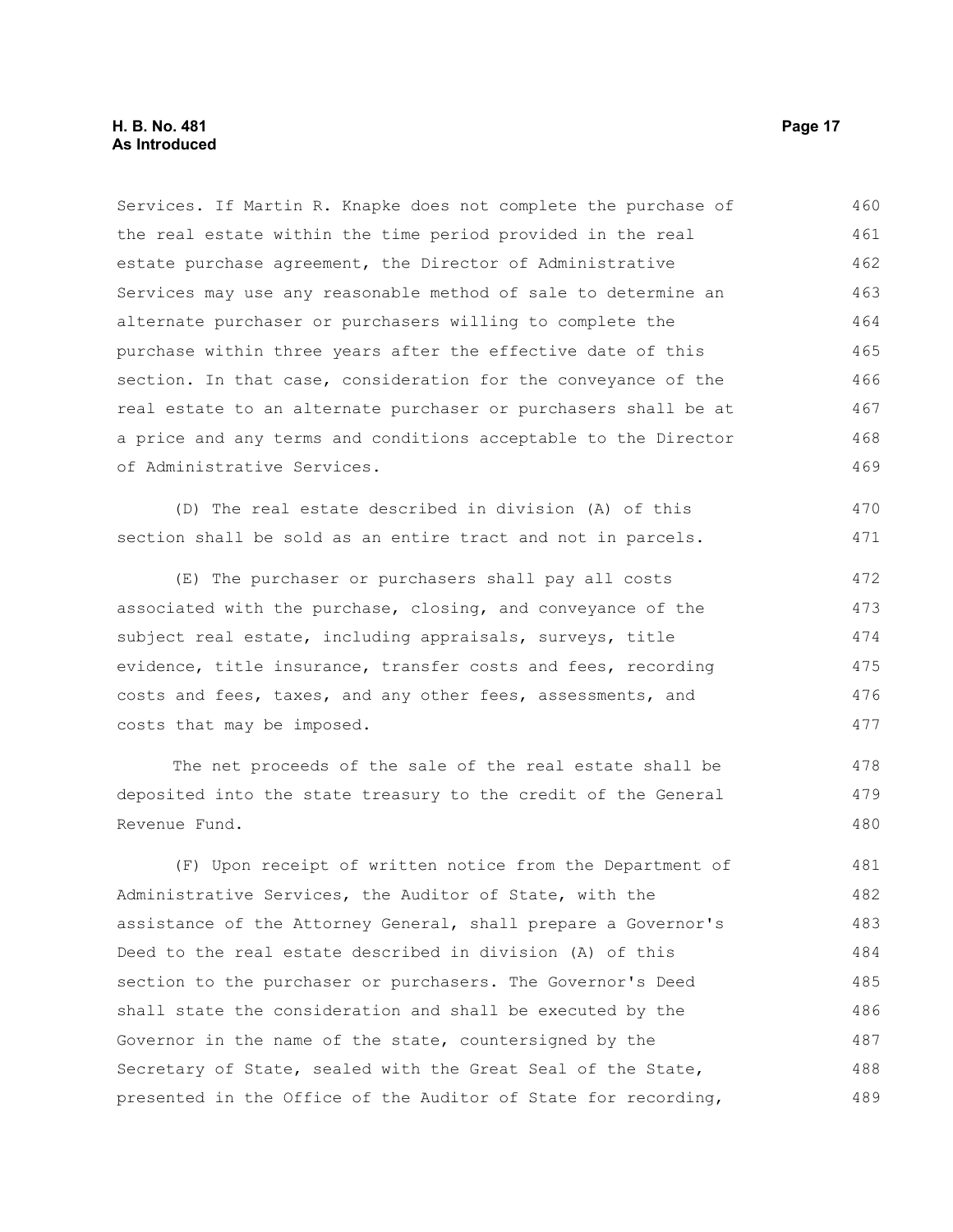and delivered to the purchaser or purchasers. The purchaser or purchasers shall present the Governor's Deed for recording in the Office of the Mercer County Recorder. 490 491 492

(G) This section shall expire three years after its effective date. 493 494

**Section 5.** (A) The Governor may execute a Governor's Deed in the name of the state conveying to selected grantee or grantees, their heirs, successors, and assigns, to be determined in the manner provided in division (C) of this section all of the state's right, title, and interest in the following described real estate: 495 496 497 498 499 500

Situated in Section 26, Town 2, Range 7 M.R.S., City of Dayton, County of Montgomery, State of Ohio and being all of Lot 84456 of the Revised and Consecutive Numbers of Lots on the Plat of the City of Dayton, Ohio as shown on the Twin Valley Behavioral Health and Dayton Public Schools Plat as recorded in Plat Book 215, Page 34 of the Montgomery County Records. 501 502 503 504 505 506

Also known as 2201 Mapleview Avenue, Dayton, Ohio 45420 Montgomery County Parcel No. R72 14301 0055 Prior Deed Reference File# 2013-00003531 507 508 509

The foregoing legal description may be corrected or modified by the Department of Administrative Services to a final form if such corrections or modifications are needed to facilitate recordation of the deed. 510 511 512 513

(B)(1) The conveyance includes improvements and chattels situated on the real estate, and is subject to all leases, easements, covenants, conditions, and restrictions of record; all legal highways and public rights-of-way; zoning, building, 514 515 516 517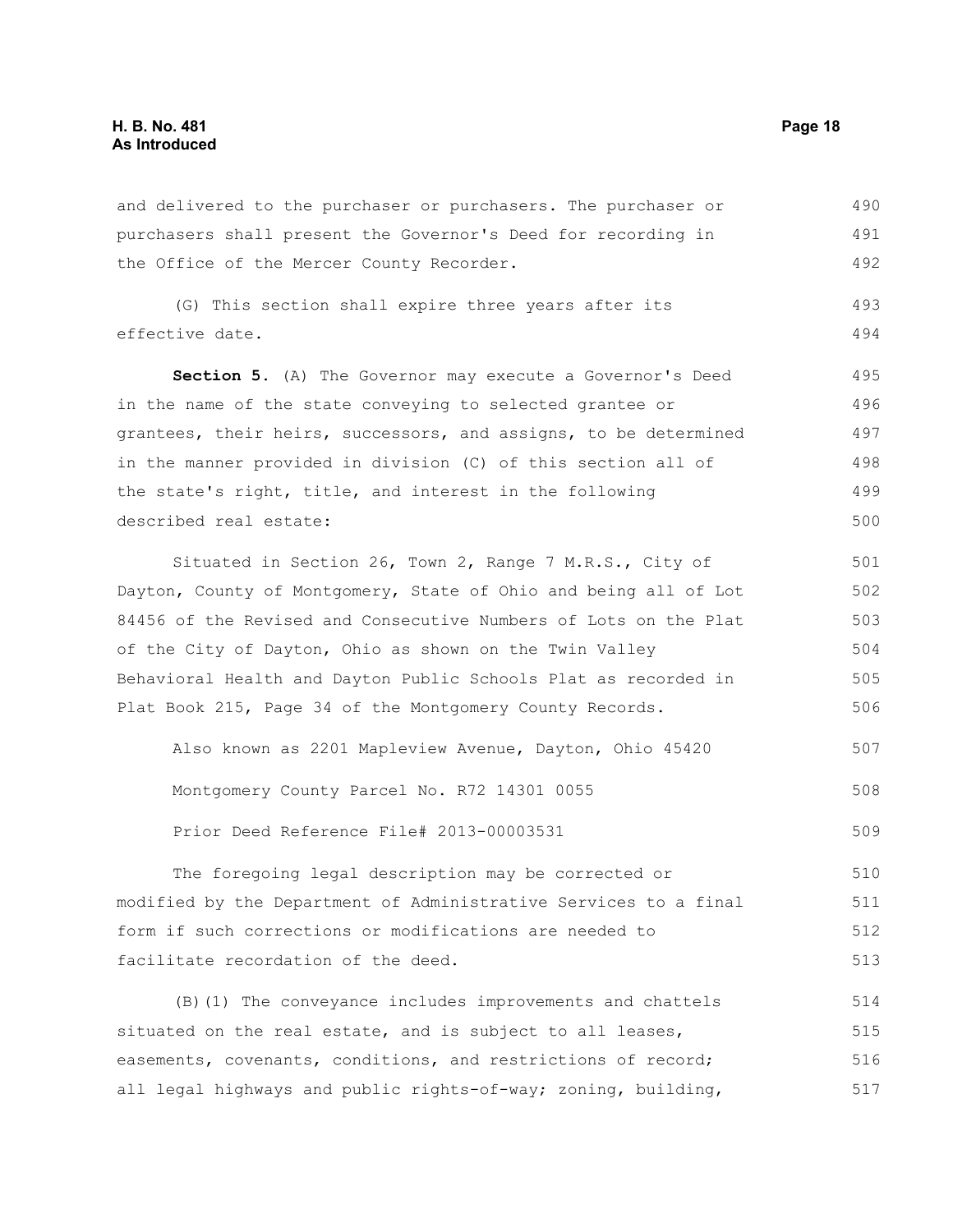and other laws, ordinances, restrictions, and regulations; and real estate taxes and assessments not yet due and payable. The real estate shall be conveyed in an "as-is, where-is, with all faults" condition. 518 519 520 521

(2) The deed may contain restrictions, exceptions, reservations, reversionary interests, and other terms and conditions the Director of Administrative Services determines to be in the best interest of the state. 522 523 524 525

(3) Subsequent to the conveyance, any restrictions, exceptions, reservations, reversionary interests, or other terms and conditions contained in the deed may be released by the state or the Department of Mental Health and Addiction Services without the necessity of further legislation. 526 527 528 529 530

(4) The deed may contain restrictions prohibiting the grantee or grantees from occupying, using, or developing, or from selling, the real estate such that the use or alienation will interfere with the quiet enjoyment of neighboring stateowned land. 531 532 533 534 535

(5) The real estate described above shall be conveyed only if the Director of Administrative Services and the Director of Department of Mental Health and Addiction Services first have determined that the real estate is surplus real property no longer needed by the state and that the conveyance is in the best interest of the state. 536 537 538 539 540 541

(C) The Director of Administrative Services shall conduct a sale of the real estate by sealed bid auction or public auction, and the real estate shall be sold to the highest bidder at a price acceptable to the Director of Administrative Services and the Department of Mental Health and Addiction Services. The 542 543 544 545 546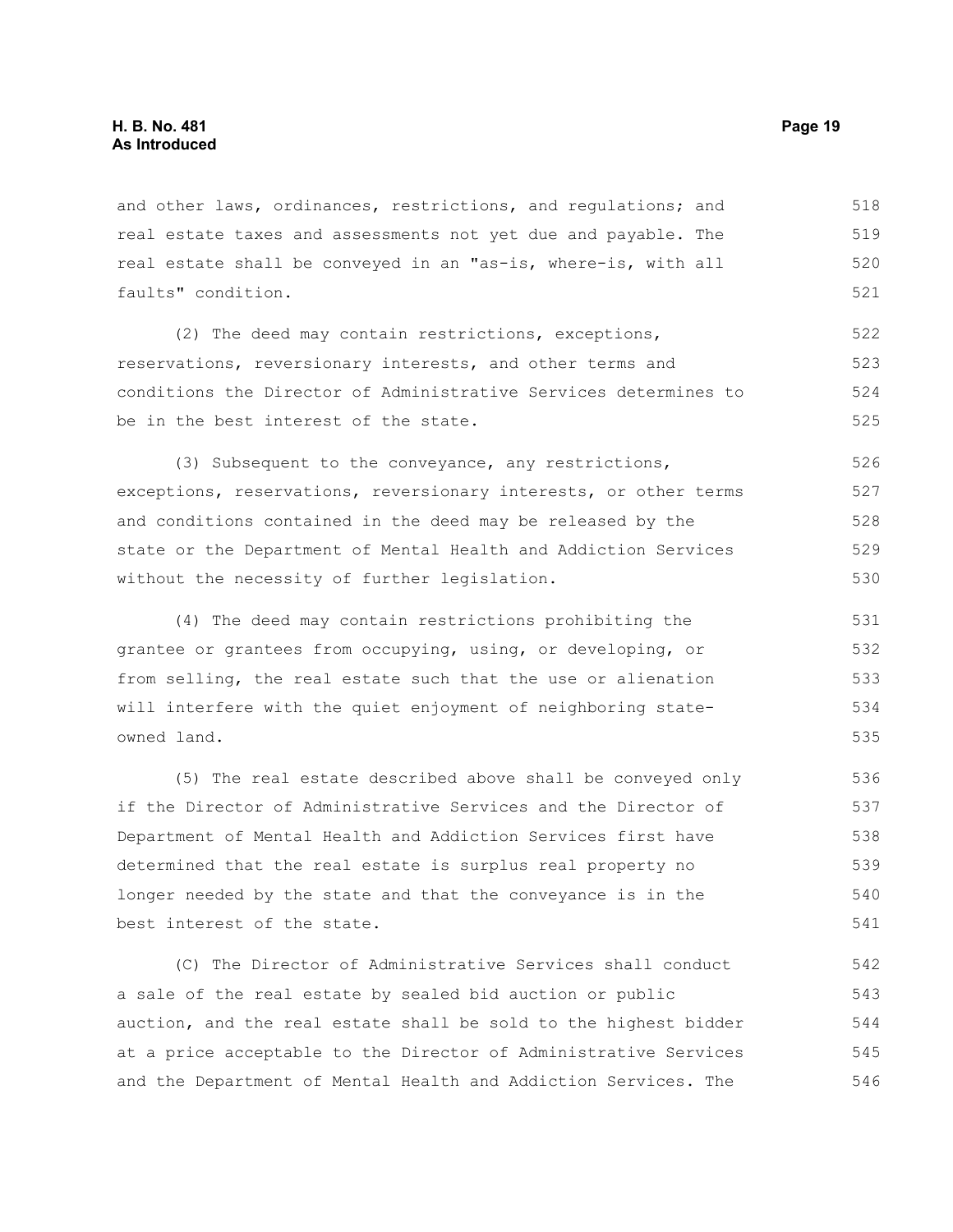#### **H. B. No. 481 Page 20 As Introduced**

Director of Administrative Services shall advertise the sealed bid auction or public auction by publication in a newspaper of general circulation in Montgomery County, once a week for three consecutive weeks before the date on which the sealed bids are to be opened. The Director of Administrative Services shall notify the successful bidder in writing. The Director of Administrative Services may reject any or all bids. 547 548 549 550 551 552 553

The purchaser shall pay ten percent of the purchase price to the Department of Administrative Services within five business days after receiving notice the bid has been accepted. When the deposit has been received by the Department of Administrative Services, the purchaser shall enter into a real estate purchase agreement, in the form prescribed by the Department of Administrative Services. The purchaser shall pay the balance of the purchase price to the Department of Administrative Services within 60 days after receiving notice the bid has been accepted. Payment of the deposit and the purchase price shall be made by bank draft or certified check made payable to the Treasurer of State. A purchaser who does not complete the conditions of the sale as prescribed in this division shall forfeit the ten percent of the purchase price paid to the state as liquidated damages. Should a purchaser not complete the conditions of the sale as described in this division, the Director of Administrative Services is authorized to accept the next highest bid, subject to the foregoing conditions. If the Director of Administrative Services rejects all bids from the sealed bid auction, the Director may repeat the sealed bid auction process described in this section or public auction, or may use an alternate sale process acceptable to the Department of Mental Health and Addiction Services. 554 555 556 557 558 559 560 561 562 563 564 565 566 567 568 569 570 571 572 573 574 575 576

The Department of Mental Health and Addiction Services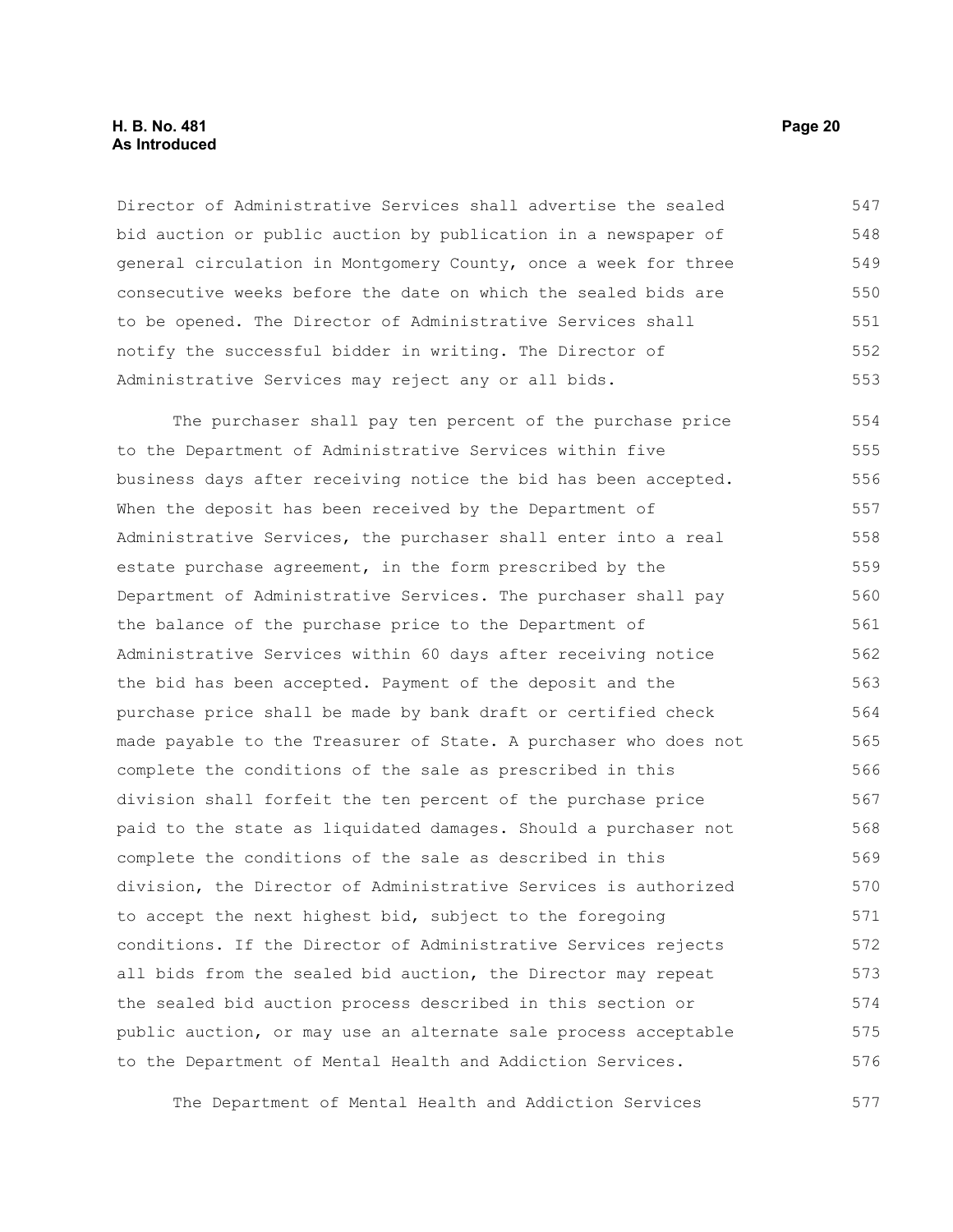shall pay advertising and other costs incident to the sale of the real estate. 578 579

(D) The real estate described in division (A) of this section shall be sold as an entire tract and not in parcels.

(E) Purchaser shall pay all costs, other than those specified above, associated with the purchase, closing, and conveyance, including surveys, title evidence, title insurance, transfer costs and fees, recording costs and fees, taxes, and any other fees, assessments, and costs that may be imposed. 582 583 584 585 586

The net proceeds of the sale shall be deposited into the state treasury to the credit of Department of Mental Health and Addiction Services Trust Fund pursuant to section 5119.46 of the Revised Code. 587 588 589 590

(F) Upon receiving written request from the Department of Administrative Services, the Auditor of State, with the assistance of the Attorney General, shall prepare a Governor's Deed to the real estate described in division (A) of this section. The Governor's Deed shall state the consideration and shall be executed by the Governor in the name of the state, countersigned by the Secretary of State, sealed with the Great Seal of the State, presented in the Office of the Auditor of State for recording, and delivered to the grantee. The grantee shall present the Governor's Deed for recording in the Office of the Montgomery County Recorder. 591 592 593 594 595 596 597 598 599 600 601

(G) This section shall expire three years after its effective date. 602 603

**Section 6.** (A) The Governor may execute a Governor's Deed in the name of the state conveying to the Board of County Commissioners of Gallia County, Ohio, and its successors and 604 605 606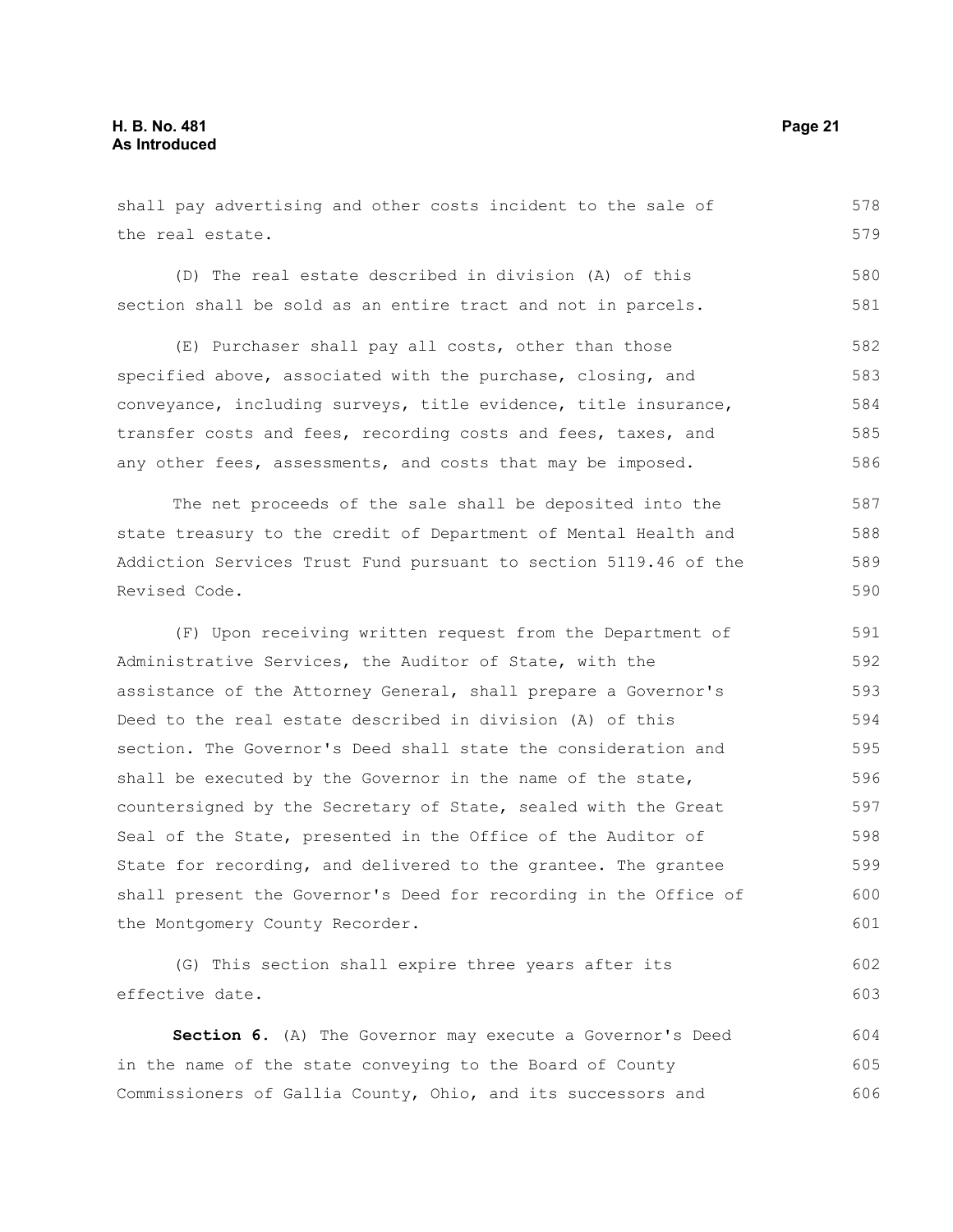following described real estate: A certain tract of land situate in the State of Ohio, Gallia County, Green Township, and being a part of the northeast quarter of Section 12, Township 5 North, Range 15 West of the Ohio Company Purchase, and being more particularly bounded and described as follows: BEGINNING at the southeast corner and beginning corner of the lands now owned by Smeltzer Garden Center, Inc., (D.V. 172, Pg. 917), the said point is in the centerline of U.S. Route No. 35, and marks a corner common to the lands now owned by Melvin 608 609 610 611 612 613 614 615 616 617

assigns, all of the state's right, title, and interest in the

Smeltzer, (D.V. 137, Pg. 115); thence, leaving the lands of the said Melvin Smeltzer, and with the centerline of the said Route No. 35, and the south line of the lands of the said Garden Center, 618 619 620 621

South 84° 33' West 244.00 feet to the southwest corner of the lands of the said Garden Center; thence, leaving the centerline of the said Route No. 35, and with the west line of the lands of the said Garden Center, 622 623 624 625

North 04° 27' West passing a "+" cut in a stone on the north right-of-way line of the said Route No. 35, and marking a corner common to the lands now or formerly owned by CS Bank (D.V. 233, Pg. 117), at 60.00 feet, passing a corner common to other lands owned by the said Garden Center (D.V. 214, Pg. 793), at 187.00 feet, passing an iron pin (found), marking a corner common to the lands of the said Melvin Smeltzer, at 206.15 feet, in all 260.00 feet to an iron pin (set), marking the northeast corner of the lands of the said Bank; thence, with the north line of the lands of the said Bank, 626 627 628 629 630 631 632 633 634 635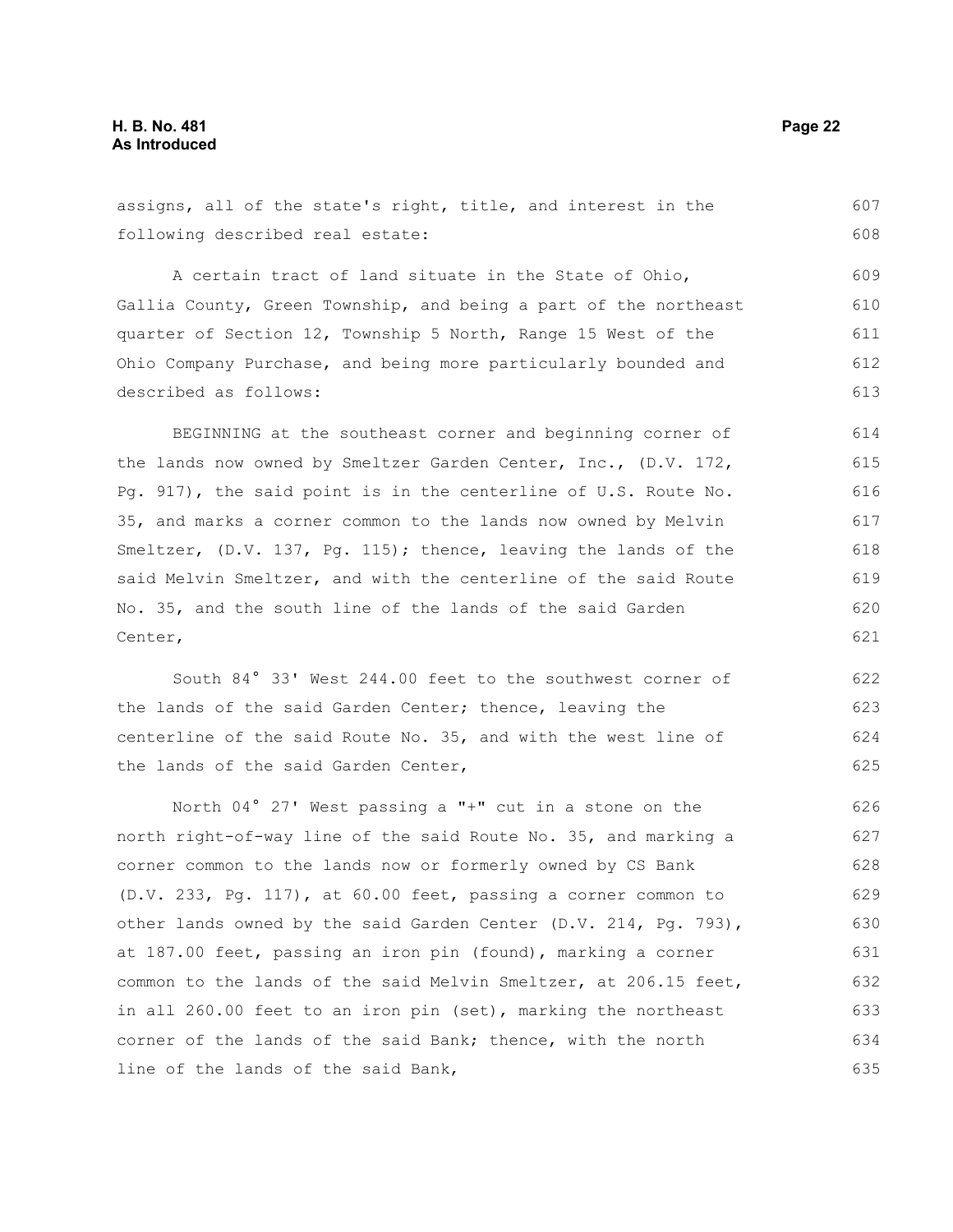#### **H. B. No. 481 Page 23 As Introduced**

South 84° 33' West 65.86 feet to an iron pin (set); thence, leaving the lands of the said Bank, and severing the lands of the said Melvin Smeltzer, as follows: 636 637 638

North 32° 52' West 201.04 feet to an iron pin (set), 639

North 35° 07' West 145.39 feet to an iron pin (set) in the east line of the lands now or formerly owned by Earl Theodore Winters, et ux, (D.V. 123, Pg. 35); thence, with the existing fence line and the lands of the said Winters, et ux, 640 641 642 643

North 06° 06' East 183.00 feet to a corner fence post, marking a corner common to the lands now or formerly owned by Robert L. Evans, et ux, (D.V. 176, Pg. 233); thence, leaving the lands of the said Winters, et ux, and with the existing fence and the lands of the said Evans, et ux, 644 645 646 647 648

South 77° 12' East 301.77 feet to an iron pin (set); thence, leaving the lands of the said Evans, et ux, and severing the lands of the said Melvin Smeltzer, as follows: 649 650 651

South 18° 53' West 110.04 feet to an iron pin (set), South 09° 04' East 97.65 feet to an iron pin (set), South 52° 35' East 260.05 feet to an iron pin (set), 652 653 654

South 04° 27' East passing a corner common to the lands of the said Garden Center, at 68.80 feet, passing an iron pin (found), marking a corner common to other lands of the said Garden Center, 87.95 feet, passing an iron pin (set) on the north right-of-way line of the said Route No. 35, at 214.95 feet, in all 274.95 feet to the BEGINNING, containing 4.2063 acres, more or less, as surveyed by Ronald L. Eastham, Ohio Registered Surveyor No. 6026, on November 17, 1987, as shown on the attached plat and made a part of this description. 655 656 657 658 659 660 661 662 663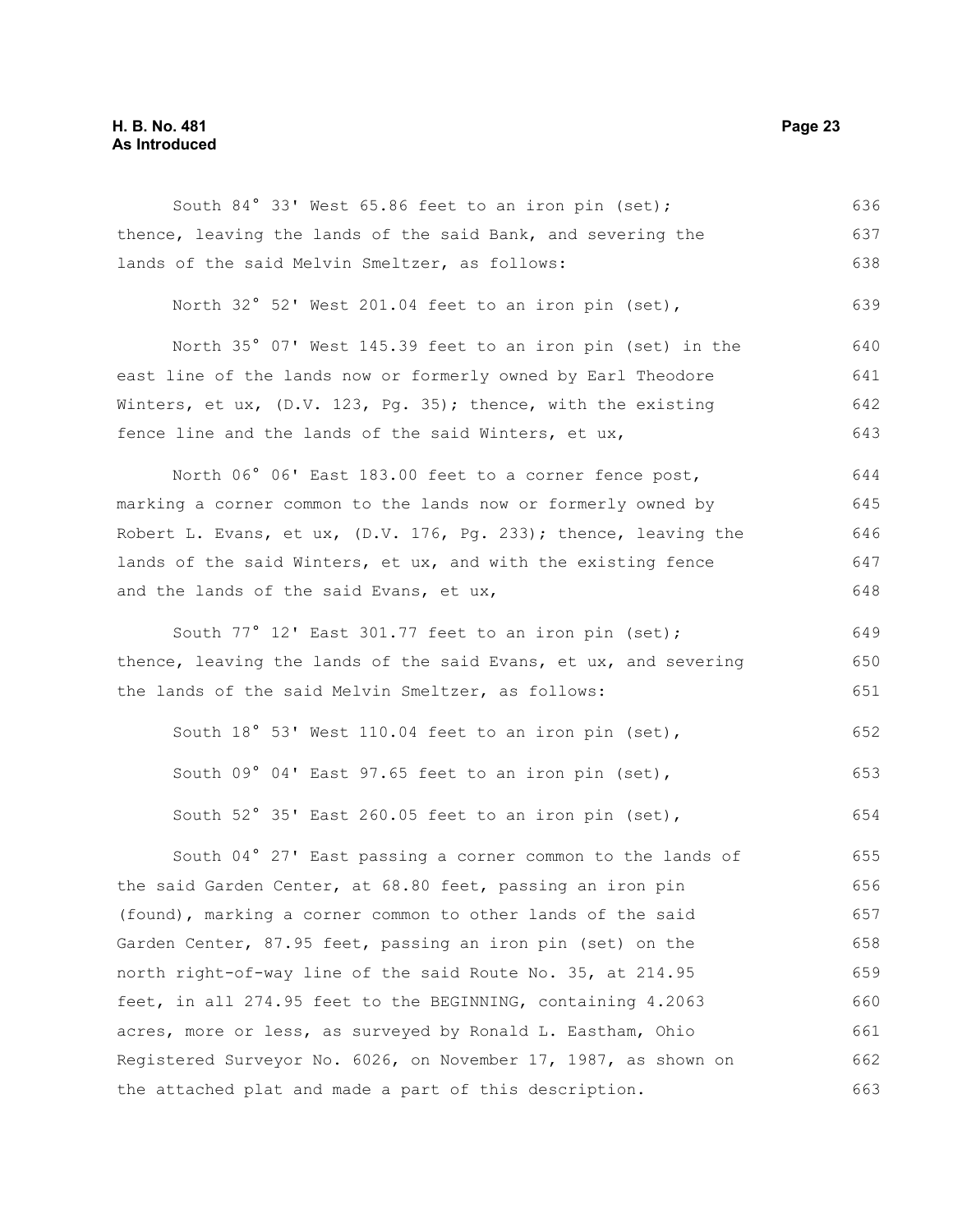It is the intent of the foregoing description to include all (1.05 acre) of the land as that described in a deed from Melvin O. Smeltzer and Bertina R. Smeltzer, husband and wife, to Smeltzer Garden Center, Inc., dated April 27, 1967, and filed for record in Deed Volume 172, Page 917; all of the lands (0.1073 acre) as described in a deed from Melvin Smeltzer and Bertina Smeltzer, his wife, to Smeltzer Garden Center, Inc., and filed for record in Deed Volume 214, Page 793; a part of (0.0482 acre) of the lands as described in a deed from Gary Leh Smeltzer, to Melvin Smeltzer and Bertina Smeltzer, and filed for record in Deed Volume 215, Page 241; and a part of (3.0008 acres) of the lands as described in a deed from Mary A. Summers, et al, to Melvin Smeltzer, and filed for record in Deed Volume 137, Page 115; all of the above deeds are in the records of the office of the Recorder of Gallia County, Ohio. And being subject to all covenants, restrictions, reservations, exceptions, exclusions, easements and rights-ofway previously imposed and appearing of record. Gallia County Parcel: 00800102602 Prior Instrument: Vol. 276, Page 619 The foregoing legal description may be corrected or modified by the Department of Administrative Services to a final form if such corrections or modifications are needed to facilitate recordation of the deed. 664 665 666 667 668 669 670 671 672 673 674 675 676 677 678 679 680 681 682 683 684 685 686 687

(B)(1) The conveyance shall include the improvements and chattels situated on the real estate, and is subject to all easements, covenants, conditions, and restrictions of record; all legal highways and public rights-of-way; zoning, building, and other laws, ordinances, restrictions, and regulations; and 688 689 690 691 692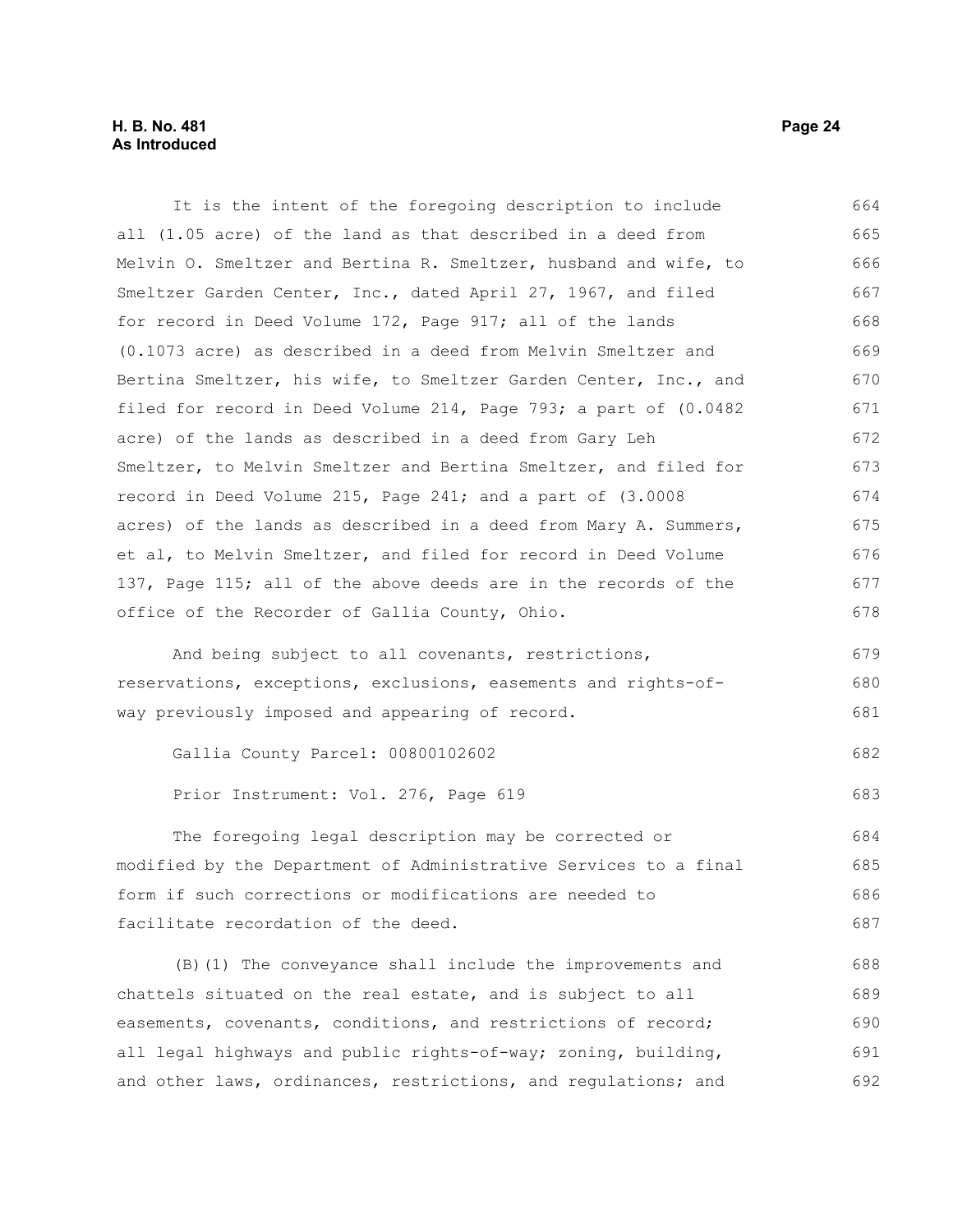real estate taxes and assessments not yet due and payable. The real estate shall be conveyed in an "as-is, where-is, with all faults" condition. 693 694 695

(2) The deed for the conveyance of the real estate may contain restrictions, exceptions, reservations, reversionary interests, or other terms and conditions the Director of Administrative Services determines to be in the best interest of the state. 696 697 698 699 700

(3) Subsequent to the conveyance, any restrictions, exceptions, reservations, reversionary interests, or other terms and conditions contained in the deed may be released by the state or the Department of Developmental Disabilities without the necessity of further legislation.

(C) Consideration for the conveyance of the real estate described in division (A) of this section shall be \$1. The Director of Administrative Services shall offer the real estate to the Board of County Commissioners of Gallia County, Ohio through a real estate purchase agreement. If the Board of County Commissioners of Gallia County, Ohio does not complete the purchase of the real estate within the time period provided in the real estate purchase agreement, the Director of Administrative Services may use any reasonable method of sale considered acceptable by the Department of Developmental Disabilities to determine an alternate purchaser or purchasers willing to complete the purchase within three years after the effective date of this section. In that case, consideration for the conveyance of the real estate to an alternate purchaser or purchasers shall be at a price and any terms and conditions acceptable to the Director of Administrative Services and the Director of Developmental Disabilities. The Department of 706 707 708 709 710 711 712 713 714 715 716 717 718 719 720 721 722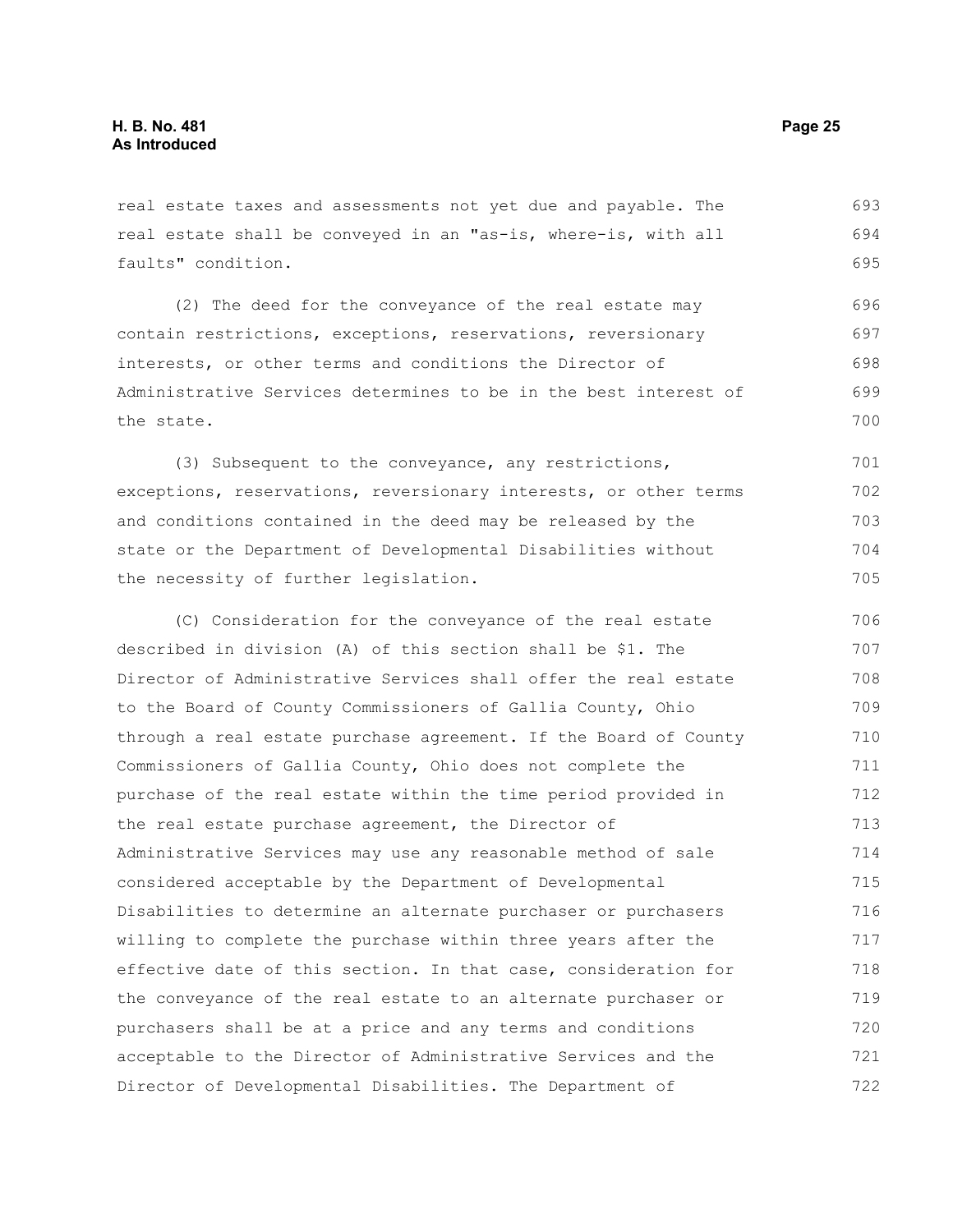Developmental Disabilities shall pay all costs incident to marketing or advertising the sale of the real estate to an alternate purchaser or purchasers. 723 724 725

(D) The real estate described in division (A) of this section shall be sold as an entire tract and not in parcels. 726 727

(E) Except as otherwise set forth in this section, the purchaser or purchasers shall pay all costs associated with the purchase, closing, and conveyance of the subject real estate, including appraisals, surveys, title evidence, title insurance, transfer costs and fees, recording costs and fees, taxes, and any other fees, assessments, and costs that may be imposed. 728 729 730 731 732 733

The net proceeds of the sale of the real estate shall be deposited in the Mental Health Facilities Improvement Fund (Fund 7033) for the benefit of the Department of Developmental Disabilities or another fund designated by the Director of Budget and Management. 734 735 736 737 738

(F)(1) Upon receipt of written notice from the Department of Administrative Services, the Auditor of State, with the assistance of the Attorney General, shall prepare a Governor's Deed to the real estate described in division (A) of this section to the purchaser or purchasers. The Governor's Deed shall state the consideration and shall be executed by the Governor in the name of the state, countersigned by the Secretary of State, sealed with the Great Seal of the State, presented in the Office of the Auditor of State for recording, and delivered to the purchaser or purchasers. The purchaser or purchasers shall present the Governor's Deed for recording in the Office of the Gallia County Recorder. 739 740 741 742 743 744 745 746 747 748 749 750

(2) The Governor's Deed shall contain a restriction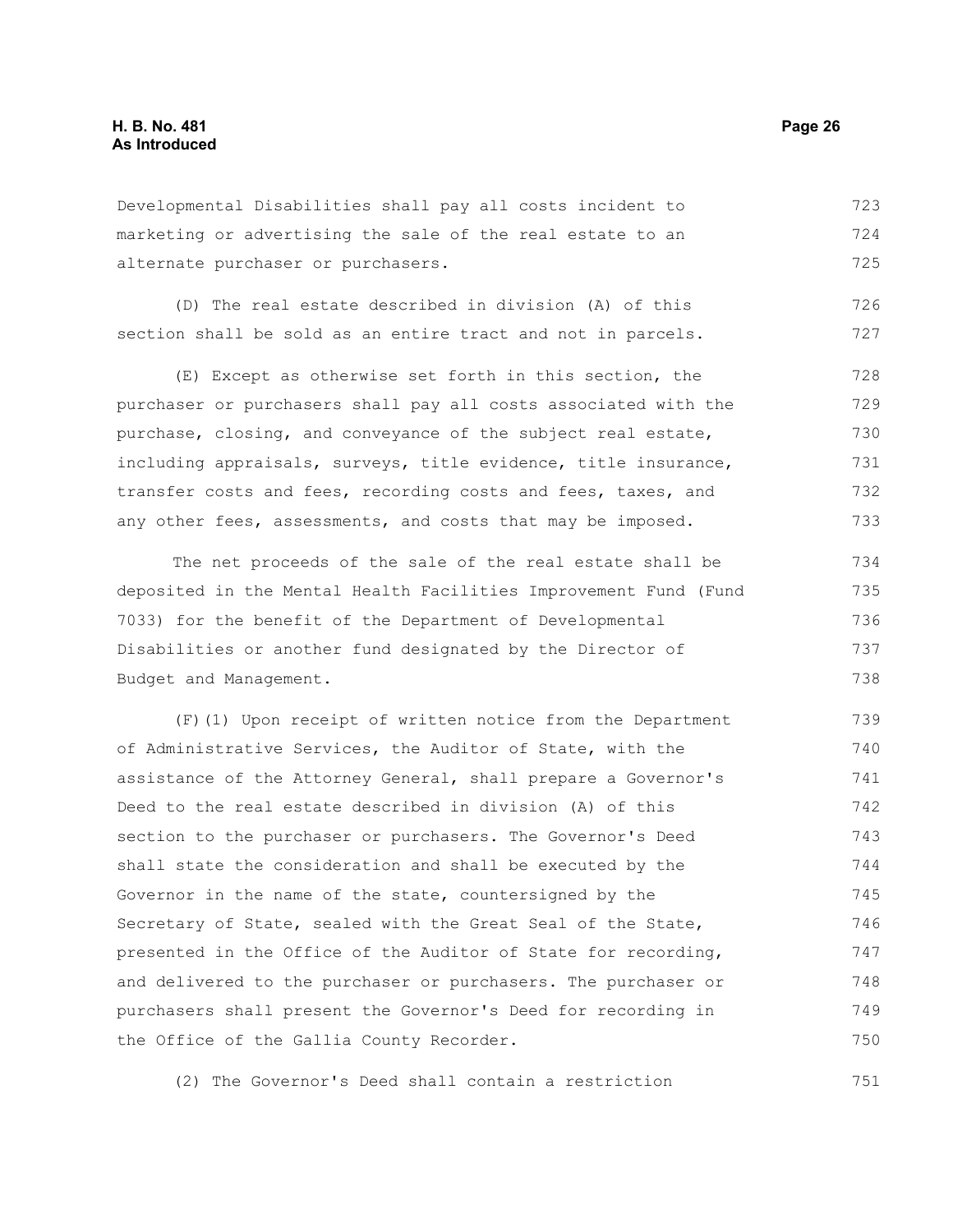#### **H. B. No. 481 Page 27 As Introduced**

stating that prior to any subsequent sale or transfer of the real estate described in division (A) of this section, the purchaser or purchasers shall offer the real estate described in division (A) of this section to the State of Ohio at the same purchase price provided in division (C) of this section and at the sole option and discretion of the Director of Administrative Services and Director of Developmental Disabilities. 752 753 754 755 756 757 758

(G) This section shall expire three years after its effective date. 759 760

**Section 7.** (A) The Governor may execute a Governor's Deed in the name of the state conveying to the Guernsey County Community Development Corporation, an Ohio non-profit corporation, and its successors and assigns, all of the state's right, title, and interest in the following described real estate: 761 762 763 764 765 766

Situated in the Township of Cambridge, County of Guernsey, State of Ohio in the northwest quarter of Section 3 of Township 2 Range 3 of the United States Military District and being a part of the residue of a 256.55 Acre tract (APN 02003838000) conveyed to the State of Ohio by Deed Volume 215, Page 522 as found in the records of the Guernsey County Recorder and being more particularly described as follows: 767 768 769 770 771 772 773

Commencing at the southwest corner of said residue of a 256.55 Acre tract (APN 02003838000), said corner also being the intersection of the east right-of-way of Toland Drive West (80 feet wide) and the north right-of-way of Toland Drive South (Eckelberry Road) (80 feet wide) as established in a Governor's Deed to Board of Trustees of Cambridge Township in OR 469 Page 953; 774 775 776 777 778 779 780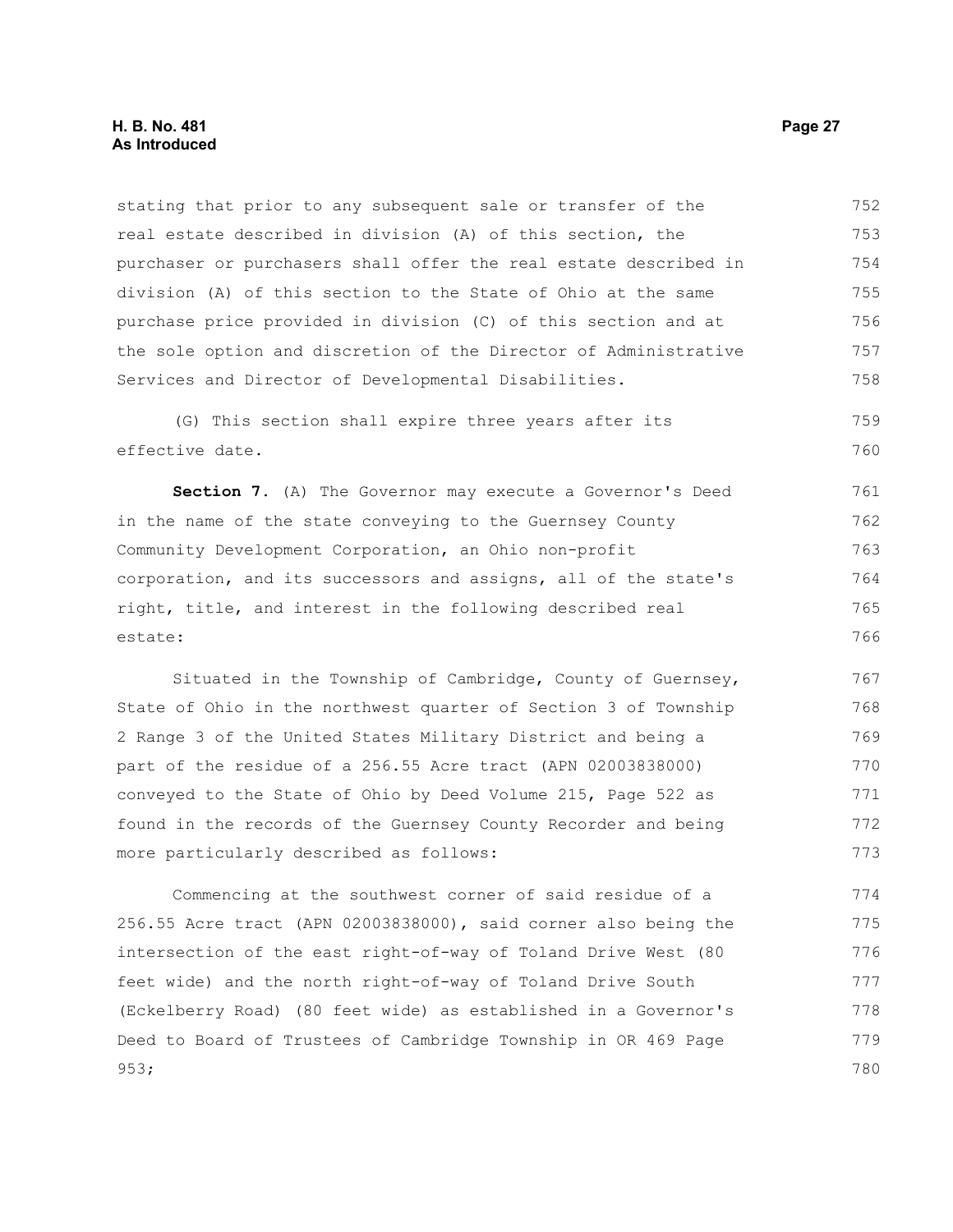Thence, northerly, along the east right-of-way of Toland Drive West,  $835 +/-$  feet to a point 0.5 feet south of a 4 feet wide concrete sidewalk leading to the rear of Fletcher Chapel and the true place beginning; 781 782 783 784

Thence, continuing northerly, along the east right-of-way of Toland Drive West, 125 +/- feet to a point 25 feet north of the north face (entrance) of Fletcher Chapel; 785 786 787

Thence, easterly, parallel to, and 25 feet distant from the north face (entrance) of Fletcher Chapel, 82+/- feet to a point 0.5 feet beyond the projection of the east edge of a 4 feet wide sidewalk projected from the south; 788 789 790 791

Thence, southerly, southwesterly, and southerly, parallel and 0.5 feet distant from said 4 feet wide concrete sidewalk and its projections,  $125 +/-$  to a point 0.5 feet south of the projection of a 4 feet wide concrete sidewalk leading to the rear of Fletcher Chapel. 792 793 794 795 796

Thence, westerly, parallel and 0.5 feet distant from said 4 feet wide concrete sidewalk, 80+/- feet to the true place of beginning and containing 0.22 acre more or less. 797 798 799

The foregoing legal description may be corrected or modified by the Department of Administrative Services to a final form if such corrections or modifications are needed to facilitate recordation of the deed. 800 801 802 803

(B)(1) The conveyance shall include the improvements and chattels situated on the real estate, and is subject to all easements, covenants, conditions, and restrictions of record; all legal highways and public rights-of-way; zoning, building, and other laws, ordinances, restrictions, and regulations; and real estate taxes and assessments not yet due and payable. The 804 805 806 807 808 809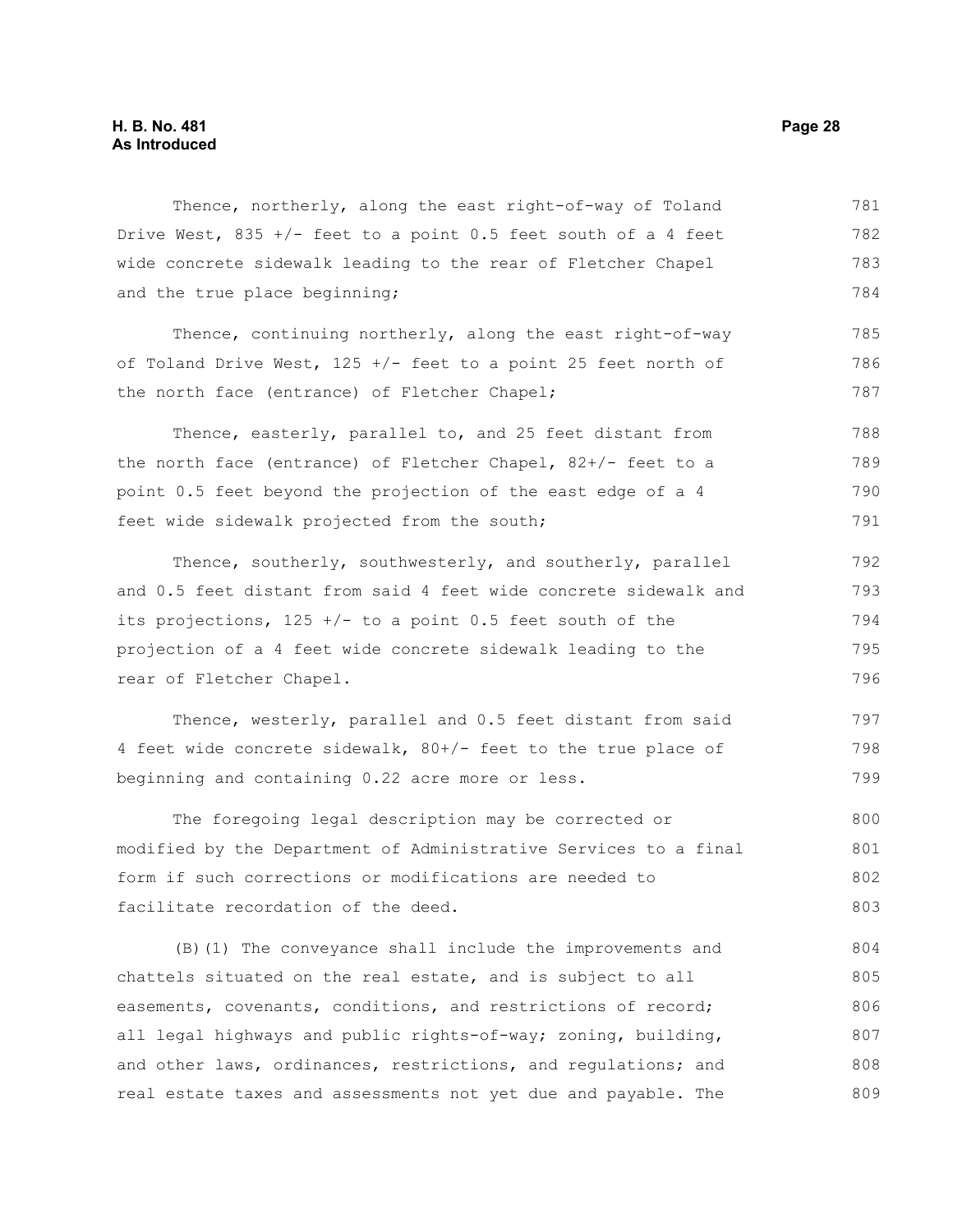real estate shall be conveyed in an "as-is, where-is, with all faults" condition. 810 811

(2) The deed for the conveyance of the real estate may contain restrictions, exceptions, reservations, reversionary interests, or other terms and conditions the Director of Administrative Services determines to be in the best interest of the state. 812 813 814 815 816

(3) Subsequent to the conveyance, any restrictions, exceptions, reservations, reversionary interests, or other terms and conditions contained in the deed may be released by the state or the Department of Developmental Disabilities without the necessity of further legislation. 817 818 819 820 821

(C) Consideration for the conveyance of the real estate described in division (A) of this section shall be at a price acceptable to the Director of Administrative Services and Director of Developmental Disabilities. The Director of Administrative Services shall offer the real estate to the Guernsey County Community Development Corporation through a real estate purchase agreement. If the Guernsey County Community Development Corporation does not complete the purchase of the real estate within the time period provided in the real estate purchase agreement, the Director of Administrative Services may use any reasonable method of sale considered acceptable by the Department of Developmental Disabilities to determine an alternate purchaser or purchasers willing to complete the purchase within three years after the effective date of this section. In that case, consideration for the conveyance of the real estate to an alternate purchaser or purchasers shall be at a price and any terms and conditions acceptable to the Director of Administrative Services and the Director of Developmental 822 823 824 825 826 827 828 829 830 831 832 833 834 835 836 837 838 839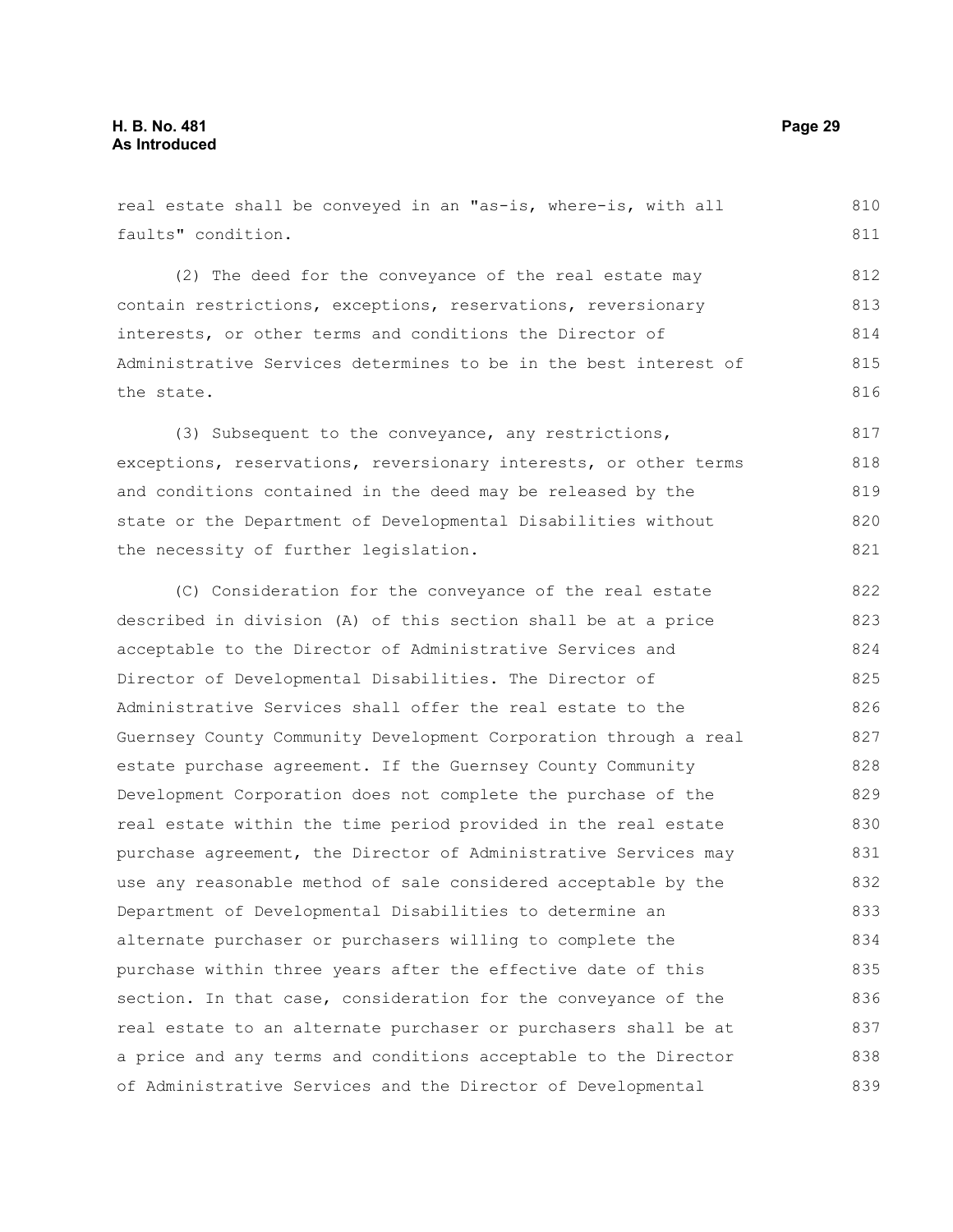#### **H. B. No. 481 Page 30 As Introduced**

Disabilities. The Department of Developmental Disabilities shall pay all costs incident to marketing or advertising the sale of the real estate to an alternate purchaser or purchasers. 840 841 842

(D) The real estate described in division (A) of this section shall be sold as an entire tract and not in parcels. 843 844

(E) Except as otherwise set forth in this section, the purchaser or purchasers shall pay all costs associated with the purchase, closing and conveyance of the subject real estate, including appraisals, surveys, title evidence, title insurance, transfer costs and fees, recording costs and fees, taxes, and any other fees, assessments, and costs that may be imposed. 845 846 847 848 849 850

The net proceeds of the sale of the real estate shall be deposited in the Mental Health Facilities Improvement Fund (Fund 7033) for the benefit of the Department of Developmental Disabilities or another fund designated by the Director of Budget and Management. 851 852 853 854 855

(F)(1) Upon receipt of written notice from the Department of Administrative Services, the Auditor of State, with the assistance of the Attorney General, shall prepare a Governor's Deed to the real estate described in division (A) of this section to the purchaser or purchasers. The Governor's Deed shall state the consideration and shall be executed by the Governor in the name of the state, countersigned by the Secretary of State, sealed with the Great Seal of the State, presented in the Office of the Auditor of State for recording, and delivered to the purchaser or purchasers. The purchaser or purchasers shall present the Governor's Deed for recording in the Office of the Guernsey County Recorder. 856 857 858 859 860 861 862 863 864 865 866 867

(2) The Governor's Deed shall contain a restriction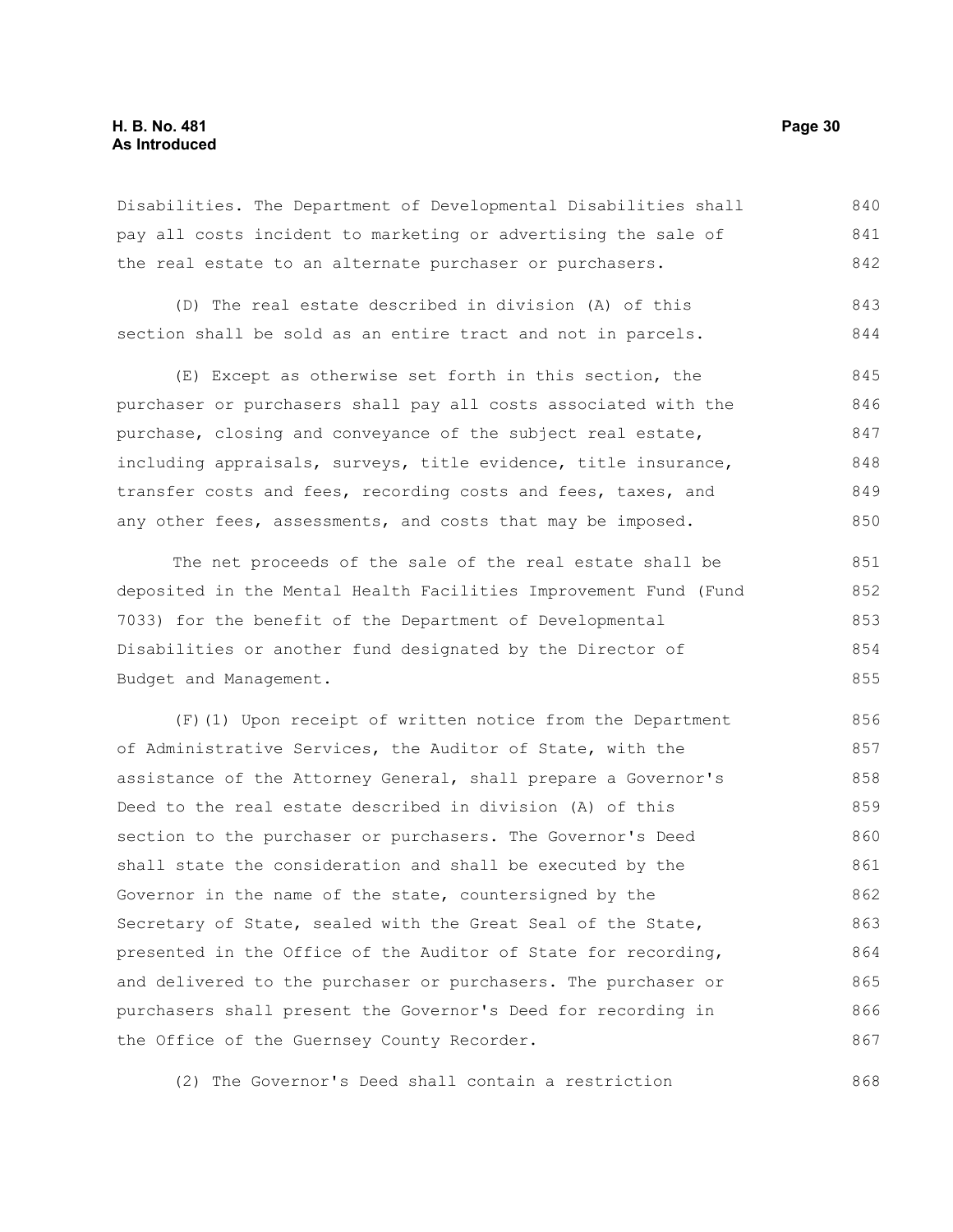stating that prior to any subsequent sale or transfer of the real estate described in division (A) of this section, the purchaser or purchasers shall offer the real estate described in division (A) of this section to the State of Ohio at the same purchase price provided in division (C) of this section and at the sole option and discretion of the Director of Administrative Services and Director of Developmental Disabilities. 869 870 871 872 873 874 875

(G) This section shall expire three years after its effective date. 876 877

**Section 8.** (A) The Governor may execute a Governor's Deed in the name of the state conveying to a grantee or grantees to be determined, their heirs, successors, and assigns, all of the state's right, title, and interest in the following described real estate: 878 879 880 881 882

Situated in the State of Ohio, Gallia County, Township of Gallipolis, Section 23, City of Gallipolis, and further described as follows: 883 884 885

Commencing at a point common to the following: the northeast corner of Lot No. 1174, the southeast corner of Lot No. 1173, the southwest corner of Lot No. 1164, and the northwest corner of Lot No. 1165; thence along a line common to Lot No. 1164 and Lot No. 1165, South eighty-seven degrees thirty-three minutes forty-seven seconds East (S. 87° 33' 47" E.), three hundred ninety-six and no hundredths (396.00) feet to a stake; thence leaving said line, South forty-eight degrees fifty minutes fifty-five seconds West (S. 48° 50' 55" W.), five hundred forty-seven and eighty hundredths (547.80) feet to a stake; thence South forty-nine degrees five minutes fifty-five seconds West (S. 49° 05' 55" W.), two hundred forty-four and fifty-five hundredths (244.55) feet to a stake and being the 886 887 888 889 890 891 892 893 894 895 896 897 898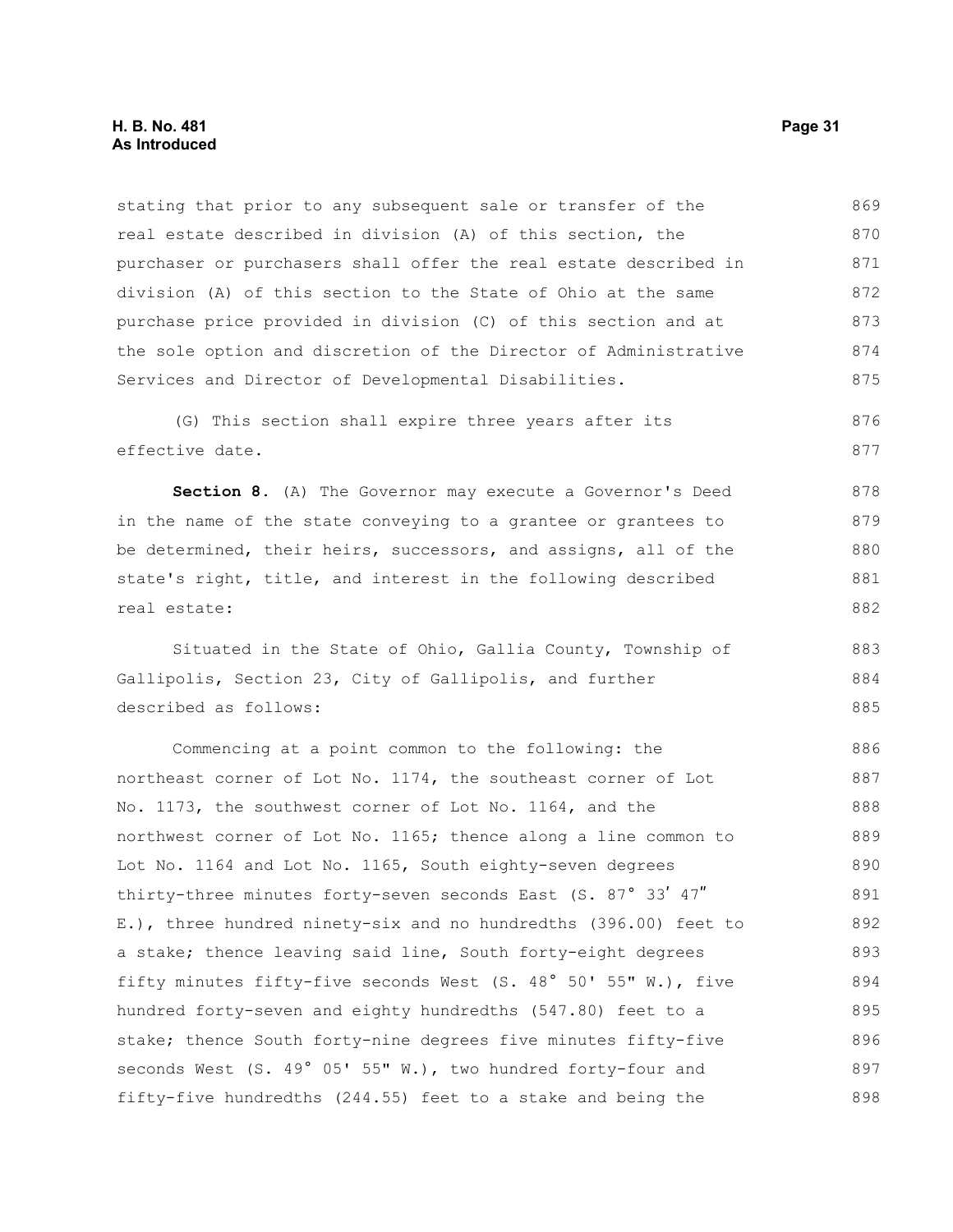#### **H. B. No. 481 Page 32 As Introduced**

true point of beginning; thence South thirty-eight degrees forty-four minutes no seconds East (S. 38° 44' 00" E.), four hundred ninety and eighty-seven hundredths (490.87) feet to a five-eighths (5/8) inch rebar; thence South fifty-six degrees forty-nine minutes nineteen seconds West (S. 56° 49' 19" W.), five hundred sixty-nine and ninety-four hundredths (569.94) feet to a railroad spike; thence North seventy-four degrees twentytwo minutes seven seconds West (N. 74° 22' 07" W.), five hundred ninety-two and seventy-seven hundredths (592.77) feet to a railroad spike; thence North six degrees thirty-seven minutes fifteen seconds East (N. 06° 37' 15" E.), eleven and sixty-eight hundredths (11.68) feet to a railroad spike; thence North eighteen degrees thirty-three minutes fifteen seconds West (N. 18° 33' 15" W.), one hundred forty-nine and eighty-three hundredths (149.83) feet to a railroad spike set at a point of tangent to a curve to the northwest; thence along the arc of said curve ninety-four and five hundredths (94.05) feet to a railroad spike set at a point on said curve, the arc of said curve having a radius of two hundred two and seventy-two hundredths (202.72) feet, a central angle of twenty-six degrees thirty-four minutes forty-nine seconds (26° 34' 49"), a chord bearing of North thirty-one degrees fifty minutes thirty-nine seconds West (N. 31° 50' 39" W.), and a chord distance of ninety-three and twenty hundredths (93.20) feet; thence North seventy-five degrees fifty-seven minutes twenty-two seconds East (N. 75° 57' 22" E.), five hundred forty-three and seventy-four hundredths (543.74) feet to a stake; thence North fifty-seven degrees thirty-five minutes fifty-five seconds East (N. 57° 35' 55" E.), one hundred thirty-eight and ninety hundredths (138.90) feet to a stake; thence North sixty-eight degrees five minutes fifty-five seconds East (N. 68° 05' 55" E.), one hundred twentyseven and sixteen hundredths (127.16) feet to a stake; and 899 900 901 902 903 904 905 906 907 908 909 910 911 912 913 914 915 916 917 918 919 920 921 922 923 924 925 926 927 928 929 930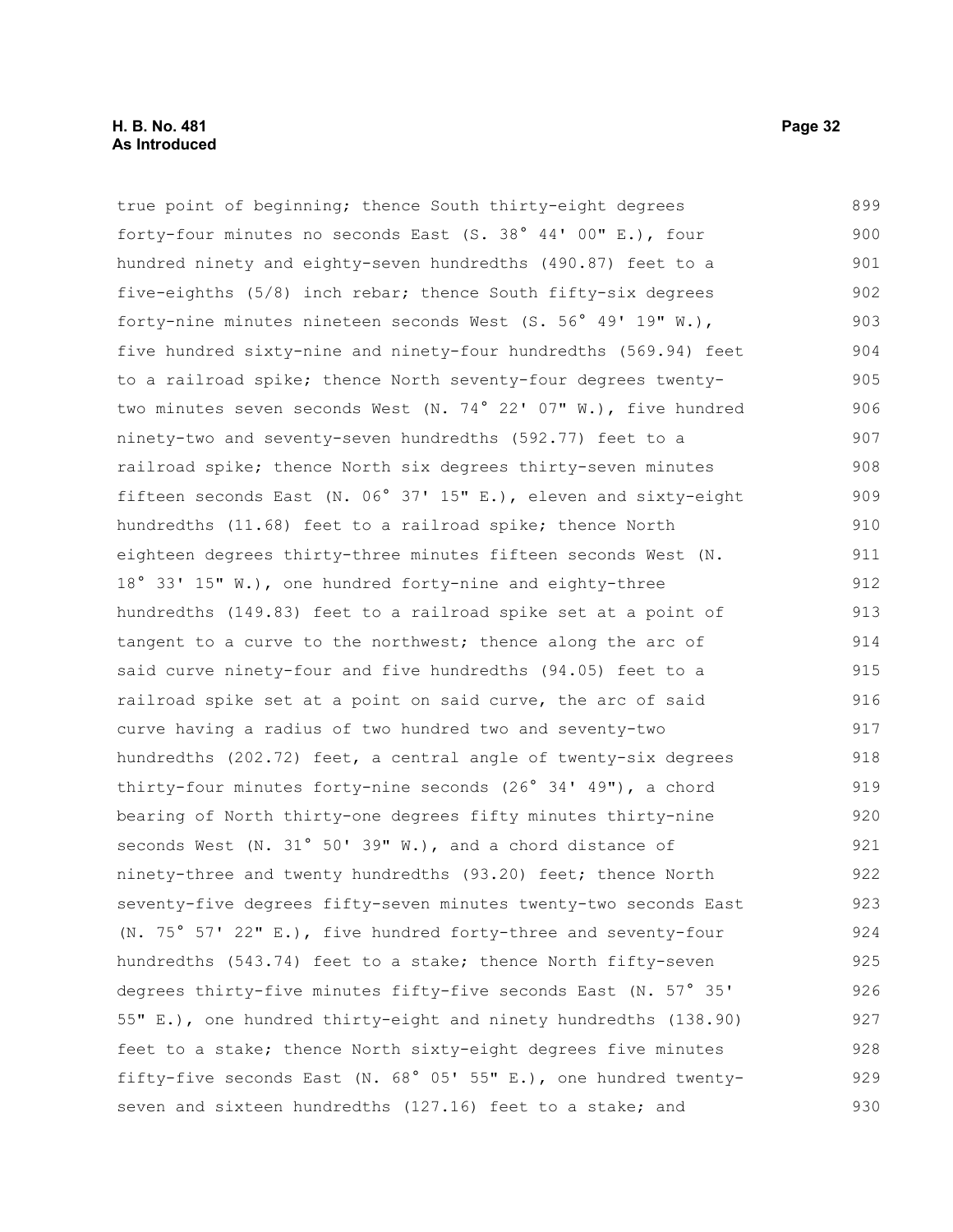#### **H. B. No. 481 Page 33 As Introduced**

thence North fifty-six degrees thirty-five minutes fifty-five seconds East (N. 56° 35' 55'' E.), eighty-eight and two hundredths (88.02) feet to the true point of beginning, and contains ten and ten thousandths (10.010) acres, more or less. 931 932 933 934

Prior Instrument Reference: Deed Volume No. 279, Page 257 935

The foregoing legal description may be corrected or modified by the Department of Administrative Services to a final form if such corrections or modifications are needed to facilitate recordation of the deed. 936 937 938 939

(B)(1) The conveyance shall include the improvements and chattels situated on the real estate, and is subject to all easements, covenants, conditions, and restrictions of record; all legal highways and public rights-of-way; zoning, building, and other laws, ordinances, restrictions, and regulations; and real estate taxes and assessments not yet due and payable. The real estate shall be conveyed in an "as-is, where-is, with all faults" condition. 940 941 942 943 944 945 946 947

(2) The deed for the conveyance of the real estate described in division (A) of this section may contain restrictions, exceptions, reservations, reversionary interests, or other terms and conditions the Director of Administrative Services determines to be in the best interest of the state. 948 949 950 951 952

(3) Subsequent to the conveyance, any restrictions, exceptions, reservations, reversionary interests, or other terms and conditions contained in the deed may be released by the state or the Department of Developmental Disabilities without the necessity of further legislation. 953 954 955 956 957

(C) Consideration for the conveyance of the real estate described in division (A) of this section shall be at a price 958 959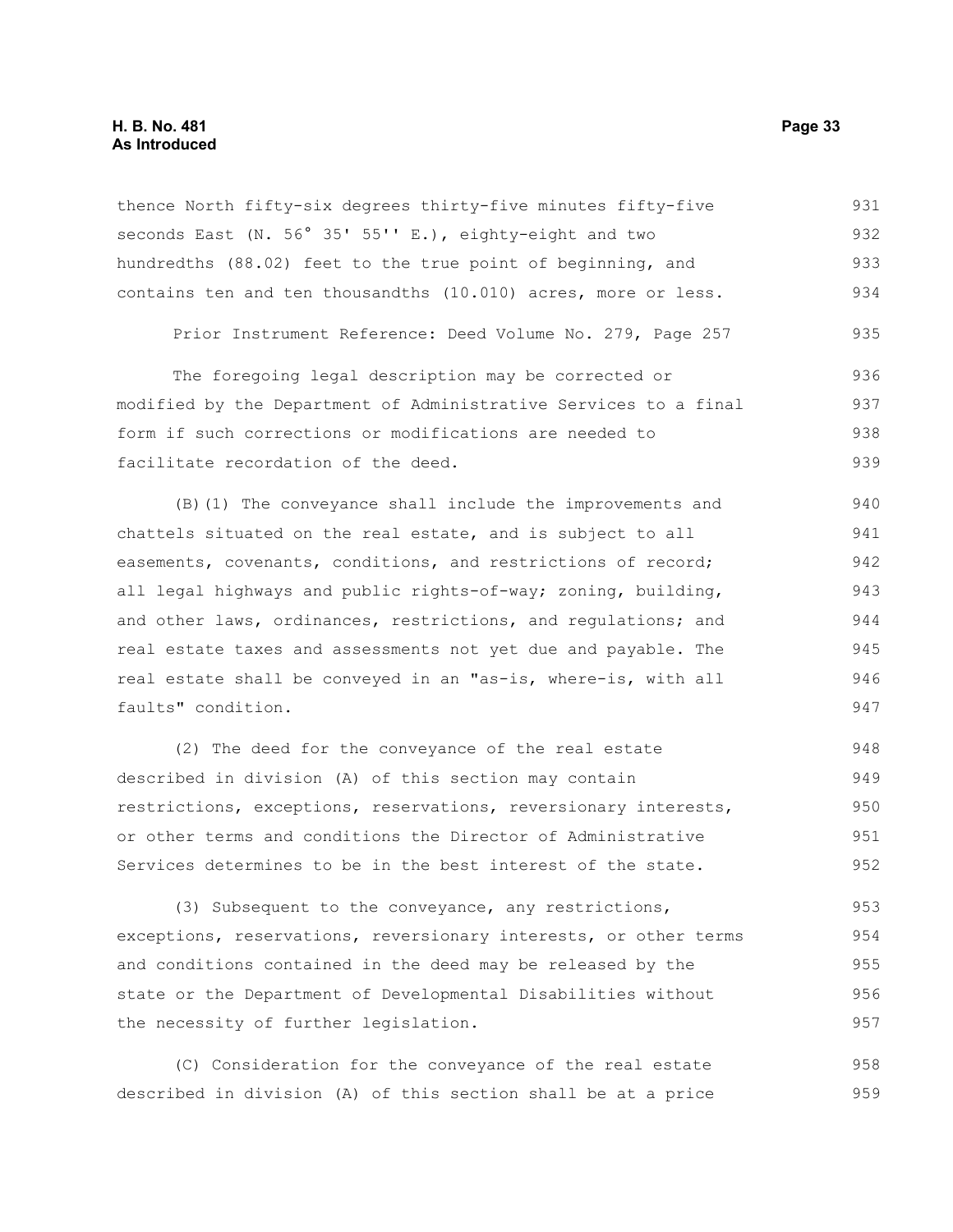#### **H. B. No. 481 Page 34 As Introduced**

acceptable to the Director of Administrative Services and Director of Developmental Disabilities. The Director of Administrative Services shall offer the real estate to the grantee to be determined through a real estate purchase agreement. If the grantee to be determined does not complete the purchase of the real estate within the time period provided in the real estate purchase agreement, the Director of Administrative Services may use any reasonable method of sale considered acceptable by the Department of Developmental Disabilities to determine an alternate purchaser or purchasers willing to complete the purchase within three years after the effective date of this section. In that case, consideration for the conveyance of the real estate to an alternate purchaser or purchasers shall be at a price and any terms and conditions acceptable to the Director of Administrative Services and the Director of Developmental Disabilities. The Department of Developmental Disabilities shall pay all costs incident to marketing or advertising the sale of the real estate to an alternate purchaser or purchasers. (D) The real estate described in division (A) of this section shall be sold as an entire tract and not in parcels. (E) Except as otherwise set forth in this section, the purchaser or purchasers shall pay all costs, other than those specified above, associated with the purchase, closing, and conveyance of the subject real estate, including appraisals, surveys, title evidence, title insurance, transfer costs and fees, recording costs and fees, taxes, and any other fees, assessments, and costs that may be imposed. 960 961 962 963 964 965 966 967 968 969 970 971 972 973 974 975 976 977 978 979 980 981 982 983 984 985 986 987

The net proceeds of the sale of the real estate shall be deposited into the state treasury to the credit of the General 988 989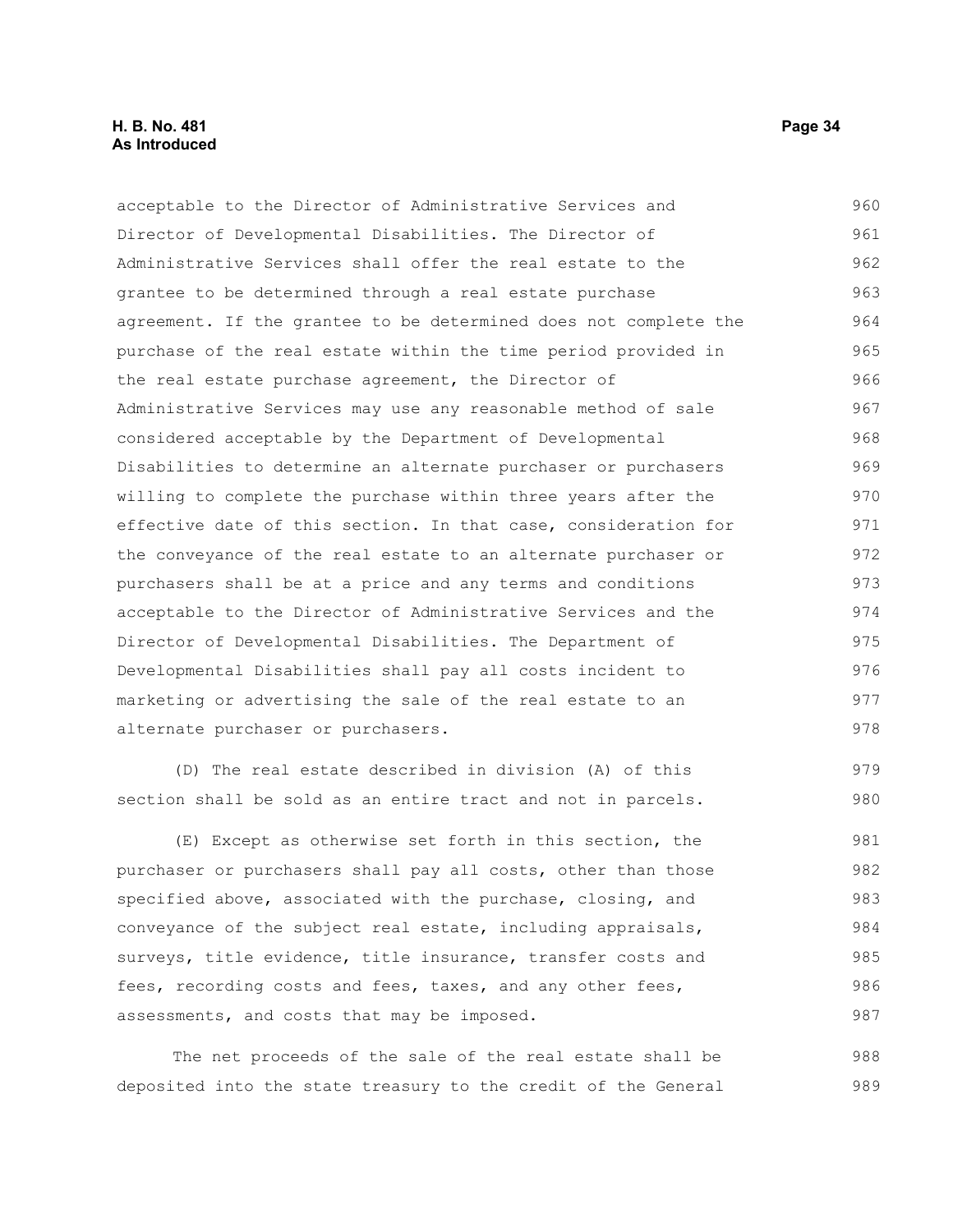Revenue Fund.

(F)(1) Upon receipt of written notice from the Department of Administrative Services, the Auditor of State, with the assistance of the Attorney General, shall prepare a Governor's Deed to the real estate described in division (A) of this section to the purchaser or purchasers. The Governor's Deed shall state the consideration and shall be executed by the Governor in the name of the state, countersigned by the Secretary of State, sealed with the Great Seal of the State, presented in the Office of the Auditor of State for recording, and delivered to the purchaser or purchasers. The purchaser or purchasers shall present the Governor's Deed for recording in the Office of the Gallia County Recorder. 991 992 993 994 995 996 997 998 999 1000 1001 1002

(2) The Governor's Deed shall contain a restriction stating that prior to any subsequent sale or transfer of the real estate described in division (A) of this section, the purchaser or purchasers shall offer the real estate described in division (A) of this section to the State of Ohio at the same purchase price provided in division (C) of this section and at the sole option and discretion of the Director of Administrative Services and Director of Developmental Disabilities. 1003 1004 1005 1006 1007 1008 1009 1010

(G) This section shall expire three years after its effective date. 1011 1012

**Section 9.** (A) The Governor may execute one or more Governor's Deeds in the name of the state conveying to selected grantee or grantees, their heirs, successors, and assigns, to be determined in the manner provided in division (C) of this section, all of the state's right, title, and interest in the following described real estate: 1013 1014 1015 1016 1017 1018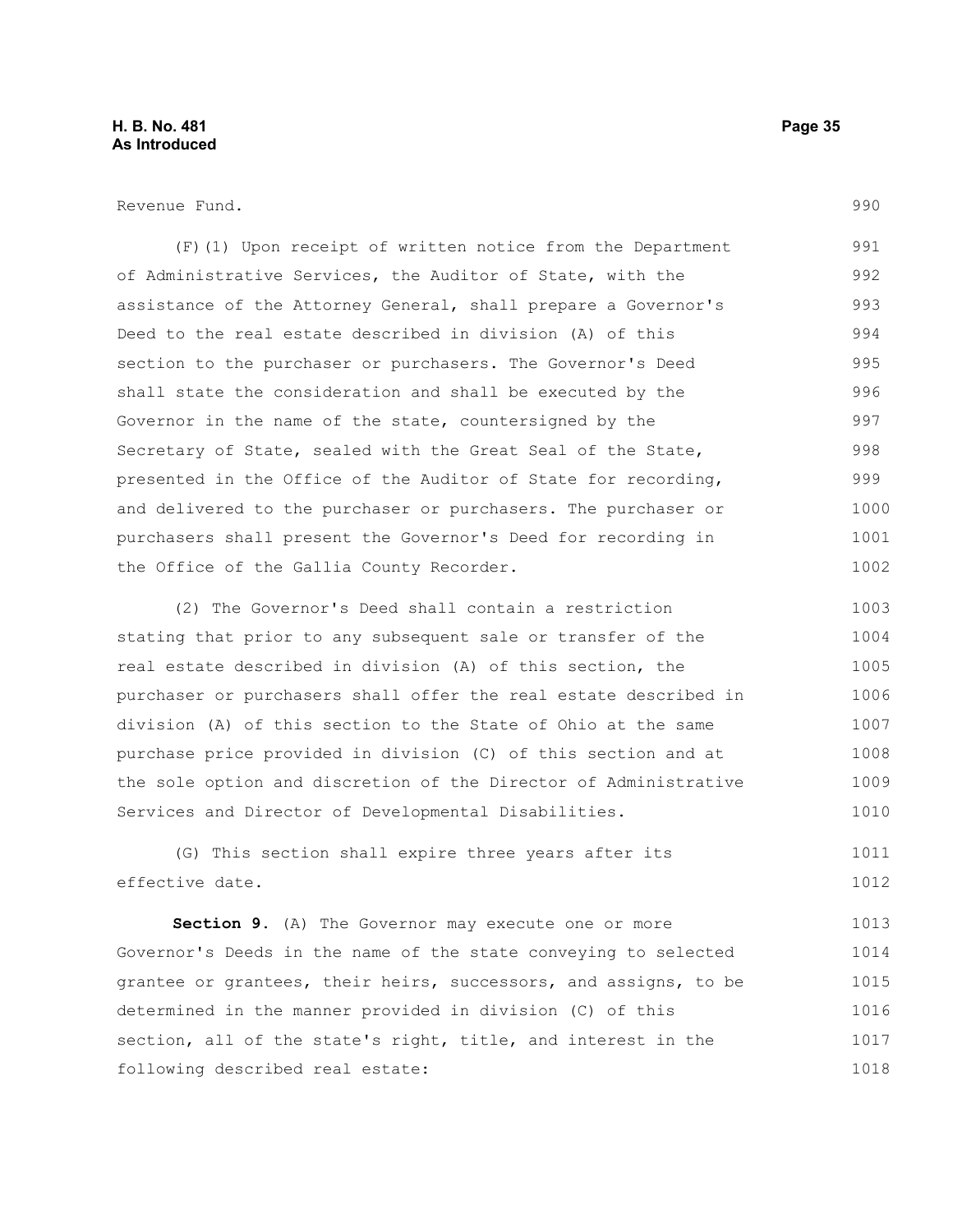### **H. B. No. 481 Page 36 As Introduced**

| Situated in the State of Ohio, County of Stark and City of       | 1019 |
|------------------------------------------------------------------|------|
| Massillon: Being a part of the S.E. 14 Section 10, Township 12,  | 1020 |
| Range 10, Stark County, and bounded and described as follows:    | 1021 |
| Beginning at the point where the west line of said Quarter       | 1022 |
| Section intersects the center line of Massillon-Wooster Road,    | 1023 |
| State Highway No. 69 also known as the Lincoln Highway, U.S.     | 1024 |
| Route No. 30; thence along said Quarter Section line in a        | 1025 |
| northerly direction, a distance of 789.60 feet to a point;       | 1026 |
| thence in an easterly direction at right angles to               | 1027 |
| aforesaid Quarter Section Line, a distance of 576.22 feet to a   | 1028 |
| point in the west line of Tudor Avenue, as recorded on the plot  | 1029 |
| of Country Club Allotment;                                       | 1030 |
| thence in a southerly direction along the west line of           | 1031 |
| Tudor Avenue, a distance of 822.48 feet to a point in the center | 1032 |
| line of said Massillon-Wooster Road;                             | 1033 |
| thence in a westerly direction along said center line, a         | 1034 |
| distance of 577.16 feet to the place of beginning and containing | 1035 |
| 10.66 acres of land, more or less, be the same more or less,     | 1036 |
| subject to all legal highways.                                   | 1037 |
| Now known as OL 633 in the City of Massillon as recorded         | 1038 |
| in Plat Book 57, Pages 114 and 115.                              | 1039 |
| Prior reference Deed Volume 1110, Page 91.                       | 1040 |
| Stark County Auditor's Parcel Number: 681069.                    | 1041 |
| The foregoing legal description may be modified by the           | 1042 |
| Department of Administrative Services to a final form if such    | 1043 |
| modifications are needed to facilitate the sale of the subject   | 1044 |
| property.                                                        | 1045 |
| (B) (1) The conveyance includes improvements and chattels        | 1046 |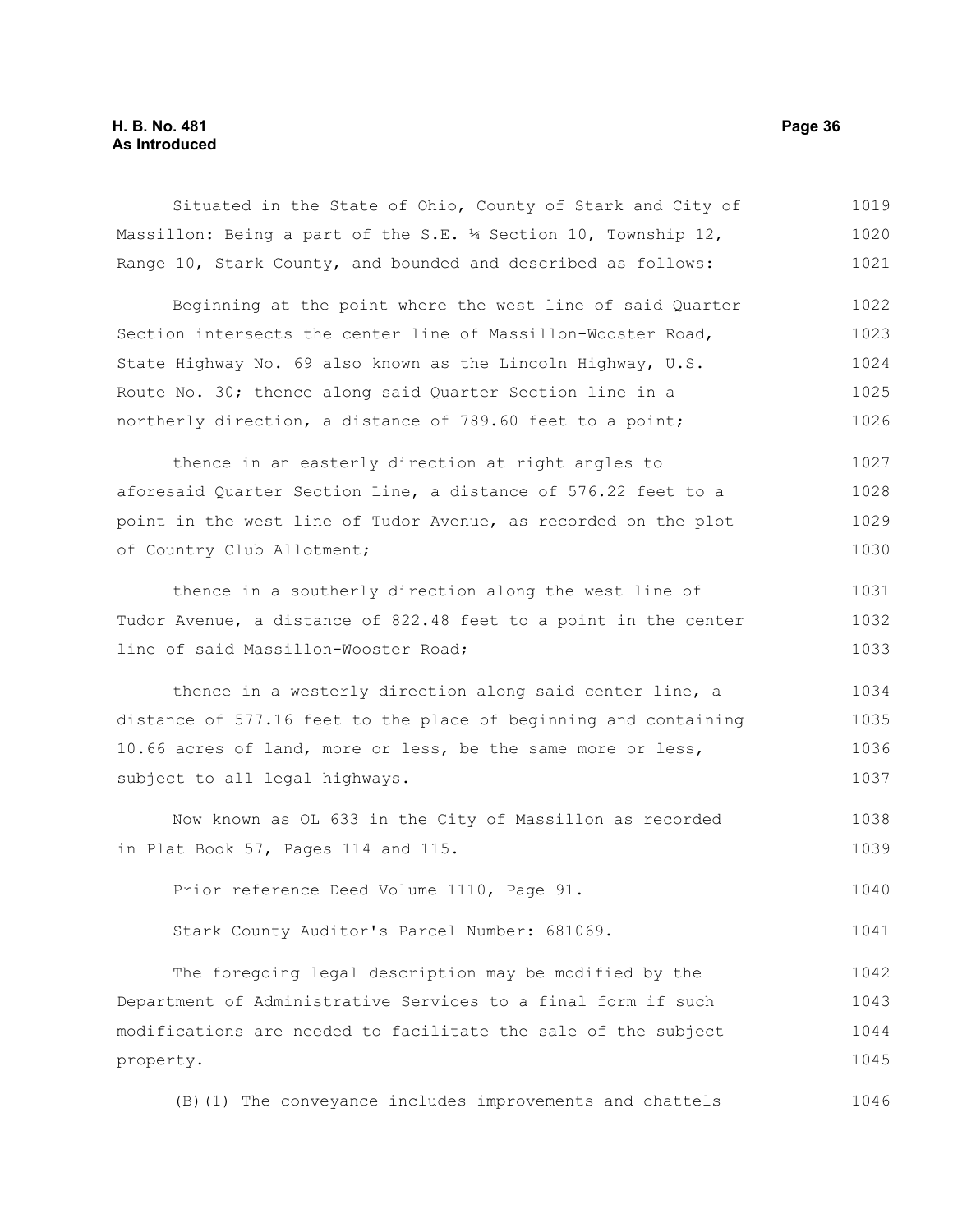#### **H. B. No. 481 Page 37 As Introduced**

situated on the real estate, and is subject to all easements, covenants, conditions, and restrictions of record; all legal highways and public rights-of-way; zoning, building, and other laws, ordinances, restrictions, and regulations; and real estate taxes and assessments not yet due and payable. The real estate shall be conveyed in an "as-is, where-is, with all faults" condition. 1047 1048 1049 1050 1051 1052 1053

(2) The deed or deeds for the conveyance of the real estate may contain restrictions, exceptions, reservations, reversionary interests, and other terms and conditions the Director of Administrative Services and the Director of Public Safety determine to be in the best interest of the state. 1054 1055 1056 1057 1058

(3) Subsequent to the conveyance, any restrictions, exceptions, reservations, reversionary interests, or other terms and conditions contained in the deed or deeds may be released by the state or the Department of Public Safety without the necessity of further legislation. 1059 1060 1061 1062 1063

(4) The deed or deeds may contain restrictions prohibiting the grantee or grantees from occupying, using, or developing, or from selling, the real estate such that the use or alienation will interfere with the quiet enjoyment of neighboring stateowned land. 1064 1065 1066 1067 1068

(C) The Director of Administrative Services shall conduct a sale of the real estate by sealed bid auction or auctions, and the real estate shall be sold to the highest bidder or bidders at a price acceptable to the Director of Administrative Services and the Director of Public Safety. The Director of Administrative Services shall advertise the sealed bid auction or auctions by publication in a newspaper of general circulation in Stark County, once a week for three consecutive weeks before 1069 1070 1071 1072 1073 1074 1075 1076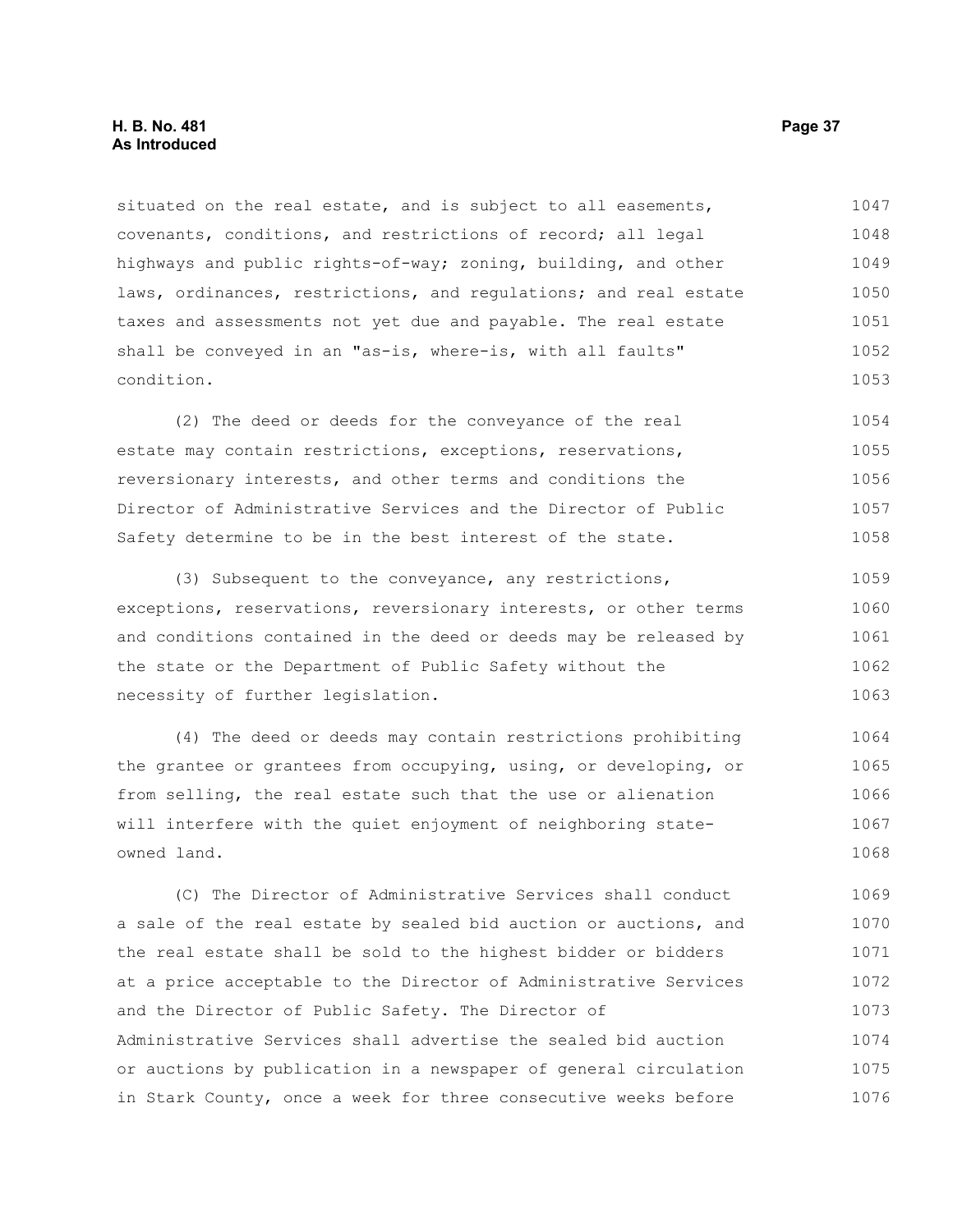the date on which the sealed bids are to be opened. The Director of Administrative Services shall notify the successful bidder or bidders in writing. The Director of Administrative Services may reject any or all bids. 1077 1078 1079 1080

The purchaser or purchasers shall pay ten percent of the purchase price to the Department of Administrative Services within five business days after receiving notice the bid has been accepted. When the deposit has been received by the Department of Administrative Services, the purchaser or purchasers shall enter into a real estate purchase agreement, in the form prescribed by the Department of Administrative Services. The purchaser or purchasers shall pay the balance of the purchase price to the Department of Administrative Services within 60 days after receiving notice the bid has been accepted. Payment of the deposit and the purchase price shall be made by bank draft or certified check made payable to the Treasurer of State. A purchaser who does not complete the conditions of the sale as prescribed in this division shall forfeit the ten percent of the purchase price paid to the state as liquidated damages. Should a purchaser or purchasers not complete the conditions of sale as described in this division, the Director of Administrative Services is authorized to accept the next highest bid or bids by collecting ten percent of the revised purchase price from the next bidder or bidders and to proceed to close the sale or sales, provided that the secondary bid or bids meet all other criteria provided for in this section. If the Director of Administrative Services rejects all bids from the sealed bid auction or auctions, the Director may repeat the sealed bid auction process described in this section or may use an alternate sale process acceptable to the Department of Public Safety. 1081 1082 1083 1084 1085 1086 1087 1088 1089 1090 1091 1092 1093 1094 1095 1096 1097 1098 1099 1100 1101 1102 1103 1104 1105 1106 1107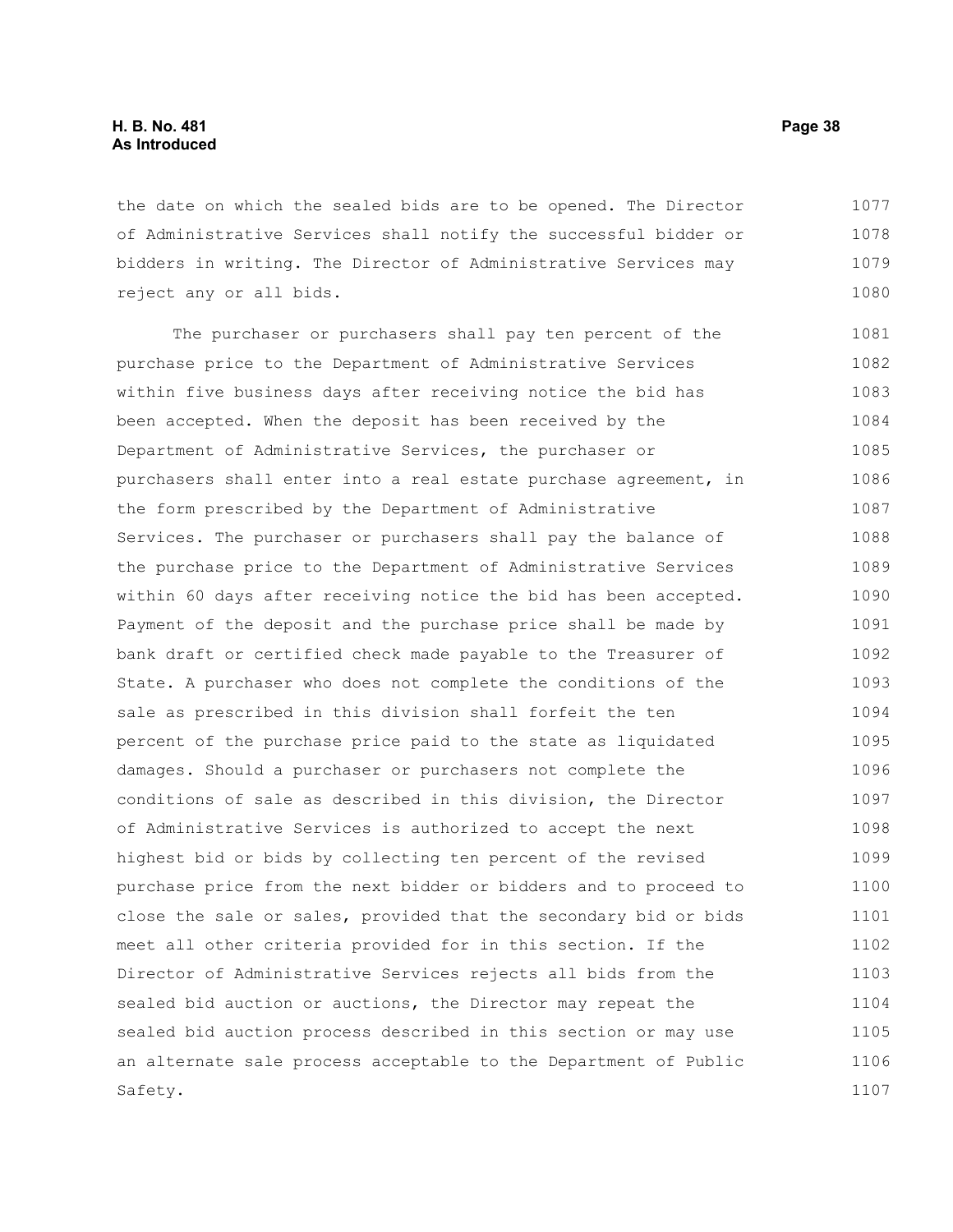The Department of Public Safety shall pay advertising costs incident to the sale of the subject real estate. 1108 1109

(D) The real estate described in division (A) of this section may be conveyed as an entire tract or as multiple tracts. 1110 1111 1112

(E) The purchaser or purchasers shall pay all costs, other than those specified above, associated with the purchase, closing, and conveyance of the subject property, including surveys, lot split costs and fees, title evidence, title insurance, transfer costs and fees, recording costs and fees, taxes, and any other fees, assessments, and costs that may be imposed. 1113 1114 1115 1116 1117 1118 1119

The net proceeds of the sale shall be deposited into the state treasury to the credit of the Public Safety – Highway Purposes Fund (Fund 5TM0) under section 4501.06 of the Revised Code. 1120 1121 1122 1123

(F) Upon receiving written request from the Department of Administrative Services, the Auditor of State, with the assistance of the Attorney General, shall prepare a Governor's Deed or Governor's Deeds to the real estate described in division (A) of this section. The Governor's Deed or Governor's Deeds shall state the consideration and shall be executed by the Governor in the name of the state, countersigned by the Secretary of State, sealed with the Great Seal of the State, presented in the Office of the Auditor of State for recording, and delivered to the grantee or grantees. The grantee or grantees shall present the Governor's Deed or Governor's Deeds for recording in the Office of the Stark County Recorder. 1124 1125 1126 1127 1128 1129 1130 1131 1132 1133 1134 1135

(G) This section shall expire three years after its 1136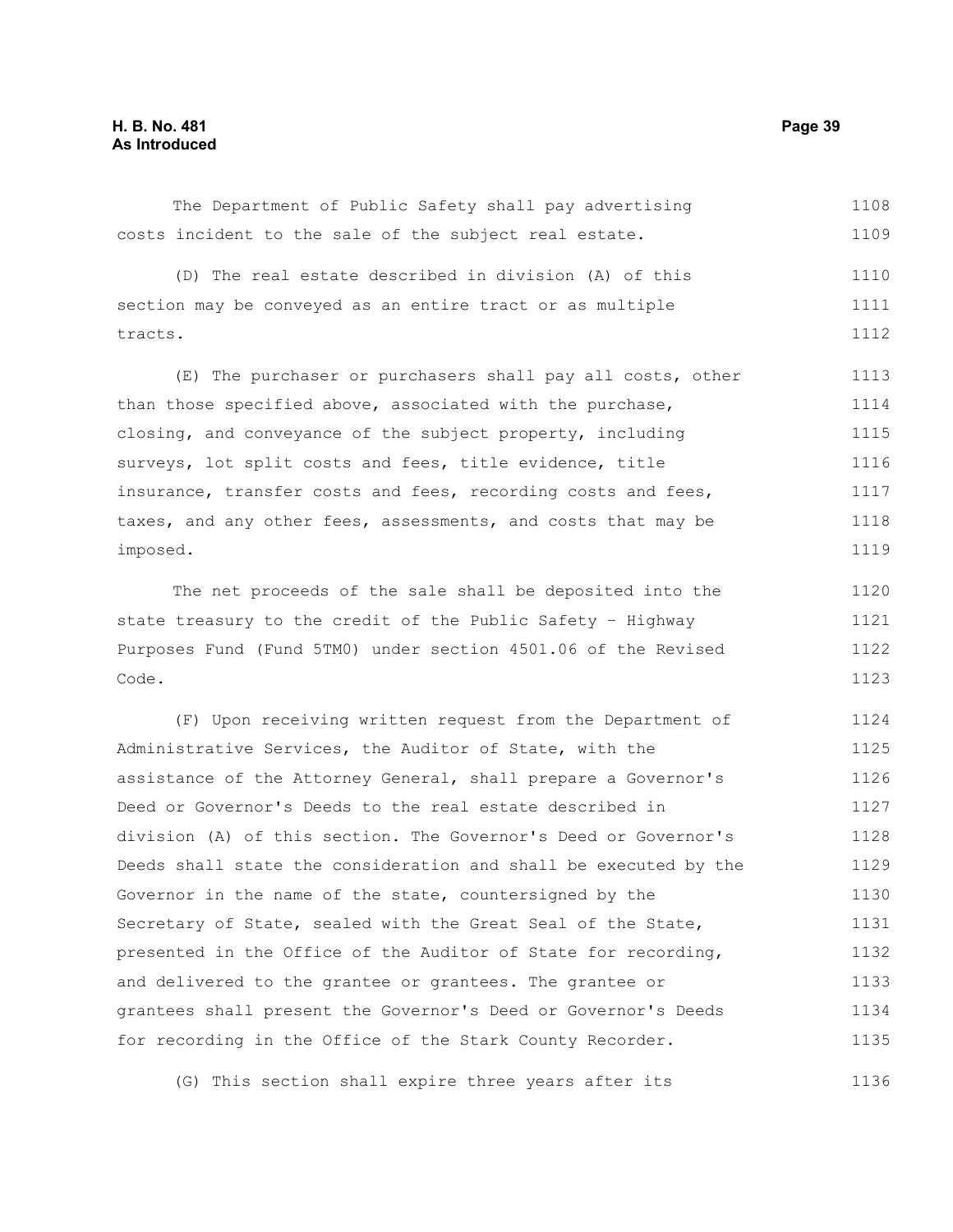effective date. **Section 10.** (A) The Governor may execute a Governor's Deed in the name of the state conveying to Ohio Power Company or its affiliates ("Grantee"), and its heirs, successors, and assigns, all of the state's right, title, and interest in the following described real estate: Situated in the township of Union, County of Ross and being a part of V.M.S. 542, and being more particularly described as follows: Commencing at the centerline intersection of Moundsville Road and State Route 104; Thence, southerly, along the center of State Route 104, 1350 +/- feet to the center of a lane projected from the west; Thence, westerly along the center of the lane 350 feet to a point; Thence, southerly, parallel and 350 feet distant from the center of State Route 104, 20 feet to the Place of Beginning; Thence, continuing southerly, parallel and 350 feet distant from the center of State Route  $104$ , 380 +/- feet to a point 20 feet distant from the center of another lane; Thence, westerly, parallel and 20 feet distant from the center of the lane, 950 +/- feet to a point 20 feet distant from the center of another lane; Thence, northerly, parallel and 20 feet distant from the center of the lane,  $380 +/-$  feet to a point 20 feet distant from the center of another lane; Thence, easterly, parallel and 20 feet distant from the 1137 1138 1139 1140 1141 1142 1143 1144 1145 1146 1147 1148 1149 1150 1151 1152 1153 1154 1155 1156 1157 1158 1159 1160 1161 1162 1163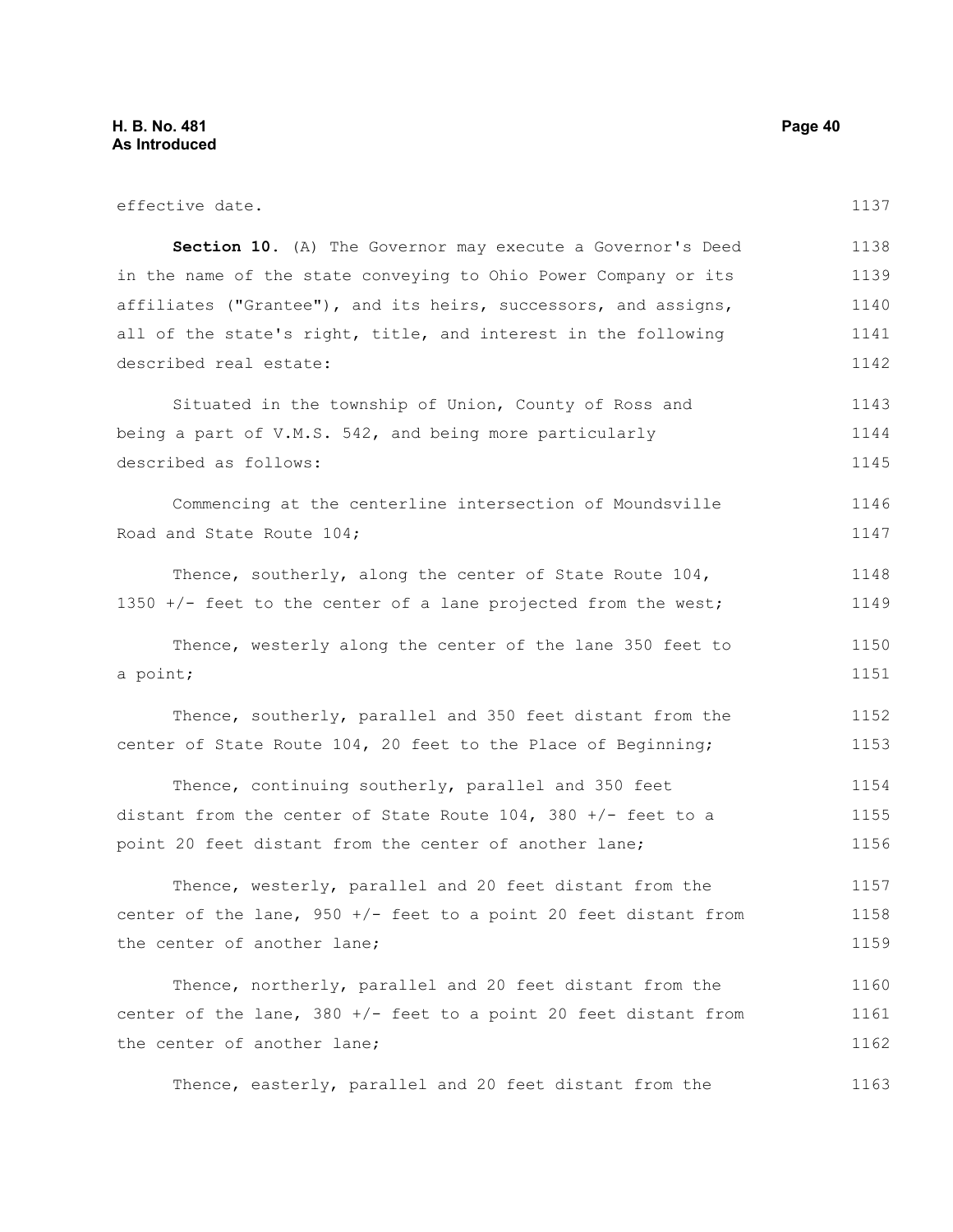center of the lane,  $950 +/-$  feet to the Place of Beginning and containing 8.3 acres more or less. The foregoing legal description may be corrected or modified by the Department of Administrative Services to a final form if such corrections or modifications are needed to facilitate recordation of the deed. (B)(1) The conveyance includes improvements and chattels situated on the real estate, and is subject to all easements, covenants, conditions, and restrictions of record: all legal highways and public rights-of-way; zoning, building, and other laws, ordinances, restrictions, and regulations; and real estate taxes and assessments not yet due and payable. The real estate shall be conveyed in an "as-is, where-is, with all faults" condition. (2) The deed for the conveyance of the real estate may contain restrictions, exceptions, reservations, reversionary interests, or other terms and conditions the Director of Administrative Services determines to be in the best interest of the state. (3) Subsequent to the conveyance, any restrictions, 1164 1165 1166 1167 1168 1169 1170 1171 1172 1173 1174 1175 1176 1177 1178 1179 1180 1181 1182 1183

exceptions, reservations, reversionary interests, or other terms and conditions contained in the deed may be released by the state or the Department of Rehabilitation and Correction without the necessity of further legislation. 1184 1185 1186 1187

(C) Consideration for the conveyance of the real estate described in division (A) of this section shall be at a price to be determined. 1188 1189 1190

The Director of Administrative Services shall offer the real estate to Ohio Power Company through a real estate purchase 1191 1192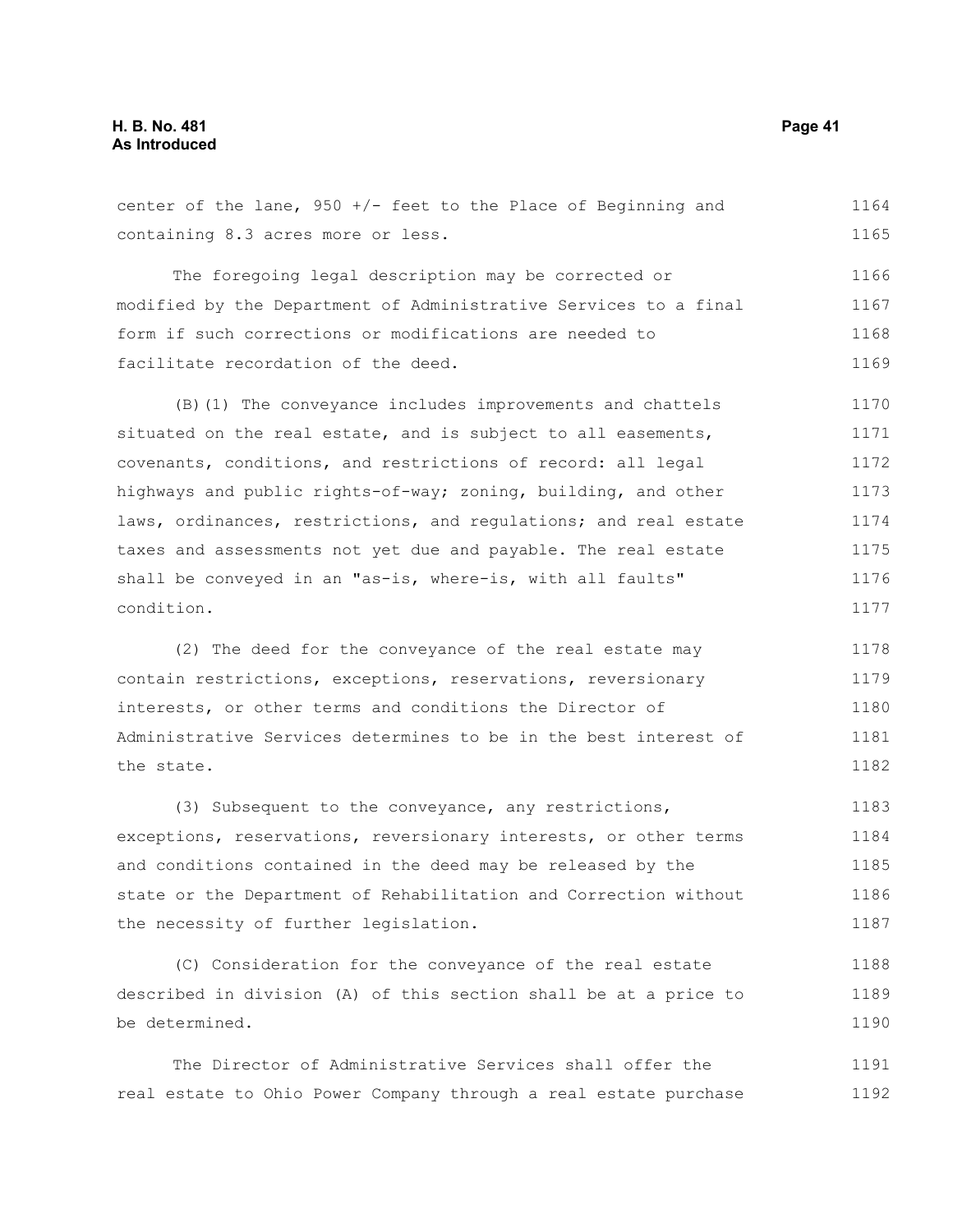### **H. B. No. 481 Page 42 As Introduced**

agreement, in the form prescribed by the Department of Administrative Services. Consideration for the conveyance of the real estate shall be at a price acceptable to the Director of Administrative Services and the Director of Rehabilitation and Correction. If Ohio Power Company does not complete the purchase of the real estate within the time period provided in the real estate purchase agreement, the Director of Administrative Services may use any reasonable method of sale considered acceptable by the Department of Rehabilitation and Correction to determine an alternate purchaser or purchasers willing to complete the purchase within three years after the effective date of this section. 1193 1194 1195 1196 1197 1198 1199 1200 1201 1202 1203 1204

(D) The real estate described in division (A) of this section shall be sold as an entire tract and not in parcels.

(E) The purchaser shall pay all costs associated with the purchase, closing, and conveyance, including surveys, title evidence, title insurance, transfer costs and fees, recording costs and fees, taxes, and any other fees, assessments, and costs that may be imposed. 1207 1208 1209 1210 1211

The net proceeds of the sale shall be deposited into the state treasury to the credit of the Adult and Juvenile Correctional Facilities Bond Retirement Fund in accordance with section 5120.092 of the Revised Code. 1212 1213 1214 1215

(F) Upon payment of the purchase price, the Auditor of State, with the assistance of the Attorney General, shall prepare a Governor's Deed to the real estate described in division (A) of this section. The Governor's Deed shall state the consideration and shall be executed by the Governor in the name of the state, countersigned by the Secretary of State, sealed with the Great Seal of the State, presented in the Office 1216 1217 1218 1219 1220 1221 1222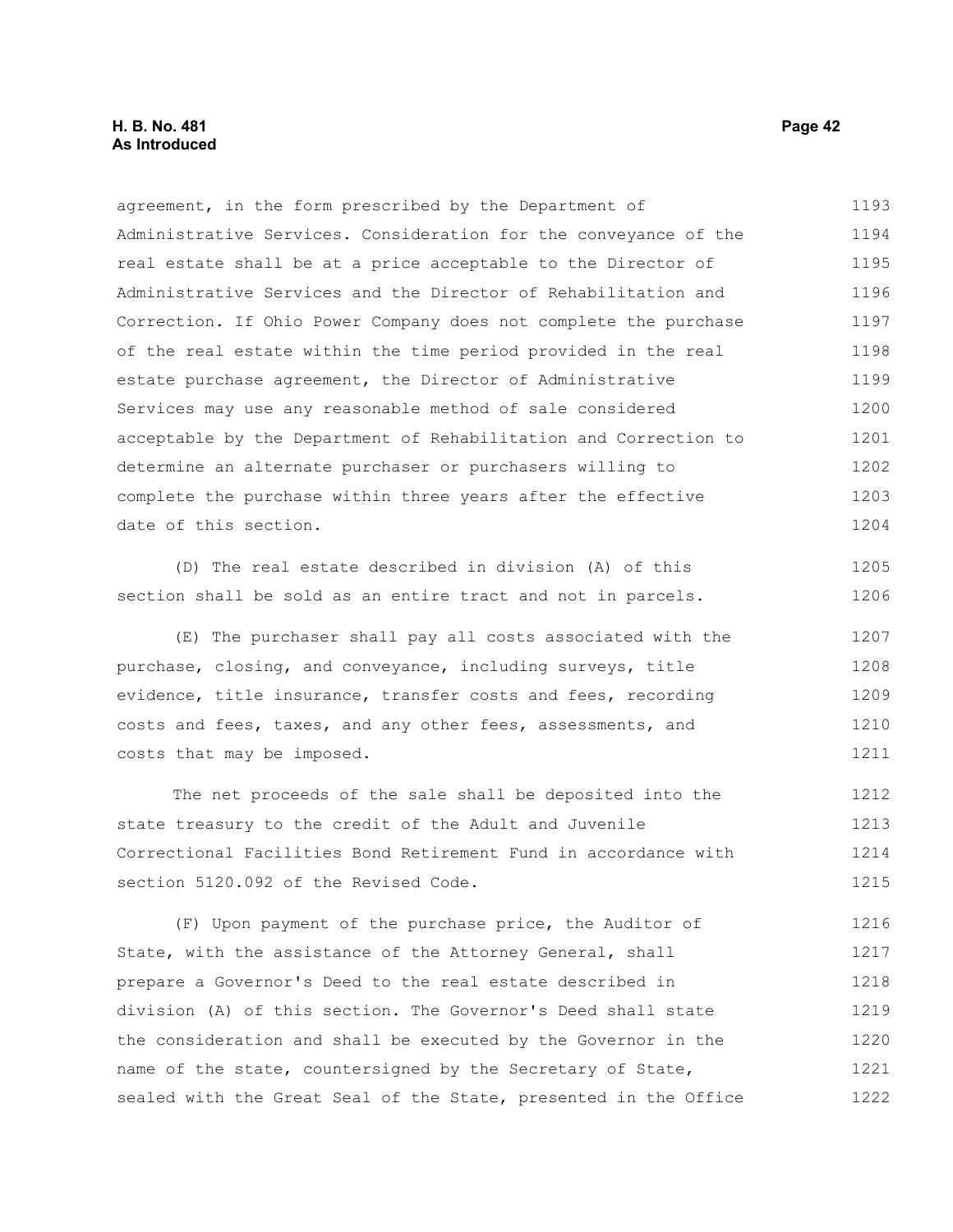of the Auditor of State for recording, and delivered to the grantee. The grantee shall present the Governor's Deed for recording in the Office of the Ross County Recorder. 1223 1224 1225

(G) As part of the conveyance, the Department of Administrative Services will grant a perpetual easement to American Electric Power to provide access to the real estate described in division (A) of this section. 1226 1227 1228 1229

(H) This section shall expire three years after its effective date. 1230 1231

**Section 11.** (A) The Governor may execute a Governor's Deed in the name of the state conveying to The Columbus Partnership, an Ohio non-profit corporation, and its successors and assigns, all of the state's right, title, and interest in the following described real estate: 1232 1233 1234 1235 1236

Situated in the State of Ohio, County of Franklin, City of Columbus, Township 5 North, Range 22 West of the Refugee Lands, part of Lots 111, 112, 113, 114, and 115 of the Plat of the Town of Columbus as recorded in Deed Book "F", page 332, destroyed by fire, replatted in Plat Book 3, page 247, also represented in Plat Book 14, page 27, also part of Lots 792, 793, 798, 799, 800, and 801 of the Wharf Lots as recorded in Deed Book 9, page 372, also represented in Plat Book 1, page 291, also part of Scioto Street and Sugar Street as vacated in Ordinance Number 331-31 and Ordinance Number 548-30 on file with the Clerk of Council, Columbus, Ohio as conveyed to the State of Ohio in the instruments filed as Deed Book 946, page 652, Deed Book 910, page 427, Deed Book 932, page 294, Deed Book 941, page 197, Deed Book 942, page 122, Deed Book 942, page 344, Deed Book 941, page 377 and Instrument Number 201510300154443 in accordance with City of Columbus Ordinances 24-30 and 2539-2015 (all deed and 1237 1238 1239 1240 1241 1242 1243 1244 1245 1246 1247 1248 1249 1250 1251 1252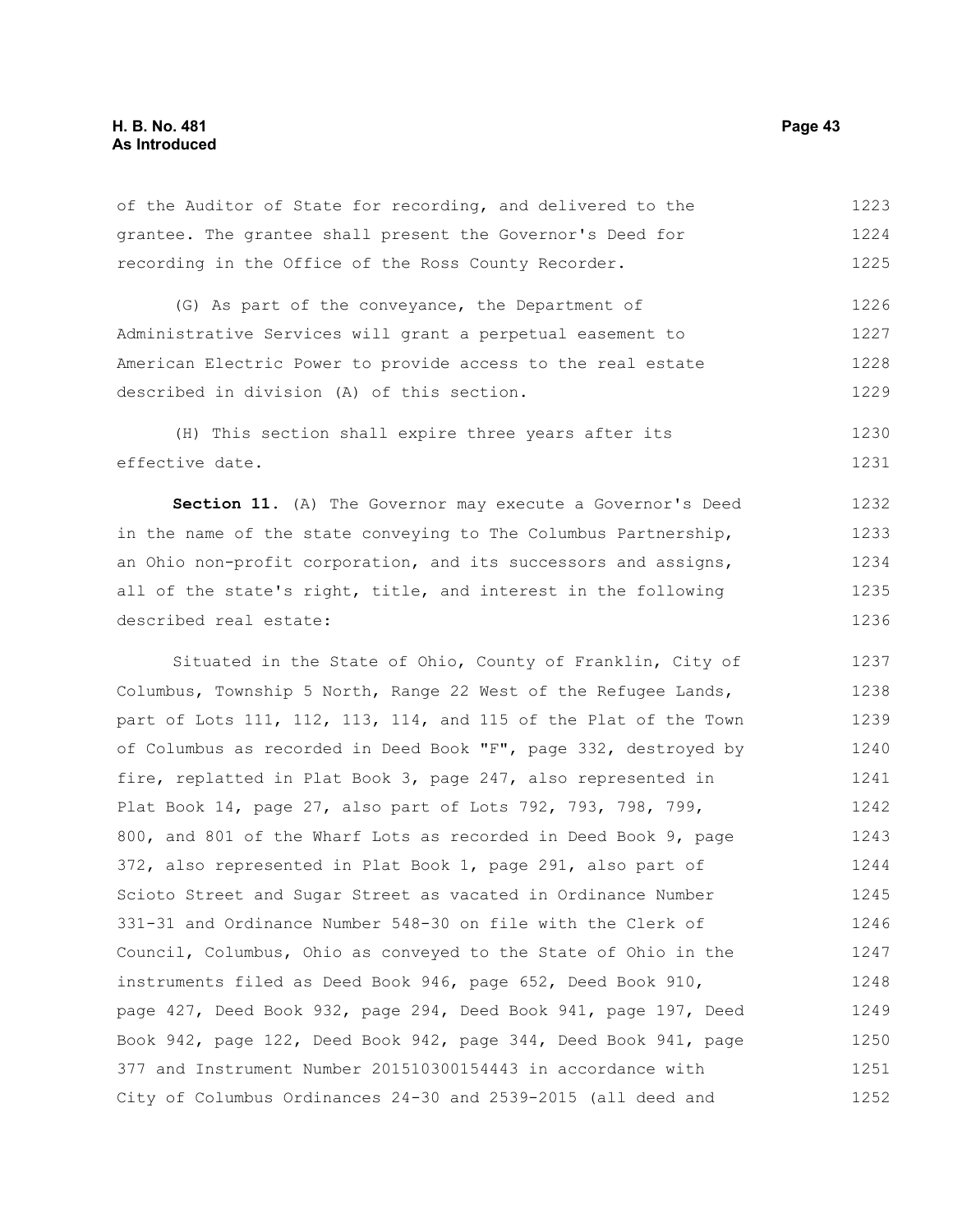plat references to the Franklin County Recorder's Office), being more particularly described as follows: 1253 1254

BEGINNING on the east line of Inlot 113 of the said Plat of the Town of Columbus at an existing planter corner found on the westerly existing right-of-way line of Front Street (82.5 feet wide) and at the southeast corner of a 2.278 acre tract conveyed to Supreme Court of Ohio by the instrument filed as Instrument Number 200410060233085, said planter corner being referenced by a drill hole found being North 42 degrees 42 minutes 18 seconds East at a distance of 1.44 feet, said planter corner being the TRUE POINT OF BEGINNING of the parcel herein described; 1255 1256 1257 1258 1259 1260 1261 1262 1263 1264

Thence along the said westerly existing right-of-way line of Front Street, South 08 degrees 08 minutes 58 seconds East for a distance of 162.32 feet to a drill hole set at the southeast corner of Inlot 111 of the said Plat of the Town of Columbus and on the northerly existing right-of-way line of Town Street (82.5 feet wide), said drill hole being referenced by a Mag nail found being North 14 degrees 47 minutes 18 seconds West at a distance of 5.38 feet, said drill hole also being referenced by another Mag nail found being North 41 degrees 20 minutes 01 seconds East at a distance of 3.27 feet; 1265 1266 1267 1268 1269 1270 1271 1272 1273 1274

Thence along the said northerly existing right-of-way line of Town Street and the south line of said Inlot 111, South 81 degrees 50 minutes 48 seconds West for a distance of 266.02 feet to a drill hole set on the south line of Lot 801 of said Wharf Lots and on the easterly existing right-of-way line of Civic Center Drive (80 feet wide), originally dedicated as Riverside Drive in Ordinance Number 314-30 (June 6, 1930), and the name changed in Ordinance Number 656-51 (July 10, 1951); 1275 1276 1277 1278 1279 1280 1281 1282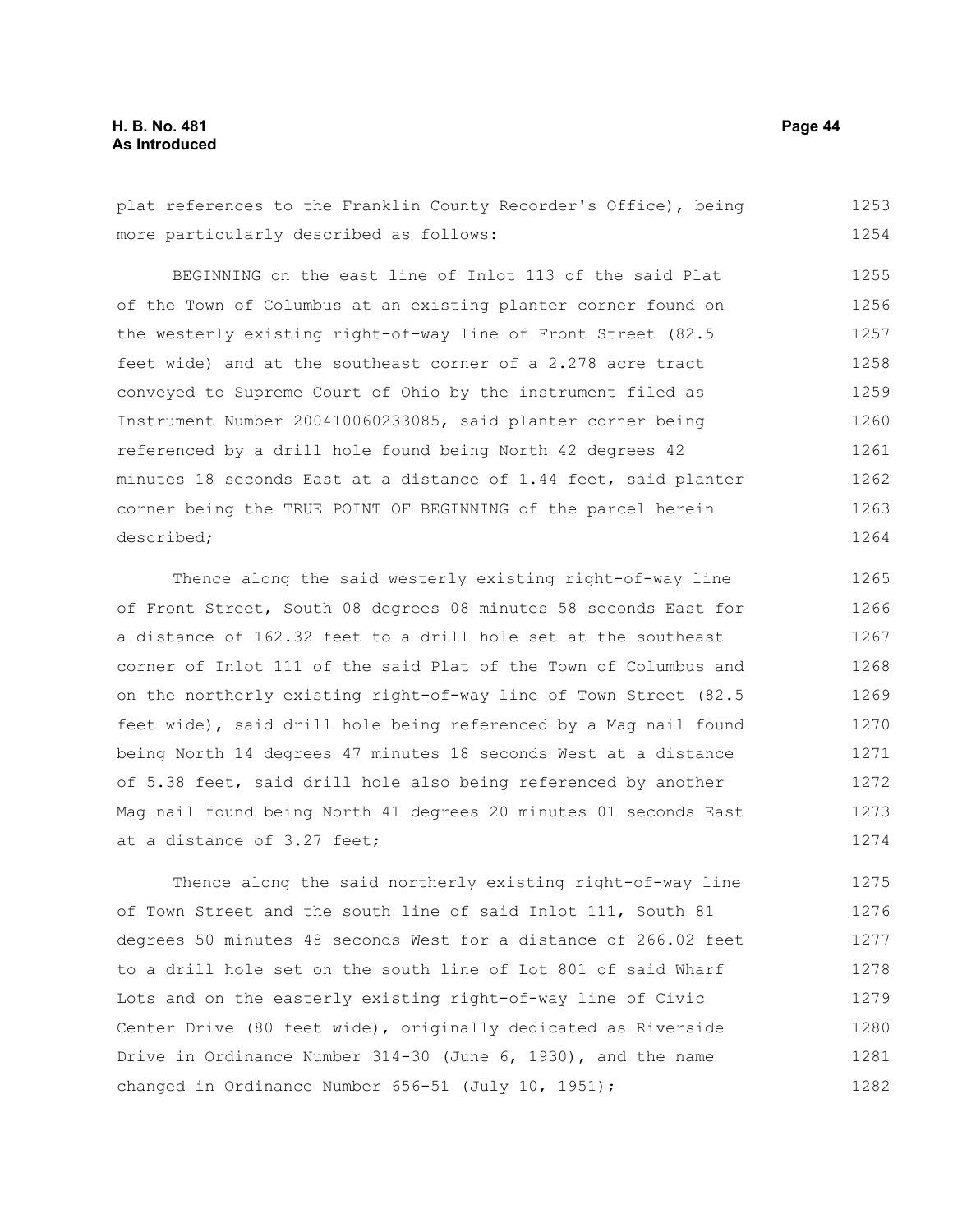Thence along the said easterly existing right-of-way line of Civic Center Drive with a curve to the left, having a radius of 1262.44 feet, an arc length of 365.17 feet, a central angle of 16 degrees 34 minutes 24 seconds, and a chord which bears North 10 degrees 34 minutes 46 seconds East for a distance of 363.90 feet to a drill hole set at the southwest corner of the said Supreme Court of Ohio parcel and within Lot 792 of said Wharf Lots; 1283 1284 1285 1286 1287 1288 1289 1290

Thence across said Lot 792, the vacated right-of-way of Scioto Street, and Inlots 113 and 114 of the said Plat of the Town of Columbus and along the southerly line of the said Supreme Court of Ohio parcel with the face of an existing retaining wall (within  $+/-$  one foot) the following six (6) courses: 1291 1292 1293 1294 1295 1296

(1) South 77 degrees 28 minutes 04 seconds East for a distance of 14.08 feet to a point; 1297 1298

(2) With a curve to the right, having a radius of 58.00 feet, an arc length of 70.29 feet, a central angle of 69 degrees 25 minutes 59 seconds, and a chord which bears South 42 degrees 45 minutes 05 seconds East for a distance of 66.06 feet to a point; 1299 1300 1301 1302 1303

(3) South 08 degrees 02 minutes 05 seconds East for a distance of 49.81 feet to a point; 1304 1305

(4) With a curve to the left, having a radius of 14.00 feet, an arc length of 22.06 feet, a central angle of 90 degrees 17 minutes 22 seconds, and a chord which bears South 53 degrees 10 minutes 46 seconds East for a distance of 19.85 feet to a point; 1306 1307 1308 1309 1310

(5) South 08 degrees 09 minutes 29 seconds East for a 1311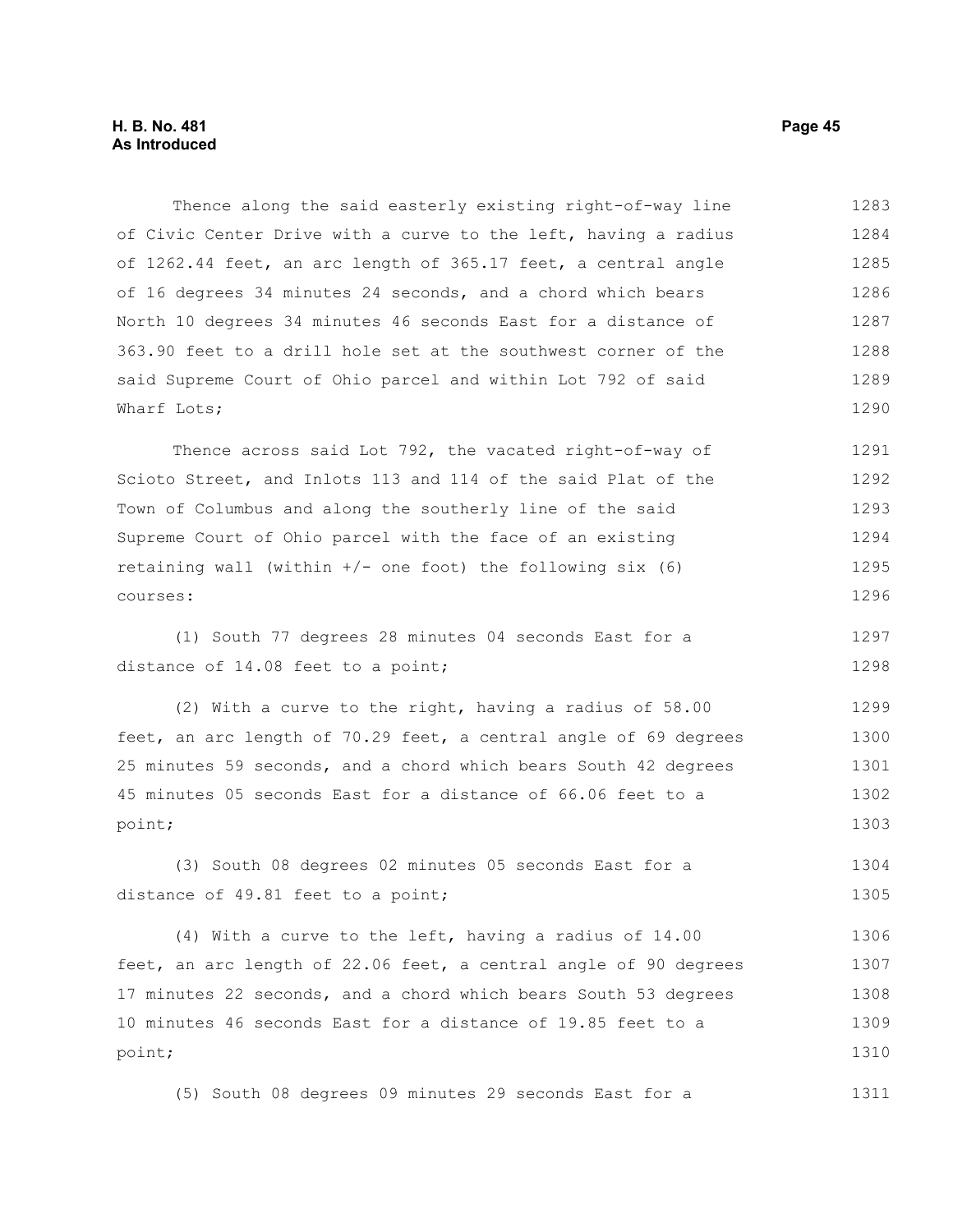010-002659.

distance of 47.47 feet to a point; (6) North 81 degrees 50 minutes 31 seconds East for a distance of 2.83 feet to a point on the face of an existing building; Thence along the said existing building face, South 08 degrees 09 minutes 29 seconds East for a distance of 4.44 feet to a point; Thence continuing along the said existing building face, North 81 degrees 53 minutes 32 seconds East for a distance of 24.65 feet to a point on the top step of an existing stairway; Thence along the said top step of an existing stairway, North 05 degrees 22 minutes 04 seconds West for a distance of 0.53 feet to a point; Thence continuing along the said top step of an existing stairway, North 81 degrees 57 minutes 37 seconds East for a distance of 44.42 feet to a point on the said existing planter; Thence along the said existing planter, South 08 degrees 09 minutes 29 seconds East for a distance of 7.62 feet to a point; Thence continuing along the said existing planter, North 81 degrees 50 minutes 48 seconds East for a distance of 12.61 feet to the TRUE POINT OF BEGINNING, containing 1.171 acres, more or less, of which 0.000 acres are in the present road occupied. The above description contains 1.171 acres, more or less, all of which is out of Franklin County Auditor's Parcel Number 1312 1313 1314 1315 1316 1317 1318 1319 1320 1321 1322 1323 1324 1325 1326 1327 1328 1329 1330 1331 1332 1333 1334 1335 1336 1337

The bearings for this description are based on the Ohio 1339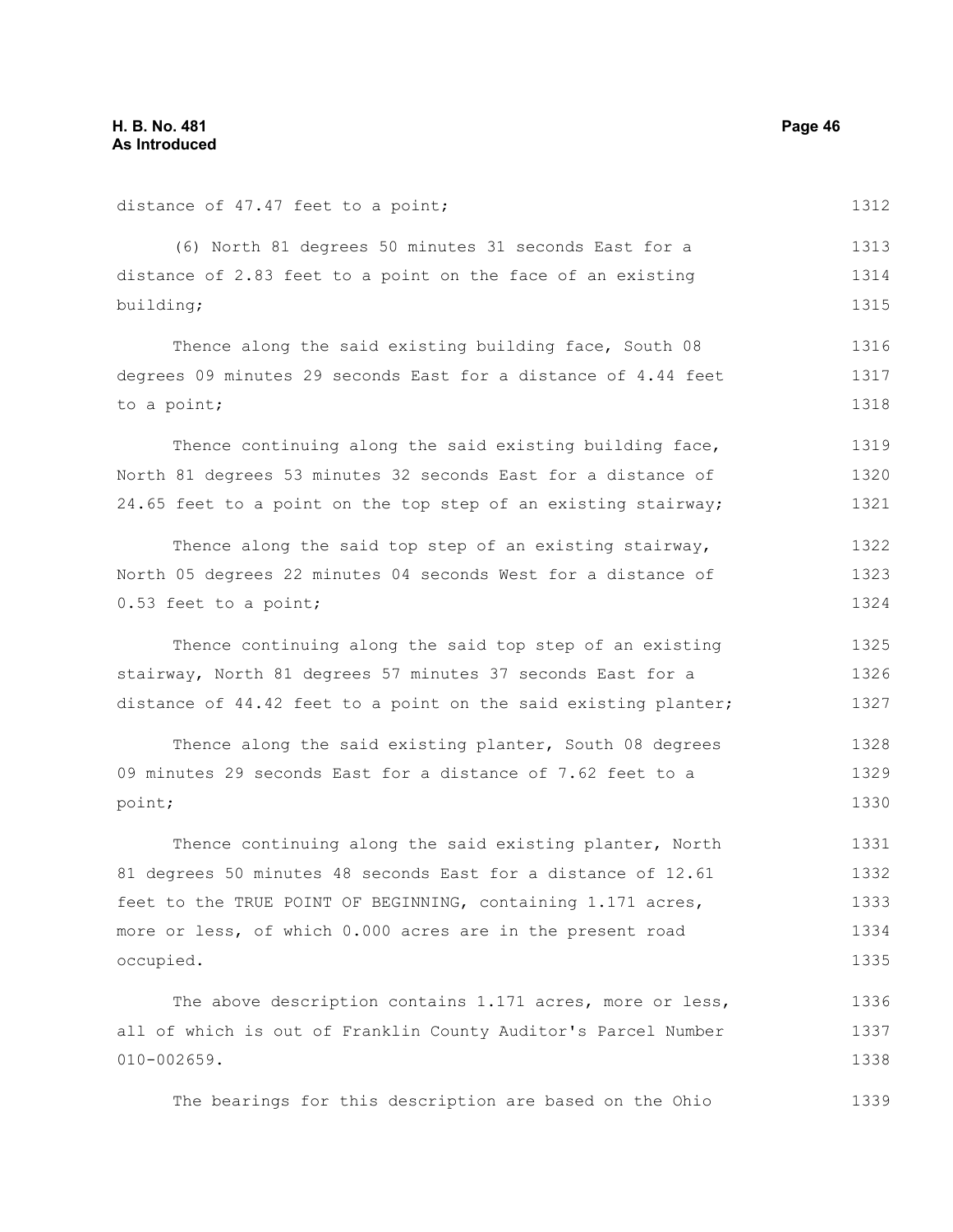State Plane Coordinate System, South Zone, and reference the North American Datum of 1983 and the 2007 adjustment (NAD 83(2007)) with ties to Franklin County monuments FRANK 43 and FRANK 143 having a relative bearing of South 87 degrees 56 minutes 15 seconds East. 1340 1341 1342 1343 1344

This description was prepared by Russell Koenig, Ohio Registered Professional Surveyor number 8358, and is based on an actual field survey conducted by DLZ Ohio, Inc. in 2015 under his direct supervision. 1345 1346 1347 1348

The foregoing legal description may be corrected or modified by the Department of Administrative Services to a final form if such corrections or modifications are needed to facilitate recordation of the deed or correct any errors in the foregoing description. 1349 1350 1351 1352 1353

(B)(1) The conveyance shall include the improvements and chattels situated on the real estate, and is subject to all leases, easements, covenants, conditions, and restrictions of record: all legal highways and public rights-of-way; zoning, building, and other laws, ordinances, restrictions, and regulations; and real estate taxes and assessments not yet due and payable. The real estate shall be conveyed in an "as-is, where-is, with all faults" condition. 1354 1355 1356 1357 1358 1359 1360 1361

(2) The deed for the conveyance of the real estate described in division (A) of this section may contain restrictions, exceptions, reservations, reversionary interests, or other terms and conditions the Director of Administrative Services determines to be in the best interest of the state. 1362 1363 1364 1365 1366

(3) Subsequent to the conveyance, any restrictions, exceptions, reservations, reversionary interests, or other terms 1367 1368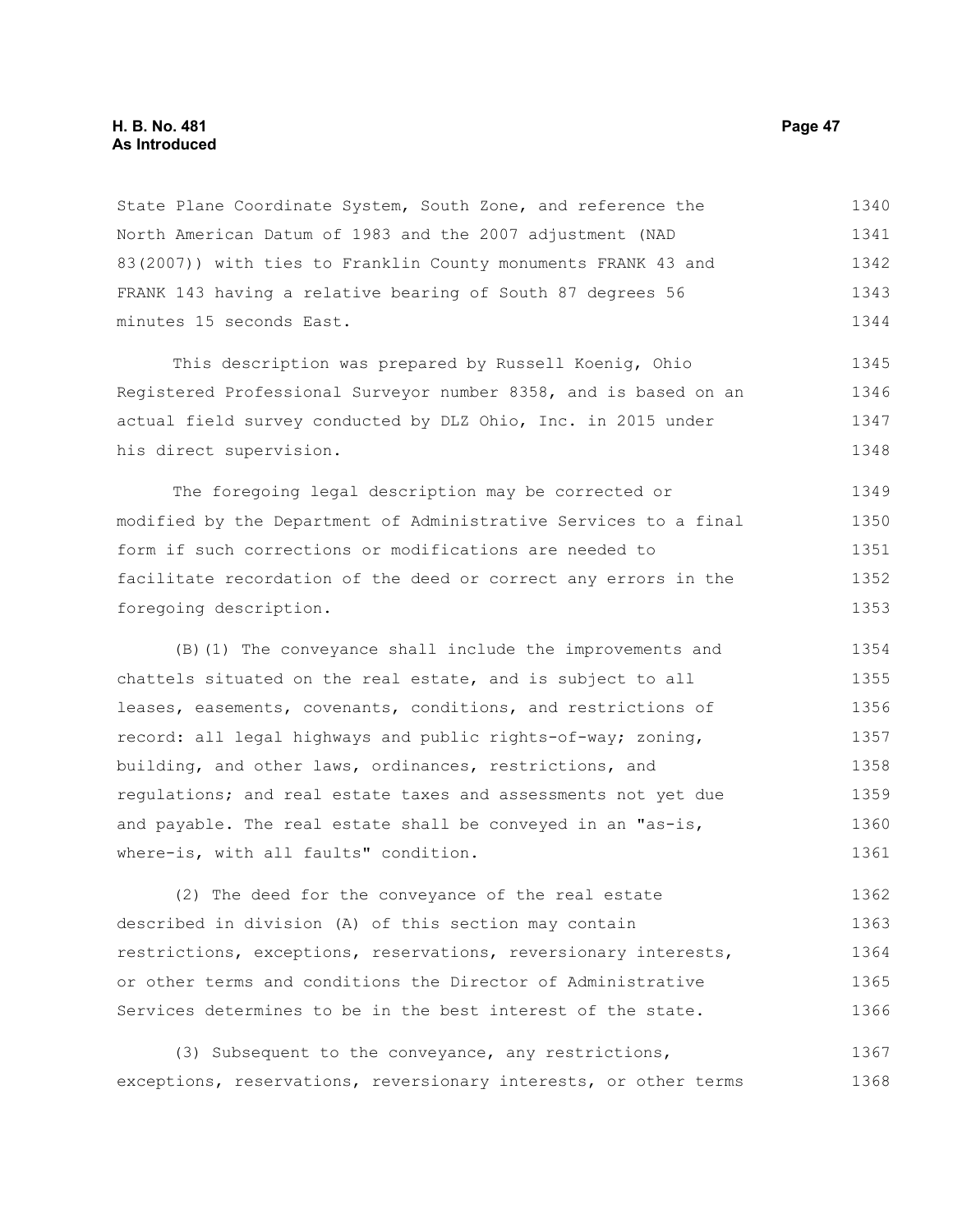and conditions contained in the deed may be released by the state or the Department of Job and Family Services without the necessity of further legislation. 1369 1370 1371

(C) Consideration for the conveyance of the real estate described in division (A) of this section shall be \$3,000,000. 1372 1373

The Director of Administrative Services shall offer the real estate to The Columbus Partnership through a real estate purchase agreement. If The Columbus Partnership does not complete the purchase of the real estate within the time period provided in the real estate purchase agreement, the Director of Administrative Services may use any reasonable method of sale considered acceptable by the Department of Job and Family Services to determine an alternate purchaser or purchasers willing to complete the purchase within three years after the effective date of this section. In that case, consideration for the conveyance of the real estate to an alternate purchaser or purchasers shall be at a price and any terms and conditions acceptable to the Director of Administrative Services and the Director of Job and Family Services. The Department of Job and Family Services shall pay all costs incident to marketing or advertising the sale of the real estate to an alternate purchaser or purchasers. 1374 1375 1376 1377 1378 1379 1380 1381 1382 1383 1384 1385 1386 1387 1388 1389 1390

(D) The real estate described in division (A) of this section shall be sold as an entire tract and not in parcels. 1391 1392

(E) Except as otherwise set forth in this section, the purchaser or purchasers shall pay all costs, other than those specified above, associated with the purchase, closing, and conveyance of the subject real estate, including surveys, title evidence, title insurance, transfer costs and fees, recording costs and fees, taxes, and any other fees, assessments, and 1393 1394 1395 1396 1397 1398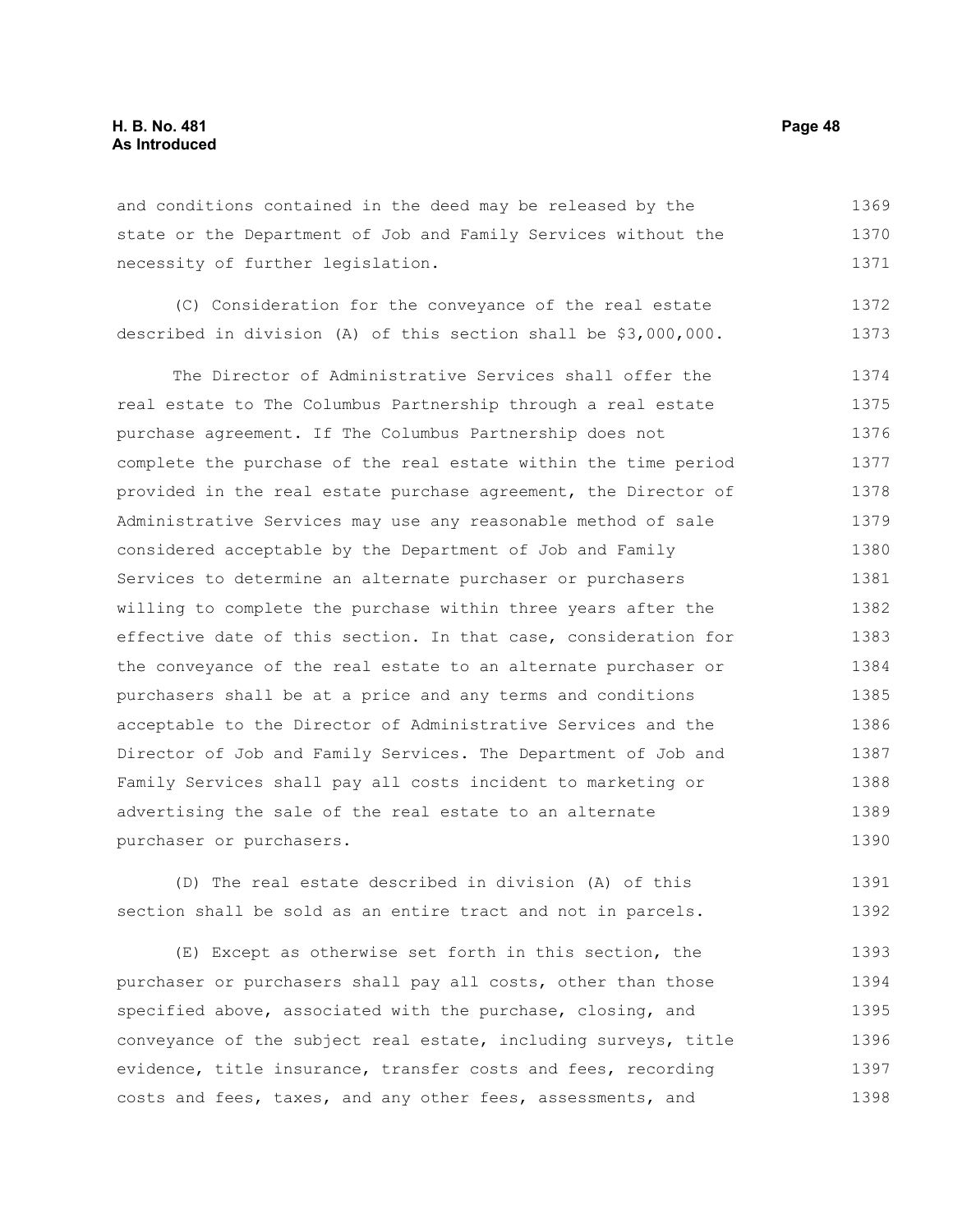costs that may be imposed.

1399

The net proceeds of the sale of the real estate shall be deposited into the state treasury to the credit of the Unemployment Compensation Special Administrative Fund, under section 4141.11 of the Revised Code. 1400 1401 1402 1403

(F) Upon receipt of written notice from the Department of Administrative Services, the Auditor of State, with the assistance of the Attorney General, shall prepare a Governor's Deed to the real estate described in division (A) of this section to the purchaser or purchasers. The Governor's Deed shall state the consideration and shall be executed by the Governor in the name of the state, countersigned by the Secretary of State, sealed with the Great Seal of the State, presented in the Office of the Auditor of State for recording, and delivered to the purchaser or purchasers. The purchaser or purchasers shall present the Governor's Deed for recording in the Office of the Franklin County Recorder. 1404 1405 1406 1407 1408 1409 1410 1411 1412 1413 1414 1415

(G) This section shall expire three years after its effective date. 1416 1417

**Section 12.** (A) The Governor may execute a Governor's Deed in the name of the state conveying to CK Properties, Ltd., ("Grantee"), and its successors and assigns, all of the state's right, title, and interest in the following described real estate: 1418 1419 1420 1421 1422

Situated in the City of Twinsburg, County of Summit, State of Ohio and known as being part of original Twinsburg Township Tract 3, Lot 12, being further bounded and described as follows: 1423 1424 1425

Beginning at the centerline of Aurora Road (S.R. 82) at the centerline of Ravenna Road (S.R. 14); Thence along the 1426 1427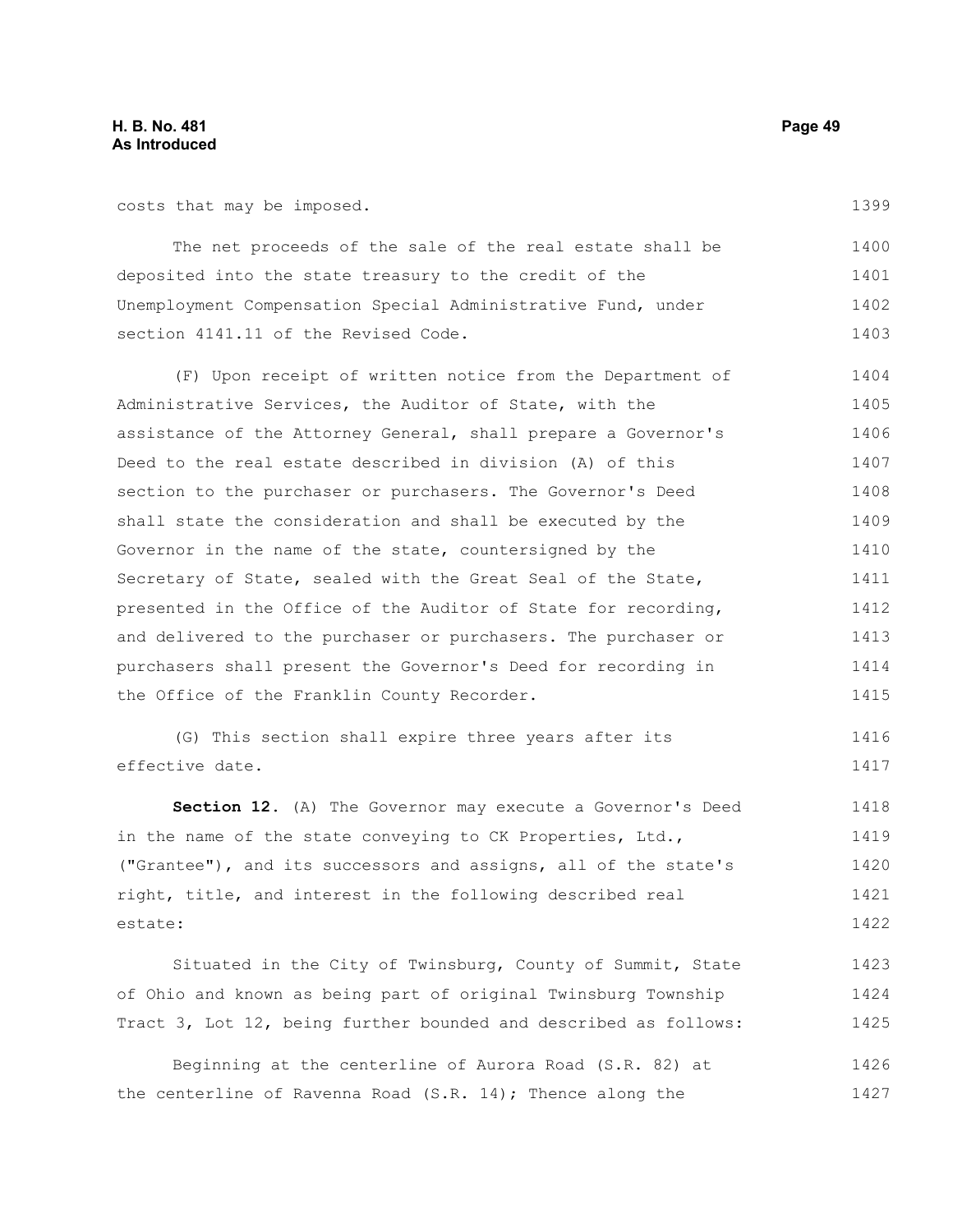centerline of Ravenna Road S. 55 deg. 22' 30" E, 1074.71 feet to an angle point; Thence S. 59 deg. 33' 13" E along the centerline of Ravenna Road, 378.60 feet to the true place of beginning for the parcel intended to be described herein; Thence S. 59 deg. 33' 13" E along the centerline of Ravenna Road 300.00 feet; Thence S. 30 deg. 26' 37" W 525.11 feet to a 5/8" capped rebar set and passing over a 5/8" capped rebar set found at 30.00 feet; Thence N. 60 deg. 00' 10" W, 296.73 feet to a  $1/2$ " iron pin found; Thence N. 30 deg. 05' 15" E 527.45 feet to the true place of beginning and passing over a 5/8" pin found at 497.45 feet and containing 3.605 acres of land, but subject to all legal highways, easements and restrictions of record as surveyed by Robert J. Warner, P.S. #6931 for Environmental Design Group, in October 1997. Prior Instrument Reference: 56136248 1428 1429 1430 1431 1432 1433 1434 1435 1436 1437 1438 1439 1440 1441

The foregoing legal description may be corrected or modified by the Department of Administrative Services to a final form if such corrections or modifications are needed to facilitate recordation of the deed. 1442 1443 1444 1445

(B)(1) The conveyance includes improvements and chattels situated on the real estate, and is subject to all easements, covenants, conditions, and restrictions of record; all legal highways and public rights-of-way; zoning, building, and other laws, ordinances, restrictions, and regulations; and real estate taxes and assessments not yet due and payable. The real estate shall be conveyed in an "as-is, where-is, with all faults" condition. 1446 1447 1448 1449 1450 1451 1452 1453

(2) The deed may contain restrictions, exceptions, reservations, reversionary interests, or other terms and conditions the Director of Administrative Services determines to be in the best interest of the state. 1454 1455 1456 1457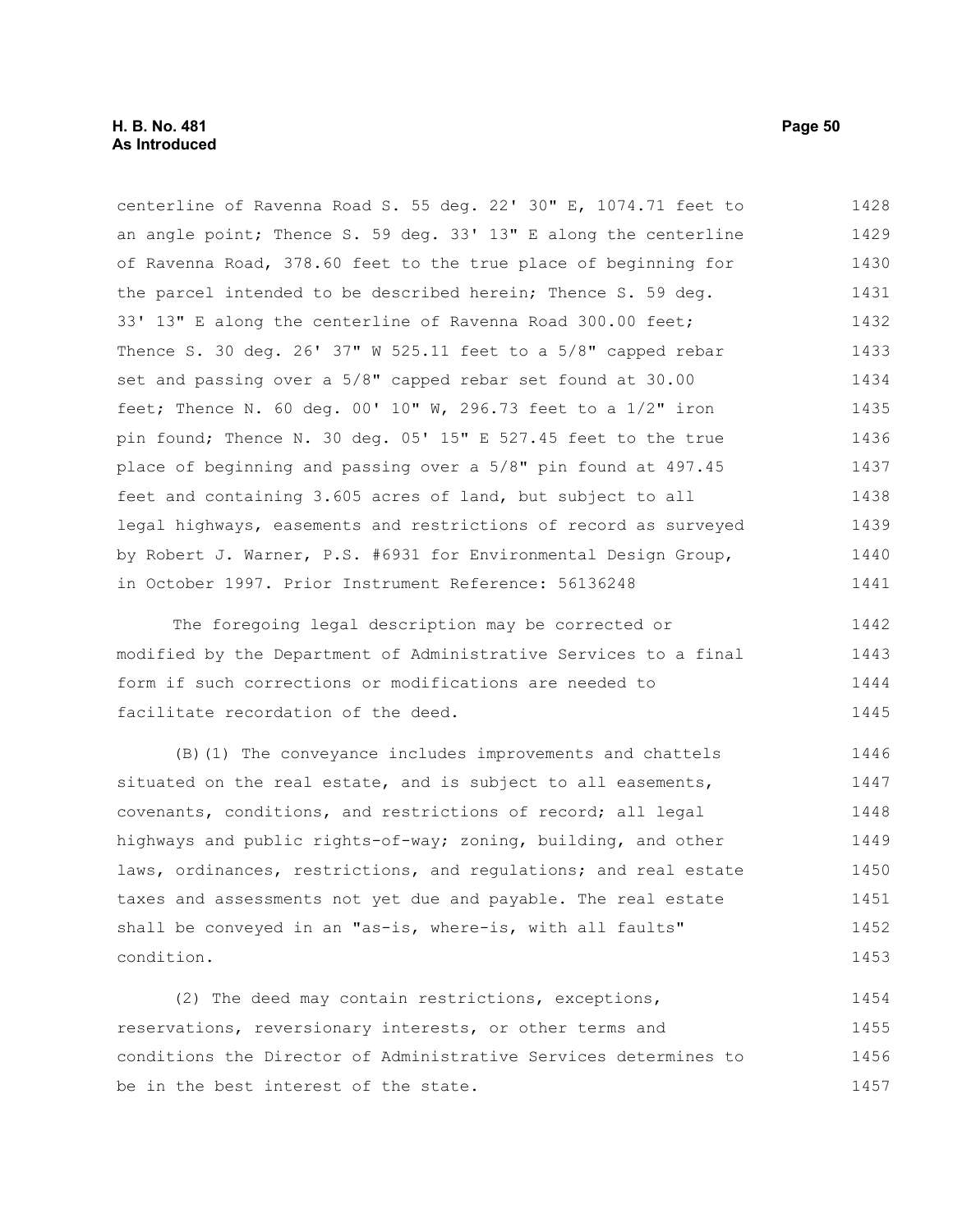(3) Subsequent to the conveyance, any restrictions, exceptions, reservations, reversionary interests, or other terms and conditions contained in the deed may be released by the state or Kent State University without the necessity of further legislation. 1458 1459 1460 1461 1462

(C) Consideration for the conveyance of the real estate described in division (A) of this section shall be \$1. 1463 1464

(D) The real estate described in division (A) of this section shall be sold as an entire tract and not in parcels. 1465 1466

(E) Grantee shall pay all costs associated with the purchase, closing, and conveyance, including surveys, title evidence, title insurance, transfer costs and fees, recording costs and fees, taxes, and any other fees, assessments, and costs that may be imposed. 1467 1468 1469 1470 1471

(F) Upon payment of the purchase price, the Auditor of State, with the assistance of the Attorney General, shall prepare a Governor's Deed to the real estate described in division (A) of this section. The Governor's Deed shall state the consideration and shall be executed by the Governor in the name of the state, countersigned by the Secretary of State, sealed with the Great Seal of the State, presented in the Office of the Auditor of State for recording, and delivered to the grantee. The grantee shall present the Governor's Deed for recording in the Office of the Summit County Recorder. 1472 1473 1474 1475 1476 1477 1478 1479 1480 1481

(G) This section shall expire three years after its effective date. 1482 1483

**Section 13.** (A) The Governor may execute a Governor's Deed or Governor's Deeds in the name of the state conveying to a grantee or grantees to be determined, their heirs, successors, 1484 1485 1486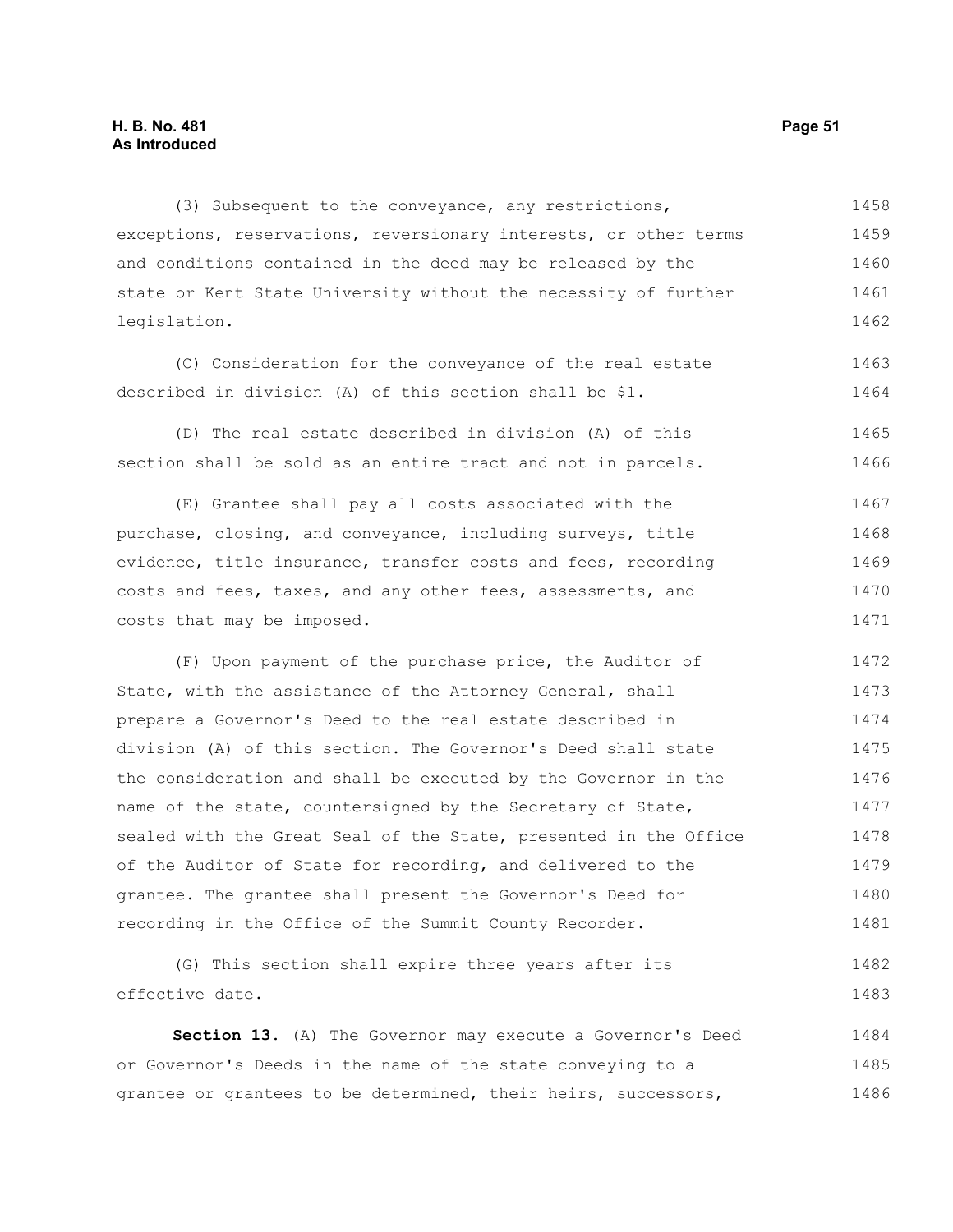1489

and assigns, all of the state's right, title, and interest in the following described real estate: 1487 1488

Parcel 1

Situated in the State of Ohio, County of Franklin, City of Gahanna, being located in Quarter Township 1, Township 1, Range 17, United States Military Lands and being part of the 22.950 acre trace conveyed to The Vista at Rocky Fork, Limited Partnership, by deed of record in Official Record 15946B20, all references being to records in the Recorder's Office, Franklin County, Ohio and bounded and described as follows: 1490 1491 1492 1493 1494 1495 1496

Beginning at a point in the westerly right-of-way line of Hamilton Road at the southwesterly corner of a 1.152 acre tract conveyed to The City of Gahanna, by deed of record in Official Record 15946B09, said point also being in the southerly line of said The Vista at Rocky Fork L.P. 22.950 acre tract, the northerly line of the 57.265 acre tract conveyed to Academy Development Limited Partnership, by deed of record in Official Records 15030C06; 1497 1498 1499 1500 1501 1502 1503 1504

Thence North 85º 51' 10" West, along said northerly line of the Academy Development L.P. 57.265 acre tract, a distance of 485.00 feet to a point; 1505 1506 1507

Thence North 15º 23' 12" East, a distance of 74.20 feet to a point; 1508 1509

Thence North 67º 00' 00" East, a distance of 215.00 feet to a point; 1510 1511

Thence North 89º 00' 00" East, a distance of 180.00 feet to a point; 1512 1513

Thence South 85º 50' 13" East, a distance of 100.00 feet 1514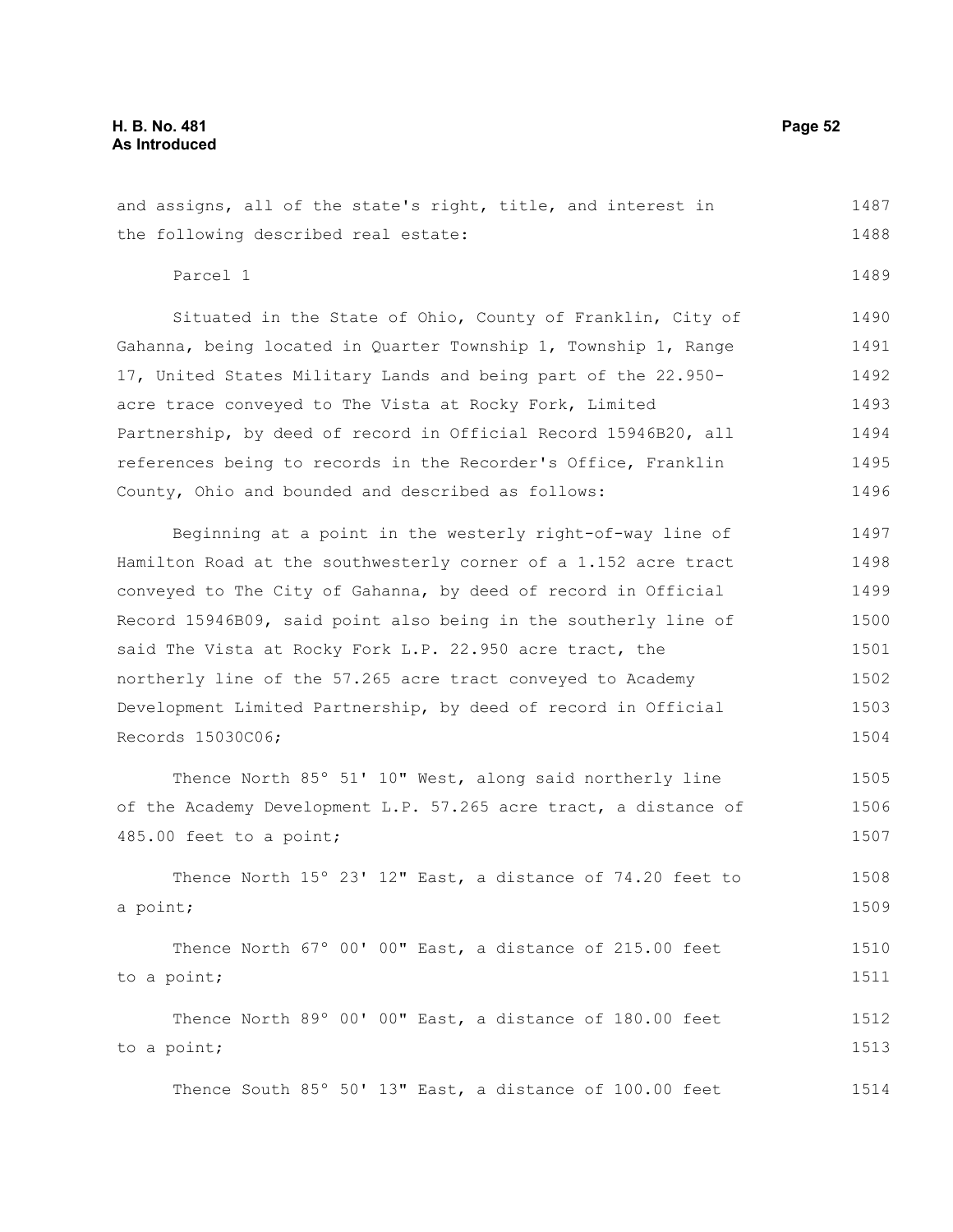# **H. B. No. 481 Page 53 As Introduced**

| to a point in the westerly right-of-way line of Hamilton Road,   | 1515 |
|------------------------------------------------------------------|------|
| the westerly line of the City of Gahanna 1.152 acre tract;       | 1516 |
| Thence South 4° 09' 47" West, along said right-of-way line       | 1517 |
| of Hamilton Road, being 50 feet westerly, as measured at right   | 1518 |
| angles and parallel with the centerline of Hamilton Road, a      | 1519 |
| distance of 187.00 feet to the place of beginning, containing    | 1520 |
| 1.713 acres, more or less.                                       | 1521 |
| Franklin County Parcel No. 025-009951-00                         | 1522 |
| Prior Instrument Reference: 199803200064415                      | 1523 |
| Tax Mailing Address: 1534 North High Street, Columbus, OH        | 1524 |
| 43201                                                            | 1525 |
| Parcel 2                                                         | 1526 |
| Being situated in the City of Gahanna, Franklin County,          | 1527 |
| Ohio and being more particularly described as follows:           | 1528 |
| Being Lot 1 of Lion Academy Village as the same is               | 1529 |
| numbered and delineated upon the recorded plat thereof, of       | 1530 |
| record in Plat Book 75, Page 99, Recorder's Office, Franklin     | 1531 |
| County, Ohio.                                                    | 1532 |
| Franklin County Parcel No. 025-009952-00                         | 1533 |
| Prior Instrument Reference: 199803200064417                      | 1534 |
| Tax Mailing Address: 1534 North High Street, Columbus, OH        | 1535 |
| 43201                                                            | 1536 |
| The foregoing legal descriptions may be corrected or             | 1537 |
| modified by the Department of Administrative Services to a final | 1538 |
| form if such corrections or modifications are needed to          | 1539 |
| facilitate recordation of the deed(s).                           | 1540 |
| (B) (1) The conveyance shall include the improvements and        | 1541 |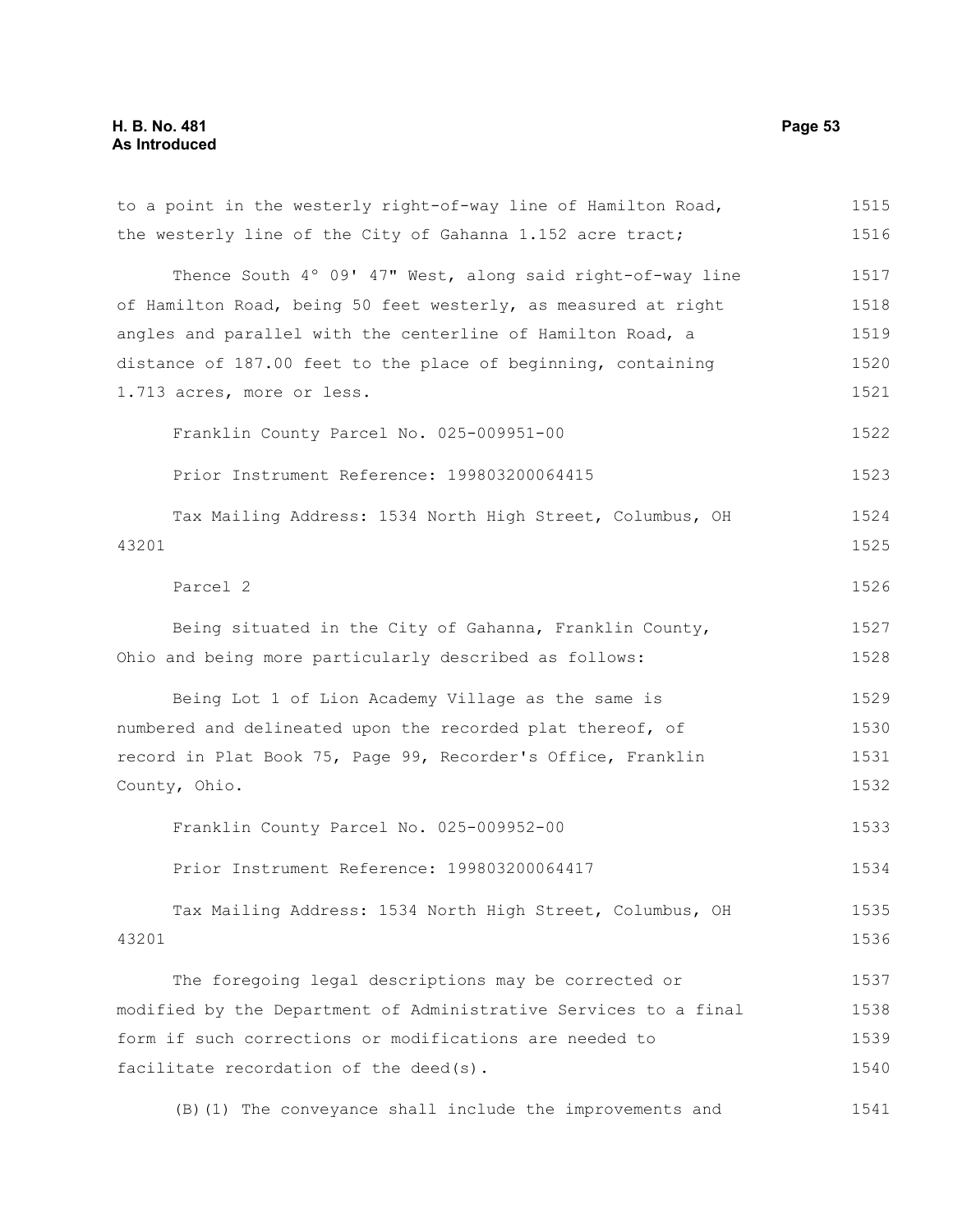#### **H. B. No. 481 Page 54 As Introduced**

chattels situated on the real estate, and is subject to all leases, easements, covenants, conditions, and restrictions of record; all legal highways and public rights-of-way; zoning, building, and other laws, ordinances, restrictions, and regulations; and real estate taxes and assessments not yet due and payable. The real estate shall be conveyed in an "as-is, where-is, with all faults" condition. 1542 1543 1544 1545 1546 1547 1548

(2) The deed or deeds for the conveyance of the real estate described in division (A) of this section may contain restrictions, exceptions, reservations, reversionary interests, or other terms and conditions the Director of Administrative Services and the Board of Trustees of The Ohio State University determine to be in the best interest of the state. 1549 1550 1551 1552 1553 1554

(3) Subsequent to the conveyance, any restrictions, exceptions, reservations, reversionary interests, or other terms and conditions contained in the deed or deeds may be released by the state or the Board of Trustees of The Ohio State University without the necessity of further legislation. 1555 1556 1557 1558 1559

(C) Consideration for the conveyance of the real estate described in division (A) of this section shall be at a price acceptable to the Board of Trustees of The Ohio State University and such conveyance shall be pursuant to a real estate purchase agreement containing any terms and conditions acceptable to the Board of Trustees of The Ohio State University. 1560 1561 1562 1563 1564 1565

If the grantee or grantees to be determined do not complete the purchase of the real estate within the time period provided in the real estate purchase agreement(s), The Ohio State University may use any reasonable method of sale considered acceptable to the Board of Trustees of The Ohio State University to select an alternate grantee or grantees to 1566 1567 1568 1569 1570 1571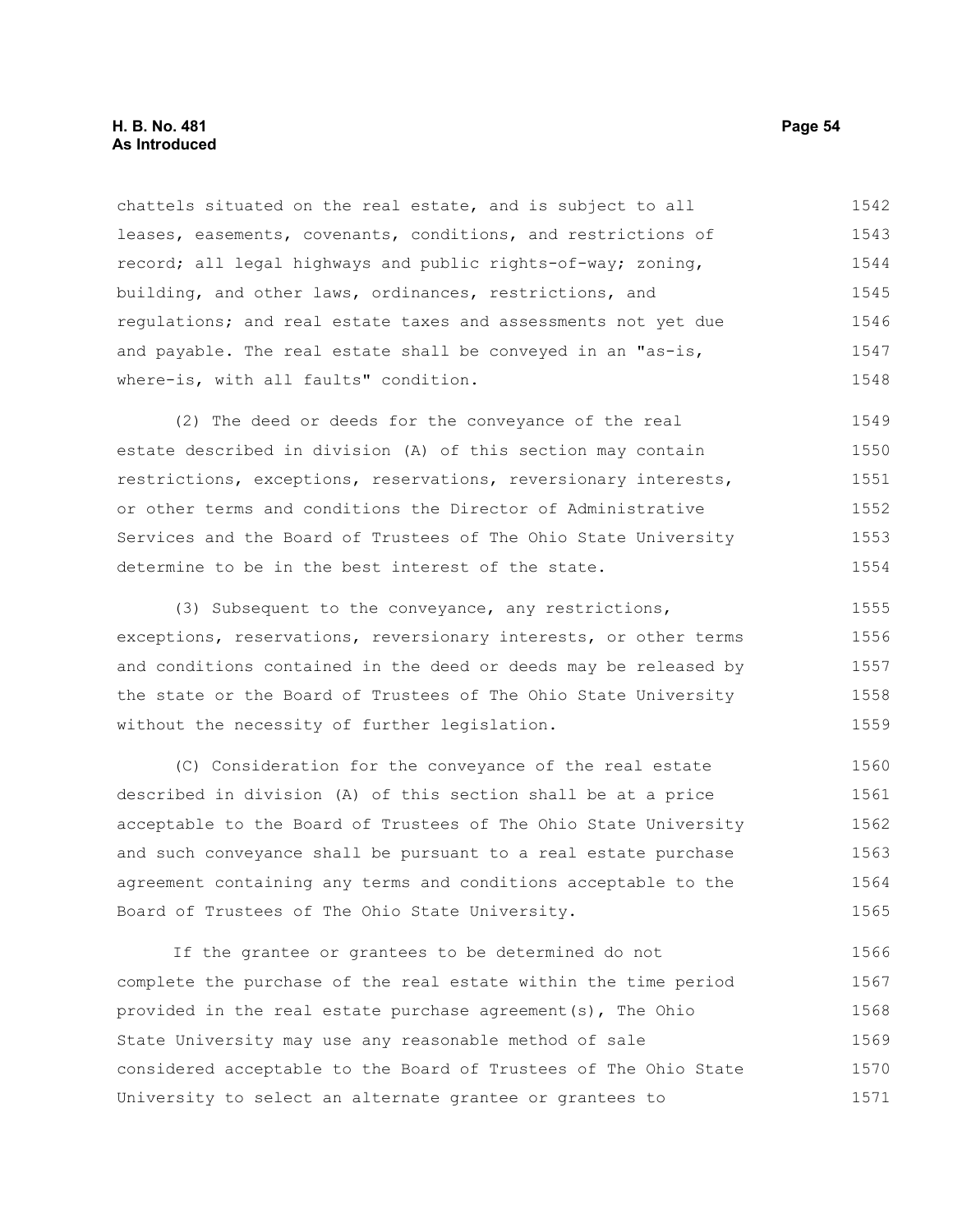complete the purchase within three years after the effective date of this section. All advertising costs, additional fees, and other costs incidental to the sale of the real estate described in division (A) of this section shall be negotiated by The Ohio State University and specified in a real estate purchase agreement(s) with the grantee or grantees to be determined. 1572 1573 1574 1575 1576 1577 1578

(D) The real estate described in division (A) of this section may be conveyed as an entire tract or as multiple parcels. 1579 1580 1581

(E) The costs associated with the purchase, closing, and conveyance of the real estate described in division (A) of this section shall be paid by the grantee or grantees, The Ohio State University, or both, in the manner stated in the real estate purchase agreement(s). 1582 1583 1584 1585 1586

The net proceeds of the sale of the real estate shall be deposited into university accounts for purposes to be determined by the Board of Trustees of The Ohio State University. 1587 1588 1589

(F) Upon adoption of a resolution by the Board of Trustees of The Ohio State University and upon receipt of written notice from the Director of Administrative Services, the Auditor of State, with the assistance of the Attorney General, shall prepare a Governor's Deed or Governor's Deeds to the real estate described in division (A) of this section to the grantee or grantees. The Governor's Deed or Governor's Deeds shall state the consideration and shall be executed by the Governor in the name of the state, countersigned by the Secretary of State, sealed with the Great Seal of the State, presented in the Office of the Auditor of State for recording, and delivered to the grantee or grantees. The grantee or grantees shall present the 1590 1591 1592 1593 1594 1595 1596 1597 1598 1599 1600 1601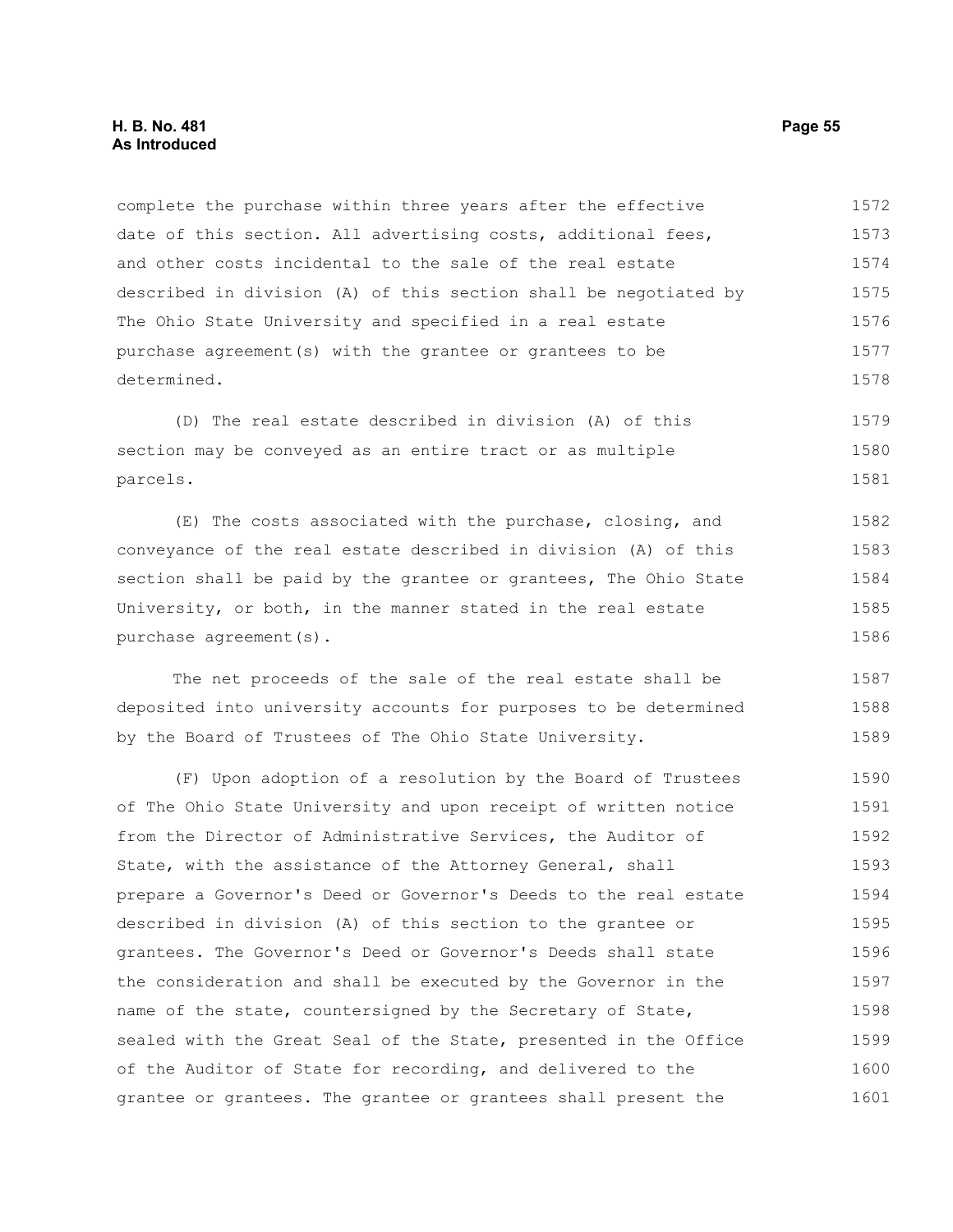| Governor's Deed or Governor's Deeds for recording in the Office  | 1602 |  |  |  |  |  |
|------------------------------------------------------------------|------|--|--|--|--|--|
| of the Franklin County Recorder.                                 | 1603 |  |  |  |  |  |
| (G) This section shall expire three years after its              | 1604 |  |  |  |  |  |
| effective date.                                                  | 1605 |  |  |  |  |  |
|                                                                  |      |  |  |  |  |  |
| Section 14. (A) The Governor may execute a Governor's Deed       | 1606 |  |  |  |  |  |
| or Governor's Deeds in the name of the state conveying to a      |      |  |  |  |  |  |
| grantee or grantees to be determined, their heirs, successors,   | 1608 |  |  |  |  |  |
| and assigns, all of the state's right, title, and interest in    | 1609 |  |  |  |  |  |
| the following described real estate:                             | 1610 |  |  |  |  |  |
| Parcel 1                                                         | 1611 |  |  |  |  |  |
| Situated in the Township of Springfield, City of                 | 1612 |  |  |  |  |  |
| Mansfield, County of Richland, State of Ohio and being part of   | 1613 |  |  |  |  |  |
| the southwest quarter of Section 12, Township 21 North, Range 19 | 1614 |  |  |  |  |  |
| West, and being a portion of the property conveyed to State of   | 1615 |  |  |  |  |  |
| Ohio (The Ohio State University) by Deed Volume 562, Page 211 of | 1616 |  |  |  |  |  |
| the Richland County Recorder's records, and being more           | 1617 |  |  |  |  |  |
| particularly described as follows:                               | 1618 |  |  |  |  |  |
| Beginning for the same at an iron pin set in the northeast       | 1619 |  |  |  |  |  |
| corner of said southwest quarter;                                | 1620 |  |  |  |  |  |
| Thence, the following FOUR courses:                              | 1621 |  |  |  |  |  |
| (1) South 00 degrees 18 minutes 06 seconds West, 520.08          | 1622 |  |  |  |  |  |
| feet along the east line of said quarter to an iron pin set;     | 1623 |  |  |  |  |  |
| (2) South 88 degrees 47 minutes 12 seconds West, 925.90          | 1624 |  |  |  |  |  |
| feet to an iron pin found in the southeast corner of a parcel    | 1625 |  |  |  |  |  |
| conveyed to 55 Lex-Springmill Inv. Ltd. by Official Record       | 1626 |  |  |  |  |  |
| Volume 1107, Page 878;                                           | 1627 |  |  |  |  |  |
| (3) North 00 degrees 19 minutes 03 seconds East, 520.08          | 1628 |  |  |  |  |  |

feet along the east line of said 55 Lex-Springmill Inv. Ltd. 1629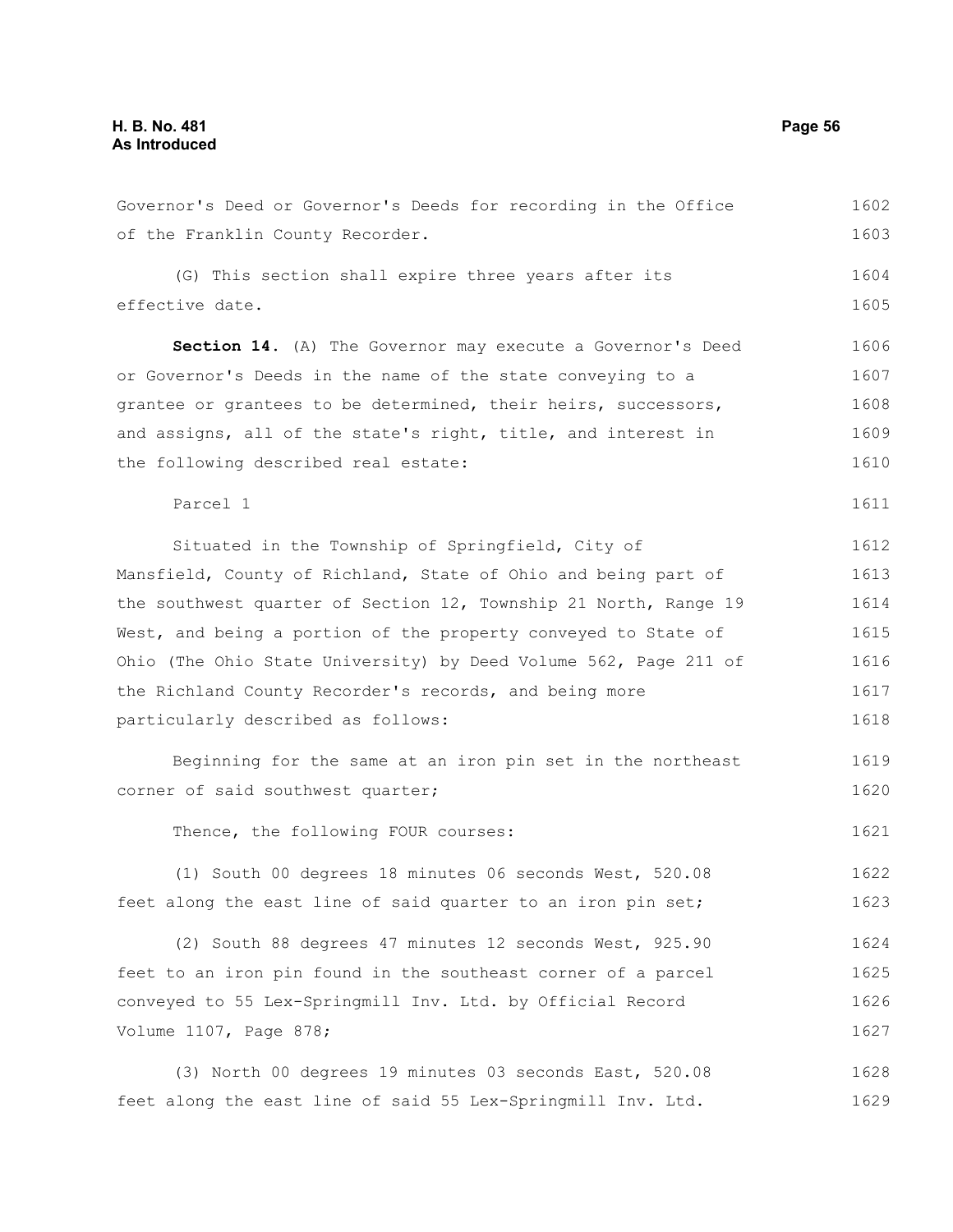parcel to an iron pin set on the north line of said southwest quarter; (4) North 88 degrees 47 minutes 12 seconds East, 925.75 feet along said north line of said quarter to the Place of Beginning and containing 11.050 acres, more or less, and subject to all legal highways, easements, leases, reservations, and use restrictions of record. According to survey by K.E. McCartney & Associates, Inc. made August, 2016. Richland County Parcel No. 039-91-500-02-000 Parcel 2 Situated in the Township of Springfield, City of Ontario, County of Richland, State of Ohio and being part of the southwest quarter of Section 12, Township 21 North, Range 19 West, and being a portion of the property conveyed to State of Ohio (The Ohio State University) by Deed Volume 562, Page 211 of the Richland County Recorder's records, and being more particularly described as follows: Commencing at an iron pin set in the northeast corner of said southwest quarter; thence, South 00 degrees 18 minutes 06 seconds West, 520.08 feet along the east line of said quarter to an iron pin set, the Place of Beginning of the parcel herein described: Thence, the following FOUR courses: (1) South 00 degrees 18 minutes 06 seconds West, 887.04 feet along the east line of said quarter to an iron pin set on the former centerline of Walker Lake Road-(C.H. 164); (2) South 89 degrees 14 minutes 50 seconds West, 925.97 1630 1631 1632 1633 1634 1635 1636 1637 1638 1639 1640 1641 1642 1643 1644 1645 1646 1647 1648 1649 1650 1651 1652 1653 1654 1655 1656 1657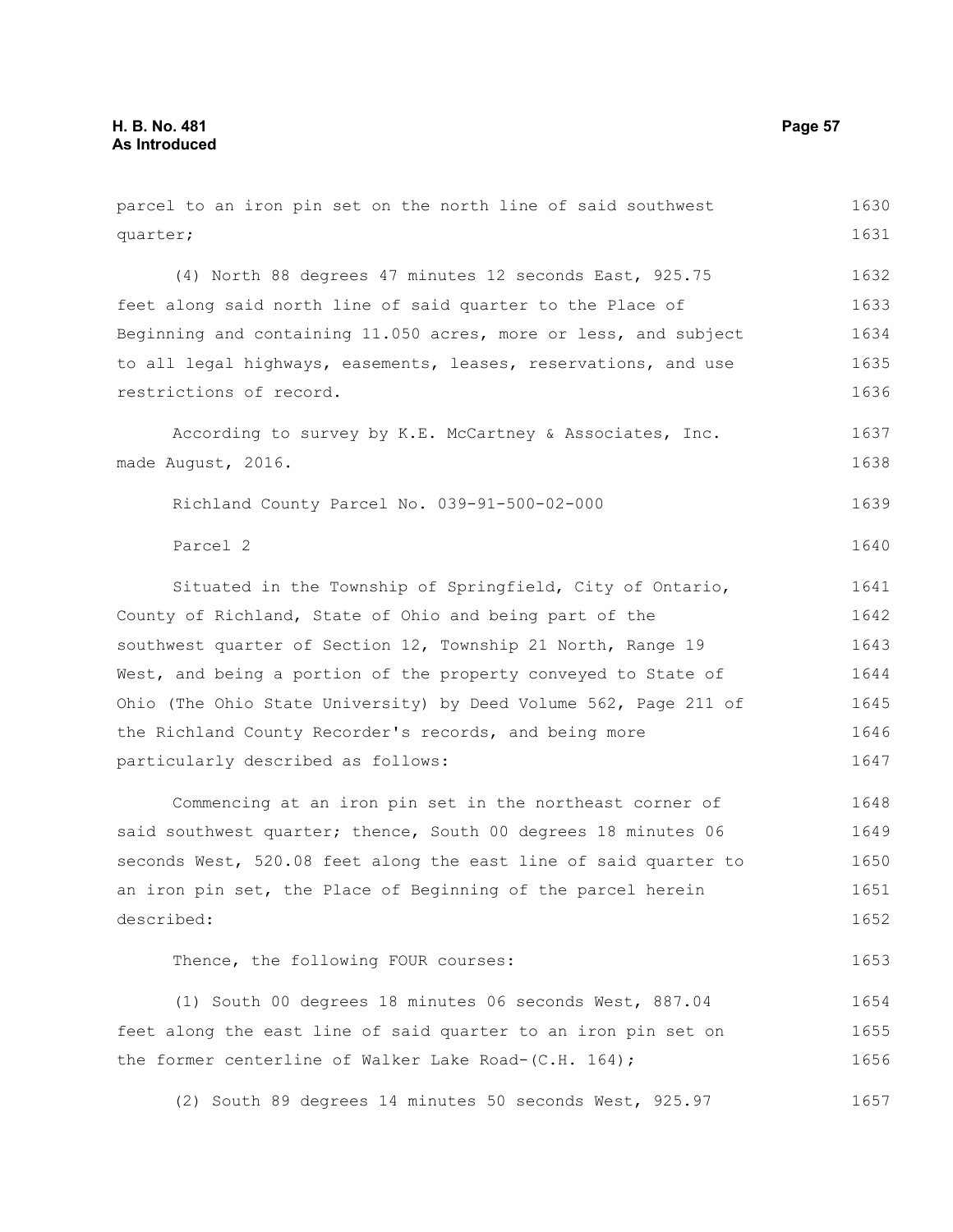#### **H. B. No. 481 Page 58 As Introduced**

feet along the centerline of Walker Lake Road to a point in the southeast corner of a parcel conveyed to Charles L. Gilbert, Trustee U/A/W Charles L. Gilbert Living Revocable Trust dated 6/7/10 by Official Record Volume 2033, Page 476 and Marilyn A. Gilbert, Trustee U/A/W/ Marilyn A. Gilbert Living Revocable Trust dated 6/7/10 by Official Record Volume 2033, Page 472; 1658 1659 1660 1661 1662 1663

(3) North 00 degrees 19 minutes 03 seconds East, 879.61 feet along the east line of said Gilbert Trust parcel to an iron pin found in the northeast corner thereof, and passing through an iron pin found for reference at 42.75 feet; 1664 1665 1666 1667

(4) North 88 degrees 47 minutes 12 seconds East, 925.90 feet to the Place of Beginning and containing 18.772 acres, more or less, and subject to all legal highways, easements, leases, reservations, and use restrictions of record. 1668 1669 1670 1671

According to survey by K.E. McCartney & Associates, Inc. made August, 2016. 1672 1673

Richland County Parcel No. 038-60-500-61-000

The foregoing legal description may be corrected or modified by the Department of Administrative Services to a final form if such corrections or modifications are needed to facilitate recordation of the deed(s). 1675 1676 1677 1678

(B)(1) The conveyance shall include the improvements and chattels situated on the real estate, and is subject to all leases, easements, covenants, conditions, and restrictions of record; all legal highways and public rights-of-way; zoning, building, and other laws, ordinances, restrictions, and regulations; and real estate taxes and assessments not yet due and payable. The real estate shall be conveyed in an "as-is, where-is, with all faults" condition. 1679 1680 1681 1682 1683 1684 1685 1686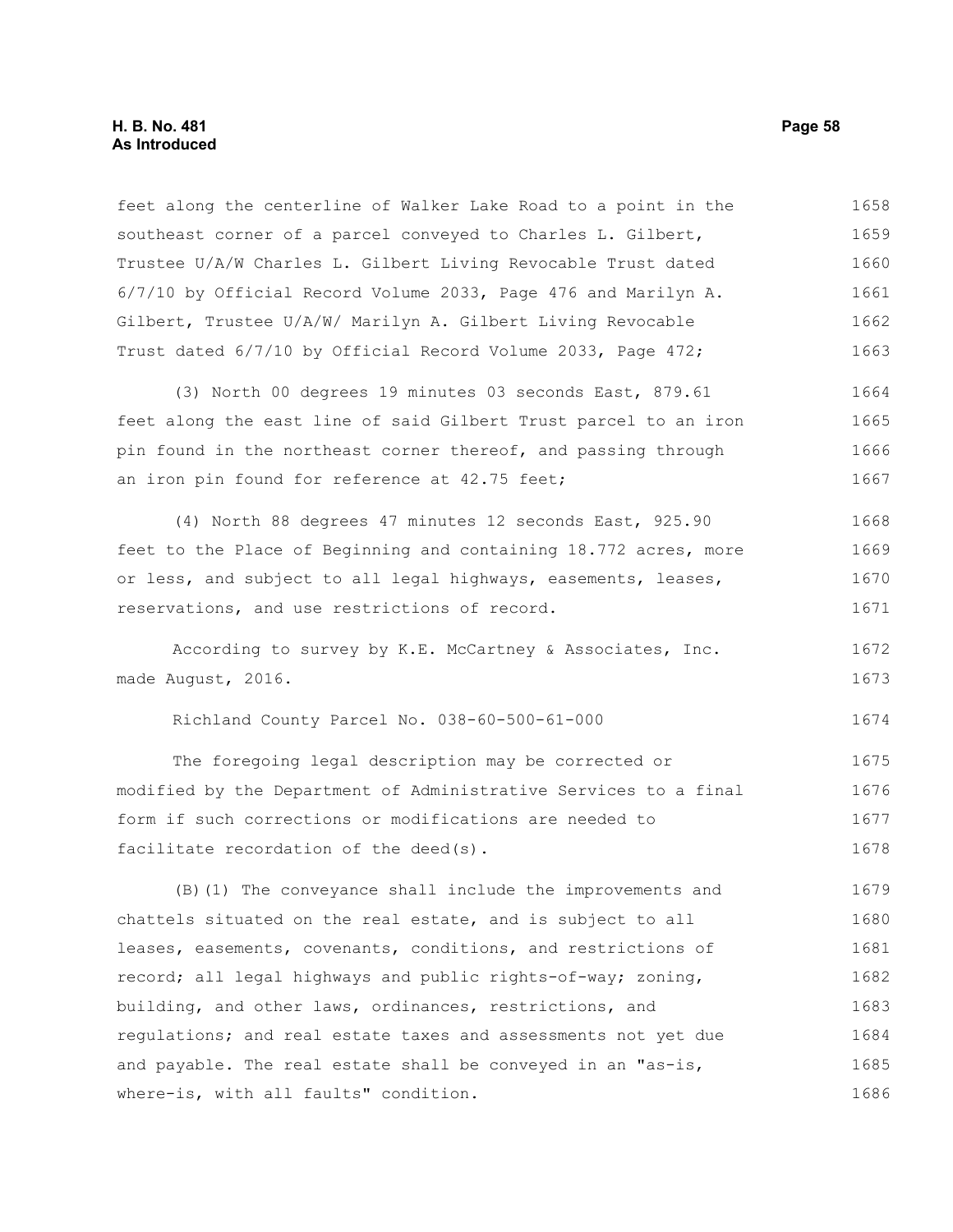## **H. B. No. 481 Page 59 As Introduced**

(2) The deed or deeds for the conveyance of the real estate described in division (A) of this section may contain restrictions, exceptions, reservations, reversionary interests, or other terms and conditions the Director of Administrative Services and the Board of Trustees of The Ohio State University determine to be in the best interest of the state. 1687 1688 1689 1690 1691 1692

(3) Subsequent to the conveyance, any restrictions, exceptions, reservations, reversionary interests, or other terms and conditions contained in the deed or deeds may be released by the State or the Board of Trustees of The Ohio State University without the necessity of further legislation. 1693 1694 1695 1696 1697

(C) Consideration for the conveyance of the real estate described in division (A) of this section shall be at a price acceptable to the Board of Trustees of The Ohio State University and such conveyance shall be pursuant to a real estate purchase agreement(s) containing any terms and conditions acceptable to the Board of Trustees of The Ohio State University. 1698 1699 1700 1701 1702 1703

If the grantee or grantees to be determined do not complete the purchase of the real estate within the time period provided in the real estate purchase agreement(s), The Ohio State University may use any reasonable method of sale considered acceptable to the Board of Trustees of The Ohio State University to select an alternate grantee or grantees to complete the purchase within three years after the effective date of this section. All advertising costs, additional fees, and other costs incidental to the sale of the real estate described in division (A) of this section shall be negotiated by The Ohio State University and specified in a real estate purchase agreement(s) with the grantee or grantees to be determined. 1704 1705 1706 1707 1708 1709 1710 1711 1712 1713 1714 1715 1716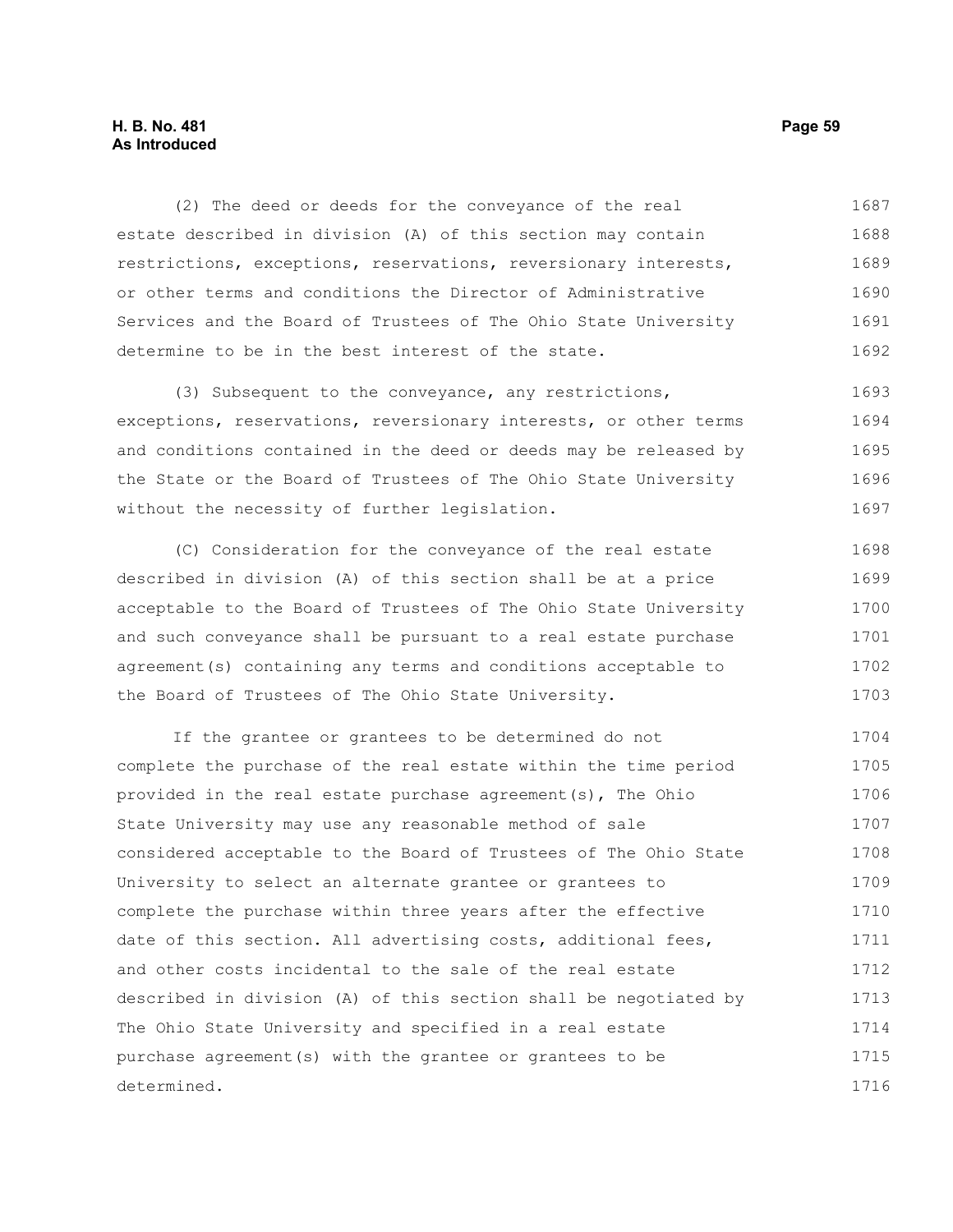#### (D) The real estate described in division (A) of this section may be conveyed as an entire tract or as multiple parcels. (E) The costs associated with the purchase, closing, and 1717 1718 1719 1720

conveyance of the real estate described in division (A) of this section shall be paid by the grantee or grantees, The Ohio State University, or both, in the manner stated in the real estate purchase agreement(s). 1721 1722 1723 1724

The net proceeds of the sale of the real estate shall be deposited into university accounts for purposes to be determined by the Board of Trustees of The Ohio State University. 1725 1726 1727

(F) Upon adoption of a resolution by the Board of Trustees of The Ohio State University and upon receipt of written notice from the Director of Administrative Services, the Auditor of State, with the assistance of the Attorney General, shall prepare a Governor's Deed or Governor's Deeds to the real estate described in division (A) of this section to the grantee or grantees. The Governor's Deed or Governor's Deeds shall state the consideration and shall be executed by the Governor in the name of the state, countersigned by the Secretary of State, sealed with the Great Seal of the State, presented in the Office of the Auditor of State for recording, and delivered to the grantee or grantees. The grantee or grantees shall present the Governor's Deed or Governor's Deeds for recording in the Office of the Richland County Recorder. 1728 1729 1730 1731 1732 1733 1734 1735 1736 1737 1738 1739 1740 1741

(G) This section shall expire three years after its effective date. 1742 1743

**Section 15.** (A) Notwithstanding division (A)(5) of section 123.01 of the Revised Code, the Director of Administrative 1744 1745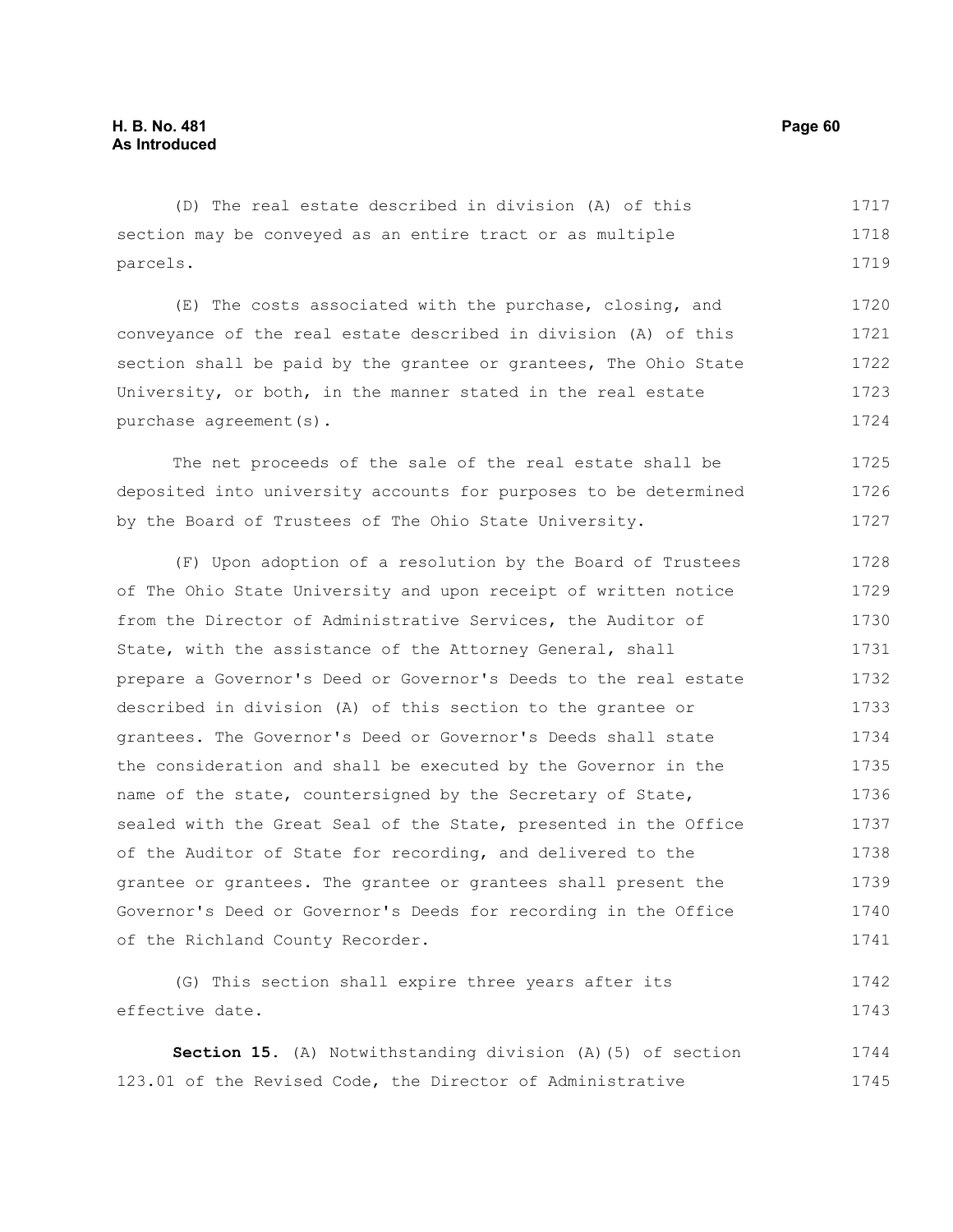#### **H. B. No. 481 Page 61 As Introduced**

Services may execute a perpetual easement in the name of the state granting to the City of Columbus, Ohio, an Ohio municipal corporation, and its successors and assigns, a perpetual easement for sanitary sewer pipeline purposes burdening the following described real estate: 1746 1747 1748 1749 1750

Situated in the State of Ohio, County of Franklin, City of Columbus, and being part of the Samuel Hughes Subdivision Plat Book 3, Page 272 and a 9.72 acre tract conveyed to The Ohio State University by Instrument Number 199904090088853 and being more particularly described as follows: 1751 1752 1753 1754 1755

Commencing at a point at the intersection of Hawthorne Avenue (50 feet wide), and the centerline of Burt Street (50 feet wide); 1756 1757 1758

Thence leaving said intersection, across the grantor's property with a bearing for reference of North 21°39'38" West, a distance of 253.35 feet to an angle point on the easterly line of an existing Sanitary Easement recorded by Official Record 10883 Page A07 in the Franklin County Recorder's Office and being the True Point of Beginning; 1759 1760 1761 1762 1763 1764

Thence North 70°59'16" West, a distance of 15.21 feet crossing said existing sanitary easement to a point on the westerly line of said existing sanitary easement; 1765 1766 1767

Thence North 89°15'50" West, a distance of 2.78 feet leaving the westerly line of said sanitary easement to a point; 1768 1769

|          |  | Thence North 00°44'10" East, a distance of 144.13 feet to  |  |  |  |  | 1770 |
|----------|--|------------------------------------------------------------|--|--|--|--|------|
| a point; |  |                                                            |  |  |  |  | 1771 |
|          |  | Thence South 89°15'50" East, a distance of 20.00 feet to a |  |  |  |  | 1772 |

point;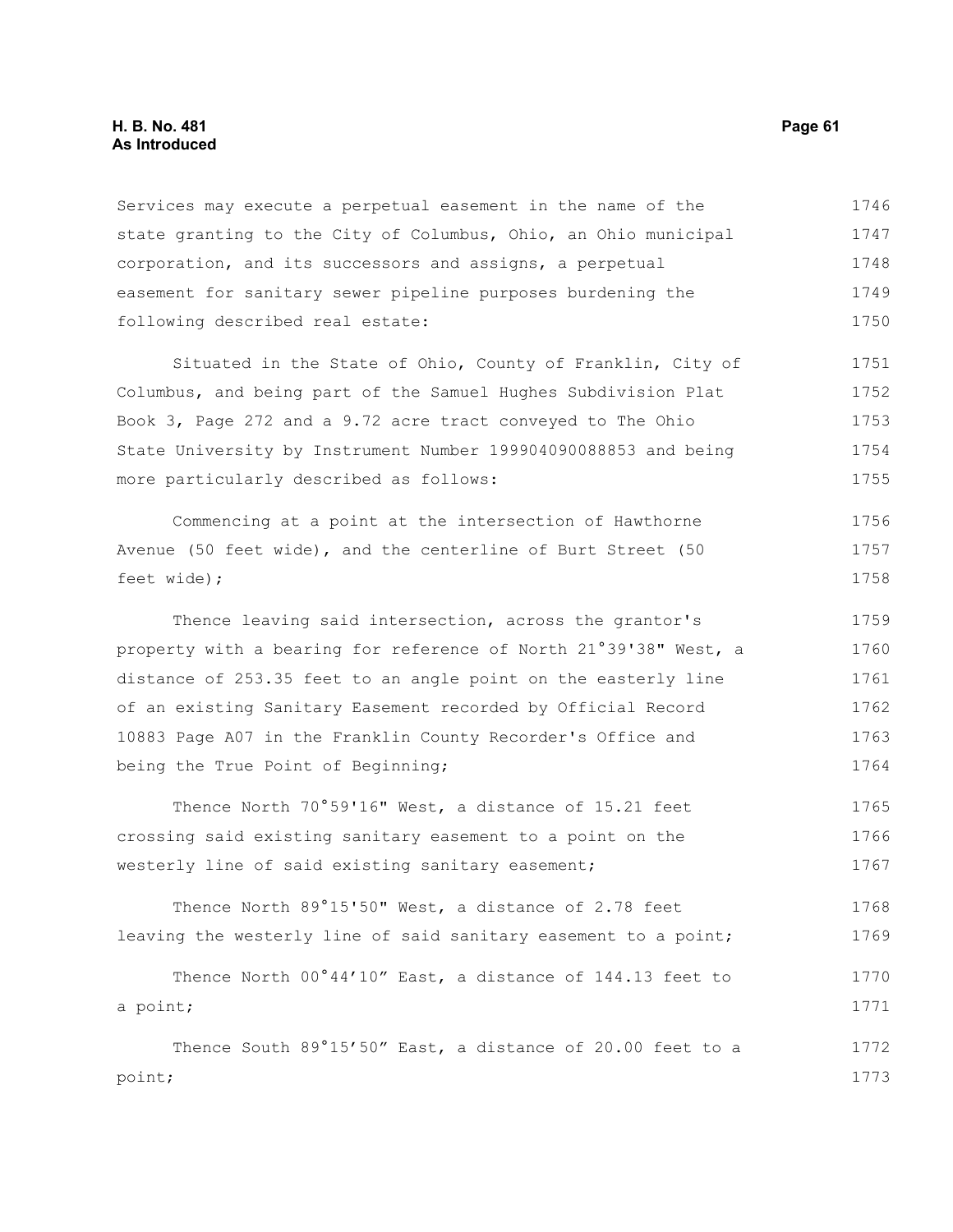# **H. B. No. 481 Page 62 As Introduced**

| Thence South 00°44'10" West, a distance of 143.63 feet to        | 1774 |
|------------------------------------------------------------------|------|
| a point on the easterly line of said existing sanitary easement; | 1775 |
| Thence South 28°32'40" West, a distance of 5.96 feet along       | 1776 |
| said easterly line of said existing sanitary easement to the     | 1777 |
| True Point of Beginning and containing 0.067 acres (2922.95 Sq.  | 1778 |
| Ft.), more or less, and being subject to all other legal         | 1779 |
| easements, agreements, and rights-of-way of record.              | 1780 |
| This description was prepared by Tony W. Meacham, Ohio           | 1781 |
| Professional Surveyor Number 7799 from an actual field survey    | 1782 |
| performed in 2016.                                               | 1783 |
| The bearing North 86°35'04" West on the centerline of            | 1784 |
| Hawthorne Avenue is in this description are referenced to the    | 1785 |
| Ohio State Plane Coordinate System (South Zone), NAD 83 (NSRS    | 1786 |
| $2007$ ).                                                        | 1787 |
| The foregoing legal description may be corrected or              | 1788 |
| modified by the Department of Administrative Services to a final | 1789 |
| form if such corrections or modifications are needed to          | 1790 |
| facilitate recordation of the perpetual easement.                | 1791 |
| (B) The perpetual easement shall state the obligations of,       | 1792 |
| and the duties to be observed and performed by the City of       | 1793 |
| Columbus, Ohio, with regard to the perpetual easement, and shall | 1794 |
| require the City of Columbus, Ohio to assume perpetual           | 1795 |
| responsibility for operating, maintaining, repairing, renewing,  | 1796 |
| reconstructing, and replacing the sanitary sewer pipeline that   | 1797 |
| is currently located on the real estate.                         | 1798 |
| (C) Consideration for granting the perpetual easement is         | 1799 |
| \$1.                                                             | 1800 |
| (D) The Director of Administrative Services, with the            | 1801 |
| assistance of the Attorney General, shall prepare the perpetual  | 1802 |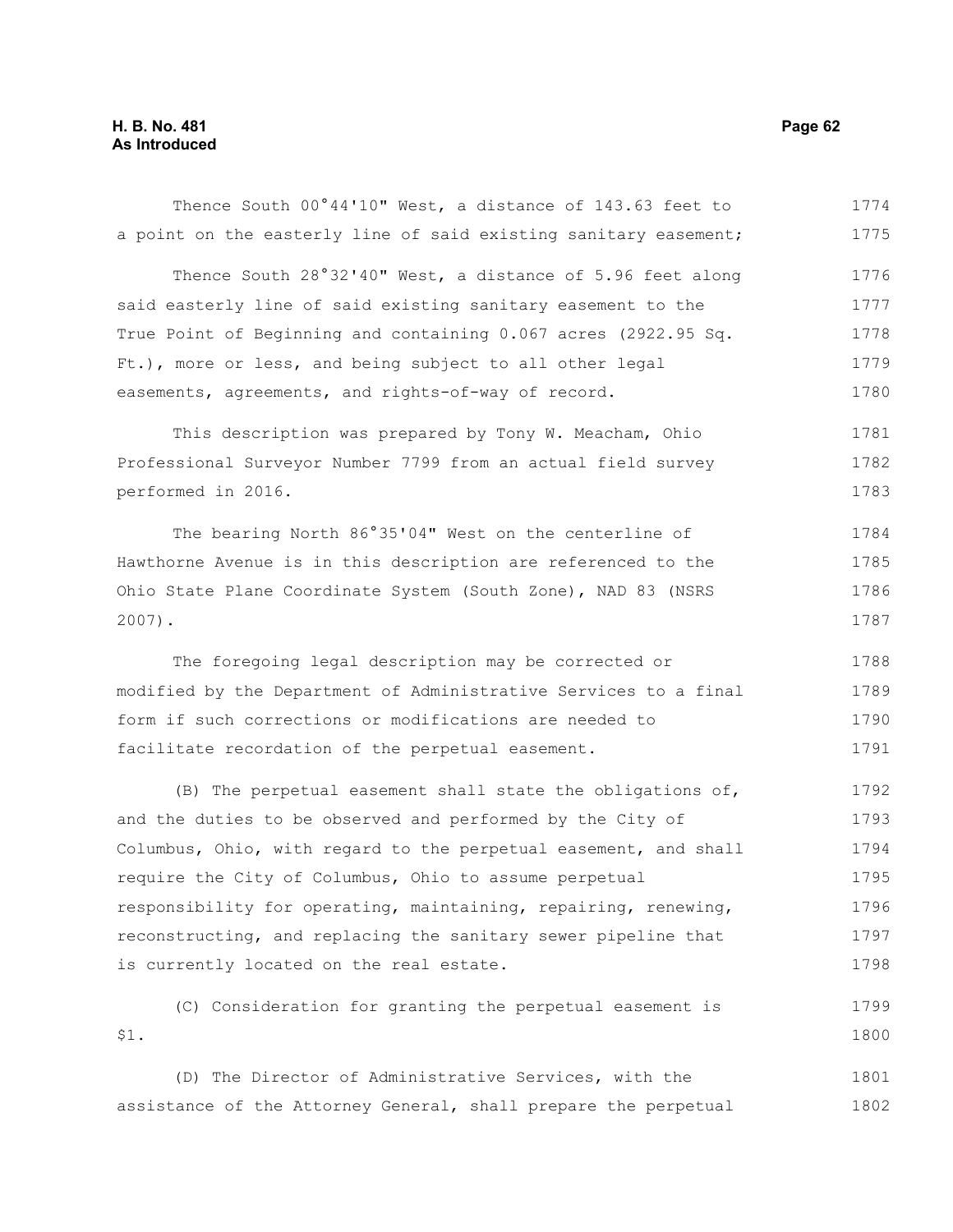### **H. B. No. 481 Page 63 As Introduced**

TRACT ONE:

easement. The perpetual easement shall state the consideration and the terms and conditions for the granting of the perpetual easement. The perpetual easement shall be executed by the Director of Administrative Services in the name of the state, presented in the Office of the Auditor of State for recording, and delivered to the City of Columbus, Ohio. The City of Columbus, Ohio, shall present the perpetual easement for recording in the Office of the Franklin County Recorder. The City of Columbus, Ohio, shall pay the costs associated with recording the perpetual easement. 1803 1804 1805 1806 1807 1808 1809 1810 1811 1812

(E) This section expires three years after its effective date. 1813 1814

**Section 16.** (A) The Governor may execute one or more Governor's Deeds in the name of the state conveying to the selected grantee or grantees, their heirs, successors, and assigns, to be determined in the manner provided in division (C) of this section, all of the state's right, title, and interest in the following described real estate: 1815 1816 1817 1818 1819 1820

Situated in the City of Cambridge, Township of Cambridge, County of Guernsey, State of Ohio and bounded and described as follows: 1821 1822 1823

Situated in the City of Cambridge, Township of Cambridge, County of Guernsey, State of Ohio, and being a part of Partition Lot #14 in the Third Quarter, Township #2 North, Range #3 West, and being more particularly described as follows: 1824 1825 1826 1827

Being 0.591 acres more or less in Cambridge Township. Commencing at an iron pin found at the Northeast corner of Partition Lot #14, thence on the North line of Partition Lot 1829 1830 1831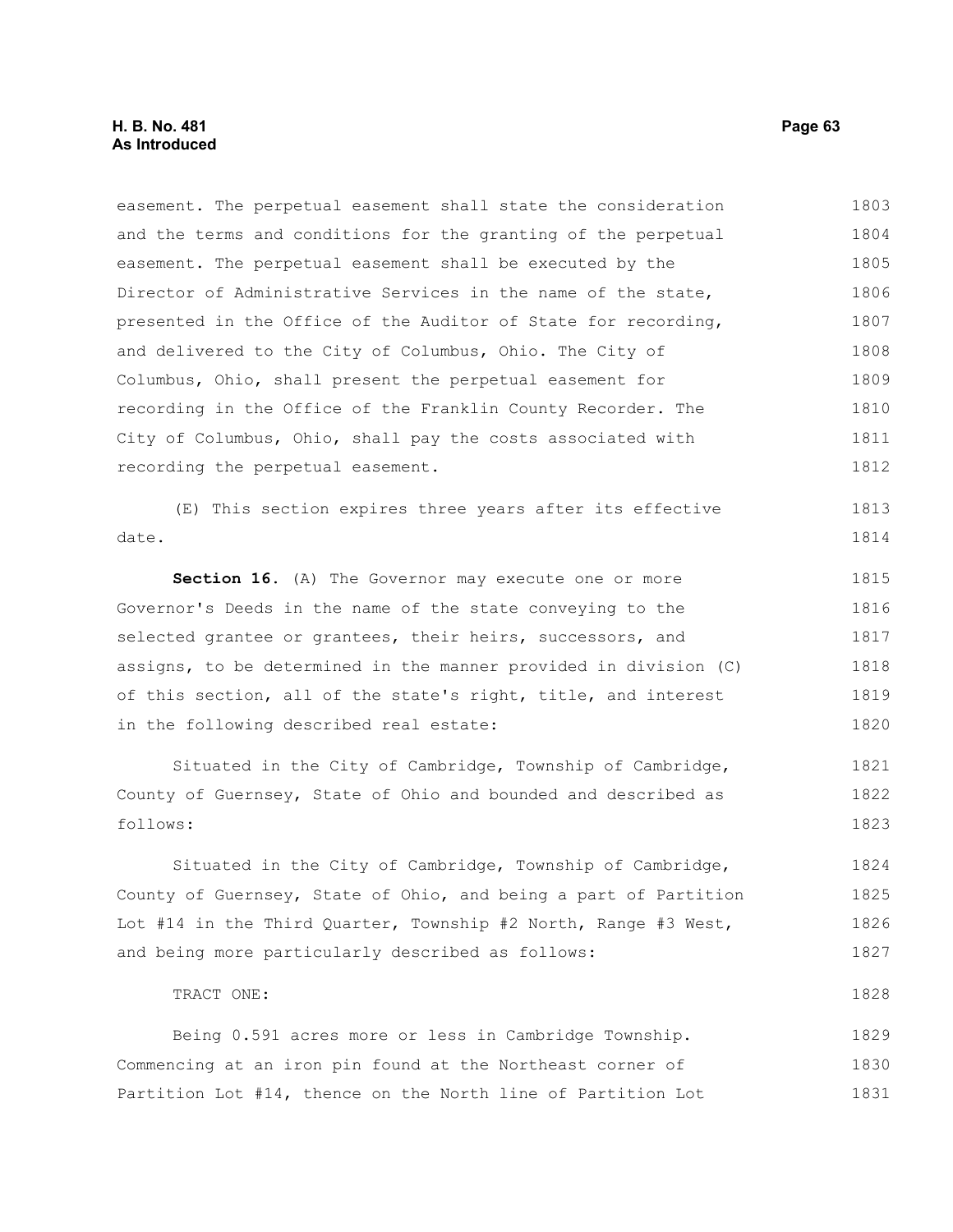#14, N 82° 56' 59" W, a distance of 1,200.00 feet to a point, thence S 17°45' 41" E a distance of 1,799.98 feet to an iron pin set, the BEGINNING, thence on the Northwest right of way of U.S. #40, S 41° 25'19" W a distance of 100.00 feet to a point, thence N 30° 17' 41" W a distance of 94.00 feet to a point, thence S 52° 52' 32" W a distance of 19.13 feet to a point, thence N 30° 17' 41" W a distance of 121.90 feet to a point, thence N 05° 56' 51" W a distance of 10.68 feet to an iron pin set, thence N 29° 00' 55" E, a distance of 127.38 feet to an iron pin set, thence with the West line of the Ohio State Patrol Barracks S 30° 17' 41" E a distance of 257.00 feet to the beginning and containing 0.591 acres, more or less, and being part of the property conveyed in Tract #3, Parcel #1, and #2 of Volume 341, Page 600 of the Deed Records of Guernsey County, Ohio. 1832 1833 1834 1835 1836 1837 1838 1839 1840 1841 1842 1843 1844 1845

#### TRACT TWO:

Being 0.092 acres more or less in the City of Cambridge. Commencing at an iron pin found at the Northeast corner of a Partition Lot #14, thence on the North line of Partition Lot #14, N 82° 56' 59" W, a distance of 1,200.00 feet to a point, thence S 17° 45' 41" E a distance of 1,799.98 feet to an iron pin at the most southerly corner of the State Patrol Barracks found in Volume 171, Page 165 of the Deed Records of Guernsey County, Ohio, thence on the Northwest right of way of U.S. #40, S 41° 25' 19" W, a distance of 100.00 feet to a point, the BEGINNING, thence on the Northwest right of way of U.S. #40, S 41° 25' 19" W a distance of 12.00 feet to an iron pin set, thence N 42° 39' 47" W a distance of 140.55 feet to an iron pin set, thence N 23° 38' 21" W a distance of 41.18 feet to an iron pin set, thence N 05° 56' 51" W a distance of 43.02 feet to a point, thence S 30° 17' 41" E a distance of 121.90 feet to a point, thence N 52° 52' 32" E a distance of 19.13 feet to a 1847 1848 1849 1850 1851 1852 1853 1854 1855 1856 1857 1858 1859 1860 1861 1862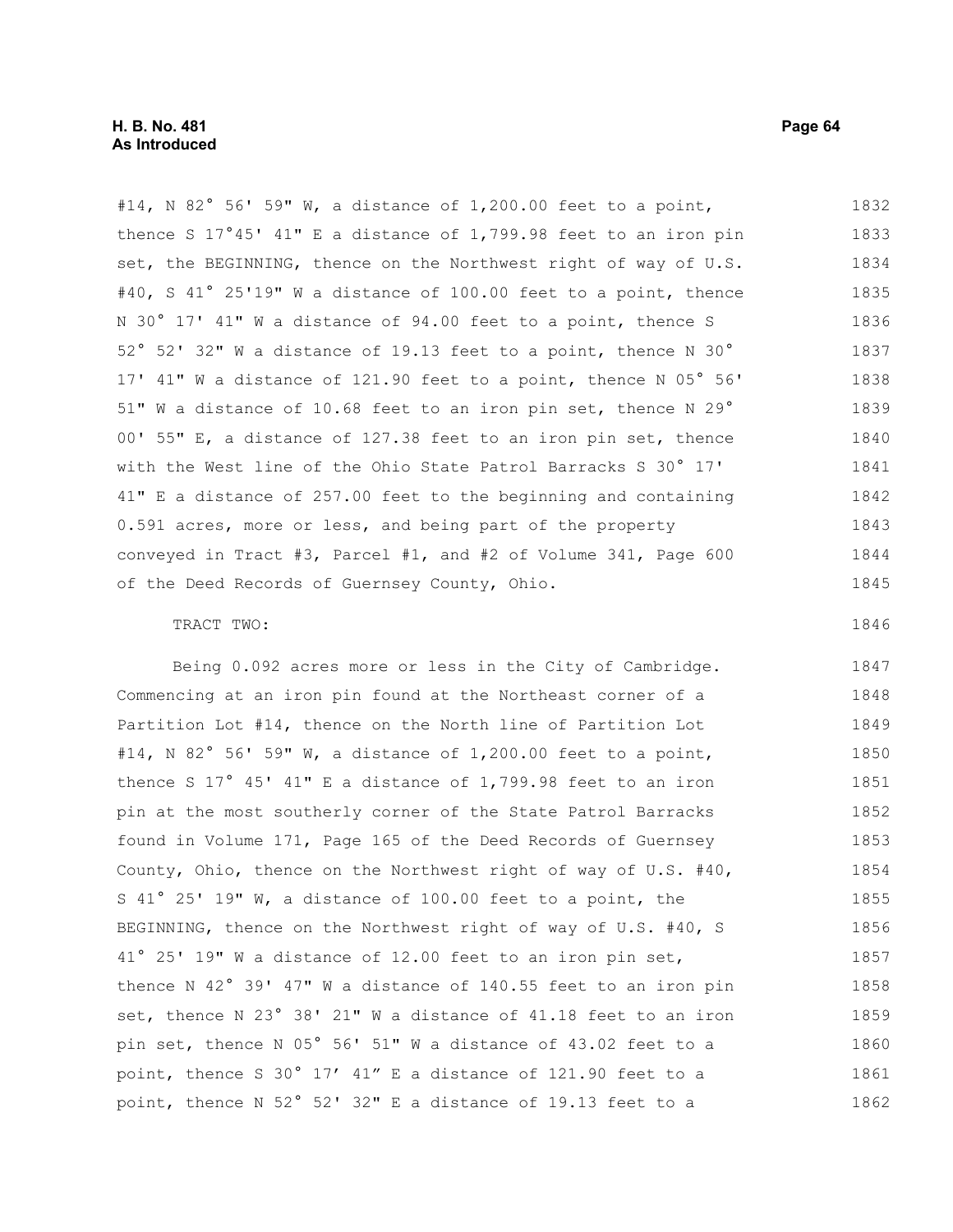#### **H. B. No. 481 Page 65 As Introduced**

point, thence S 30° 17' 41" E a distance of 94.00 feet to the beginning and containing 0.092 acres, more or less and being a part of the property conveyed in Tract #4, Volume 341, Page 603 of the Deed Records of Guernsey County, Ohio, including all easements for utilities, including sewer line easements to the North to the existing sewer line. The above two described tracts are subject to all easements or leases of public record. Iron pins set are 5/8 inch rebar. Bearings are magnetic and are for angle purposes only. A survey of the above described property was made by Joseph T. Spilker, Registered Surveyor #S-5862 on July 15, 1981. Subject to all legal highways, restrictions, and reservations of record. Auditor's Parcel Nos.: 02-0003910.000 & 06-0008765.000 Prior Instrument Reference: Volume 458 Page 858 Official Records of Guernsey County, Ohio. The foregoing legal description may be corrected or modified by the Department of Administrative Services to a final form if such corrections or modifications are needed to facilitate recordation of the deed(s). (B)(1) The conveyance includes improvements and chattels situated on the real estate, and is subject to all easements, covenants, conditions, and restrictions of record; all legal highways and public rights-of-way; zoning, building, and other laws, ordinances, restrictions, and regulations; and real estate taxes and assessments not yet due and payable. The real estate shall be conveyed in an "as-is, where-is, with all faults" condition. 1863 1864 1865 1866 1867 1868 1869 1870 1871 1872 1873 1874 1875 1876 1877 1878 1879 1880 1881 1882 1883 1884 1885 1886 1887 1888 1889 1890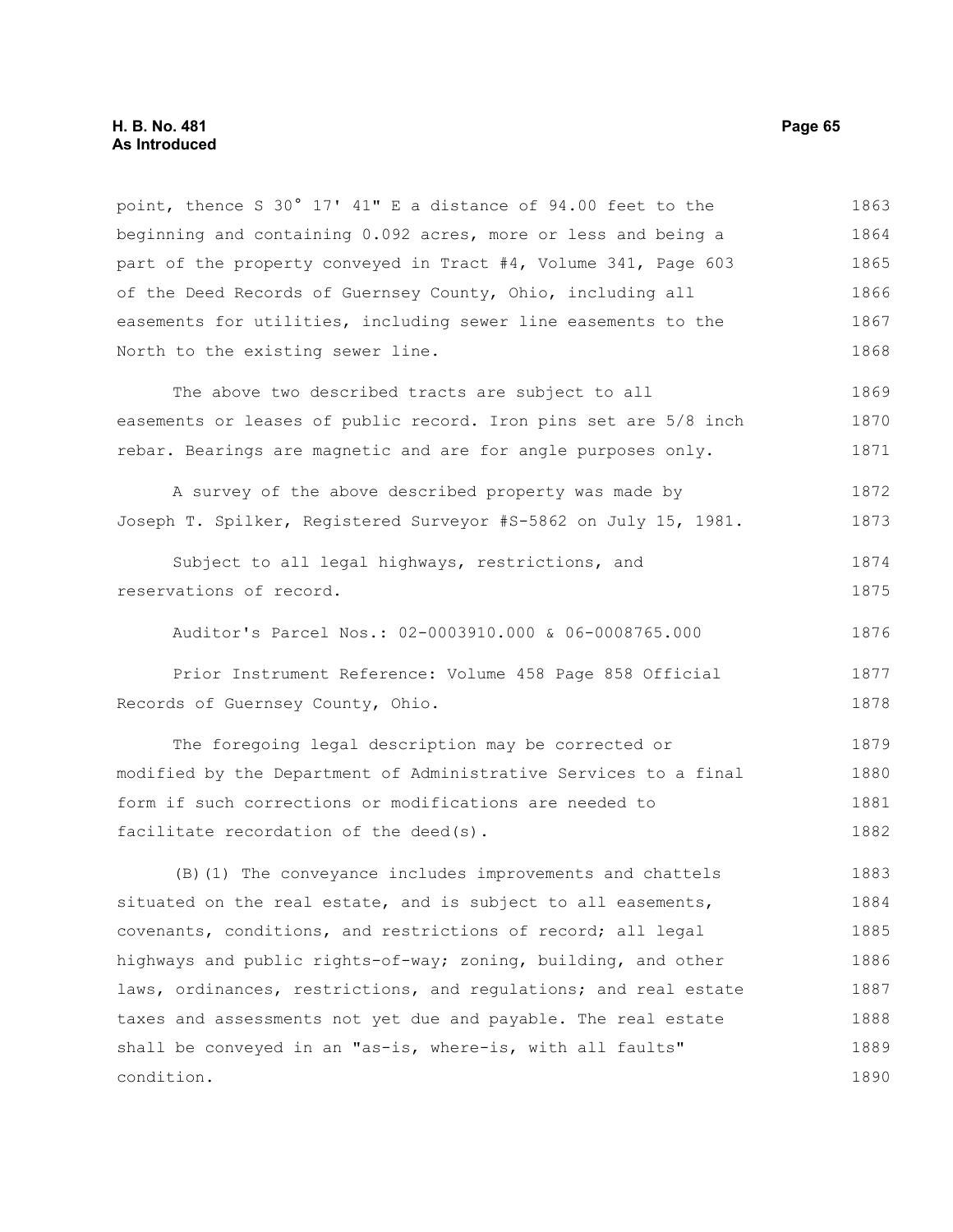### **H. B. No. 481 Page 66 As Introduced**

(2) The deed or deeds for the conveyance of the real property described in division (A) of this section may contain restrictions, exceptions, reservations, reversionary interests, and other terms and conditions the Director of Administrative Services and the Board of Trustees of Ohio University determine to be in the best interest of the state. 1891 1892 1893 1894 1895 1896

(3) Subsequent to the conveyance, any restrictions, exceptions, reservations, reversionary interests, or other terms and conditions contained in the deed or deeds may be released by the state or the Board of Trustees of Ohio University without the necessity of further legislation. 1897 1898 1899 1900 1901

(4) The deed or deeds shall contain restrictions prohibiting the grantee or grantees from occupying, using, or developing, or from selling, the real property such that the use or alienation will interfere with the quiet enjoyment of neighboring state-owned land. 1902 1903 1904 1905 1906

(5) The real property described above shall be conveyed only if the Director of Administrative Services and the Board of Trustees of Ohio University first have determined that the real property is surplus real property no longer needed by the state and that the conveyance is in the best interest of the state. 1907 1908 1909 1910 1911

(C) The Director of Administrative Services shall conduct a sale of the real property by sealed bid auction or public auction, and the real property shall be sold to the highest bidder at a price acceptable to the Director of Administrative Services and the Board of Trustees of Ohio University. The Director of Administrative Services shall advertise the sealed bid auction or public auction by publication in a newspaper of general circulation in Guernsey County, once a week for three consecutive weeks before the date on which the sealed bids are 1912 1913 1914 1915 1916 1917 1918 1919 1920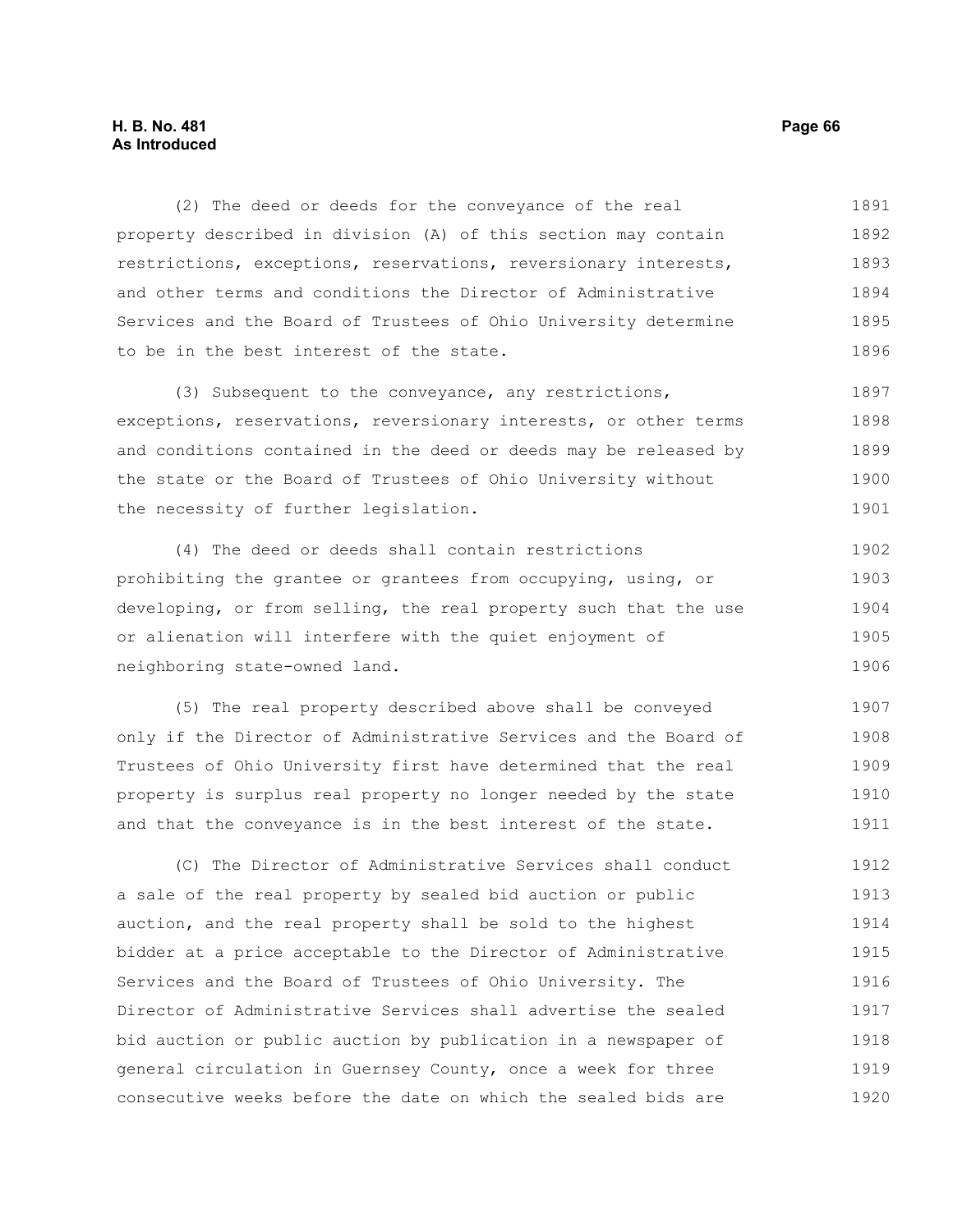### **H. B. No. 481 Page 67 As Introduced**

to be opened. The Director of Administrative Services shall notify the successful bidder in writing. The Director of Administrative Services may reject any or all bids. 1921 1922 1923

The grantee or grantees shall pay ten percent of the purchase price to the Director of Administrative Services within five business days after receiving the notice the bid has been accepted. The grantee or grantees shall pay the balance of the purchase price to the Director within 60 days after receiving notice the bid has been accepted. When the purchase price has been paid, the Director and grantee or grantees shall enter into a real estate purchase agreement, in the form prescribed by the Department of Administrative Services. Payment may be made in cash, or by bank draft or certified check made payable to the Treasurer of State. A selected grantee who does not complete the conditions of the sale as prescribed in this division shall forfeit the ten percent of the purchase price paid to the state as liquidated damages. If a selected grantee fails to complete the purchase, the Director of Administrative Services may accept the next highest bid, subject to the foregoing conditions. If the Director of Administrative Services rejects all bids, the Director may repeat the sealed bid auction or public auction, or may use an alternative sale process that is acceptable to the Board of Trustees of Ohio University. 1924 1925 1926 1927 1928 1929 1930 1931 1932 1933 1934 1935 1936 1937 1938 1939 1940 1941 1942 1943

Ohio University shall pay advertising and other costs incident to the sale of the real property. 1944 1945

(D) The real property described in division (A) of this section may be conveyed as an entire tract or as multiple parcels. 1946 1947 1948

(E) The Grantee shall pay all costs associated with the purchase, closing, and conveyance, including surveys, title 1949 1950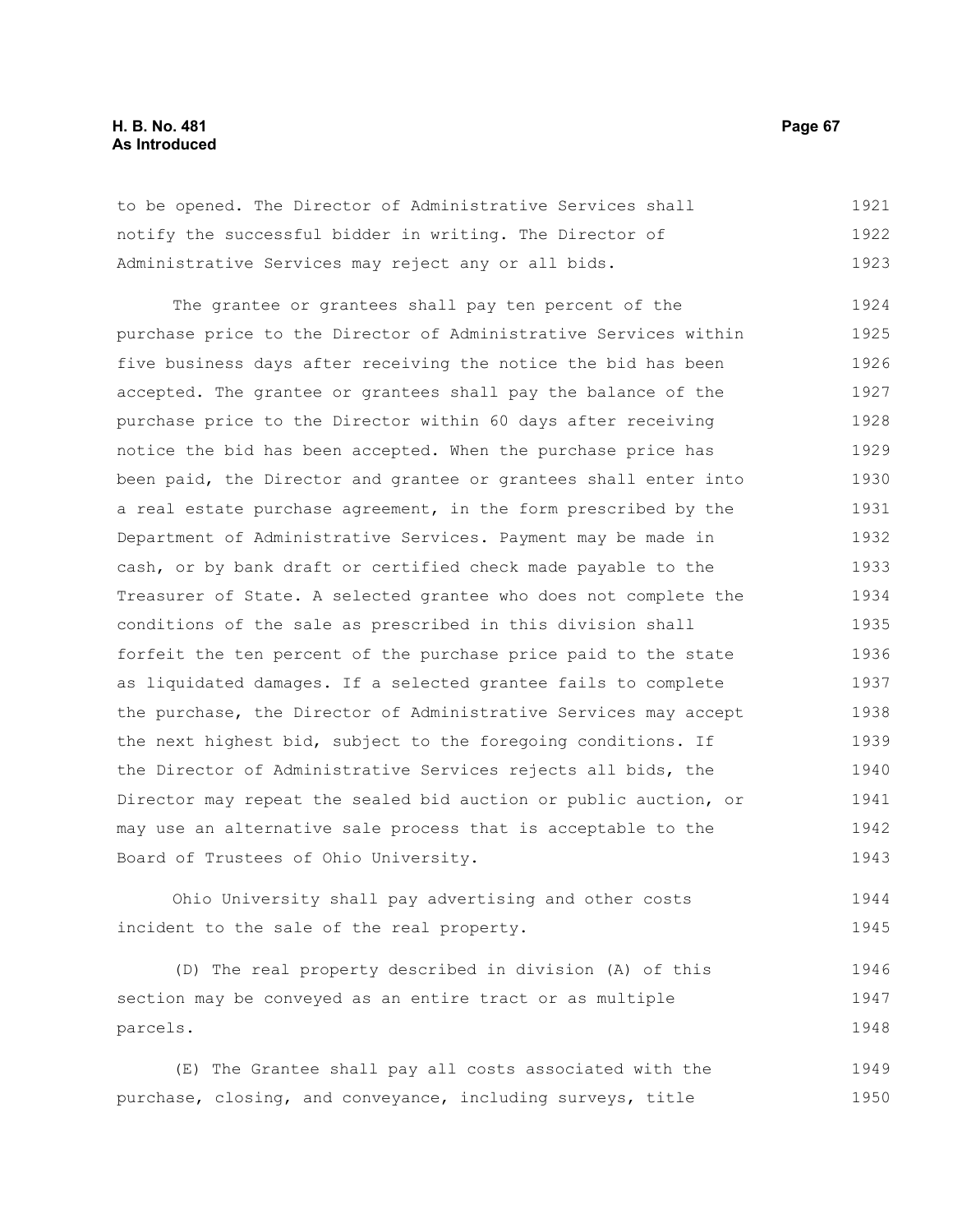evidence, title insurance, transfer costs and fees, recording costs and fees, taxes, and any other fees, assessments, and costs that may be imposed. 1951 1952 1953

The net proceeds of the sale of the real property shall be paid to Ohio University and deposited into the appropriate university accounts for the benefit of Ohio University. 1954 1955 1956

(F) Upon adoption of a resolution by the Board of Trustees of Ohio University, payment of the purchase price, and upon receipt of written notice from the Director of Administrative Services, the Auditor of State, with the assistance of the Attorney General, shall prepare a Governor's Deed to the real property described in division (A) of this section. The Governor's Deed shall state the consideration and shall be executed by the Governor in the name of the state, countersigned by the Secretary of State, sealed with the Great Seal of the State, presented in the Office of the Auditor of State for recording, and delivered to the Grantee. The Grantee shall present the Governor's Deed for recording in the Office of the Guernsey County Recorder. 1957 1958 1959 1960 1961 1962 1963 1964 1965 1966 1967 1968 1969

(G) This section shall expire three years after its effective date. 1970 1971

**Section 17.** (A) The Governor may execute a Governor's Deed in the name of the state conveying to the Athens County Public Libraries ("grantee"), and its successors and assigns, all of the state's right, title, and interest in the following described real estate: 1972 1973 1974 1975 1976

Situated in the State of Ohio, Athens County, Farm Lot No. 27, Section 4, T9N R14W, Ohio Company Purchase, and being part of the same parcel conveyed to the Ohio University as described 1977 1978 1979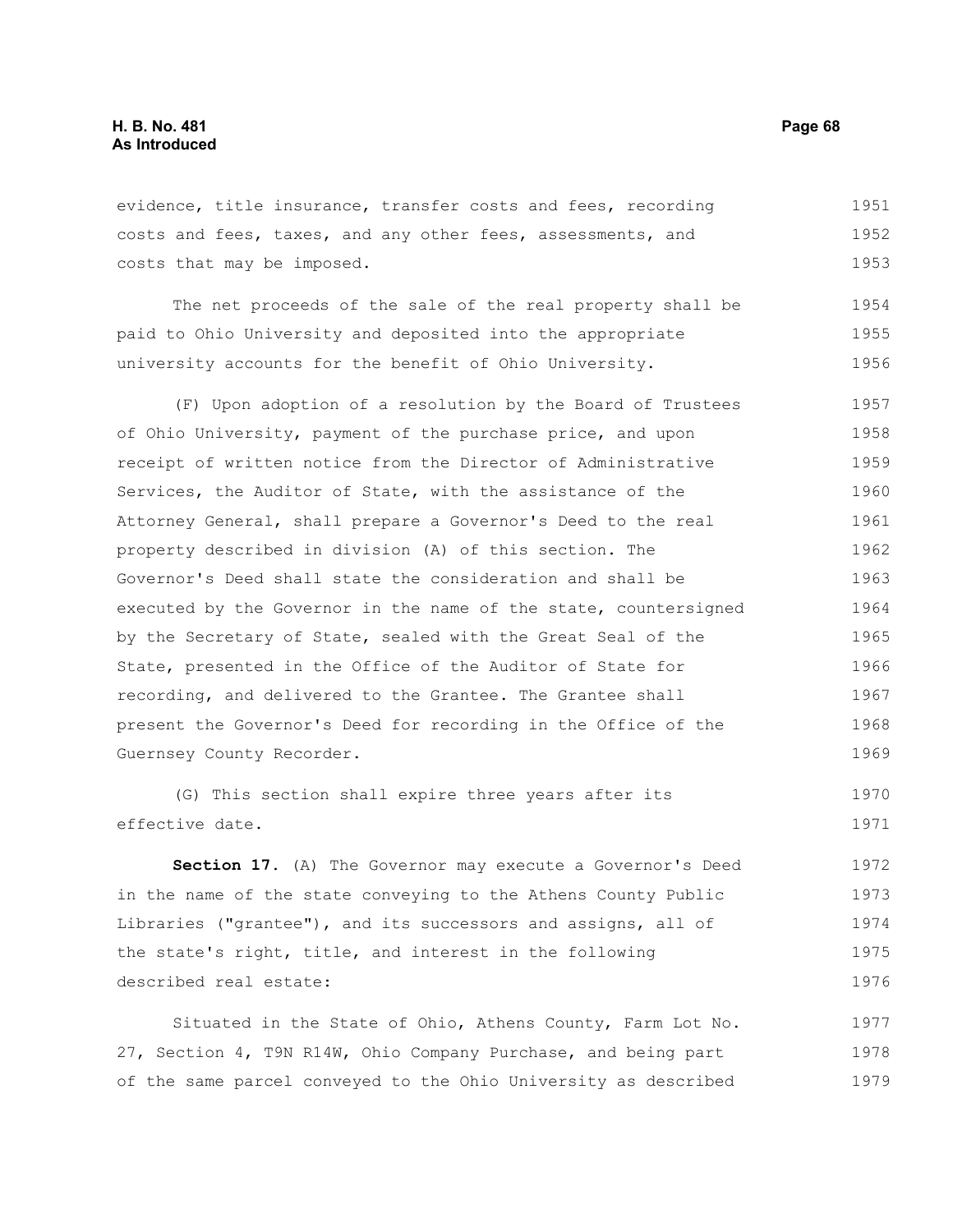in Deed Book 229, Page 319, also being the 2.725 acre lease parcel of Nelsonville Public Library as described in Official Record 129, Pg. 854, and also being part of the Ohio University parcel as described in Official Record 109, Page 215, in the Athens County Recorder's Office, being more particularly described as follows: 1980 1981 1982 1983 1984 1985

#### Parcel 1

Commencing at the northwest corner of Farm Lot No. 27, thence S 02° 29' 23" W 3207.33 feet to the northwest corner of subject 2.725 acre parcel, said northwest corner also being the southwest corner of a 4.498 acre Putnam Square INC. lease parcel as described in Official Record 228, Page 884, and referencing an iron pin found cap stamped "SWOYER" at S 03° 02' 36" W 50.00 feet, said point being the Point of Beginning for the parcel herein described; 1987 1988 1989 1990 1991 1992 1993 1994

Thence from the Point of Beginning along the southerly lines of said 4.498 acre lease parcel as described in Official Record 228, Page 884 the following three courses: 1995 1996 1997

1. S 86° 44' 17" E 170.74 feet to an iron pin set; 1998

2. S 03° 02' 35" W 50.00 feet to an iron pin found; 1999

3. S 86° 44' 18" E 382.52 feet to an iron pin found at the westerly right of way line of U.S. 33, also being the northeasterly corner of subject 2.725 acre lease parcel of Nelsonville Public Library as described in Official Record 129, Page 854; 2000 2001 2002 2003 2004

Thence S 00° 03' 21" E 138.01 feet along the west right of way of US 33 to an iron pin cap set at the southeast corner of subject 2.725 acre lease parcel of Nelsonville Public Library as described in Official Record 129, Pg. 854, said point also being 2005 2006 2007 2008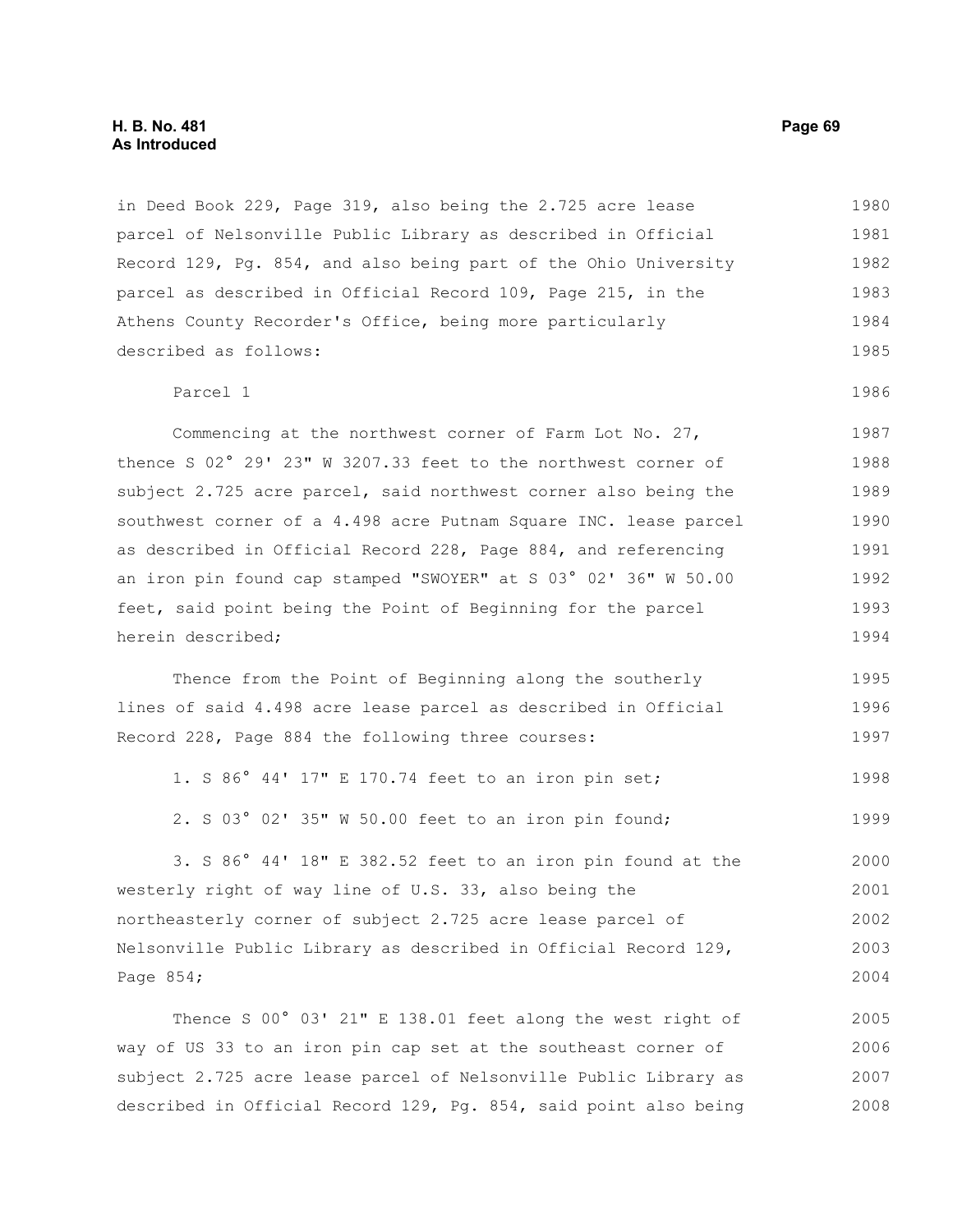## **H. B. No. 481 Page 70 As Introduced**

the northeast corner of a 0.395 acre parcel conveyed to the City of Athens as described in Deed Book 212, Page 01; Thence S 81° 14' 56" W 572.82 feet along the north line of a 0.395 acre parcel conveyed to the City of Athens as described in Deed Book 129, Page 854, to an iron pin found at the southwest corner of subject 2.725 acre lease parcel of Nelsonville Public Library as described in Official Record 129, Pg. 854, said point also being on the easterly right of way of Home Street; Thence N 03° 02' 36" E 307.00 feet along the west line of subject 2.725 acre lease parcel of Nelsonville Public Library as described in Official Record 129, Pg. 854, to the Point of Beginning. The above described contains 2.725 acres more or less and is contained in Auditors Parcel A027380002101, which presently shows 2.529 acres. 2009 2010 2011 2012 2013 2014 2015 2016 2017 2018 2019 2020 2021 2022 2023 2024

## Parcel 2

Commencing at the northwest corner of Farm Lot No. 27, thence S 02° 32' 33" W 3544.96 feet to an iron pin cap set at the northwest corner of subject 1.619 acre parcel, said northwest corner also being the southwest corner of a 0.395 acre parcel conveyed to the City of Athens as described in Deed Book 212, Page 01, said point being the Point of Beginning for the parcel herein described; 2026 2027 2028 2029 2030 2031 2032

Thence N 81° 14' 56" E 574.49 feet along the north line to an iron pin cap set at the southeast corner of subject 1.619 acre parcel conveyed to the Ohio University as described in Official Record 109, Pg. 215, said point also being the westerly right of way of U.S. 33; 2033 2034 2035 2036 2037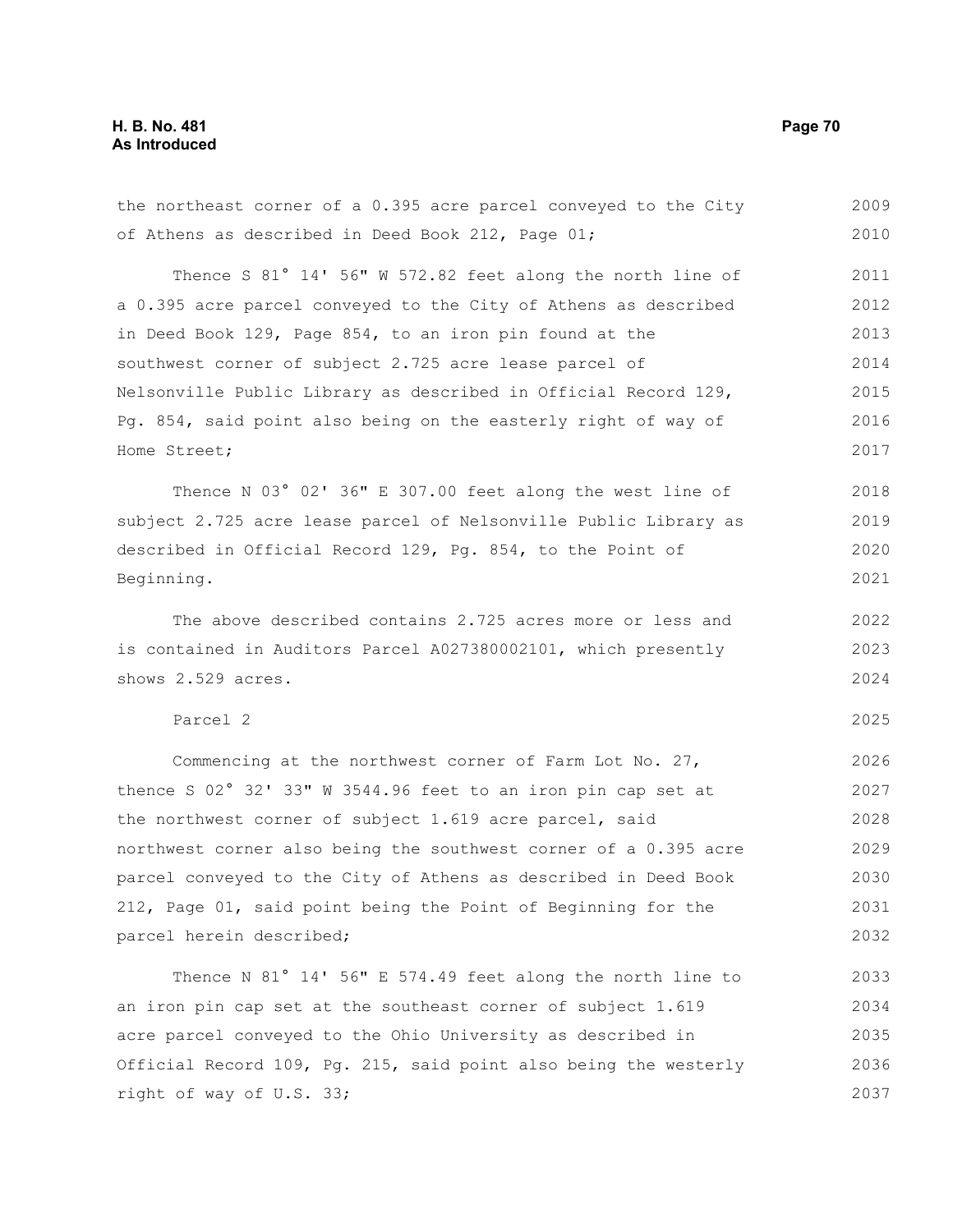### **H. B. No. 481 Page 71 As Introduced**

Thence S 00° 03' 21" E 122.55 feet along the westerly right of way of U.S. 33 to an iron pin cap set on the southeast corner of subject 1.619 acre parcel conveyed to the Ohio University as described in Official Record 109, Pg. 215, said point also being on a northerly line of a 10.060 acre parcel conveyed to the City of Athens as described in Official Record 129, Page 854; 2038 2039 2040 2041 2042 2043 2044

Thence S 81° 05' 25" W 581.60 feet along the north line of said 10.060 acre parcel conveyed to the City of Athens as described in Official Record 129, Page 854 to an iron pin set capped on the southwest corner of subject 1.619 acre parcel conveyed to the Ohio University as described in Official Record 109, Pg. 215, said point also being on the easterly right of way of Home Street; 2045 2046 2047 2048 2049 2050 2051

Thence N 03° 02' 36" E 125.40 feet along the easterly right of way of Home Street to the Point of Beginning. 2052 2053

The above described contains 1.619 acres more or less and is contained in Auditors Parcel A027380002101, which presently shows 14.910 acres. 2054 2055 2056

The foregoing legal description may be corrected or modified by the Department of Administrative Services to a final form if such corrections or modifications are needed to facilitate recordation of the deed. 2057 2058 2059 2060

(B)(1) The conveyance includes improvements and chattels situated on the real estate, and is subject to all leases, easements, covenants, conditions, and restrictions of record; all legal highways and public rights-of-way; zoning, building, and other laws, ordinances, restrictions, and regulations; and real estate taxes and assessments not yet due and payable. The 2061 2062 2063 2064 2065 2066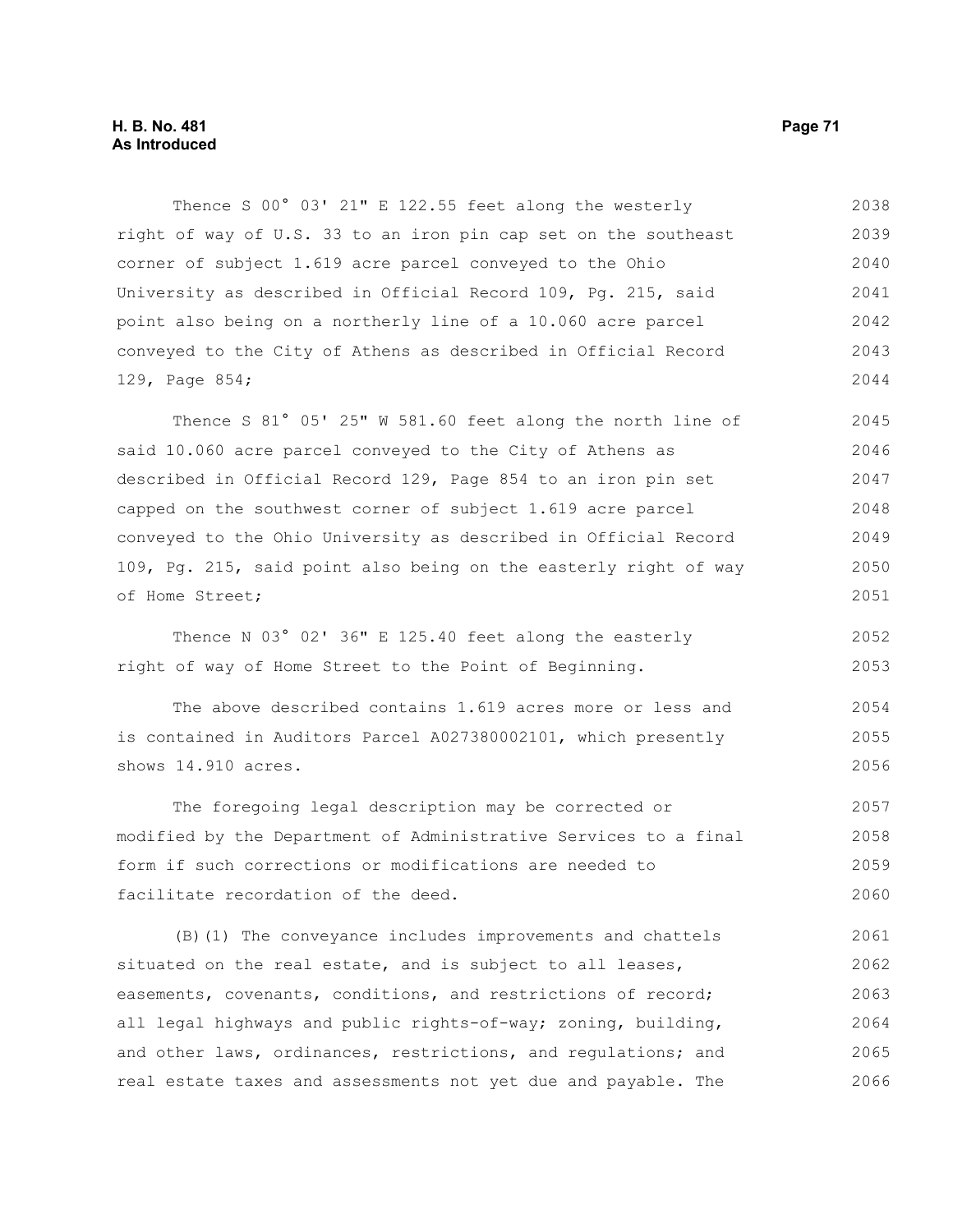real estate shall be conveyed in an "as-is, where-is, with all faults" condition. (2) The deed may contain restrictions, exceptions, reservations, reversionary interests, or other terms and conditions the Director of Administrative Services determines to be in the best interest of the state. (3) The Governor's Deed conveying to grantee the real estate described in division (A) of this section shall contain a reversionary clause that shall provide that if grantee, or any successor in interest, should ever not utilize the subject real property for library purposes, then the grantee's interest or that of its successor in interest, shall immediately revert to grantor upon written notice from grantor to grantee, or its successor. Such reversion shall take place by operation of law without the need for any further action by grantor. (4) Subsequent to the conveyance, any restrictions, exceptions, reservations, reversionary interests, or other terms and conditions contained in the deed may be released by the state or Ohio University without the necessity of further legislation. (C) Consideration for the conveyance of the real estate described in division (A) of this section shall be \$1. 2067 2068 2069 2070 2071 2072 2073 2074 2075 2076 2077 2078 2079 2080 2081 2082 2083 2084 2085 2086 2087 2088

(D) The real estate described in division (A) of this section shall be sold as an entire tract and not in parcels. 2089 2090

(E) Grantee shall pay all costs associated with the purchase, closing, and conveyance, including surveys, title evidence, title insurance, transfer costs and fees, recording costs and fees, taxes, and any other fees, assessments, and costs that may be imposed. 2091 2092 2093 2094 2095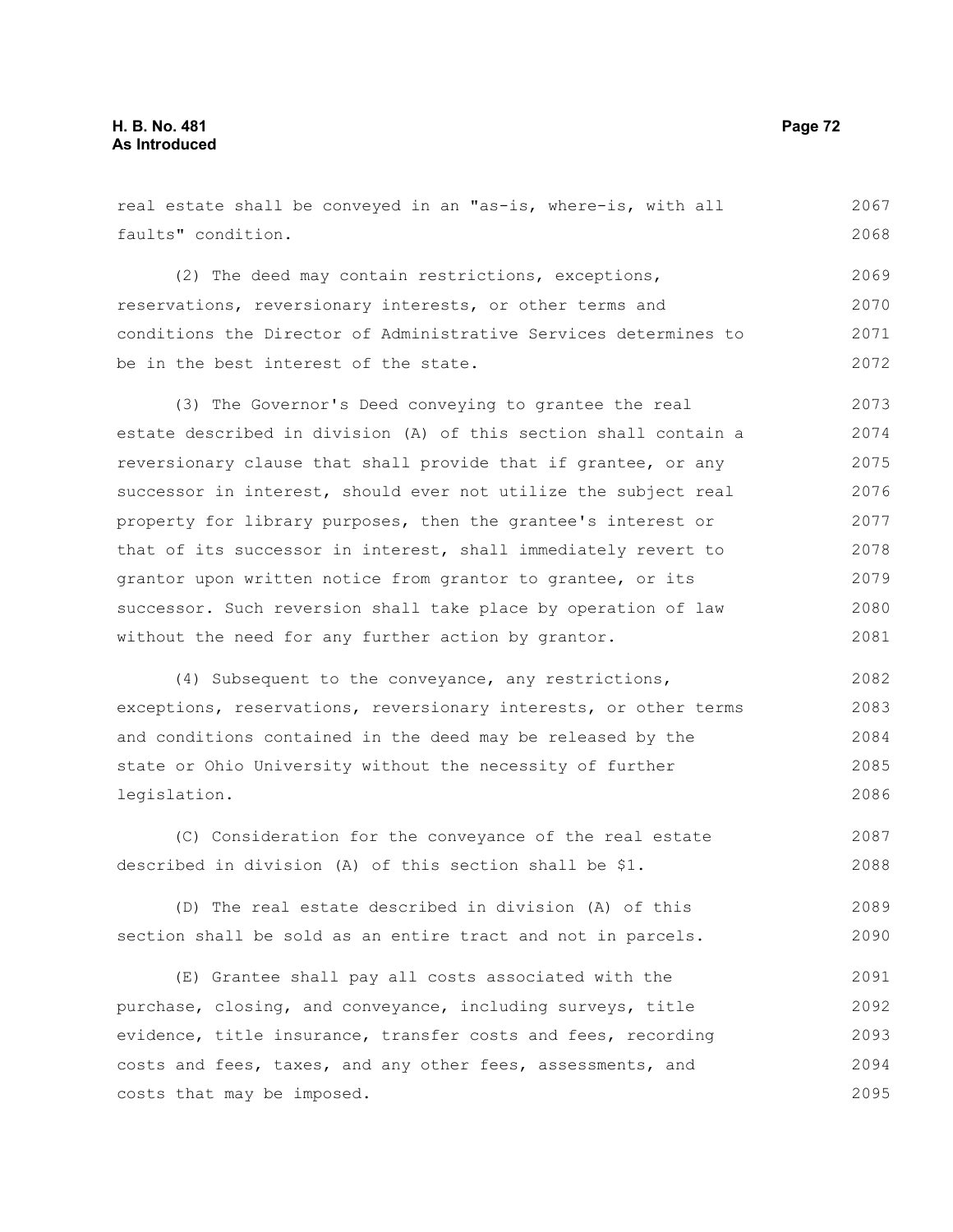# **H. B. No. 481 Page 73 As Introduced**

The net proceeds of the sale shall be deposited into the state treasury to the credit of the General Revenue Fund under section 113.09 of the Revised Code. 2096 2097 2098

(F) Upon payment of the purchase price, the Auditor of State, with the assistance of the Attorney General, shall prepare a Governor's Deed to the real estate described in division (A) of this section. The Governor's Deed shall state the consideration and shall be executed by the Governor in the name of the state, countersigned by the Secretary of State, sealed with the Great Seal of the State, presented in the Office of the Auditor of State for recording, and delivered to the grantee. The grantee shall present the Governor's Deed for recording in the Office of the Athens County Recorder. 2099 2100 2101 2102 2103 2104 2105 2106 2107 2108

(G) This section shall expire three years after its effective date. 2109 2110

**Section 18.** (A) The Governor may execute a Governor's Deed in the name of the state conveying to the Lawrence County Port Authority, Inc. ("Grantee"), and its successors and assigns, all of the state's right, title, and interest in the following described real estate: 2111 2112 2113 2114 2115

Situated in Lawrence County, Hamilton Township, Village of Hanging Rock, Township 1 (North), Range 19 (West), Section 11, State of Ohio, and being a part of the 7.10 acres conveyed by the Norfolk & Western Railway Company to the Village of Hanging Rock as found recorded in Deed Book 308, pages 575 thru 582, inclusive, of the Lawrence County, Ohio, Record of Deeds, and being more specifically bounded and described as follows: 2116 2117 2118 2119 2120 2121 2122

Beginning at a T-Rail on the North side of a 22 foot wide strip (street) conveyed by Florence G. Jefferys to the Village 2123 2124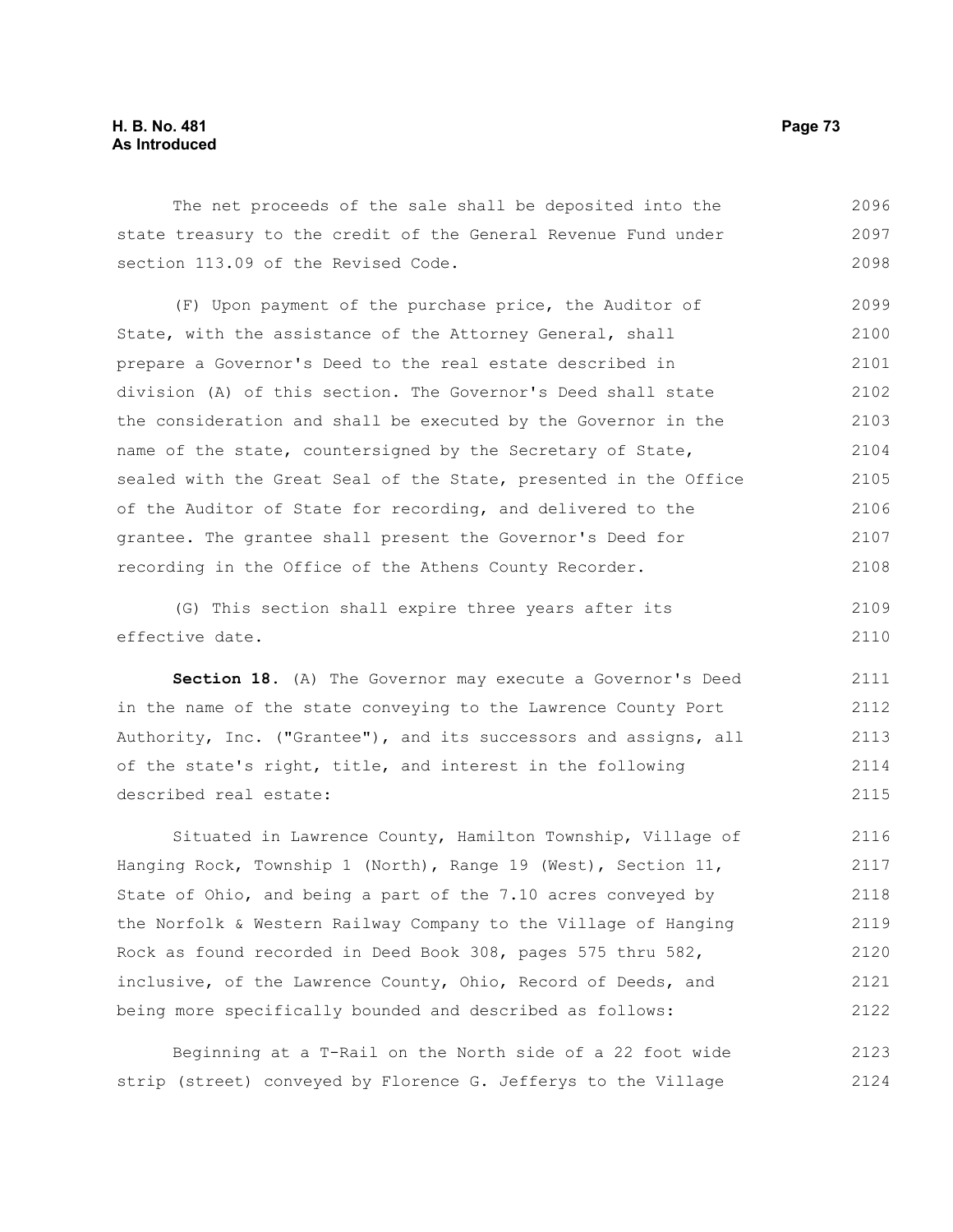of Hanging Rock, Ohio, by deed recorded in Volume 138, page 415; said T-Rail bears North 7 degrees 1 minute East, 22 feet from the North East corner of Lot No. 8 of the Plan of the Town of Hanging Rock as recorded in Volume 11, Page 94 of the record of deeds in the Recorder's Office of Lawrence County, Ohio; thence with the South line of the aforesaid 7.10 acre tract, North 82 degrees 47 minutes West, 148 feet to the South West corner of the herein described parcel; thence North 11 degrees 32 minutes East, 113.33 feet to a point; thence South 80 degrees 45 minutes 13 seconds East, 330.00 feet to a point on the South side of an existing road; thence South 78 degrees 13 minutes 15 seconds East, 330.66 feet to a point on the East line of the 7.10 acre tract; thence South 22 degrees 25 minutes 40 seconds West, 65.93 feet to the South East corner of the 7.10 acre tract and a corner to a 0.34 acre tract; thence with the South line of the 7.10 acre tract (old N & W Railway property line) North 78 degrees 29 minutes West, 504.07 feet to a T-Rail; thence South 7 degrees 1 minute West, 47.12 feet to the place of beginning and containing 1.13 acres. 2125 2126 2127 2128 2129 2130 2131 2132 2133 2134 2135 2136 2137 2138 2139 2140 2141 2142 2143

PARCEL NO. 09-033-1000

The real estate herein conveyed was calculated, described, and surveyed by D.R. Garwood, Registered Surveyor #4313, State of Ohio. 2145 2146 2147

For the last recorded instrument, reference is made to warranty deed recorded in Deed Book 338 at page 209 of the Deed Records of Lawrence County, Ohio. 2148 2149 2150

ALSO, the following described real estate; Lots 18 and 19 in the Village of Hanging Rock, in said Lawrence County, Ohio. 2151 2152

For the last recorded instrument, reference is made to 2153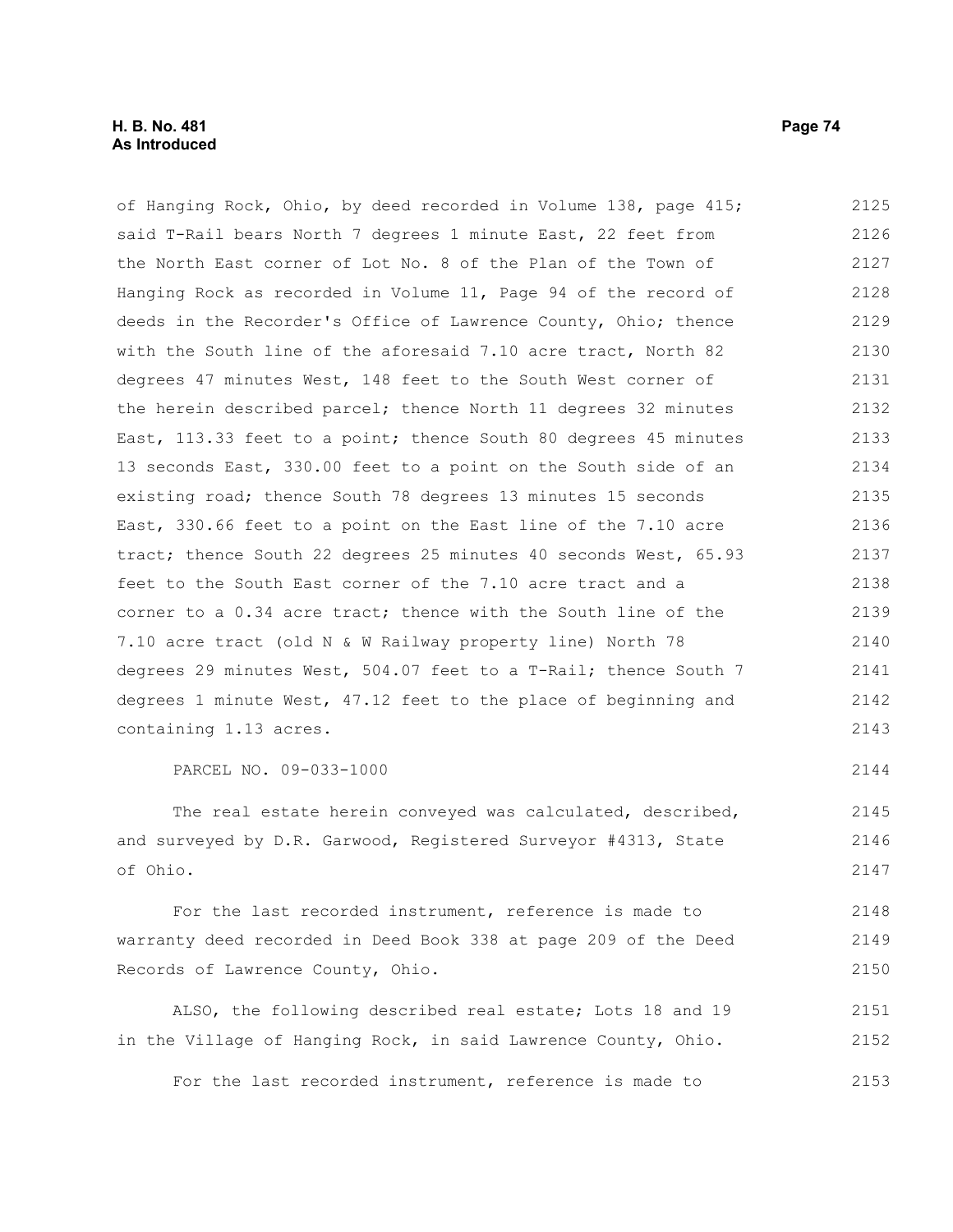warranty deed dated September 23, 1906, and recorded in Deed Book 84 at page 472 of the Deed Records of Lawrence County, Ohio. ALSO, the following real estate; Being the East ½ of Lot 20 in the Village of Hanging Rock, Lawrence County, Ohio. For the last recorded instrument, reference is made to Deed Book 114 at page 626, dated September 18, 1922, in the Deed Records of Lawrence County, Ohio. ALSO, the following real estate: Situate in the Village of Hanging Rock, Lawrence County, Ohio. Being the West ½ of Lot 20 in the Village of Hanging Rock in said Lawrence County, Ohio. For the last recorded instrument reference is made to deed dated September 25, 1922, and recorded in Deed Book 114 at page 627 of the Deed Records of Lawrence County, Ohio. Lots 18, 19 & 20 subject to Right of Way for new road. See plat book 6, p 223. There is also conveyed herein all right, title and interest that the grantors herein has in those certain alleys and streets vacated by the Village of Hanging Rock and described as follows: Auditor's Duplicate 1967. Page 35, Line 20, E ½ Center Street, 33X140.25 feet adjoining Lot 20; Page 36, Line 21, S ½ of 16 ½ alley, 8.25X247.5 feet adjoining Lots 18, 19 & 20; Page 36, Line 13, Lots 18, 19 & 20, North part; Page 36, Line 14, Lots 18, 19, & 20, State Highway 2154 2155 2156 2157 2158 2159 2160 2161 2162 2163 2164 2165 2166 2167 2168 2169 2170 2171 2172 2173 2174 2175 2176 2177 2178 2179 2180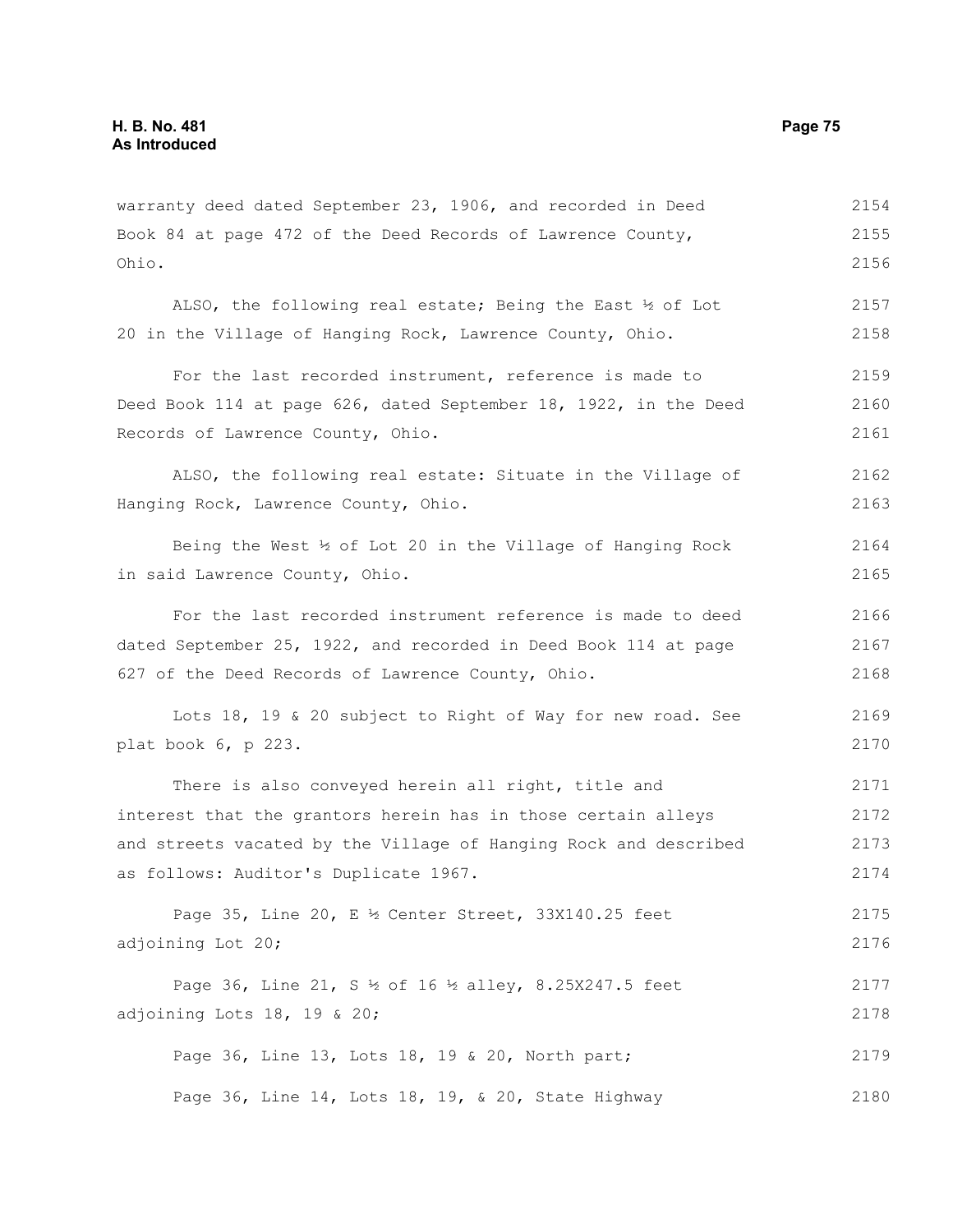easement, Parcel No. 206 South Part Note: Remainder of streets and alleys went to adjoining owner when vacated which was the State of Ohio, grantor herein. For the last recorded instruments, see Ordinance No. 112, 111 and 113, recorded in Volume PL. B. 6, at pages 223 to 229 inclusive of the Plat Records of Lawrence County, Ohio. Parcel Nos: 09-041-1100, 09-041-1200 LSOT: DB 338, P 387, Recorder's Office, Lawrence County, Ohio. Also the following described property: Vacated 22' wide street 22X82.5 and the North ½ of vacated 16 ½ Alley 8.25X82.5. Parcel No. 09-040-1705 ALSO THE FOLLOWING DESCRIBED PROPERTY: Situate in Lawrence County, State of Ohio, and bounded and described as follows, to-wit: Lot #10 in the Village of Hanging Rock in said Lawrence County, Ohio. Also, Lot No. Nine (9) in the Village of Hanging Rock in Lawrence County, Ohio. Vacated 22' wide street 22X198, vacated Center Street 33X140.25, and vacated 16 ½ Alley 8.25X165. See Plat in Auditor's 2002 Duplicate. Parcel No.: 09-040-1700 LSOT: DB 331, P 667, Recorder's Office, Lawrence County, Ohio. For the last recorded instrument, reference is made to 2181 2182 2183 2184 2185 2186 2187 2188 2189 2190 2191 2192 2193 2194 2195 2196 2197 2198 2199 2200 2201 2202 2203 2204 2205

Deed Book 328 at page 574 Deed Records of Lawrence County, Ohio,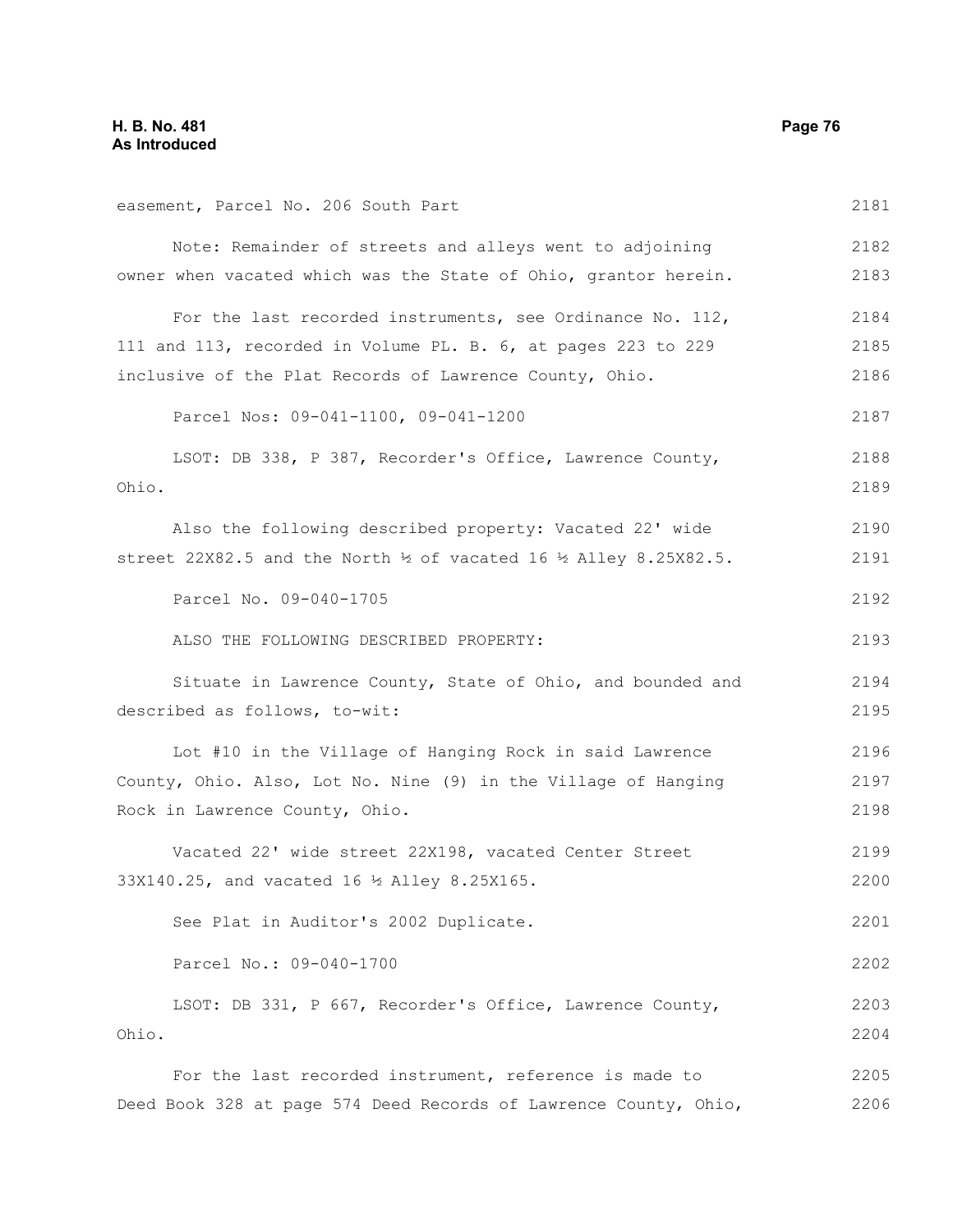# **H. B. No. 481 Page 77 As Introduced**

and Deed Book 331 at page 401 in said Deed Records, Lawrence County, Ohio. 2207 2208

ALSO, THE FOLLOWING REAL ESTATE: Situated in Lawrence County, Hamilton Township, Village of Hanging Rock, State of Ohio, in Township 1 North, Range 19, Section 11, and being more particularly bounded and described as follows: 2209 2210 2211 2212

Beginning at a T-Rail set on the North side of a 22 foot wide strip of land conveyed by Quit Claim Deed of March 3, 1932, from Florence G. Jefferys to the Village of Hanging Rock as recorded in Volume 138 at page 415 of the Lawrence County, Ohio, Record of Deeds; said beginning point bears North 7 degrees 01 minutes East, 22 feet from the Northeast corner of Lot No. 8 of the Plan of the Town of Hanging Rock as recorded in Volume 11, page 94 of the Lawrence County, Ohio, Record of Deeds..... 2213 2214 2215 2216 2217 2218 2219 2220

Said beginning point being also one of the angle points of the Norfolk and Western Railroad right of way line as referred to in the deed of conveyance from the Norfolk and Western Railroad to the Village of Hanging Rock, Ohio, as recorded in Volume 308 at page 574; thence with the right of way line of the Norfolk and Western Railroad (now the Village of Hanging Rock) North 7 degrees 01 minutes East, 47.12 feet to another T-Rail monument; thence South 78 degrees 29 minutes East, 504.07 feet to a point common to the old right of way line of the Norfolk and Western Railroad and land conveyed by the Norfolk and Western Railroad to the State of Ohio, Dept. of Highways, said point being 448.37 feet left of Station 266 plus 84.73 of the centerline survey of U.S. Route 52; thence South 22 degrees 25 minutes 40 seconds West 11.92 feet to a point on the North line of the aforesaid 22 foot wide street; thence with the North line of said 22 foot wide street North 82 degrees 47 minutes West, 2221 2222 2223 2224 2225 2226 2227 2228 2229 2230 2231 2232 2233 2234 2235 2236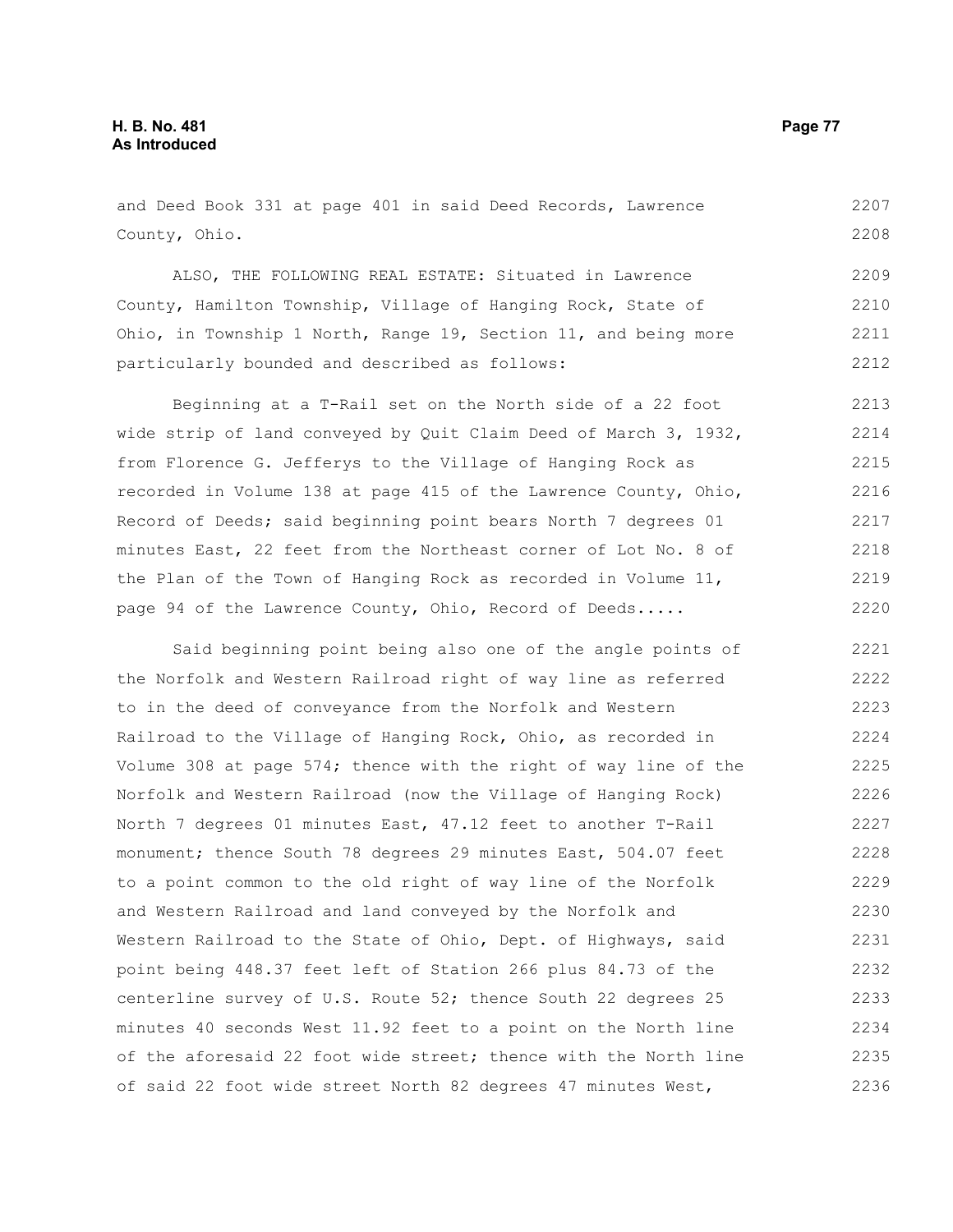499.40 feet to the place of beginning and containing thirty-four one hundredths (0.34) of an acre. The herein described real estate was surveyed by D.R. Garwood, Reg. Surv. #4313, State of Ohio. Parcel No.: 09-037-0900 For the last recorded instrument, reference is made to Deed Book 328 at page 571, Deed Records of Lawrence County, Ohio. LSOT: DB 331, P 667, Recorder's Office, Lawrence County, Ohio. ALSO THE FOLLOWING DESCRIBED PROPERTY: Situate in Lawrence County, State of Ohio, and bounded and described as follows, to-wit: Lot #11 in the Village of Hanging Rock is said Lawrence County, Ohio. Parcel No.: 09-040-1701 LSOT: DB 377, P 621, Recorder's Office, Lawrence County, Ohio. ALSO THE FOLLOWING DESCRIBED PROPERTY: Situate in Lawrence County, State of Ohio, and bounded and described as follows, to-wit: Lots 43, 44 and  $\frac{1}{2}$  of Lot 45 in the Village of Hanging Rock is said Lawrence County, Ohio. Parcel No.: 09-044-0200 ALSO THE FOLLOWING DESCRIBED PROPERTY: Situate in the Village of Hanging Rock, County of Lawrence 2237 2238 2239 2240 2241 2242 2243 2244 2245 2246 2247 2248 2249 2250 2251 2252 2253 2254 2255 2256 2257 2258 2259 2260 2261 2262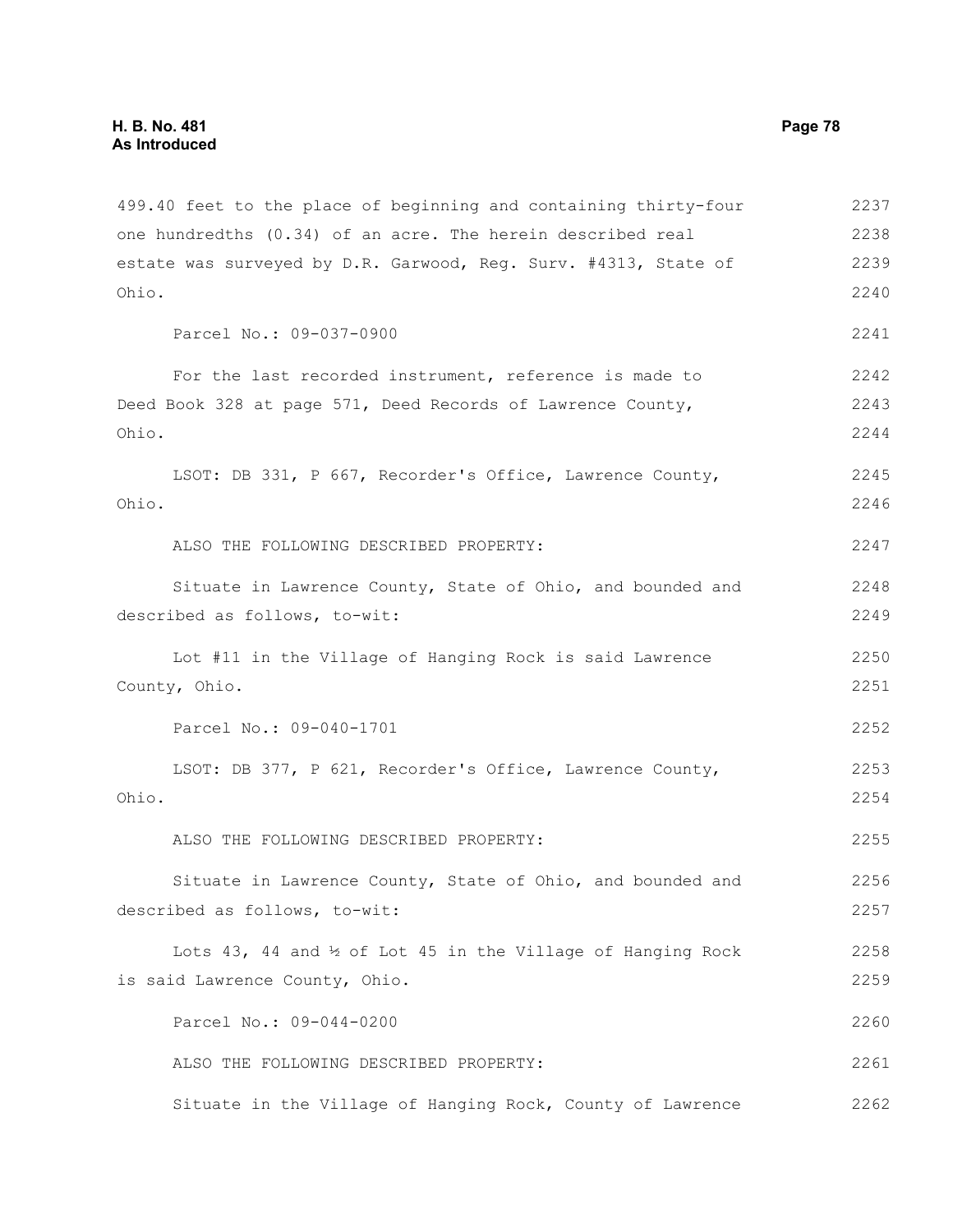and State of Ohio: Beginning at a point on the south line of a 7.10 A. tract conveyed to the Village of Hanging Rock by the Norfolk & Western Railway Company by deed dated June 23, 1964, as recorded in Vol. 308, Page 574, Lawrence County Deed Records, said point being the Southwest corner of a 1.13 A. tract conveyed to the Board of Education of Rock Hill Local School District by deed dated March 9, 1968, as recorded in Vol. 338, Page 209, Deed Records; thence, with the South line of said 7.10 acre tract and the North line of a 22 foot street conveyed to the Village of Hanging Rock by Florence G. Jeffreys by deed recorded in Vol. 138, Page 415, Deed Records, N. 82 deg 47' W. 365.08 ft. to a point the intersection of the East line of Market Street, if extended, with the South line of the 7.10 acre tract; thence in a northerly direction with the East line of Market Street, if extended, as shown on the Plat of the Town of Hanging Rock as shown in Vol. 11, P. 94, Deed Records, N. 6 deg. 56' E. 47-50 feet to a point 6 ft. from and right angles to the southerly edge of the pavement of the new street on the old N. & W. right of way; thence in an easterly direction and 6 ft. from and parallel to said pavement on a curve to the right having a radius of 694.545 feet, 243.00 feet to the P.T. of curve; thence S. 78 deg. 29' E. 130 feet to a point in the West line of said 2263 2264 2265 2266 2267 2268 2269 2270 2271 2272 2273 2274 2275 2276 2277 2278 2279 2280 2281 2282 2283 2284

1.13 acre tract; thence S. 11 deg. 32' W. 65.50 feet with said line to the place of beginning, and containing 0.57 acre, more or less, consisting of a strip of land bounded generally by the present school property on the east, the 22 ft. street on the South; the easterly line of Market Street, if extended, on the West, and the berm of the newly paved road on the North. 2285 2286 2287 2288 2289 2290

Parcel No.: 09-033-0800

LSOT: DB 363, P 260, Recorder's Office, Lawrence County, Ohio. 2292 2293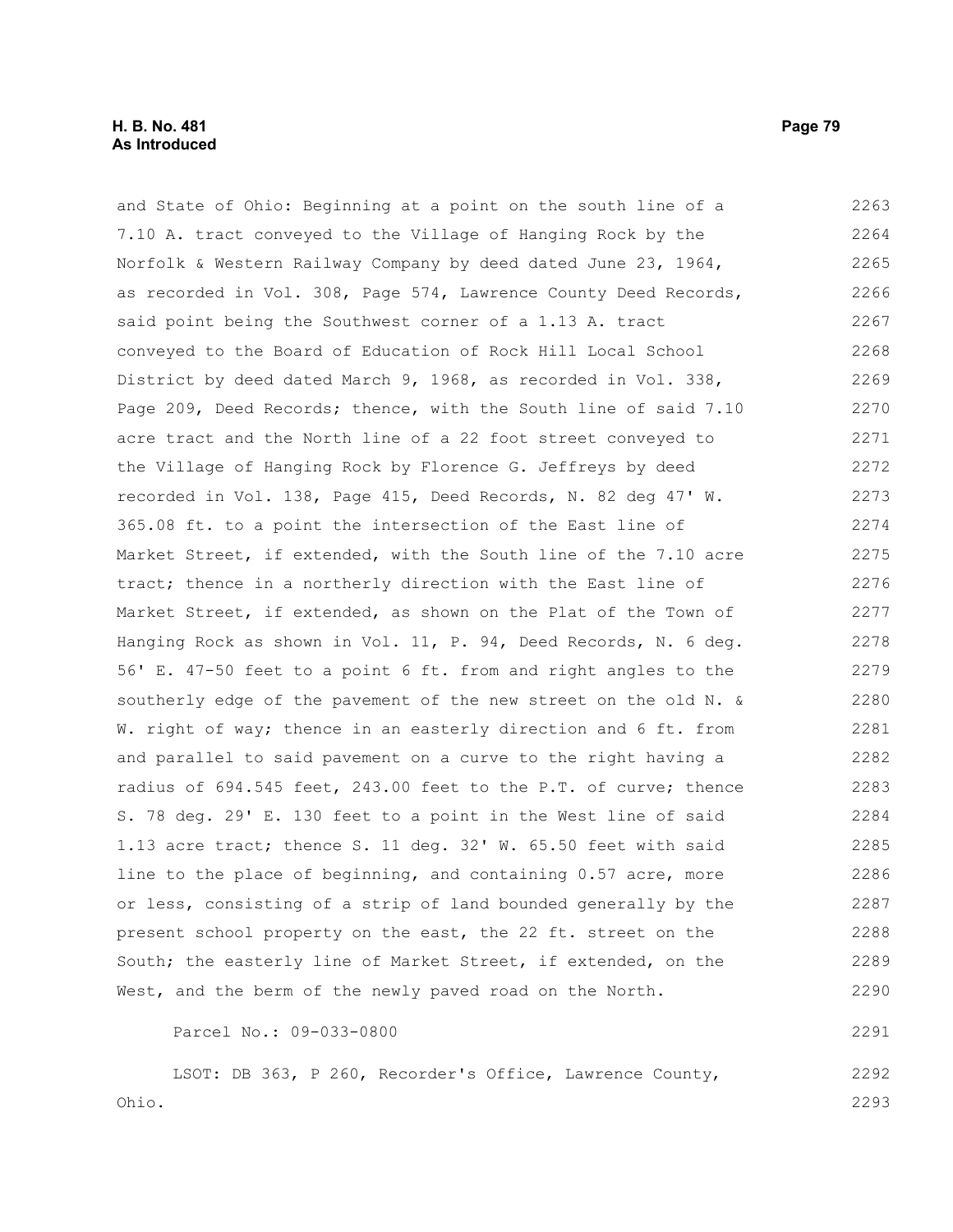ALSO THE FOLLOWING DESCRIBED PROPERTY: Situated in the County of Lawrence, in the State of Ohio, and in the Village of Hanging Rock and bounded and described as follows: Being all of lot "K" in the Village of Hanging Rock as conveyed to the grantor herein and recorded in Volume 207 at Page 607 of the Lawrence County Record of Deeds. This instrument is expressly subject to an Easement for Highway Purposes granted the State of Ohio and recorded in Volume 248 at Page 146 of the Lawrence County Record of Easements. The above real estate hereby conveyed is described as follows: Being in Section 11, Town 1, Range 19 and being all of Lot K, known as the Foundry Lot and the Old Public Road being 40 feet in width adjoining Lot K, also the east 6 feet of Lots 14 and 15 of Hanging Rock, containing 1.65 acres more or less. Parcel No.: 09-037-0600 LSOT: DB 249, P 302, Recorder's Office, Lawrence County, Ohio. The foregoing legal description may be corrected or modified by the Department of Administrative Services to a final form if such corrections or modifications are needed to facilitate recordation of the deed. (B)(1) The conveyance includes improvements and chattels situated on the real estate, and is subject to all easements, covenants, conditions, and restrictions of record; all legal highways and public rights-of-way; zoning, building, and other 2294 2295 2296 2297 2298 2299 2300 2301 2302 2303 2304 2305 2306 2307 2308 2309 2310 2311 2312 2313 2314 2315 2316 2317 2318 2319 2320 2321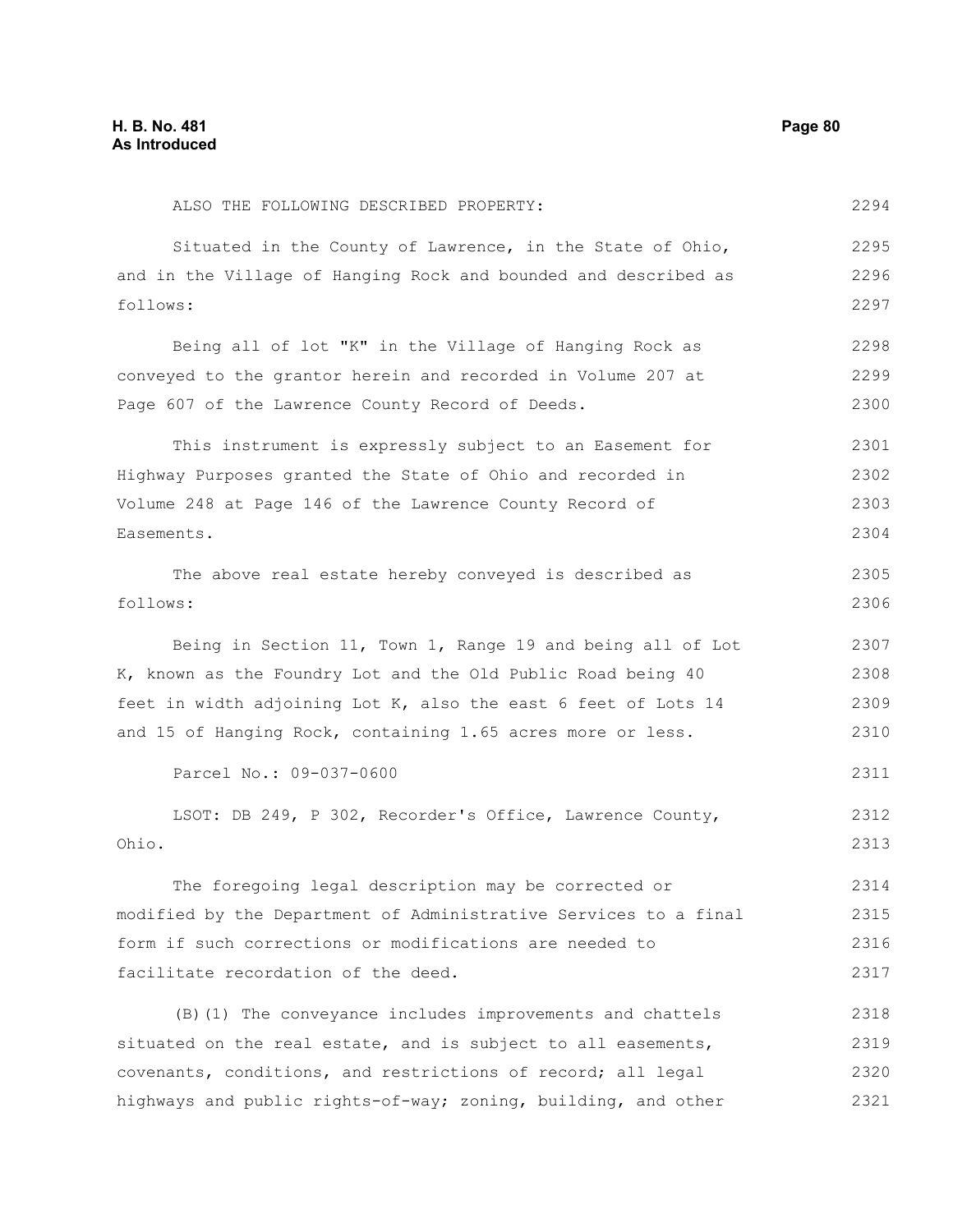laws, ordinances, restrictions, and requlations; and real estate taxes and assessments not yet due and payable. The real estate shall be conveyed in an "as-is, where-is, with all faults" condition. 2322 2323 2324 2325

(2) The deed for the conveyance of the real property described in division (A) of this section may contain restrictions, exceptions, reservations, reversionary interests, or other terms and conditions the Director of Administrative Services and the Board of Trustees of Ohio University determine to be in the best interest of the state. 2326 2327 2328 2329 2330 2331

(3) Subsequent to the conveyance, any restrictions, exceptions, reservations, reversionary interests, or other terms and conditions contained in the deed may be released by the state or the Board of Trustees of Ohio University without the necessity of further legislation. 2332 2333 2334 2335 2336

(C) Consideration for the conveyance of the real property described in division (A) of this section shall be \$219,000, pursuant to a real estate purchase agreement as prepared and approved by the Director of Administrative Services and the Board of Trustees of Ohio University. 2337 2338 2339 2340 2341

The Director of Administrative Services shall offer the real estate to the Lawrence County Port Authority, Inc. through a real estate purchase agreement. If the Lawrence County Port Authority, Inc. does not complete the purchase of the real estate within the time period provided in the real estate purchase agreement, the Director of Administrative Services may use any reasonable method of sale considered acceptable by the Board of Trustees of Ohio University to determine an alternate grantee willing to complete the purchase within three years after the effective date of this section. Ohio University shall 2342 2343 2344 2345 2346 2347 2348 2349 2350 2351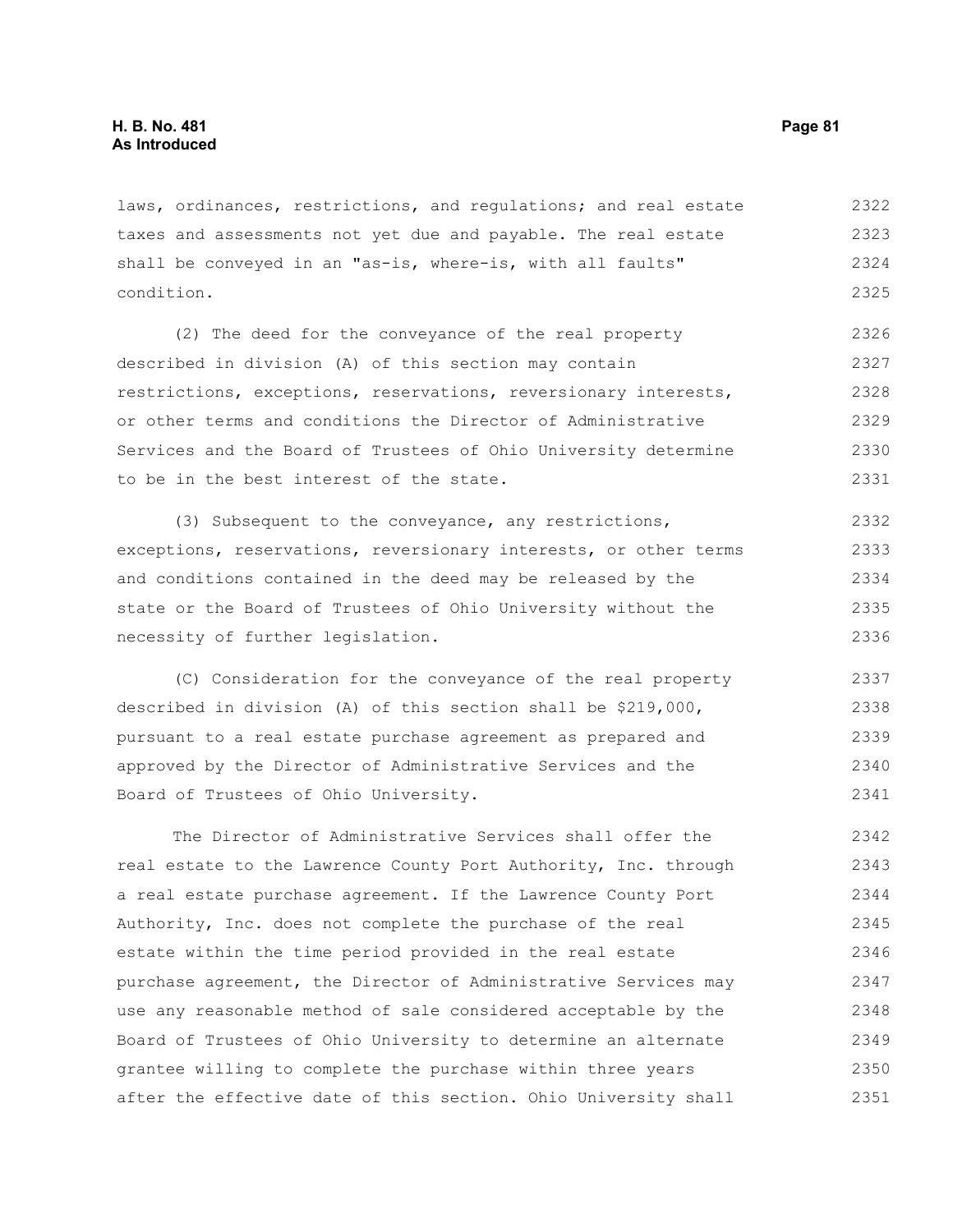pay all advertising costs, additional fees, and other costs incident to the sale of the real property. 2352 2353

(D) The real property described in division (A) of this section shall be sold as an entire tract and not in parcels. 2354 2355

(E) Grantee shall pay all costs associated with the purchase, closing, and conveyance of the real property, including surveys, title evidence, title insurance, transfer costs and fees, recording costs and fees, taxes, and any other fees, assessments, and costs that may be imposed. 2356 2357 2358 2359 2360

The net proceeds of the sale of the real property shall be paid to Ohio University and deposited into the appropriate university accounts for the benefit of Ohio University. 2361 2362 2363

(F) Upon adoption of a resolution by the Board of Trustees of Ohio University, payment of the purchase price, and receipt of written notice from the Director of Administrative Services, the Auditor of State, with the assistance of the Attorney General, shall prepare a Governor's Deed to the real property described in division (A) of this section. The Governor's Deed shall state the consideration and shall be executed by the Governor in the name of the state, countersigned by the Secretary of State, sealed with the Great Seal of the State, presented in the Office of the Auditor of State for recording, and delivered to the grantee. The grantee shall present the Governor's Deed for recording in the Office of the Lawrence County Recorder. 2364 2365 2366 2367 2368 2369 2370 2371 2372 2373 2374 2375 2376

(G) This section shall expire three years after its effective date. 2377 2378

**Section 19.** (A) The Governor may execute a Governor's Deed in the name of the state conveying to one or more purchaser or 2379 2380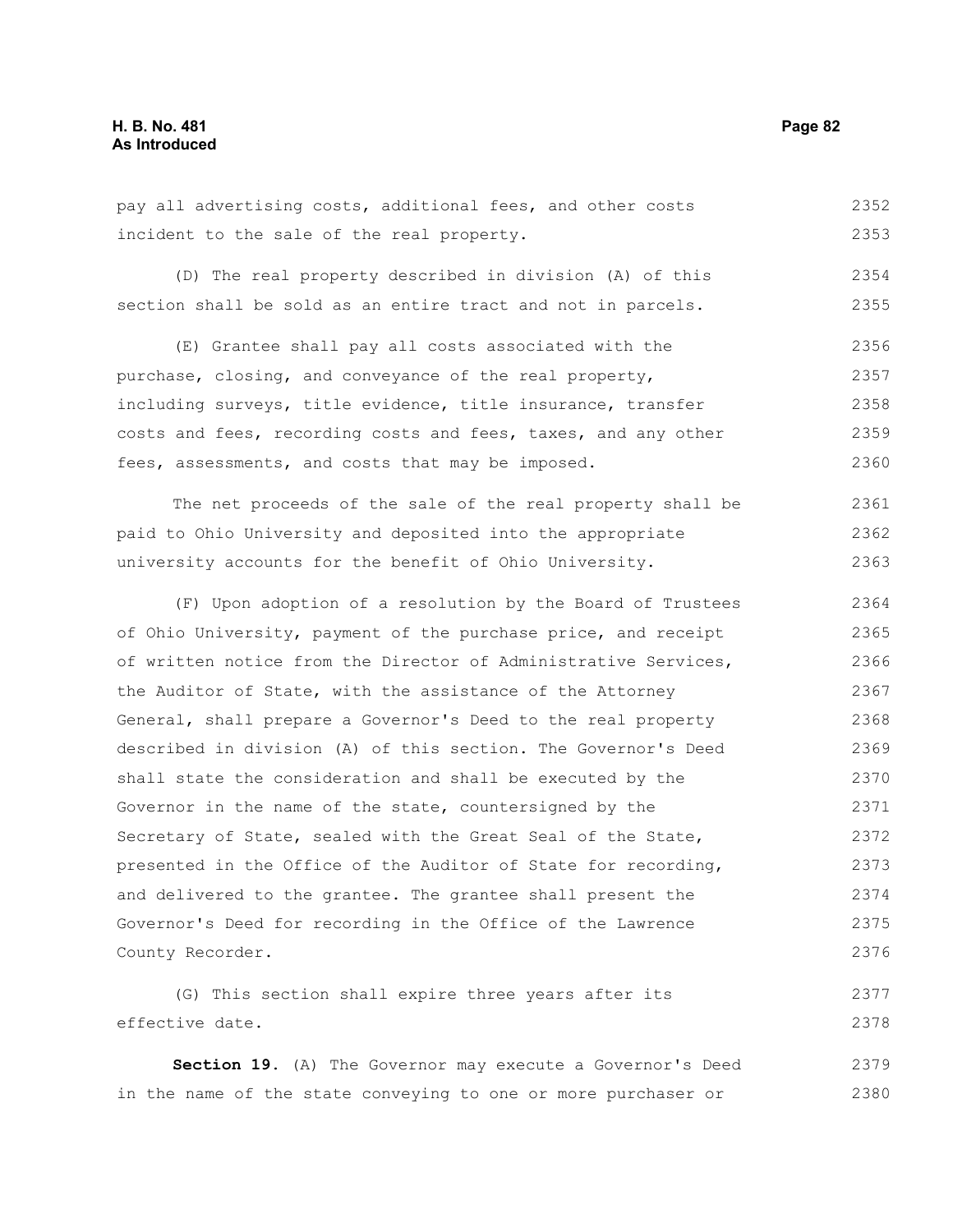purchasers, their heirs, successors, and assigns all of the state's right, title, and interest in the following described real estate: 2381 2382 2383

Situated in the City of Portsmouth, County of Scioto, State of Ohio and is described as follows: 2384 2385

Being the whole of Lot No. 8 of the Kings Court Subdivision of the City of Portsmouth, as shown as and designated on the duly recorded plat of said subdivision in Plat Book 6, Pages 77 and 78, Scioto County, Ohio, Record of Plats 2386 2387 2388 2389

The foregoing legal description may be corrected or modified by the Department of Administrative Services to a final form if such corrections or modifications are needed to facilitate recordation of the deed. 2390 2391 2392 2393

(B)(1) The conveyance includes improvements and chattels situated on the real estate, and is subject to all easements, covenants, conditions, and restrictions of record; all legal highways and public rights-of-way; zoning, building, and other laws, ordinances, restrictions, and regulations; and real estate taxes and assessments not yet due and payable. The real estate shall be conveyed in an "as-is, where-is, with all faults" condition. 2394 2395 2396 2397 2398 2399 2400 2401

(2) The deed may contain restrictions, exceptions, reservations, reversionary interests, and other terms and conditions the Director of Administrative Services determines to be in the best interest of the state. 2402 2403 2404 2405

(3) Subsequent to the conveyance, any restrictions, exceptions, reservations, reversionary interests, or other terms and conditions contained in the deed may be released by the state or Shawnee State University without the necessity of 2406 2407 2408 2409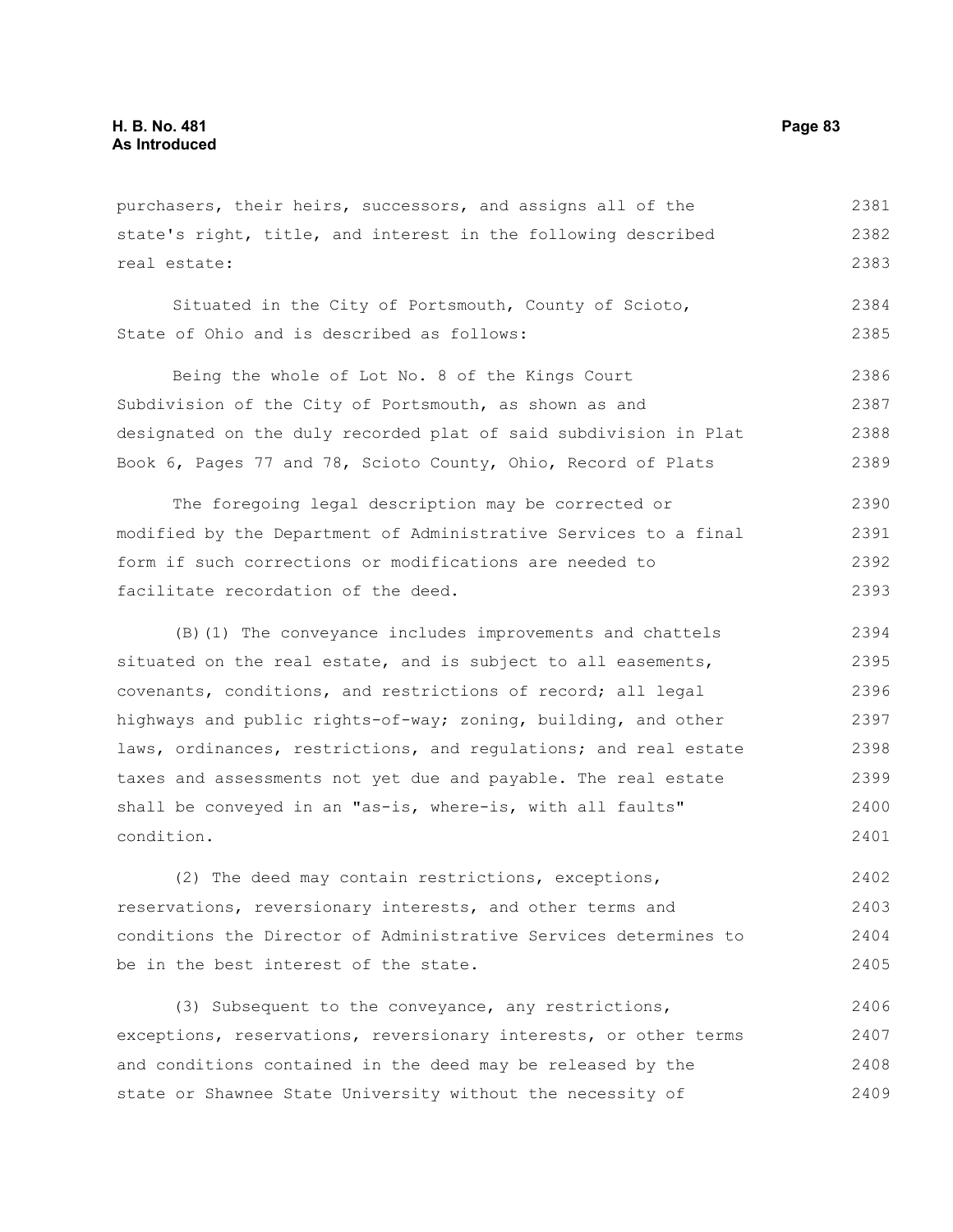further legislation.

(4) The real estate described in division (A) of this section shall be conveyed only if the Director of Administrative Services and the Board of Trustees of Shawnee State University first have determined that the real estate is surplus real property no longer needed by the state and that the conveyance is in the best interest of the state. 2411 2412 2413 2414 2415 2416

(C) The Director of Administrative Services shall conduct a sale of the real estate by sealed bid auction and the real estate shall be sold to the highest bidder at a price acceptable to the Director of Administrative Services and Board of Trustees of Shawnee State University. The Director of Administrative Services shall advertise the sealed bid auction by publication in a newspaper of general circulation in Scioto County, once a week for three consecutive weeks before the date on which the sealed bids are to be opened. The Director of Administrative Services shall notify the successful bidder in writing. The Director of Administrative Services may reject any or all bids. 2417 2418 2419 2420 2421 2422 2423 2424 2425 2426 2427

The purchaser shall pay ten percent of the purchase price to the Department of Administrative Services within five business days after receiving notice the bid has been accepted. When the deposit has been received by the Department of Administrative Services, the purchaser shall enter into a real estate purchase agreement, in the form prescribed by the Department of Administrative Services. The purchaser shall pay the balance of the purchase price to the Department of Administrative Services within 60 days after receiving notice the bid has been accepted. Payment of the deposit and the purchase price shall be made by bank draft or certified check made payable to the Treasurer of State. A purchaser who does not 2428 2429 2430 2431 2432 2433 2434 2435 2436 2437 2438 2439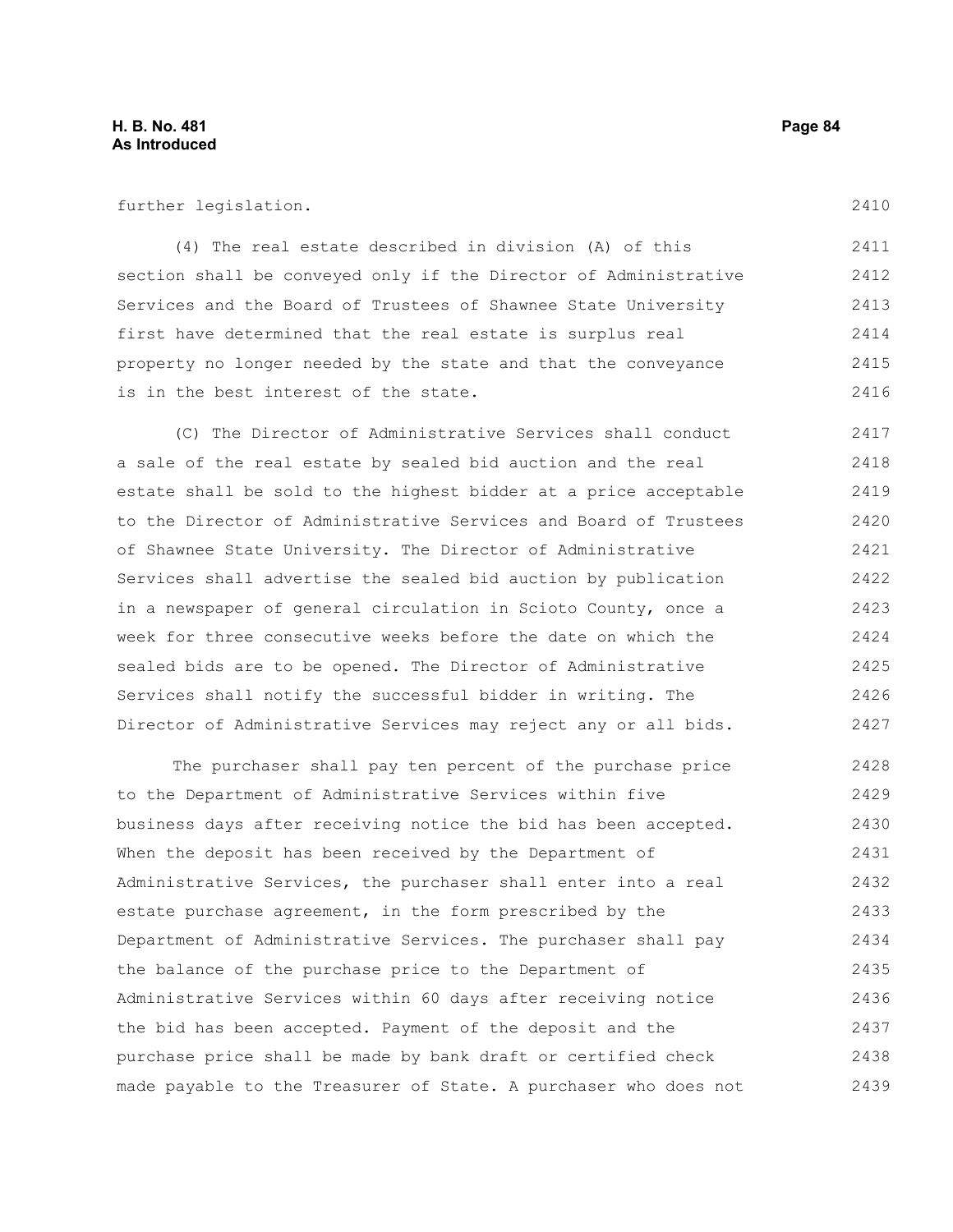# **H. B. No. 481 Page 85 As Introduced**

complete the conditions of the sale as prescribed in this division shall forfeit the ten percent of the purchase price paid to the state as liquidated damages. Should a purchaser not complete the conditions of sale as described in this division, the Director of Administrative Services is authorized to accept the next highest bid or bids by collecting ten percent of the revised purchase price from the next bidder and to proceed to close the sale, provided for in the section, subject to the foregoing conditions. If the Director of Administrative Services rejects all bids from the sealed bid auction, the Director may repeat the sealed bid auction process described in this section or may use an alternate sale process acceptable to Shawnee State University. 2440 2441 2442 2443 2444 2445 2446 2447 2448 2449 2450 2451 2452

Shawnee State University shall pay advertising and other costs incident to the sale of the real estate.

(D) The real estate described in division (A) of this section shall be sold as an entire tract and not in parcels. 2455 2456

(E) Purchaser shall pay all costs, other than those specified above, associated with the purchase, closing, and conveyance of the subject property, including surveys, title evidence, title insurance, transfer costs and fees, recording costs and fees, taxes, and any other fees, assessments, and costs that may be imposed. 2457 2458 2459 2460 2461 2462

The net proceeds of the sale shall be paid to Shawnee State University and shall be deposited into university accounts for the benefit of Shawnee State University. 2463 2464 2465

(F) Upon receiving written request from the Department of Administrative Services, the Auditor of State, with the assistance of the Attorney General, shall prepare a Governor's 2466 2467 2468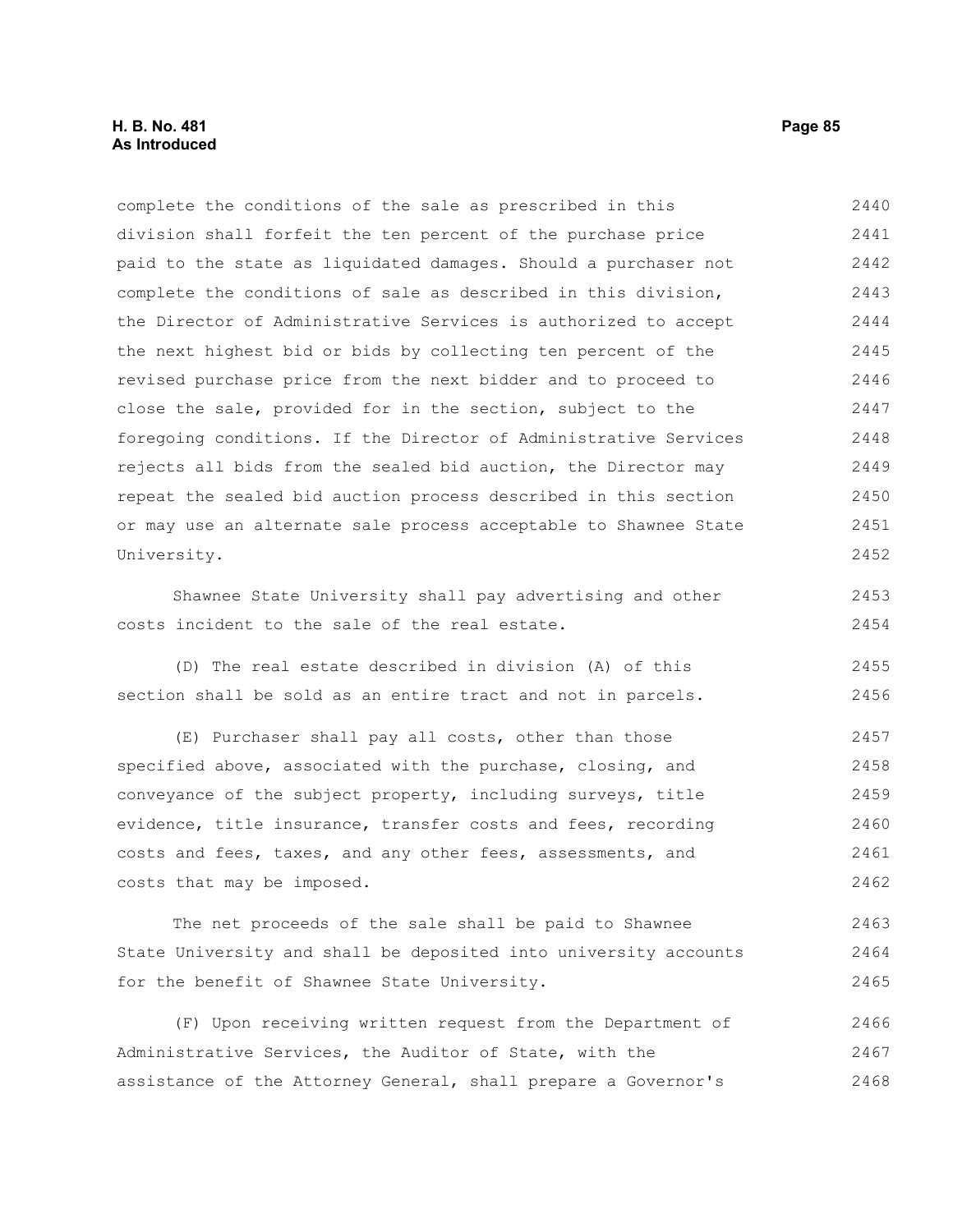Deed to the real estate described in division (A) of this section. The Governor's Deed shall state the consideration and shall be executed by the Governor in the name of the state, countersigned by the Secretary of State, sealed with the Great Seal of the State, presented in the Office of the Auditor of State for recording, and delivered to the grantee. The grantee shall present the Governor's Deed for recording in the Office of the Scioto County Recorder. 2469 2470 2471 2472 2473 2474 2475 2476

(G) This section shall expire three years after its effective date. 2477 2478

**Section 20.** (A) The Governor may execute a Governor's Deed in the name of the state conveying to the City of Akron, Ohio, or an alternate grantee or grantees, and its successors and assigns, all of the state's right, title, and interest in the following described real estate: 2479 2480 2481 2482 2483

Situated in the City of Akron, County of Summit and State of Ohio and known as being a part of Lots 4 and 5, Tract 4, formerly Springfield Township and more fully described as follows: 2484 2485 2486 2487

Beginning at a drill hole found at the centerline intersection of Triplett Boulevard with Hilbish Avenue and being the northeast corner of Lot 4; Thence southwesterly along the centerline of Hilbish Avenue and the easterly line of said Lot 4, S 0° 21' 00" W (bearings referenced to the Ohio Coordinate System, North Zone), 1814.38 feet to the southeast corner of Lot 4; Thence northwesterly along the southerly line of Lot 4 and northerly line of Lot 5, N 89° 43' 24" W, 305.44 feet to a tangent line of the centerline of George Washington Boulevard (100' R/W); Thence southwesterly along said tangent line, S 33° 39' 10" W, 221.77 feet to a lead center monument formed at a 2488 2489 2490 2491 2492 2493 2494 2495 2496 2497 2498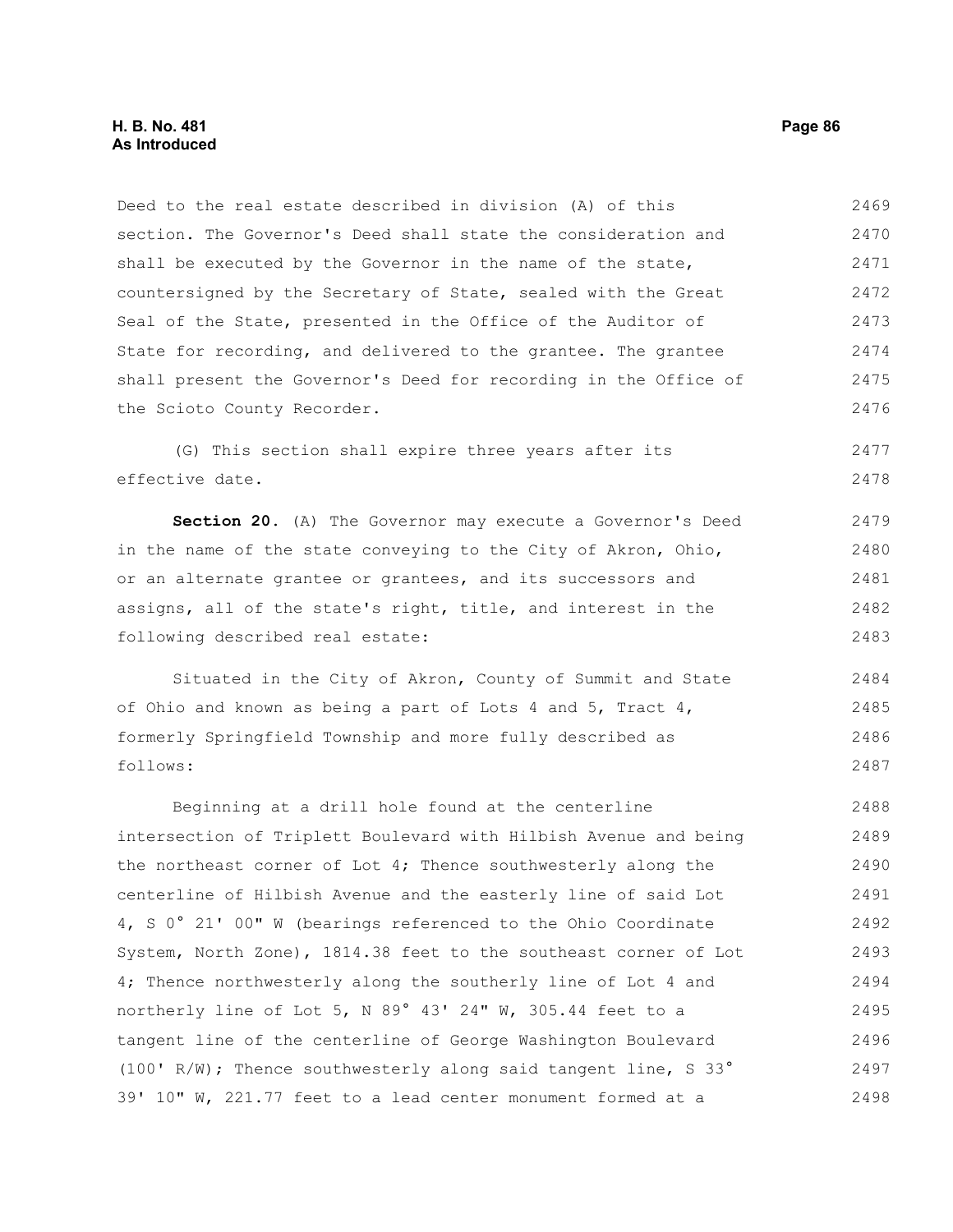point of curve on the centerline of George Washington Boulevard (N 501, 243.54/E 2,288,089.60 Ohio Coordinate System, North Zone); Thence northeasterly along the centerline of George Washington Boulevard and along the arc of a circle curving to the left (central angle =  $3^{\circ}$   $36'$  18", radius = 1199.76', chord = 75.48', chord bearing = N 31° 51' 02" E) 75.49 feet to a point; Thence radial to said centerline curve, N 59° 57' 08" W, 50.00 feet to the southeast corner of land owned by the State of Ohio (Deed Volume 5163, Page 45) and being the True Place of Beginning for the land hereinafter described; Thence N 56° 39' 49" W, 263.45 feet to a point; Thence N 64° 33' 36" W, 97.32 feet to a number six rebar found; Thence N 6° 31' 53" E, 42.38 feet to a number six rebar found; Thence N 41°16' 00" W, 47.38 feet to a number six rebar found; Thence N 35° 31' 10" W, 51.26 feet to a number six rebar found; Thence S 4° 33' 59" W, 87.75 feet to a number five rebar set; Thence S 18°15' 14" W, 329.06 feet to a number five rebar set; Thence S 52° 38' 41" E, 345.69 feet to a number five rebar set on the westerly line of George Washington Boulevard; Thence northeasterly along said westerly line N 33° 39' 10" E, 291.04 feet to a number five rebar set at a point of curve; Thence northeasterly along the arc of a circle curving to the left (central angle = 3° 36' 18", radius = 1149.76', chord = 72.33', chord bearing =  $N$  31° 51' 02" E) 72.34 feet to the True Place of 2499 2500 2501 2502 2503 2504 2505 2506 2507 2508 2509 2510 2511 2512 2513 2514 2515 2516 2517 2518 2519 2520 2521 2522

Beginning for the land hereinbefore described and containing 3.1960 acres of land as surveyed by the Bureau of Engineering, City of Akron, Ohio, in May, 1988, and subject to all legal highways, easements and restrictions of record. 2523 2524 2525 2526

Summit County Parcel Nos. 6757940 and 6755127 Prior Instrument Reference No.: O.R. Volume 196, Pages 279 2527 2528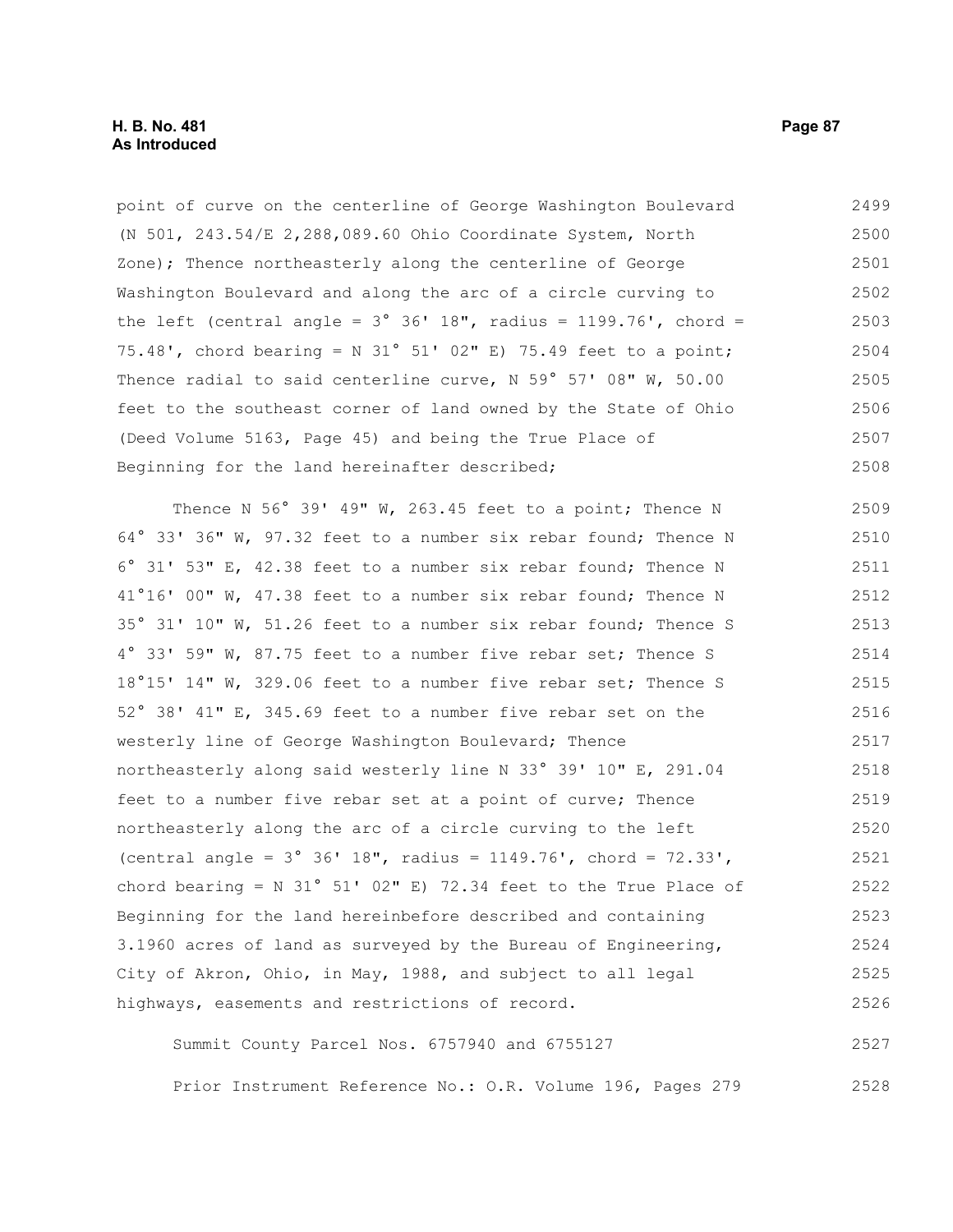#### - 282

The foregoing legal description may be corrected or modified by the Department of Administrative Services to a final form if such corrections or modifications are needed to facilitate recordation of the deed. 2530 2531 2532 2533

(B)(1) The conveyance shall include the improvements and chattels situated on the real estate, and is subject to all easements, covenants, conditions, and restrictions of record; all legal highways and public rights-of-way; zoning, building, and other laws, ordinances, restrictions, and regulations; and real estate taxes and assessments not yet due and payable. The real estate shall be conveyed in an "as-is, where-is, with all faults" condition. 2534 2535 2536 2537 2538 2539 2540 2541

(2) The deed for the conveyance of the real estate may contain restrictions, exceptions, reservations, reversionary interests, or other terms and conditions the Director of Administrative Services and the Board of Trustees of the University of Akron determine to be in the best interest of the state. 2542 2543 2544 2545 2546 2547

(3) Subsequent to the conveyance, any restrictions, exceptions, reservations, reversionary interests, or other terms and conditions contained in the deed may be released by the state or the Board of Trustees of the University of Akron without the necessity of further legislation. 2548 2549 2550 2551 2552

(C) Consideration for the conveyance of the real estate described in division (A) of this section shall be \$1. 2553 2554

The Director of Administrative Services shall offer the real estate to the City of Akron, Ohio, through a real estate purchase agreement. If the City of Akron, Ohio, does not 2555 2556 2557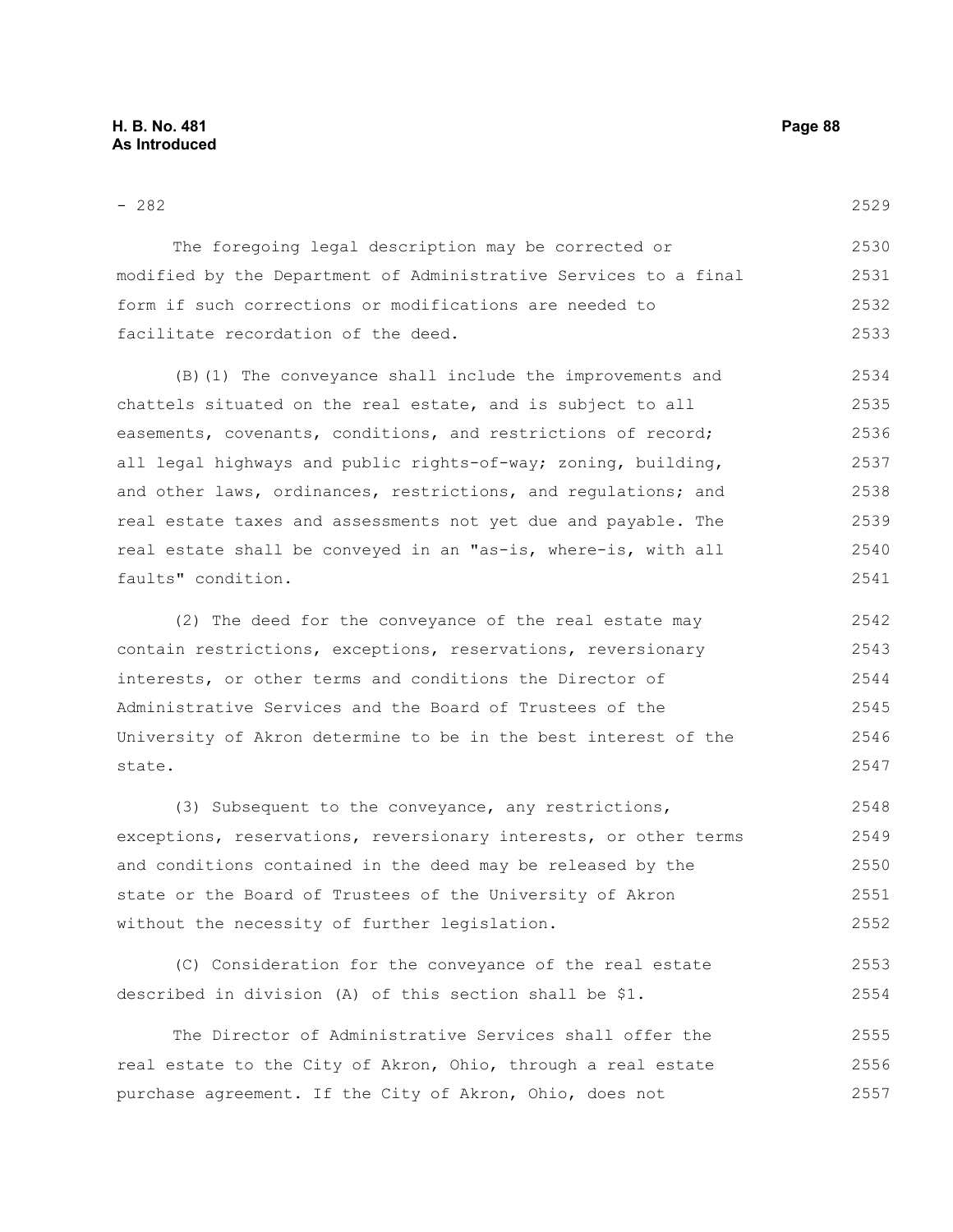# **H. B. No. 481 Page 89 As Introduced**

complete the purchase of the real estate within the time period provided in the real estate purchase agreement, the Director of Administrative Services may use any reasonable method of sale considered acceptable by the Board of Trustees of the University of Akron to determine an alternate grantee or grantees to complete the purchase within three years after the effective date of this section. In that case, consideration for the conveyance of the real estate to an alternate grantee or grantees shall be at a price and any terms and conditions acceptable to the Director of Administrative Services and the University of Akron. The Board of Trustees of the University of Akron shall pay all advertising costs, additional fees, and other costs incident to the sale of the real estate to an alternate grantee or grantees. 2558 2559 2560 2561 2562 2563 2564 2565 2566 2567 2568 2569 2570 2571

(D) The real estate described in division (A) of this section may be conveyed as an entire tract or as multiple parcels. 2572 2573 2574

(E) Grantee shall pay all costs associated with the purchase, closing, and conveyance of the real estate described in division (A) of this section, including surveys, title evidence, title insurance and any other fees, assessments, and costs that may be imposed, but not transfer costs and fees, recording costs and fees, which will be paid by the Board of Trustees of the University of Akron. 2575 2576 2577 2578 2579 2580 2581

The net proceeds of the sale shall be deposited into university accounts for purposes to be determined by the Board of Trustees of the University of Akron. 2582 2583 2584

(F) Upon execution of the real estate purchase agreement, the Auditor of State, with the assistance of the Attorney General, shall prepare a Governor's Deed to the real estate 2585 2586 2587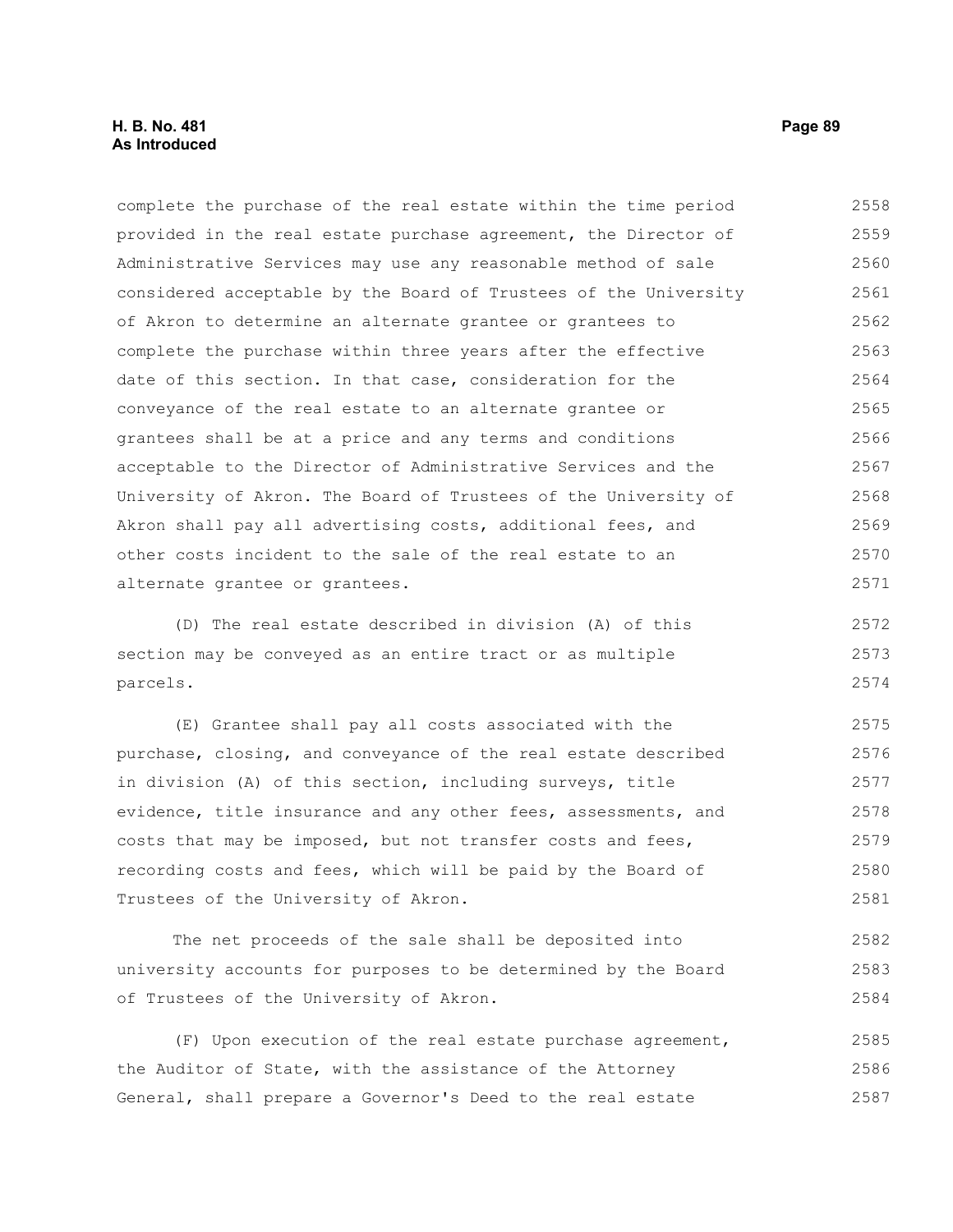described in division (A) of this section. The Governor's Deed shall state the consideration and shall be executed by the Governor in the name of the state, countersigned by the Secretary of State, sealed with the Great Seal of the State, presented in the Office of the Auditor of State for recording, and delivered to the grantee. The grantee shall present the Governor's Deed for recording in the Office of the Summit County Recorder. 2588 2589 2590 2591 2592 2593 2594 2595

(G) This section shall expire three years after its effective date. 2596 2597

**Section 21.** (A) The Governor may execute a Governor's Deed in the name of the state conveying to a selected grantee or grantees, their heirs, successors, and assigns, to be determined in the manner provided in division (C) of this section, all of the state's right, title, and interest in the following described real estate: 2598 2599 2600 2601 2602 2603

Situated in the City of Akron, County of Summit and State of Ohio and known as being Block 14, Perkins Allotment, as recorded in Plat Book 1, Page 38, Summit County Records. 2604 2605 2606

Excepting therefrom the following described premises deeded by The Rector, Wardens and Vestrymen of St. Paul's Episcopal Church of Akron, Ohio to The City of Akron, Ohio, dated September 22, 1942, and recorded in Volume 1965, Page 38, Summit County Records: 2607 2608 2609 2610 2611

Situated in the City of Akron, County of Summit and State of Ohio, and known as being a part of Block 14, Perkins Allotment, as recorded in Summit County Record of Plats Book 1, Page 38 and being more fully described as follows: 2612 2613 2614 2615

Tract l: Beginning at the southwestern corner of South 2616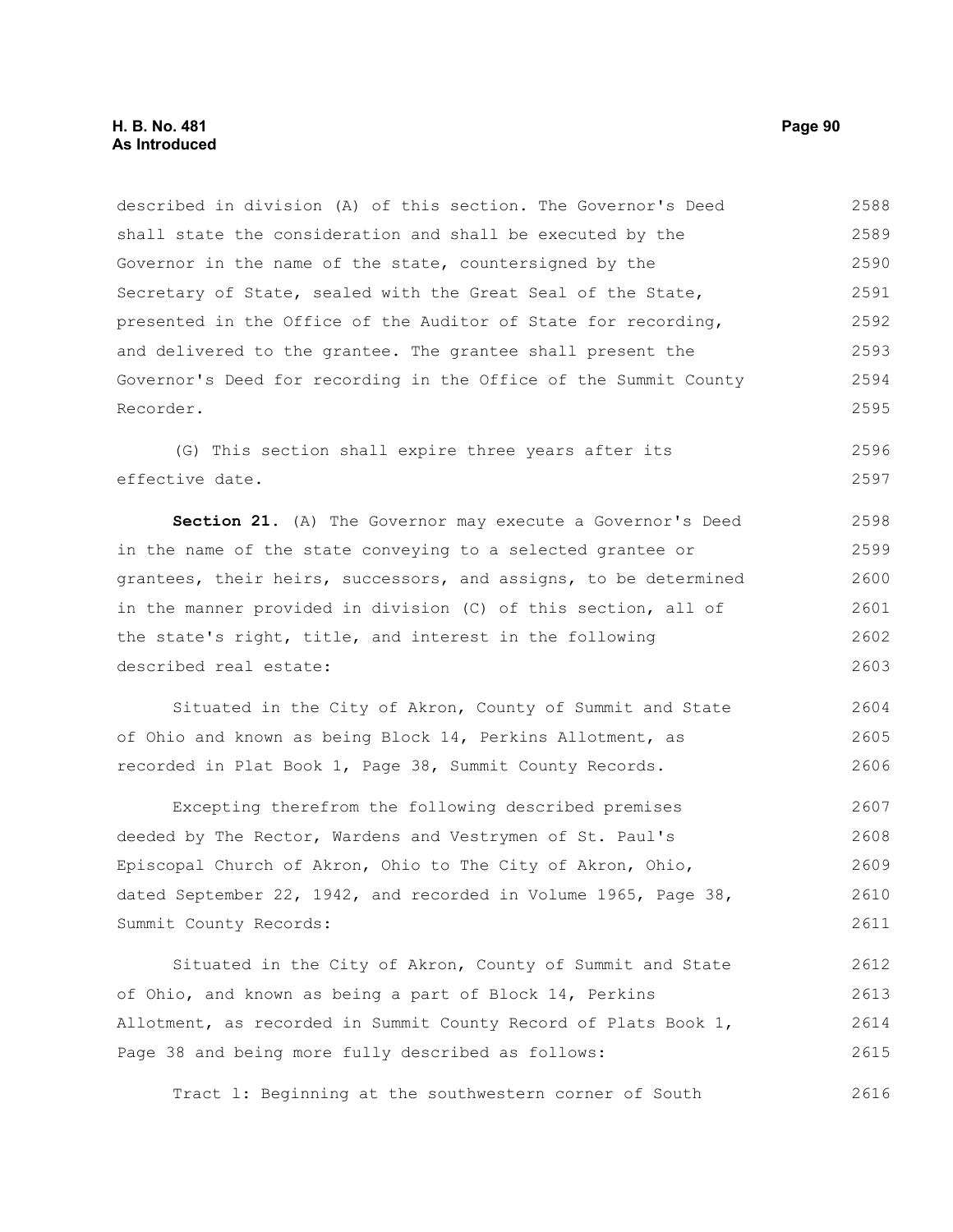Forge Street and East Market Street (60 feet wide); thence southwesterly along the western line of South Forge Street, about thirty-seven and seventy-six hundredths (37.76) feet to a point, said point being the tangent point of the arc of a circle of twelve (12) feet radius; thence Northerly along the arc of said circle, curving to the left and tangent to the preceding course, about twenty-six and ninety-four hundredths (26.94) feet to a point, said point being ten (10) feet south of, measured at right angles to, the southern line of East Market Street; thence westerly parallel to the southern line of East Market Street, and tangent to the preceding course, five (5.00) feet to a point; thence Northerly at right angles to the preceding course, ten (10.00) feet to a point in the southern line of East Market Street; thence Easterly along the southern line of East Market Street, about thirty-seven and ninety-five hundredths (37.95) feet to the place of beginning, containing about 477 square feet. 2617 2618 2619 2620 2621 2622 2623 2624 2625 2626 2627 2628 2629 2630 2631 2632 2633

Tract 2: Beginning at the southeastern corner of Fir Hill and East Market Street (60 feet wide); thence easterly along the southern line of East Market Street, One Hundred Ninety-Four and three tenths (194.3) feet to a point; thence southerly at right angles to preceding course ten (10.00) feet to a point; thence westerly along a line parallel to the southern line of East Market Street One Hundred Sixty-Eight and twenty-eight hundredths (168.28) feet to a point, said point being the tangent point of the arc of a circle of twelve (12) foot radius; thence southerly, along the arc of said circle, curving to the left and tangent to the preceding course about twenty-four and ninety-six (24.96) hundredths feet to a point in the eastern line of Fir Hill; thence Northerly along the said line of Fir Hill, about thirty-one and eighty-nine hundredths (31.89) feet 2634 2635 2636 2637 2638 2639 2640 2641 2642 2643 2644 2645 2646 2647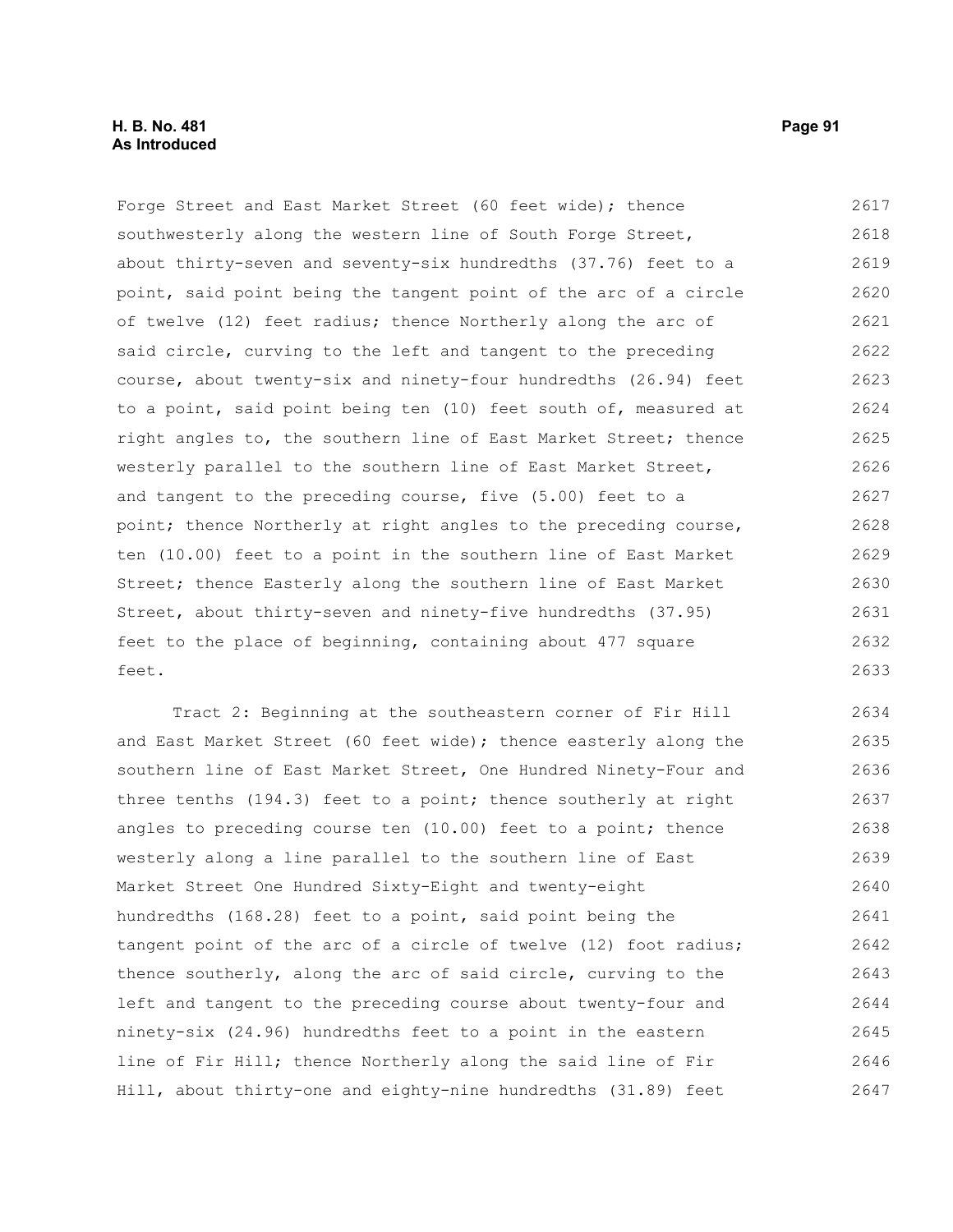to the place of beginning, containing about 2,011 square feet. Tract 3: Beginning at the Northeastern corner of South Forge Street and Fir Hill; thence Northerly, along the eastern line of Fir Hill, about seventeen and eighty-six hundredths (17.86) feet to a point, said point being the tangent point of the arc of a circle of twelve (12) foot radius; thence southeasterly along the arc of said circle curving to the left, and tangent to the preceding course about twenty-three and fifty hundredths (23.50) feet to a point in the western line of South Forge Street; thence Southwesterly, along the said Western line of South Forge Street and tangent to the preceding course, about seventeen and eighty-six hundredths (17.86) feet to the place of beginning, containing about 75 square feet of land, be the same more or less, but subject to all legal highways. Also known as 354 East Market Street, Akron, Ohio 44304 Summit County Parcel No. 68-41381 Prior Instrument Reference: Vol. 4677, Pages 272 – 274 2648 2649 2650 2651 2652 2653 2654 2655 2656 2657 2658 2659 2660 2661 2662 2663 2664

The foregoing legal description may be modified by the Department of Administrative Services to a final form if such modifications are needed to facilitate recordation of the deed(s). 2665 2666 2667 2668

(B)(1) The conveyance includes improvements and chattels situated on the real estate, and is subject to all easements, covenants, conditions, and restrictions of record; all legal highways and public rights-of-way; zoning, building, and other laws, ordinances, restrictions, and regulations; and real estate taxes and assessments not yet due and payable. The real estate shall be conveyed in an "as-is, where-is, with all faults" condition. 2669 2670 2671 2672 2673 2674 2675 2676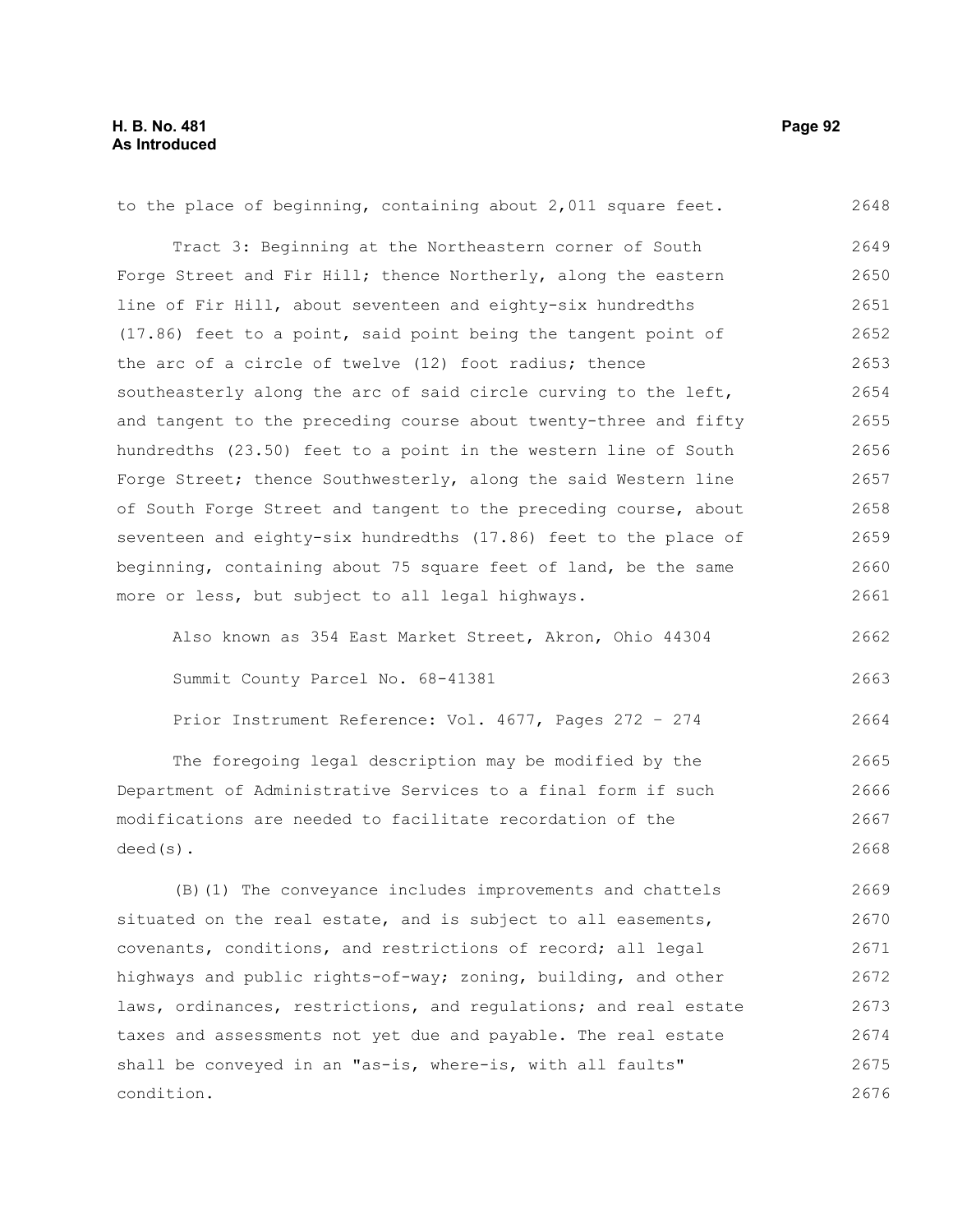# **H. B. No. 481 Page 93 As Introduced**

(2) The deed for the conveyance of the real property described in division (A) of this section may contain restrictions, exceptions, reservations, reversionary interests, and other terms and conditions the Director of Administrative Services and the Board of Trustees of the University of Akron determine to be in the best interest of the state. 2677 2678 2679 2680 2681 2682

(3) Subsequent to the conveyance, any restrictions, exceptions, reservations, reversionary interests, or other terms and conditions contained in the deed may be released by the state or the Board of Trustees of the University of Akron without the necessity of further legislation. 2683 2684 2685 2686 2687

(C) The Director of Administrative Services, in consultation with the University of Akron, shall conduct a sale of the real property by sealed bid auction, and the real property shall be sold to the highest bidder at a price acceptable to the Director of Administrative Services and the Board of Trustees of the University of Akron. The Director of Administrative Services shall advertise the sealed bid auction by publication in a newspaper of general circulation in Summit County, once a week for three consecutive weeks before the date on which the sealed bids are to be opened. The Director of Administrative Services shall notify the successful bidder in writing. The Director of Administrative Services may reject any or all bids. 2688 2689 2690 2691 2692 2693 2694 2695 2696 2697 2698 2699 2700

The grantee or grantees shall pay ten percent of the purchase price to the Department of Administrative Services within five business days after receiving notice the bid has been accepted. When the deposit has been received by the Department of Administrative Services, the grantee or grantees shall enter into a real estate purchase agreement in the form 2701 2702 2703 2704 2705 2706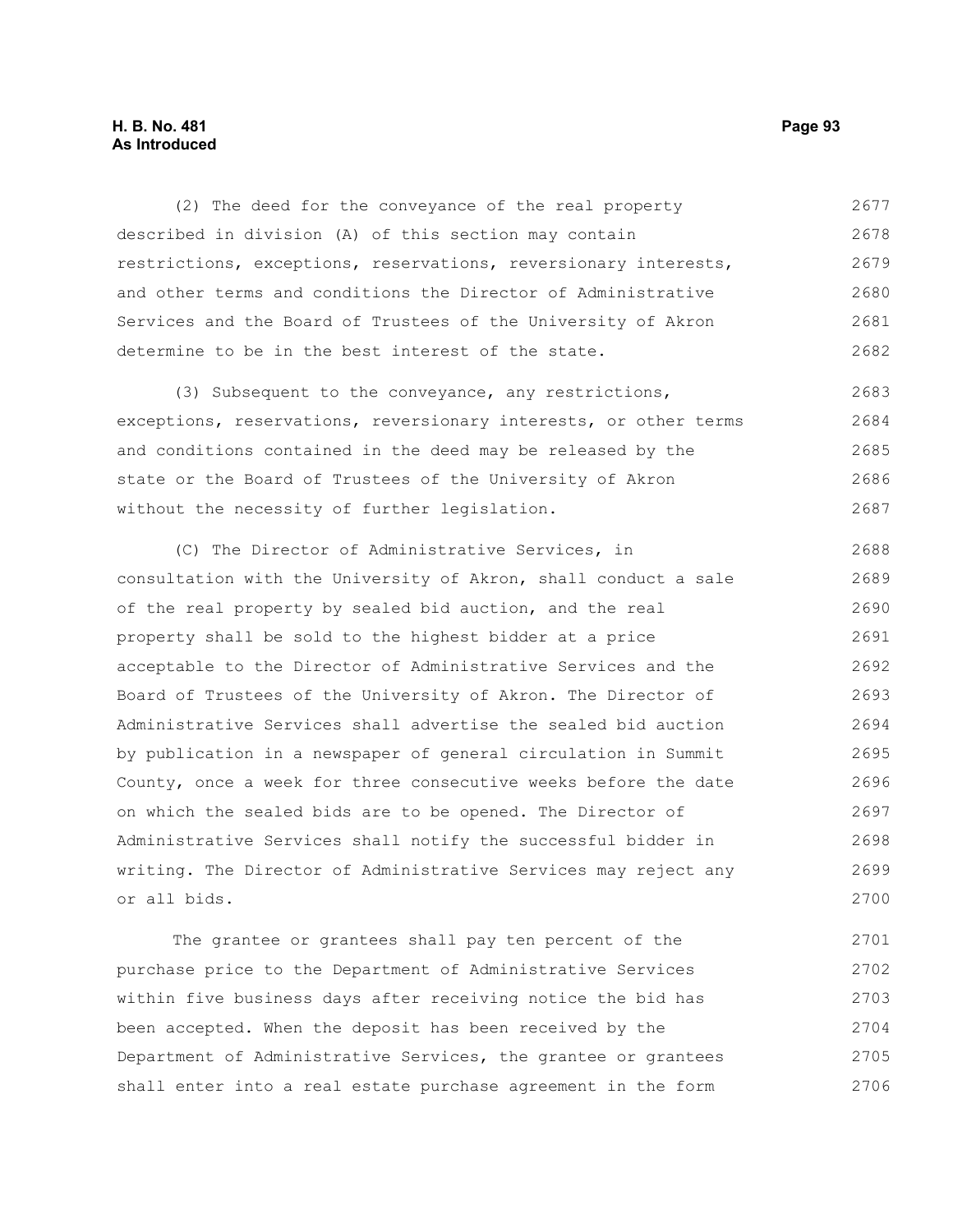# **H. B. No. 481 Page 94 As Introduced**

prescribed by the Department of Administrative Services. The grantee or grantees shall pay the balance of the purchase price to the Department of Administrative Services within 60 days after receiving notice the bid has been accepted. Payment of the deposit and the purchase price shall be made by bank draft or certified check made payable to the Treasurer of State. A selected grantee who does not complete the conditions of the sale as prescribed in this division or in the real estate purchase agreement shall forfeit the ten percent of the purchase price paid to the state as liquidated damages. Should a selected grantee not complete the conditions of sale as described in this division or in the real estate purchase agreement, the Director of Administrative Services is authorized to accept the next highest bid by collecting ten percent of the revised purchase price from the next bidder and proceed to close the sale, provided that the secondary bid meets all other criteria provided for in this section. If the Director of Administrative Services rejects all bids from the sealed bid auction, the Director may repeat the sealed bid auction process described in this section or may use an alternate sale process acceptable to the Board of Trustees of the University of Akron. 2707 2708 2709 2710 2711 2712 2713 2714 2715 2716 2717 2718 2719 2720 2721 2722 2723 2724 2725 2726 2727

The Board of Trustees of the University of Akron shall pay advertising costs incident to the sale of the subject real property. 2728 2729 2730

(D) The real property described in division (A) of this section shall be sold as an entire tract and not in parcels. 2731 2732

(E) The grantee or grantees shall pay all costs associated with the purchase, closing, and conveyance of the real property, including surveys, lot split costs and fees, title evidence, title insurance, transfer costs and fees, recording costs and 2733 2734 2735 2736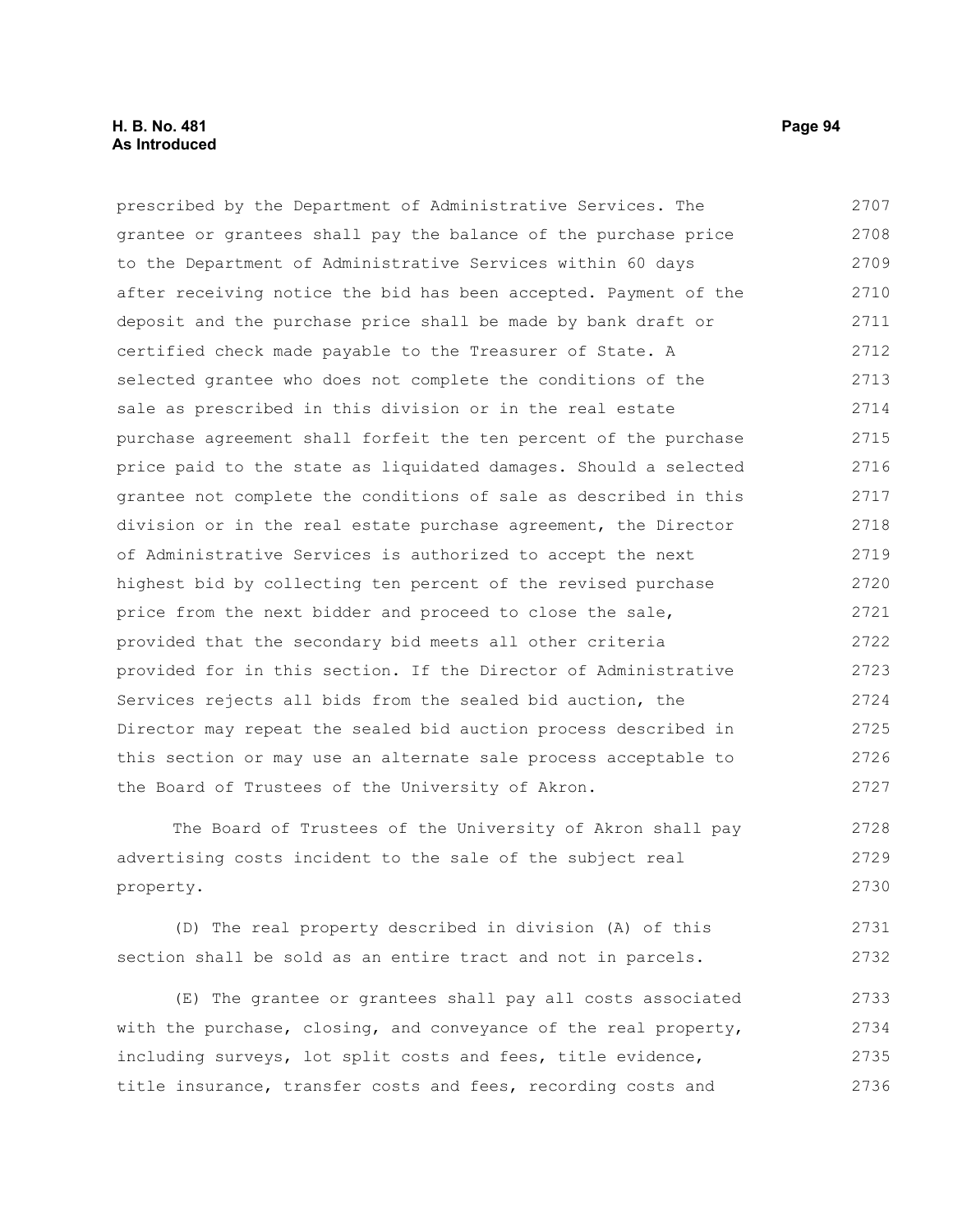fees, taxes, and any other fees, assessments, and costs that may be imposed. 2737 2738

(F) The net proceeds of the sale shall be deposited into university accounts for purposes to be determined by the Board of Trustees of the University of Akron. 2739 2740 2741

(G) Upon receipt of a fully executed purchase agreement as described in division (C) of this section and upon receiving written notice from the Department of Administrative Services, the Auditor of State, with the assistance of the Attorney General, shall prepare a Governor's Deed to the real property described in division (A) of this section. The Governor's Deed shall state the consideration and shall be executed by the Governor in the name of the state, countersigned by the Secretary of State, sealed with the Great Seal of the State, presented in the Office of the Auditor of State for recording, and delivered to the grantee. The grantee shall present the Governor's Deed for recording in the Office of the Summit County Recorder. 2742 2743 2744 2745 2746 2747 2748 2749 2750 2751 2752 2753 2754

(H) This section shall expire three years after its effective date. 2755 2756

**Section 22.** (A) The Governor may execute a Governor's Deed in the name of the state conveying to the Lone Star Alumni Association ("Grantee"), and its heirs, successors, and assigns, all of the state's right, title, and interest in the following described real estate: 2757 2758 2759 2760 2761

Situated in the City of Akron, County of Summit and State of Ohio and known as being part of Spicer Tract 23, formerly known as part of Lot 3, Tract 8, Portage Township, and bounded and described as follows: 2762 2763 2764 2765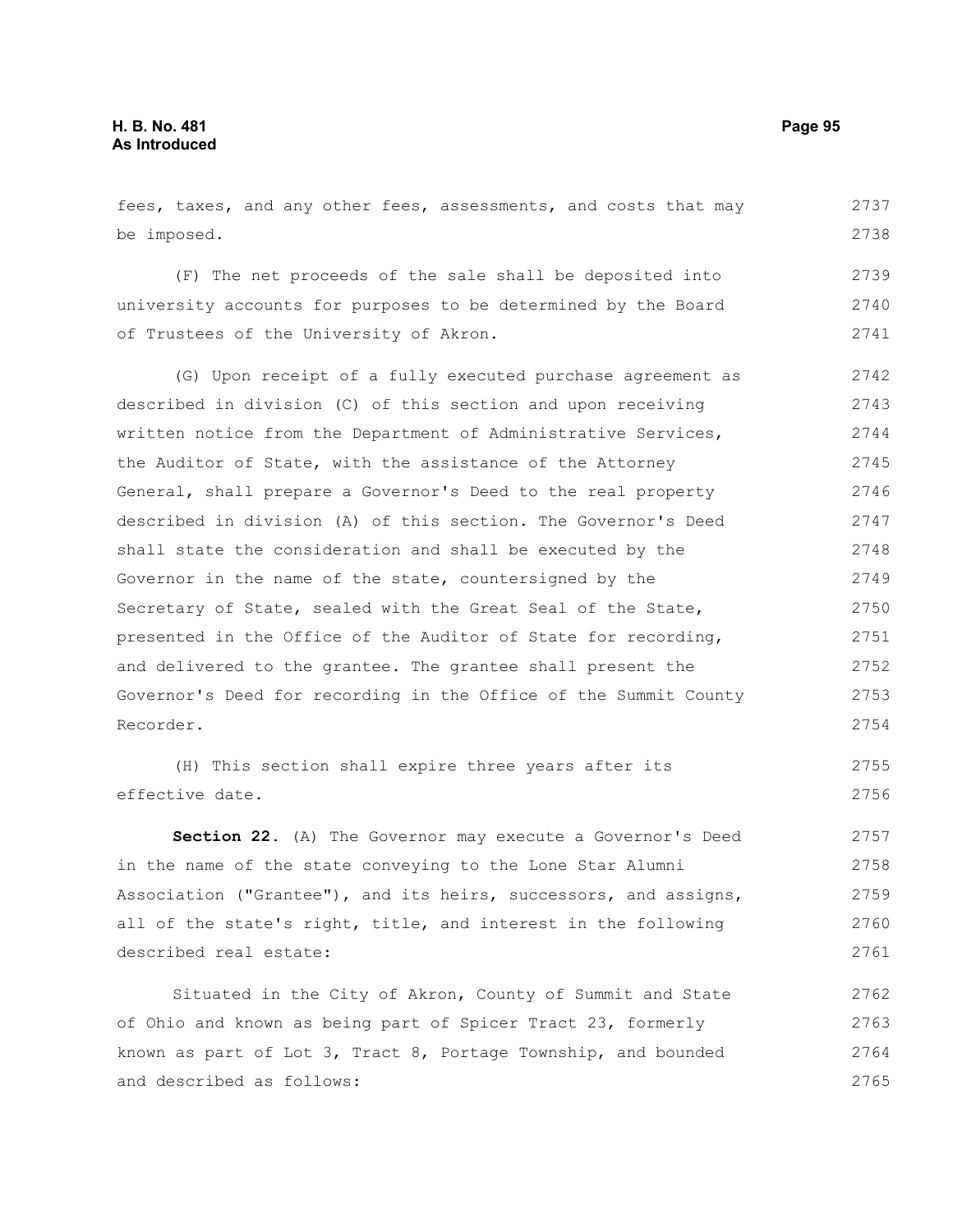# **H. B. No. 481 Page 96 As Introduced**

Parcel 1: Commencing at a stone and iron pipe set in the ground in the north line of Vine Street, and 40 feet westerly from the southeast corner of said Spicer Tract 23, thence westerly along north line of Vine Street, 40 feet; thence northerly on a line parallel to the easterly line of said Tract 23, 120 feet to an iron pipe; thence easterly on a line parallel to the north line of Vine Street, 40 feet to an iron pipe; thence southerly on a line parallel to the east line of said Tract 23, to the north line of Vine Street, 120 feet to the place of beginning said beginning point is approximately 224 feet easterly from the northeast corner of Vine Street and Spicer Street. Summit County Parcel No. 67-07618 Situated in the City of Akron, County of Summit and State of Ohio and known as being a part of Spicer Tract 23 formerly known as part of Lot 3, Tract 8, Portage Township, and bounded and described as following: Parcel 2: Beginning at a stone pipe set in the ground in the north line of Vine Street, 40 feet west of the southeast corner of the said Spicer Tract number 23, which southeast corner of Spicer Tract number 23 is east 264.00 feet along the north line of Vine Street, from the east line Spicer Street, thence easterly, along the north line of Vine Street, 40 feet to the southeast corner of said Tract number 23; thence northernly, along the easterly line of said tract 23, about 180 feet; thence westerly, along the south line of land sold by Lucy A. Booth to Homer E. Conner, 40 feet; thence southerly on a line parallel with the east line of said Tract and 40 feet distant therefrom, about 180 feet to the place of the beginning. 2766 2767 2768 2769 2770 2771 2772 2773 2774 2775 2776 2777 2778 2779 2780 2781 2782 2783 2784 2785 2786 2787 2788 2789 2790 2791 2792 2793 2794

Summit County Parcel No. 67-07619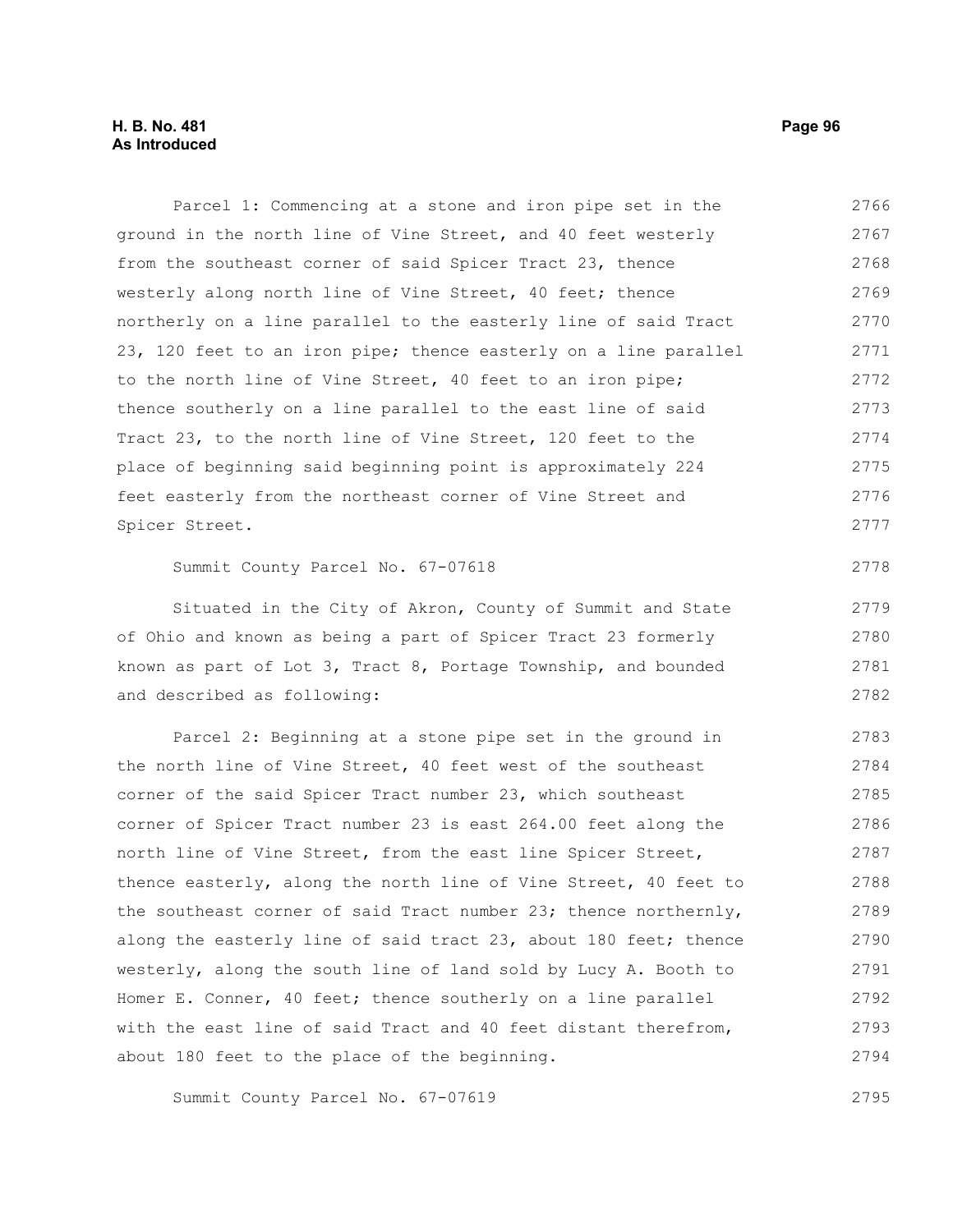# **H. B. No. 481 Page 97 As Introduced**

Situated in the City of Akron, County of Summit and State of Ohio and known as being a part of Lot No. 3, Tract 8, formerly Portage Township and is also a part of Lot No. 24 Spicer Tract, more particularly bounded and described as follows: 2796 2797 2798 2799 2800

Parcel 3: Beginning at the southwest corner of said lot 24 which point is 264.66 feet east of the east line of Spicer Street and is on the north line of Vine Street; thence north 200 feet along the line between Spicer Lots Nos. 23 and 24 to a point, thence east 35 feet parallel to the north line of Spicer Lot No. 24; thence south parallel to the west line of Spicer Lot 24, 200 feet to a point in the north line of Vine Street; thence west along the north line of Vine Street and the south line of Spicer Lot No. 24 a distance of 35 feet to the place of beginning, be the same more or less. 2801 2802 2803 2804 2805 2806 2807 2808 2809 2810

Summit County Parcel No. 67-07620

Prior Deed Reference File # OR 55767280, Summit County Deed Records 2812 2813

Also known as 503 Vine Street, Akron, Ohio 44304 2814

All of parcel 6707618, 6707619 and 6707620

The foregoing legal description may be corrected or modified by the Department of Administrative Services to a final form if such corrections or modifications are needed to facilitate recordation of the deed. 2816 2817 2818 2819

(B)(1) The conveyance shall include improvements and chattels situated on the real estate, and is subject to all easements, covenants, conditions, and restrictions of record; all legal highways and public rights-of-way; zoning, building, and other laws, ordinances, restrictions, and regulations; and 2820 2821 2822 2823 2824

2811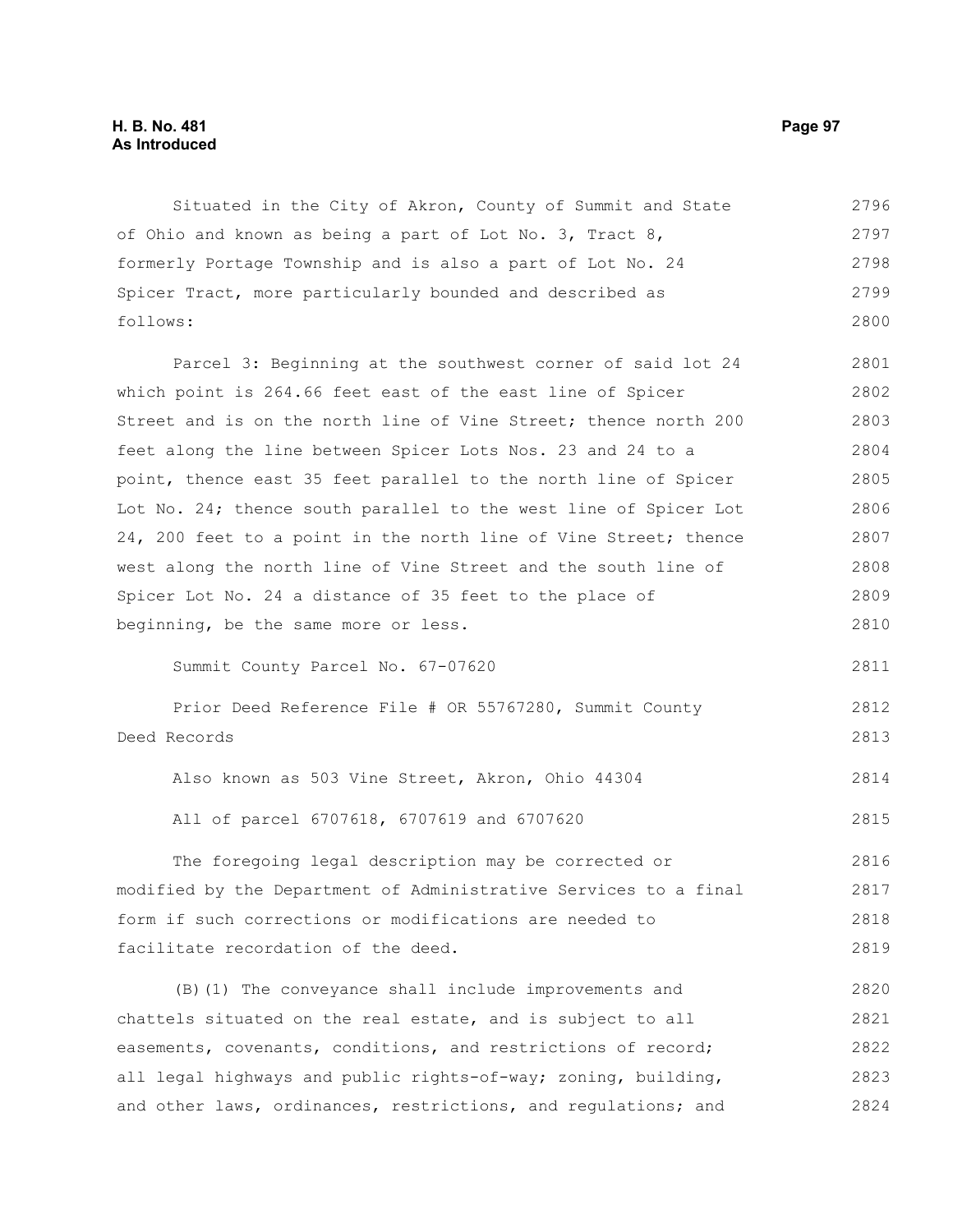real estate taxes and assessments not yet due and payable. The real estate shall be conveyed in an "as-is, where-is, with all faults" condition. 2825 2826 2827

(2) The deed may contain restrictions, exceptions, reservations, reversionary interests, or other terms and conditions the Director of Administrative Services and the Board of Trustees of the University of Akron determine to be in the best interest of the state, including an agreement by the grantee to later modify the boundaries of parcels 6707619 and 6707620 to cede a portion of each back to The University of Akron at no cost to The University of Akron. 2828 2829 2830 2831 2832 2833 2834 2835

(3) Subsequent to the conveyance, any restrictions, exceptions, reservations, reversionary interests, or other terms and conditions contained in the deed may be released by the state or the Board of Trustees of the University of Akron without the necessity of further legislation. 2836 2837 2838 2839 2840

(C) Consideration for the conveyance of the real estate described in division (A) of this section shall be the transfer of a 0.2736 acre Tract, all of parcel 6707618 and portions of parcels 6707619 and 6707620 located at 496-502 Vine Street, Akron, Summit County, from the Lone Star Alumni Association to the University of Akron. 2841 2842 2843 2844 2845 2846

(D) The Director of Administrative Services shall offer the real estate to the Lone Star Alumni Association through a real estate purchase agreement. If the Lone Star Alumni Association does not complete the purchase of the real estate within the time period provided in the real estate purchase agreement, the Director of Administrative Services may use any reasonable method of sale considered acceptable by the Board of Trustees of the University of Akron to determine an alternate 2847 2848 2849 2850 2851 2852 2853 2854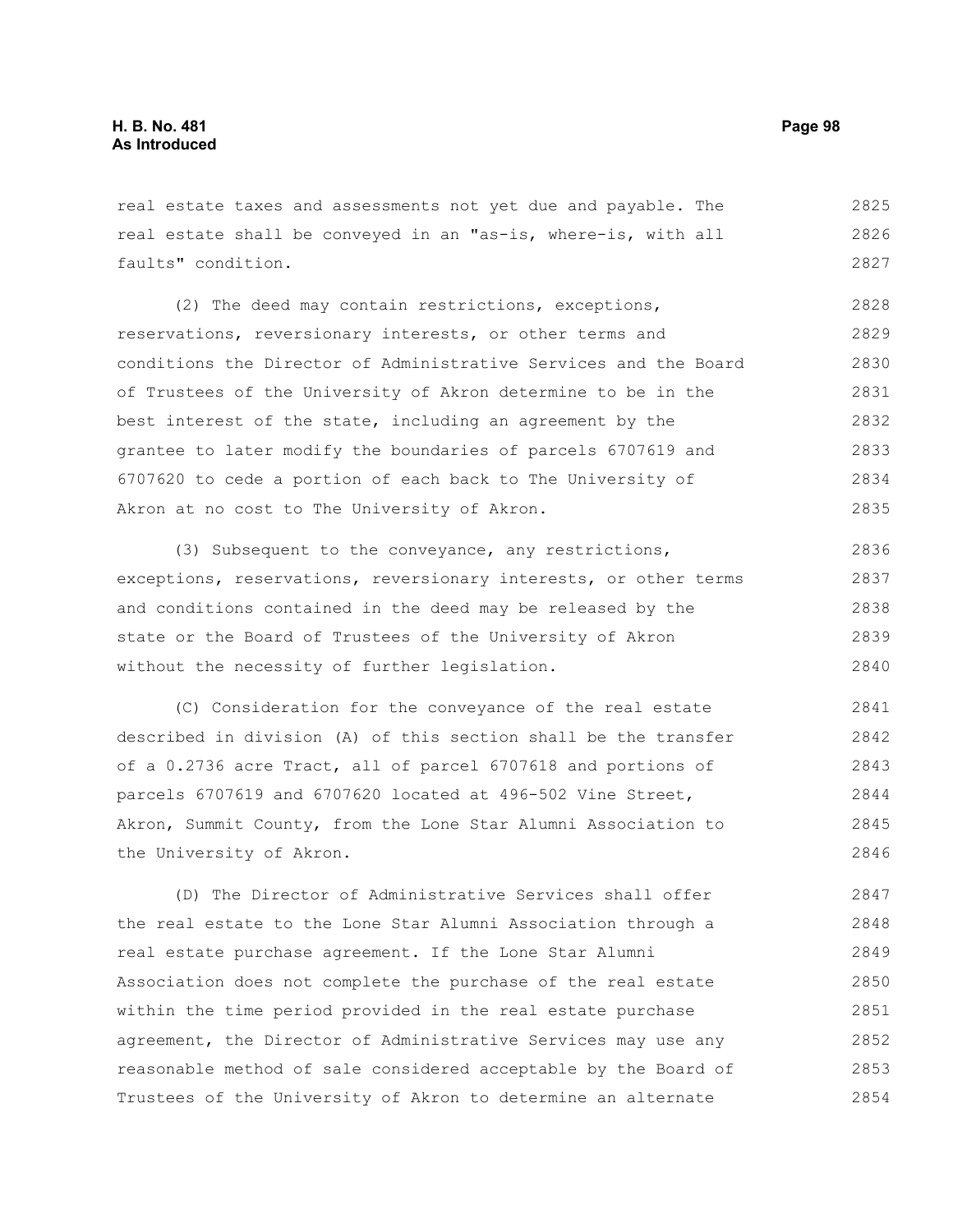### **H. B. No. 481 Page 99 As Introduced**

grantee willing to complete the purchase within three years after the effective date of this section. In that case, consideration for the conveyance of the real estate to an alternate grantee or grantees shall be at a price and any terms and conditions acceptable to the Director of Administrative Services and the University of Akron. The University of Akron shall pay all marketing and advertising costs, additional fees, and other costs incidental to the sale of the real estate. 2855 2856 2857 2858 2859 2860 2861 2862

(E) The real estate described in division (A) of this section may be conveyed as an entire tract or as multiple parcels. 2863 2864 2865

(F) Grantee shall pay all costs associated with the purchase, closing, and conveyance, including surveys, title evidence, title insurance, transfer costs and fees, recording costs and fees, taxes, and any other fees, assessments, and costs that may be imposed. 2866 2867 2868 2869 2870

(G) The net proceeds of the sale shall be deposited into a University of Akron account to be determined by the Board of Trustees of the University of Akron. 2871 2872

(H) Upon receipt of written notice from the Department of Administrative Services, the Auditor of State, with the assistance of the Attorney General, shall prepare a Governor's Deed or Governor's Deeds to the real estate described in division (A) of this section to the purchaser or purchasers. The Governor's Deed or Governor's Deeds shall state the consideration and shall be executed by the Governor in the name of the state, countersigned by the Secretary of State, sealed with the Great Seal of the State, presented in the Office of the Auditor of State for recording, and delivered to the Grantee. The grantee shall present the Governor's Deed for recording in 2874 2875 2876 2877 2878 2879 2880 2881 2882 2883 2884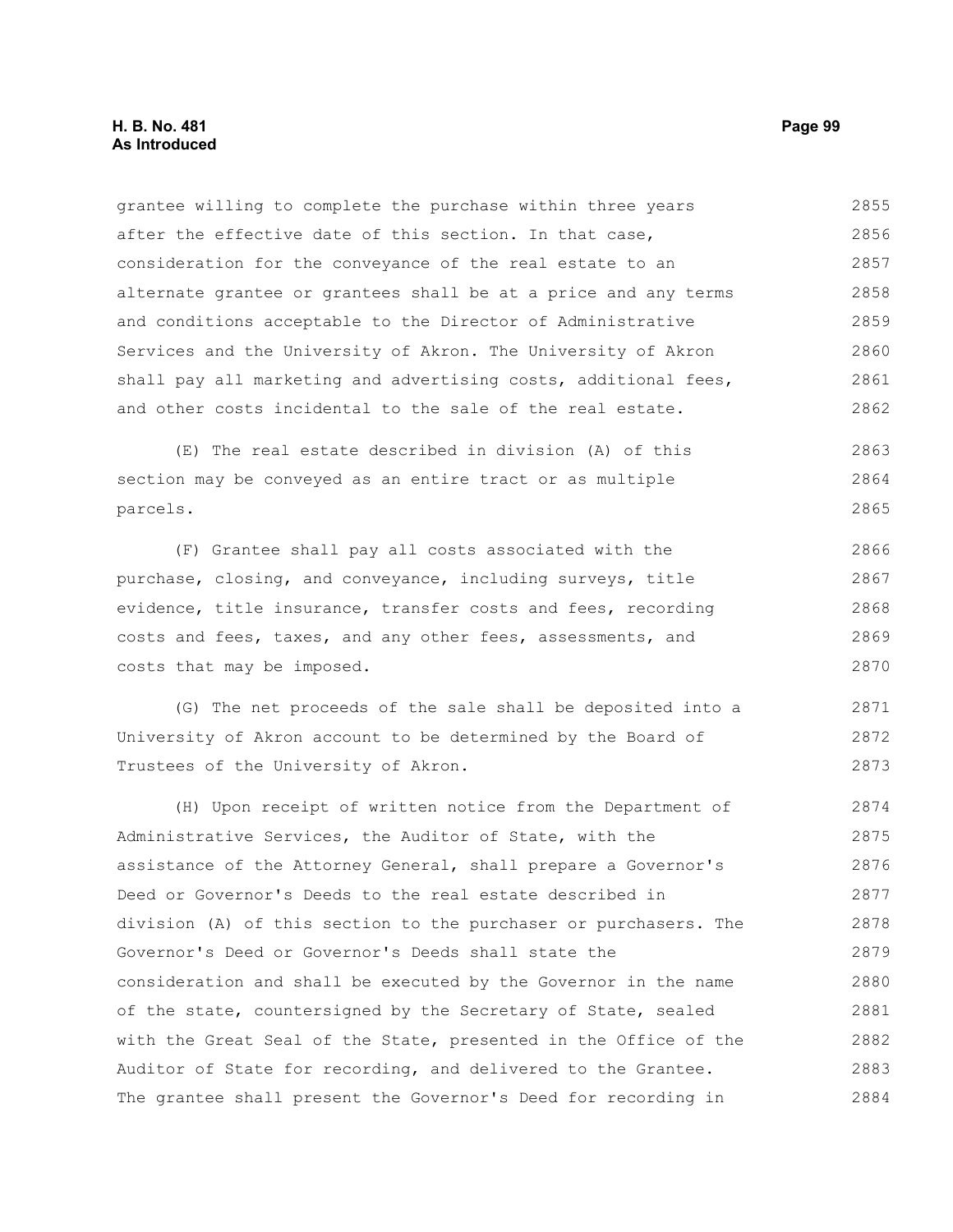| the Office of the Summit County Recorder.                        | 2885 |
|------------------------------------------------------------------|------|
| (I) This section shall expire three years after its              | 2886 |
| effective date.                                                  | 2887 |
| Section 23. (A) Notwithstanding division (A) (5) of section      | 2888 |
| 123.01 of the Revised Code, the Director of Administrative       | 2889 |
| Services may execute an easement for a term of up to 99 years in | 2890 |
| the name of the state granting to GCOH Owner LLC, a Delaware     | 2891 |
| limited liability company, and its successors and assigns, or to | 2892 |
| an alternate grantee, an easement for ingress and egress         | 2893 |
| purposes burdening the following described real estate:          | 2894 |
| Situated in Section 14, Town 3, Fraction Range 2 BTM, City       | 2895 |
| of Cincinnati, Hamilton County, Ohio and being part of the land  | 2896 |
| conveyed to the State of Ohio in Deed Book 4125, Page 695, the   | 2897 |
| boundary of which being more particularly described as follows:  | 2898 |
| Beginning at a set cross notch in the west line of 7.445         | 2899 |
| acre tract conveyed to Board of Trustees of the University of    | 2900 |
| Cincinnati in PB 334 Page 1, being S 10° 00' 15" E, a distance   | 2901 |
| of 25.83 feet from the northwest corner of said 7.445 acre       | 2902 |
| tract;                                                           | 2903 |
| Thence along the west line of said 7.445 acre tract, S 10°       | 2904 |
| 00' 15" E a distance of 275.86 feet to a set cross notch;        | 2905 |
| Thence along new division lines the following nine (9)           | 2906 |
| courses;                                                         | 2907 |
| 1. Along a curve to the right an arc distance of 18.72           | 2908 |
| feet to a set cross notch, said curve having a radius of 493.04  | 2909 |
| feet, a central angle of 02° 10' 32", and a chord bearing S 85°  | 2910 |
| 54' 33" E a distance of 18.72 feet;                              | 2911 |
| 2. N 01° 23' 42" W a distance of 13.86 feet to a set cross       | 2912 |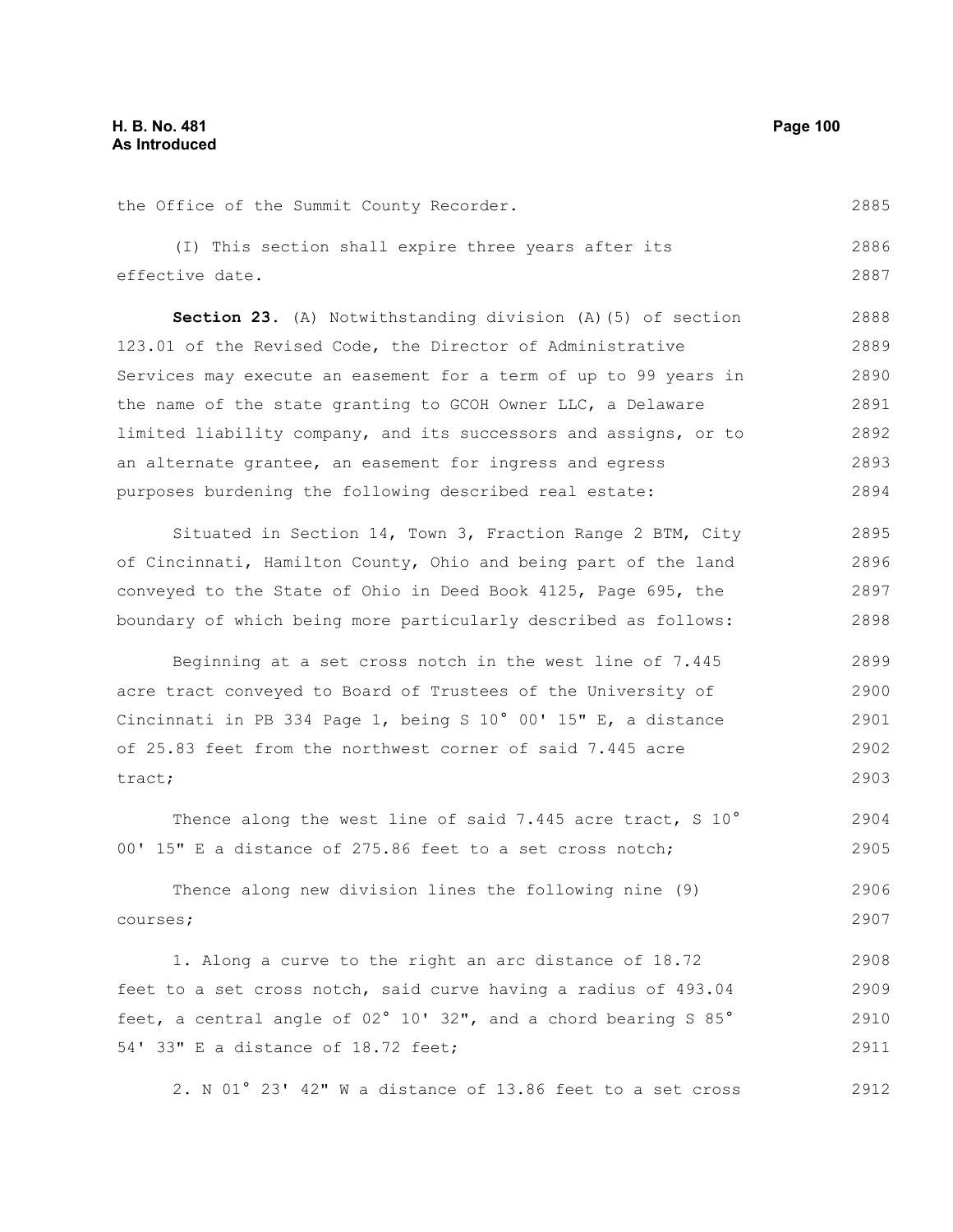notch; 3. Along a curve to the left an arc distance of 7.25 feet to a set cross notch, said curve having a radius of 8.86 feet, a central angle of 46° 52' 07", and a chord with a bearing of N 24° 49' 46" W a distance of 7.05 feet; 4. Along a curve to the right an arc distance of 14.49 feet to a set cross notch, said curve having a radius of 25.19 feet, a central angle of 32° 57' 37", and a chord bearing N 31° 47' 01" W a distance of 14.29 feet; 5. Along a curve to the right an arc distance of 18.44 feet to a set 5/8" iron pin, said curve having a radius of 182.27 feet, a central angle of 05° 47' 48", and a chord bearing N 12° 24' 19" W a distance of 18.43 feet; 6. N 09° 30' 25" W a distance of 125.39 feet to a set 5/8" iron pin; 7. N 12° 11' 54" W a distance of 33.99 feet to a set cross notch; 8. Along a curve to the right an arc distance of 15.05 feet to a set 5/8" iron pin, said curve having a radius of 89.75 feet, a central angle of 09° 36' 24", and a chord bearing N 10° 01' 26" W a distance of 15.03 feet; 9. Along a curve to the right an arc distance of 53.99 feet to a set 5/8" iron pin in the south line of a tract of land conveyed to United States of America in DB 2349 Page 458, said curve having a radius of 72.33 feet, a central angle of 42° 46' 2913 2914 2915 2916 2917 2918 2919 2920 2921 2922 2923 2924 2925 2926 2927 2928 2929 2930 2931 2932 2933 2934 2935 2936 2937

06", and a chord bearing N 16° 09' 49" E a distance of 52.75 feet;

Thence along said south line, N 80° 00' 11" E a distance 2940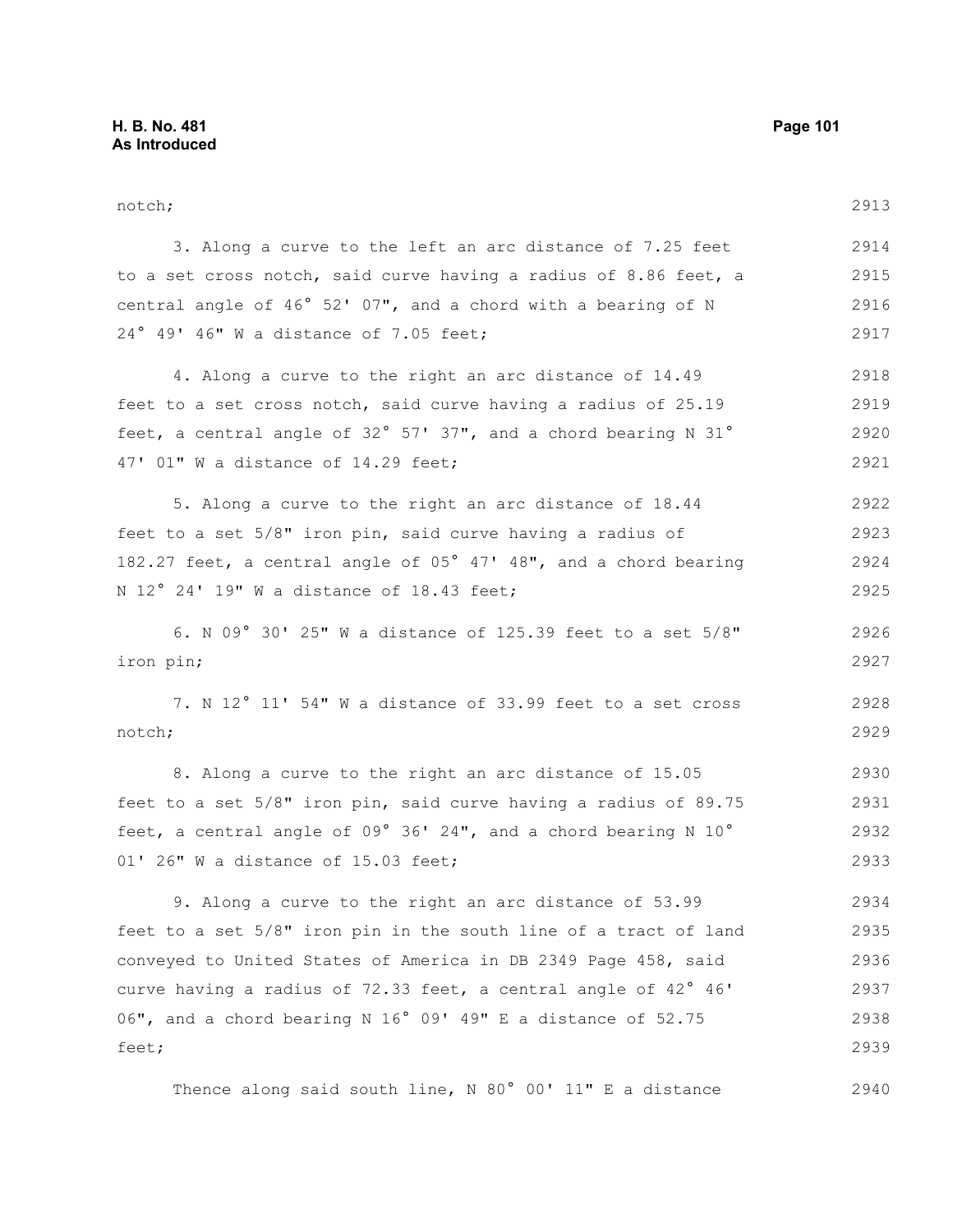| of 1.38 feet to the Point of Beginning.                          | 2941 |
|------------------------------------------------------------------|------|
| Containing 0.140 acre, more or less and being subject to         | 2942 |
| easements, restrictions and rights of way of record.             | 2943 |
| Bearings are based on The Ohio State Plane Coordinate            | 2944 |
| System, South Zone.                                              | 2945 |
| The foregoing legal description may be corrected or              | 2946 |
| modified by the Department of Administrative Services to a final | 2947 |
| form if such corrections or modifications are needed to          | 2948 |
| facilitate recordation of the easement.                          | 2949 |
| (B) The easement shall state the obligations of, and the         | 2950 |
| duties to be observed and performed by GCOH Owner LLC, or an     | 2951 |
| alternate grantee, with regard to the easement.                  | 2952 |
| (C) The term of the easement shall not exceed 99 years.          | 2953 |
| (D) Consideration for granting the easement is \$1.              | 2954 |
| (E) The Director of Administrative Services, with the            | 2955 |
| assistance of the Attorney General, shall prepare the easement   | 2956 |
| document. The easement shall state the consideration and the     | 2957 |
| terms and conditions for the granting of the easement. The       | 2958 |
| easement shall be executed by the Director of Administrative     | 2959 |
| Services in the name of the state, presented in the Office of    | 2960 |
| the Auditor of State for recording, and delivered to GCOH Owner  | 2961 |
| LLC, or an alternate grantee. GCOH Owner LLC, or an alternate    | 2962 |
| grantee, shall present the easement for recording in the Office  | 2963 |
| of the Hamilton County Recorder. GCOH Owner LLC, or an alternate | 2964 |
| grantee, shall pay the costs associated with recording the       | 2965 |
| easement.                                                        | 2966 |
| (F) This section expires three years after its effective         | 2967 |
| date.                                                            | 2968 |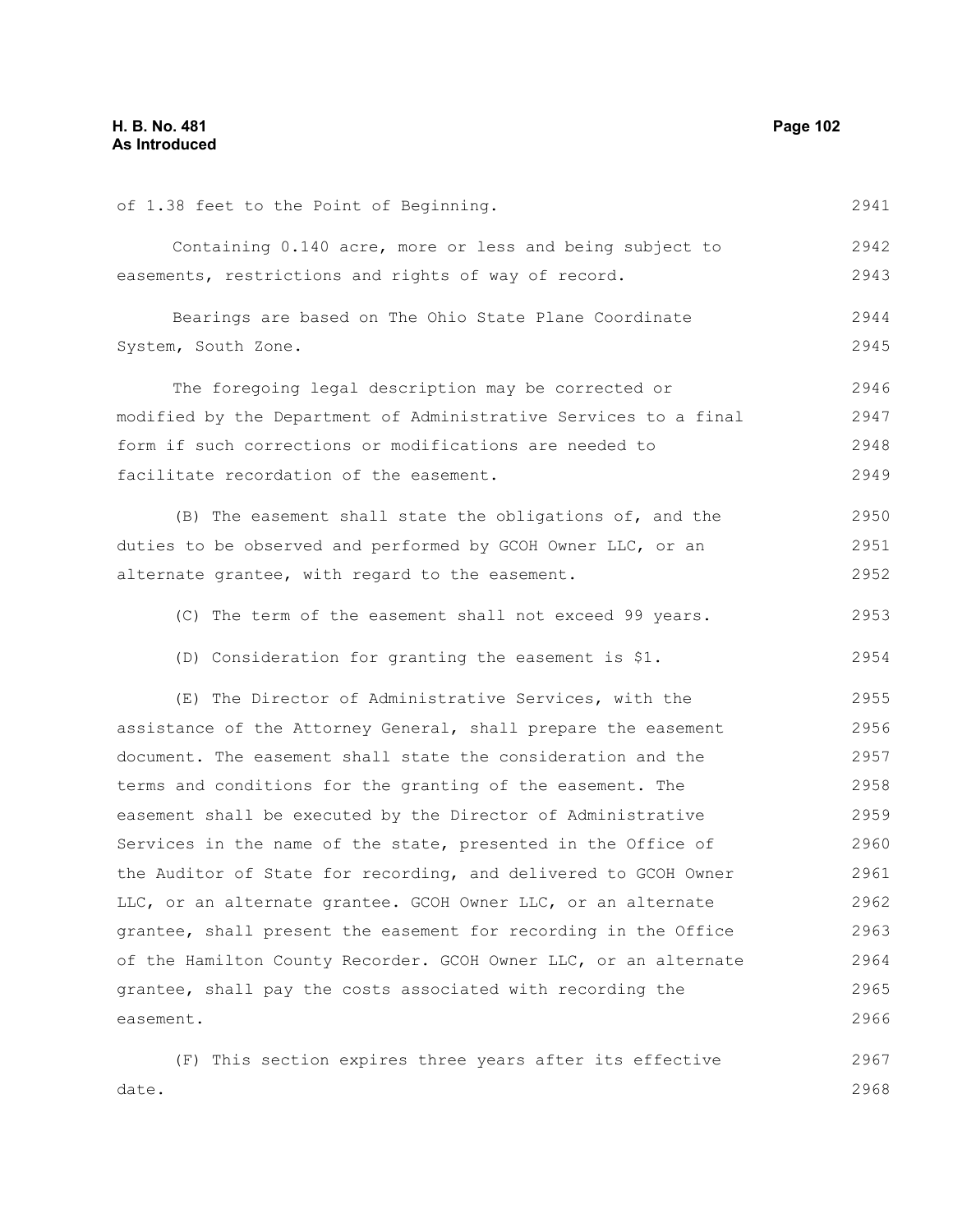**Section 24.** (A) The Governor may execute a Governor's Deed or Governor's Deeds in the name of the state conveying to a grantee or grantees to be determined, their heirs, successors, and assigns, all of the state's right, title, and interest in the following described real estate: Parcel No. 1 Situated in the City of Toledo, County of Lucas and State of Ohio: And known as being the East half (1/2) of the Southwest quarter  $(1/4)$  of Section Four  $(4)$  and the West half  $(1/2)$  of the Southeast quarter (1/4) of said Section Four (4) all in Town three (3) in the United States Reserve of twelve (12) miles square at the foot of the Rapids of the Miami of Lake Erie in the City of Toledo, Lucas County, Ohio, excepting therefrom the right-of-way created by The New York Central Railroad Company. Subject to legal highways. TOGETHER WITH one-half of vacated Hill Avenue, as described Ordinance No. 267-39 and amended in Ordinance No. 526- 39. EXCEPTING THEREFROM Relocated Parkside Boulevard in Scott Park and Realignment of Part of Hill Avenue per Ordinance No. 242-67 and Ordinance No. 295-67. ALSO EXCEPTING THEREFROM THE FOLLOWING DESCRIBED PROPERTY: Situated in the State of Ohio, County of Lucas, City of 2969 2970 2971 2972 2973 2974 2975 2976 2977 2978 2979 2980 2981 2982 2983 2984 2985 2986 2987 2988 2989 2990 2991 2992 2993

Toledo, and being part of the West one-half of the Southeast quarter of Section 4, Town Three, United States Twelve Mile Square Reservation bounded and described as follows: 2994 2995

Commencing for the parcel herein described at a brass 2996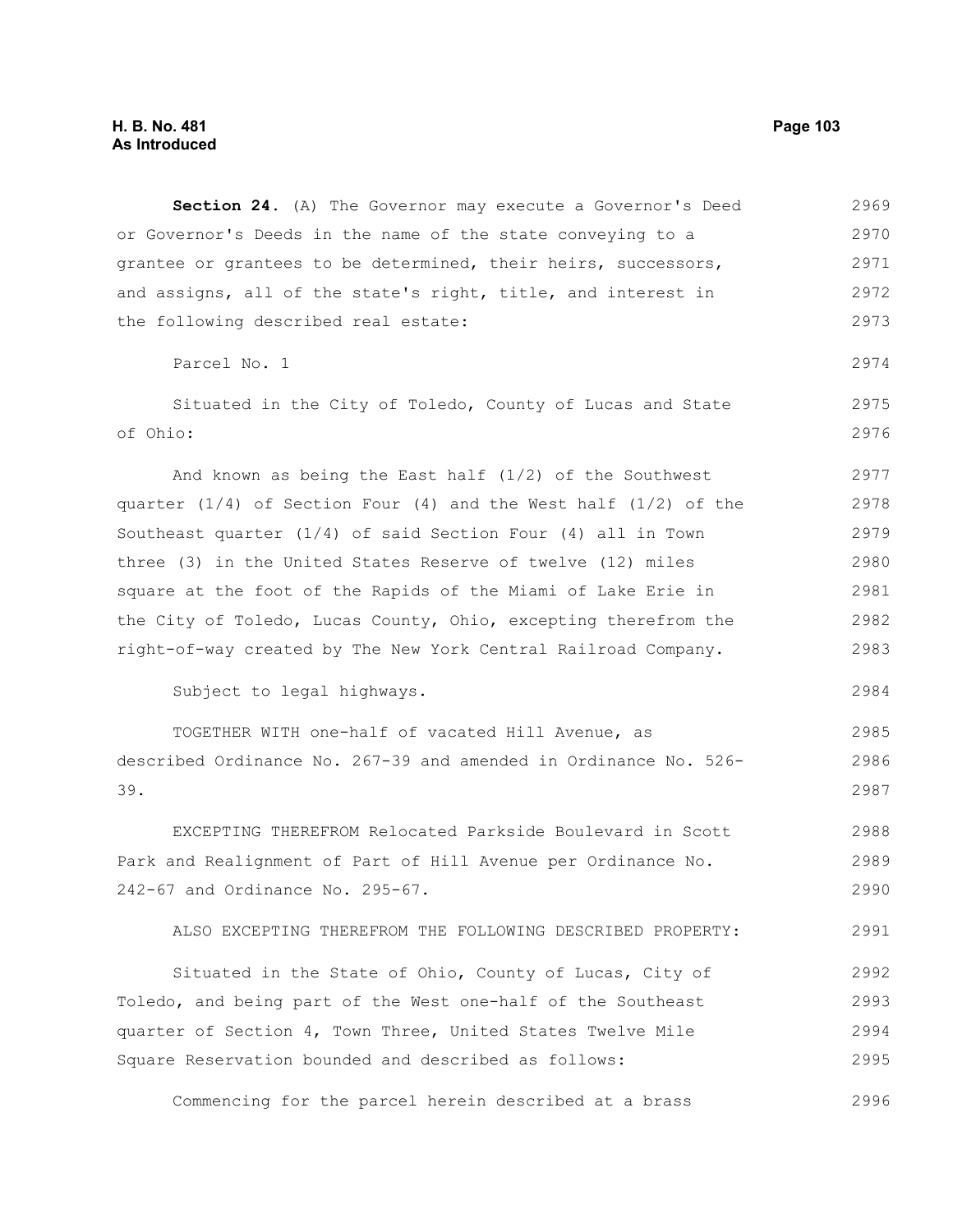#### **H. B. No. 481 Page 104 As Introduced**

plate in a monument box found marking the Southwest corner of the Southeast quarter of said Section 4; Thence South 89 deg. 55' 28" East along the South line of the Southeast quarter of said Section 4, a record distance of 1342.18 feet to an 3/4-inch iron pin set on the East line of the West one-half of the Southeast quarter of said Section 4; 2997 2998 2999 3000 3001 3002

Thence North 00 deg. 07' 31" East along the East line of the West one-half of the Southeast quarter of said Section 4, passing the existing centerline of right of way of Hill Avenue at a record distance of 322.56 feet, a record distance of 363.56 feet to a mag nail found on the Northerly existing right of way line of Hill Avenue, said point being the Southwesterly property corner of the grantor and the true point of beginning; 3003 3004 3005 3006 3007 3008 3009

Thence North 89 deg. 55' 28" West along the Southerly property line of the grantor, same being the Northerly existing right of way line of Hill Avenue, a distance of 124.79 feet to a mag nail found; 3010 3011 3012 3013

Thence North 00 deg. 17' 20" East along the said Westerly face of a fence line and its extension thereof, a distance of 281.69 feet to a point the center of a fence post; 3014 3015 3016

Thence South 89 deg. 42' 21" East along the said Northerly face of fence line, a distance of 123.99 feet to a point in the center of a fence post at the intersection with the East line of the West one-half of the Southeast quarter of said Section 4; 3017 3018 3019 3020

Thence South 00 deg. 07' 31" West, along the East line of the West one-half of the Southeast quarter of said Section 4, same being the Easterly property line of the grantor, a distance of 281.21 feet to the true point of beginning, containing 0.804 acres of land more or less, subject however to all legal 3021 3022 3023 3024 3025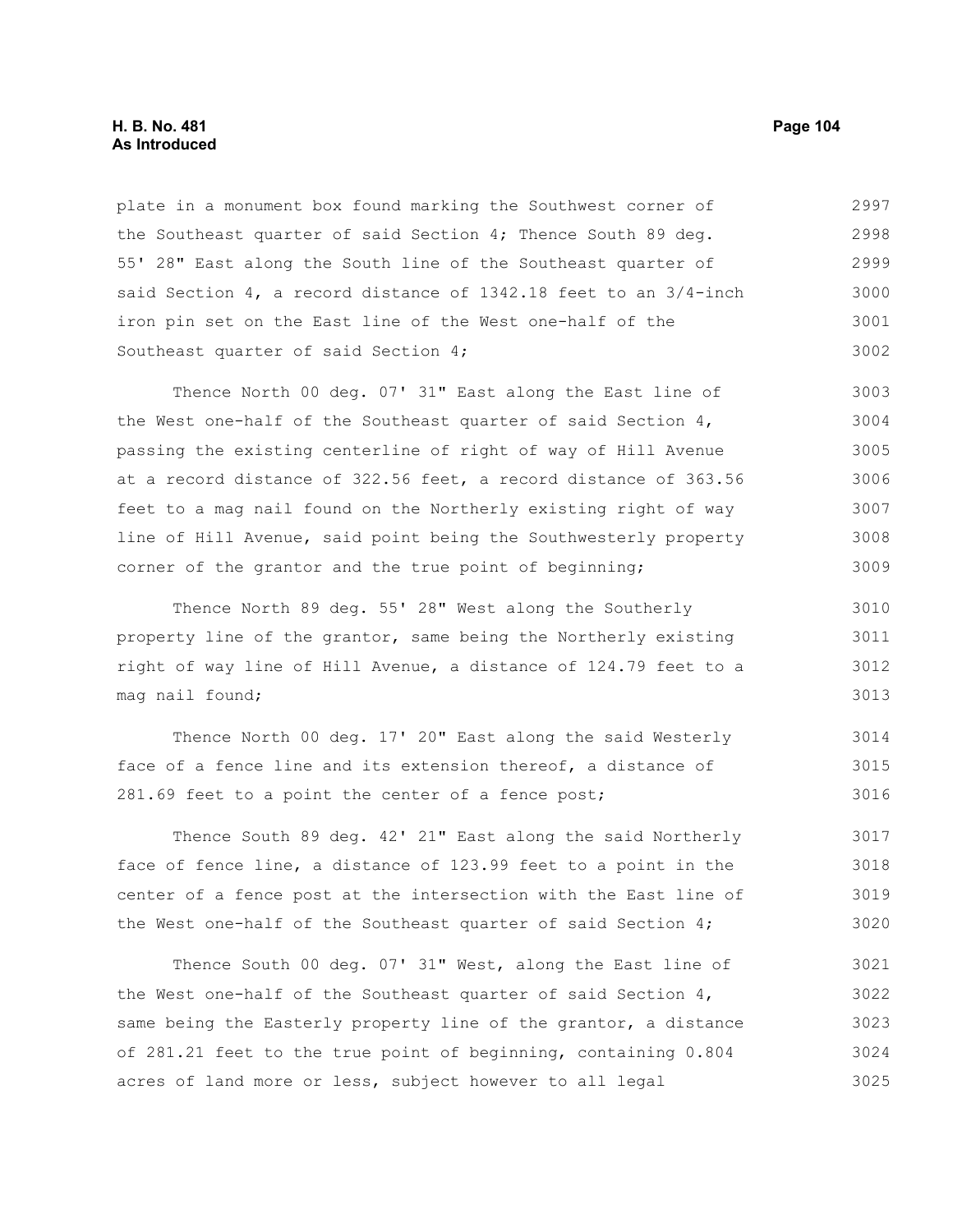| highways and prior easements of record.                                                                  | 3026 |
|----------------------------------------------------------------------------------------------------------|------|
| This description was prepared and reviewed on October 14,                                                | 3027 |
| 2014 by DGL Consulting Engineers, LLC, R.J. Lumbrezer,                                                   | 3028 |
| Professional Surveyor Number 8029.                                                                       | 3029 |
| This description is based on a field survey made in                                                      | 3030 |
| September of 2003 by DANSARD GROHNKE LONG LIMITED, LLC under the                                         | 3031 |
| direction and supervision of Kenneth E. Ducat, Registered                                                | 3032 |
| Surveyor No. 6783.                                                                                       | 3033 |
| NOTE: The bearings in this legal description are based                                                   | 3034 |
| upon an assumed meridian and are used only for the purpose of                                            | 3035 |
| describing angular measurements.                                                                         | 3036 |
| ALSO EXCEPTING THEREFROM THE FOLLOWING DESCRIBED PROPERTY:                                               | 3037 |
| Being a parcel of land situated in the City of Toledo,                                                   | 3038 |
| County of Lucas, State of Ohio, lying northerly of a property                                            | 3039 |
| owned by an existing railroad, and being a part of the southeast                                         | 3040 |
| quarter of the southeast quarter (SE14 of SE14) of section four                                          | 3041 |
| (4), town three (3) of the United States Twelve Miles Square                                             | 3042 |
| Reserve at the foot of the Rapids of the Miami of Lake Erie to                                           | 3043 |
| wit:                                                                                                     | 3044 |
| Commencing at a found stone monument, with a capped                                                      | 3045 |
| $(D.G.L. LTD. #6783)$ iron pin at 0.17 feet south & 0.18 feet                                            | 3046 |
| east, marking the southwest corner of the said southeast 4 of                                            | 3047 |
| the southeast $\frac{1}{4}$ (SE <sup>14</sup> 1 of SE <sup>14</sup> 1) of Section four (4), thence NORTH | 3048 |
| 00°-44'-36" EAST on the west line of the said southeast 14 of the                                        | 3049 |
| southeast $\frac{1}{4}$ (SE <sup>1</sup> 4 of SE <sup>14</sup> ) of Section four (4), said west line     | 3050 |
| also being the centerline of Vacated Faraday Street per City of                                          | 3051 |
| Toledo Ord. 1931, a distance of $42.58$ feet to a set $5/8"$                                             | 3052 |
| diameter iron rod with plastic cap (B.D.F.#8524), marking the                                            | 3053 |

intersection of the said west line of the said southeast ¼ of 3054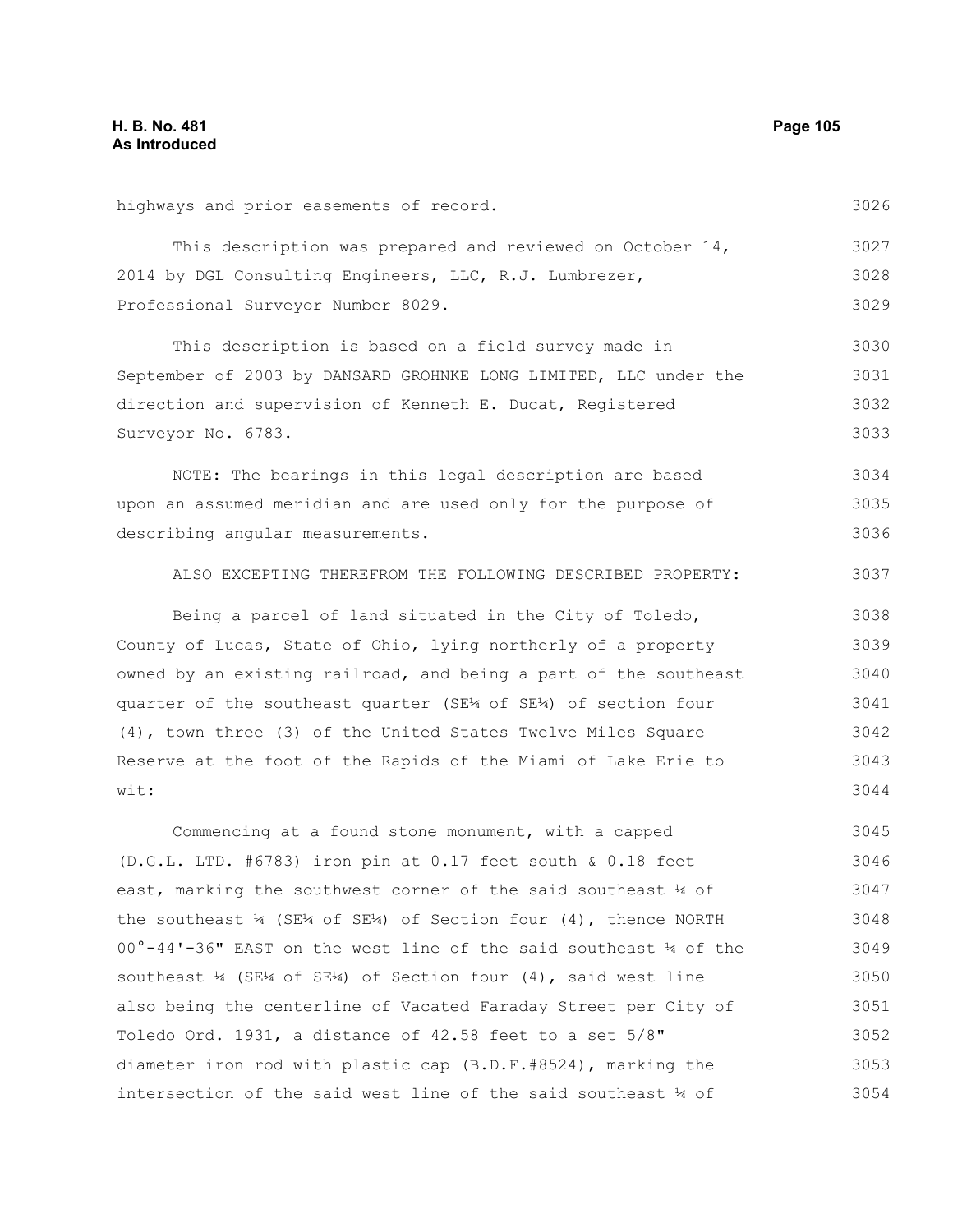the southeast ¼ (SE¼ of SE¼) of Section four (4) with the centerline of Vacated Hill Avenue per City of Toledo Ord. 6-33, said point also being the Point of Beginning for this description; 3055 3056 3057 3058

(1) Thence continuing NORTH 00°-44'-36" EAST on said west line of the southeast ¼ of the southeast ¼ (SE¼ of SE¼) of Section four (4) a distance of 219.98 feet to a set MAG Nail with a shiner, marking the intersection of said west line of the said southeast  $\frac{1}{4}$  of the southeast  $\frac{1}{4}$  (SE $\frac{1}{4}$  of Section four (4) with the southerly right-of-way of Hill Avenue as it now exists; 3059 3060 3061 3062 3063 3064 3065

(2) Thence SOUTH 85°-55'-34" EAST on said southerly right-of-way of Hill Avenue, as it now exists, a distance of l69.07 feet to a set 5/8" diameter iron rod with plastic cap (B.D.F.#8524), marking the intersection of said southerly rightof-way of Hill Avenue, as it now exists, with the westerly right-of-way of Fearing Boulevard, as if now exists; 3066 3067 3068 3069 3070 3071

(3) Thence SOUTH 04°-32'-19" EAST on said westerly rightof-way of Fearing Boulevard, as it now exists, a distance of 128.18 feet to a set 5/8" diameter iron rod with plastic cap (B.D.F.#8524), marking the intersection of said westerly rightof-way for Fearing Boulevard, as it now exists, with said centerline of Vacated Hill Avenue per City of Toledo Ord. 6-33; 3072 3073 3074 3075 3076 3077

(4) Thence SOUTH 66°-11'- 07" WEST on said centerline of Vacated Hill Avenue per City of Toledo Ord. 6-33, a distance of 198.55 feet to the Point of Beginning of this description; 3078 3079 3080

Containing an Area of 30,575.63 Square Feet or 0.702 Acre of land, more or less, and being subject to all easements, leases and restrictions of record. All 5/8-inch diameter iron 3081 3082 3083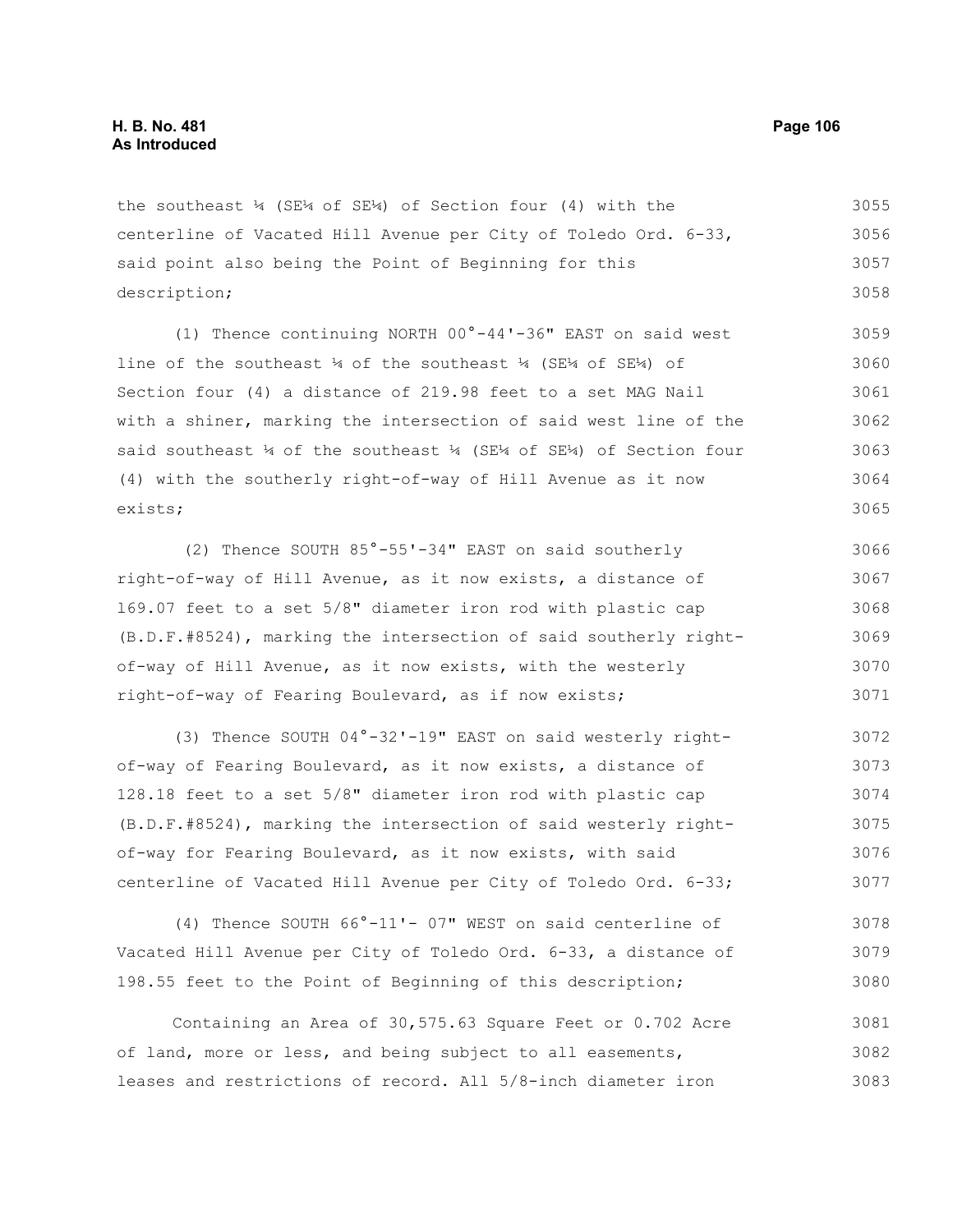#### rods are set with a plastic cap stating "B.D.F.#58524". The above described area is contained within Lucas County Auditors Permanent Parcel Number 18-04802 listed as Parcel VI within Lucas County Deed Volume 1959 on pages 113 & 114 having a total area of 65779.29 Square Feet (meas.) or 1.510 (meas.) Acres of land more or less which has an existing PRO of 35,202.69 (meas.) Square Feet or 0.808 (meas.) Acre, more or less and having a residue parcel total area of 30,575.63 (meas.) Square Feet or 0.702 (meas.) Acre of Land. 3084 3085 3086 3087 3088 3089 3090 3091 3092

This legal description has been prepared on August 21st, 2014 by Bradly D. Fish, Registered Surveyor Number 8524 from an actual field survey and documents of record, recorded within the City of Toledo Engineering Services Division and the Lucas County Recorder's Office. Prior legals used are the following deeds recorded in the Lucas County Recorder's Office: Book Volume 1959, page 113 (Parcel Vl), Book Volume 416, page 38. 3093 3094 3095 3096 3097 3098 3099

Grantor claims title by instrument(s) of record in name "The University of Toledo", recorded in Lucas County Recorders Deed Volume 1959 on pages 113 & 114 listed within as Parcel VI. 3100 3101 3102

The bearings for this survey are based on the State Plane Coordinate System of OHIO NORTH ZONE 3401, NAD 83 (2011). All bearings are relative thereto for the purpose of indicating angular measurement. 3103 3104 3105 3106

```
Prepared August 21, 2014 by Bradly D. Fish, P.S.,
Registered Surveyor #8524. 
                                                                             3107
                                                                             3108
```
Address: 2225 Nebraska Avenue, Toledo, Ohio 43607 Lucas County Parcel No. 18-04802 3109 3110

Parcel No. 2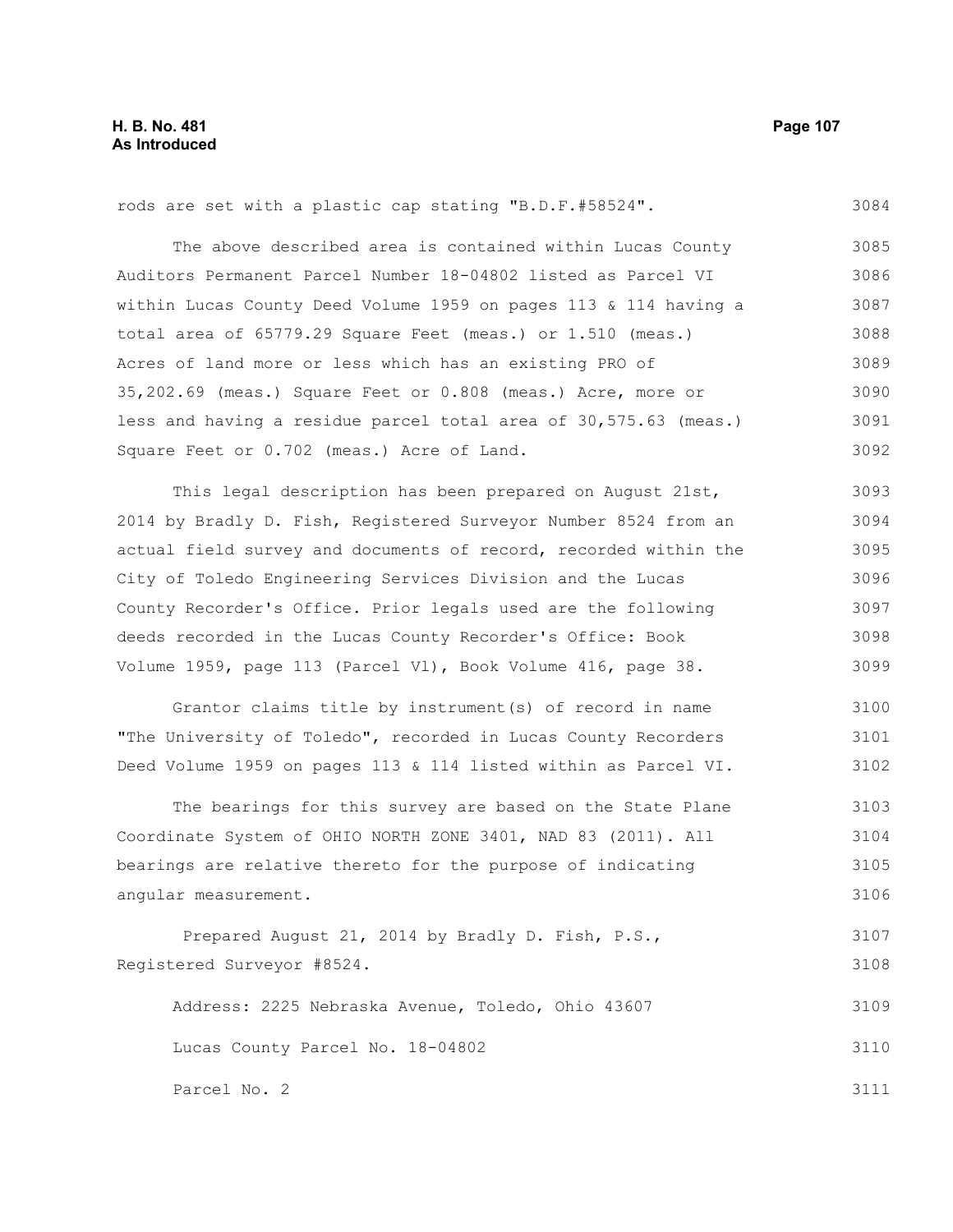A parcel known as the South quarter of the Northwest quarter of the Southwest quarter of Section 4, Town 3 in the United States Reserve of 12 miles square at the foot of the Rapids of the Miami of Lake Erie in the City of Toledo, Lucas County, Ohio; 3112 3113 3114 3115 3116

EXCEPTING THEREFROM the South 65 feet of the West 290 feet thereof;

AND ALSO EXCEPTING THEREFROM that part lying Westerly of the East right-of-way line of Westwood Avenue, and bounded and described as follows: 3119 3120 3121

Commencing at a bolt found marking the West quarter corner of the said Section 4; 3122 3123

(1) Thence South 00 deg. 11' 35" East along the West line of the Southwest quarter of the said Section 4, same line being the centerline of right-of-way of Westwood Avenue, a distance of 1013.01 feet to the intersection of the North line of the South quarter of the Northwest quarter of the Southwest quarter of the said Section 4; 3124 3125 3126 3127 3128 3129

(2) Thence North 89 deg. 59' 20" East along the said North line of the South quarter of the Northwest quarter of the Southwest quarter of the said Section 4, a distance of 50.00 feet to an iron rod set at the intersection of the said line with the Easterly right-of-way line of Westwood Avenue, said point being the True Point of Beginning; 3130 3131 3132 3133 3134 3135

(3) Thence continuing North 89 deg. 59' 20" East along the said North line of the South quarter of the Northwest quarter of the Southwest quarter of the said Section 4, same line being the Southerly line of University Terrace, an addition to the City of Toledo as recorded in Plat Volume 43, Pages 39 and 40, Lucas 3136 3137 3138 3139 3140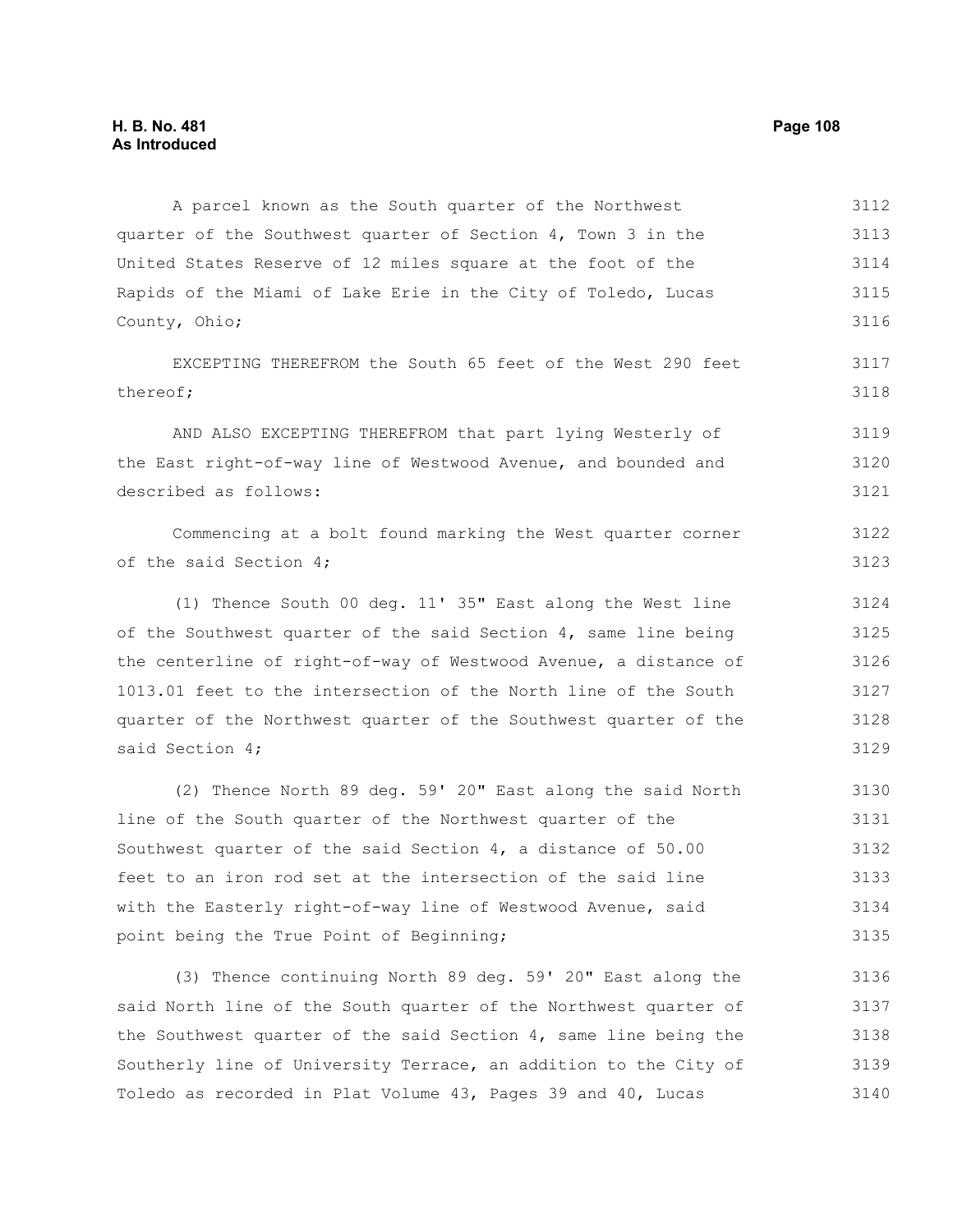County Recorder's Office, a distance of 1300.07 feet to an iron rod set on the East line of the West half of the Southwest quarter of the said Section 4; 3141 3142 3143

(4) Thence South 00 deg. 03' 42" West along the said East line of the West 1/2 of the Southwest quarter of the said Section 4, a distance of 337.58 feet to a capped half inch iron pin found marking a point on the South line of the South quarter of the Northwest quarter of the Southwest quarter of the said Section 4; 3144 3145 3146 3147 3148 3149

(5) Thence South 89 deg. 59' 06" West along the said South line of the South quarter of the Northwest quarter of the Southwest quarter of the said Section 4, a distance of 1058.57 feet to an iron rod set at the Southeasterly corner of a parcel conveyed to Margaret H. Seeman in Deed Volume 1684, page 444; 3150 3151 3152 3153 3154

(6) Thence North 00 deg. 11' 35" West along the Easterly line of the said Seeman parcel, a distance of 65.00 feet to an iron rod set; 3155 3156 3157

(7) Thence South 89 deg. 59' 06" West along the Northerly line of the said Seeman parcel, a distance of 240.00 feet to an iron rod set on the Easterly right-of-way line of Westwood Avenue; 3158 3159 3160 3161

(8) Thence North 00 deg. 11' 35" West along the said Easterly right-of-way line as described in Deed Volume 1985, Page 718, said line being 50.00 Easterly of and parallel to the West line of the Southwest quarter of the said Section 4 and the said centerline of Westwood Avenue, a distance of 272.67 feet to the True Point of Beginning. 3162 3163 3164 3165 3166 3167

The above described area is contained within the Lucas County Auditor's Permanent Parcel Number 20-04204 and contains 3168 3169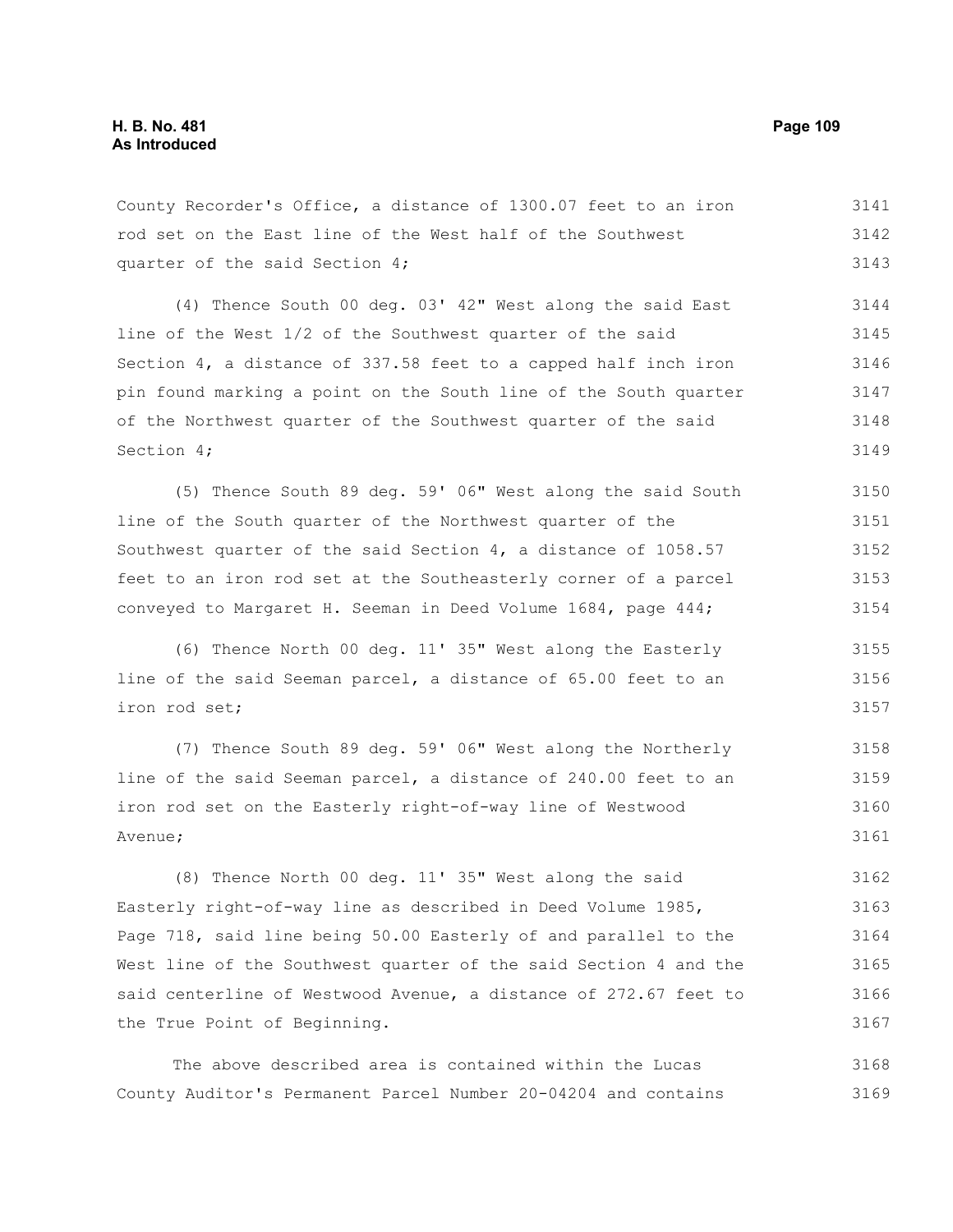and restrictions of record.

9.713 acres more or less, subject to legal highways, easements

This description was prepared and reviewed on April 28, 2003 by Dansard Grohnke Long Limited, LLC, Kenneth E. Ducat, Registered Surveyor Number 6783. 3172 3173 3174

This description is based on a field survey made in April of 2003 by Dansard Grohnke Long Limited, LLC under the direction and supervision of Kenneth E. Ducat, Registered Surveyor No. 6783. Grantor claims title by instrument recorded in Micro Fiche 86-0244 Location E03, Lucas County Recorder's Office. 3175 3176 3177 3178 3179

The basis of bearings in this description are based on an assumed meridian and all other bearings are relative thereto for the purpose of indicating angular measurement. Points referred to as set are 3/4-inch diameter x 30-inch long re-bars with a 1- 1/2-inch diameter plastic cap marked "DGL LTD PS #6783". 3180 3181 3182 3183 3184

Address: 328 North Westwood Avenue, Toledo, Ohio 43607 3185

```
Lucas County Parcel No. 20-04204
```
The foregoing legal description may be corrected or modified by the Department of Administrative Services to a final form if such corrections or modifications are needed to facilitate recordation of the deed or deeds. 3187 3188 3189 3190

(B)(1) The conveyance shall include the improvements and chattels situated on the real estate, and is subject to all leases, agreements, licenses, memoranda of understanding, easements, covenants, conditions, and restrictions of record; all legal highways and public rights-of-way; zoning, building, and other laws, ordinances, restrictions, and regulations; and real estate taxes and assessments not yet due and payable. The real estate shall be conveyed in an "as-is, where-is, with all 3191 3192 3193 3194 3195 3196 3197 3198

3170 3171

3186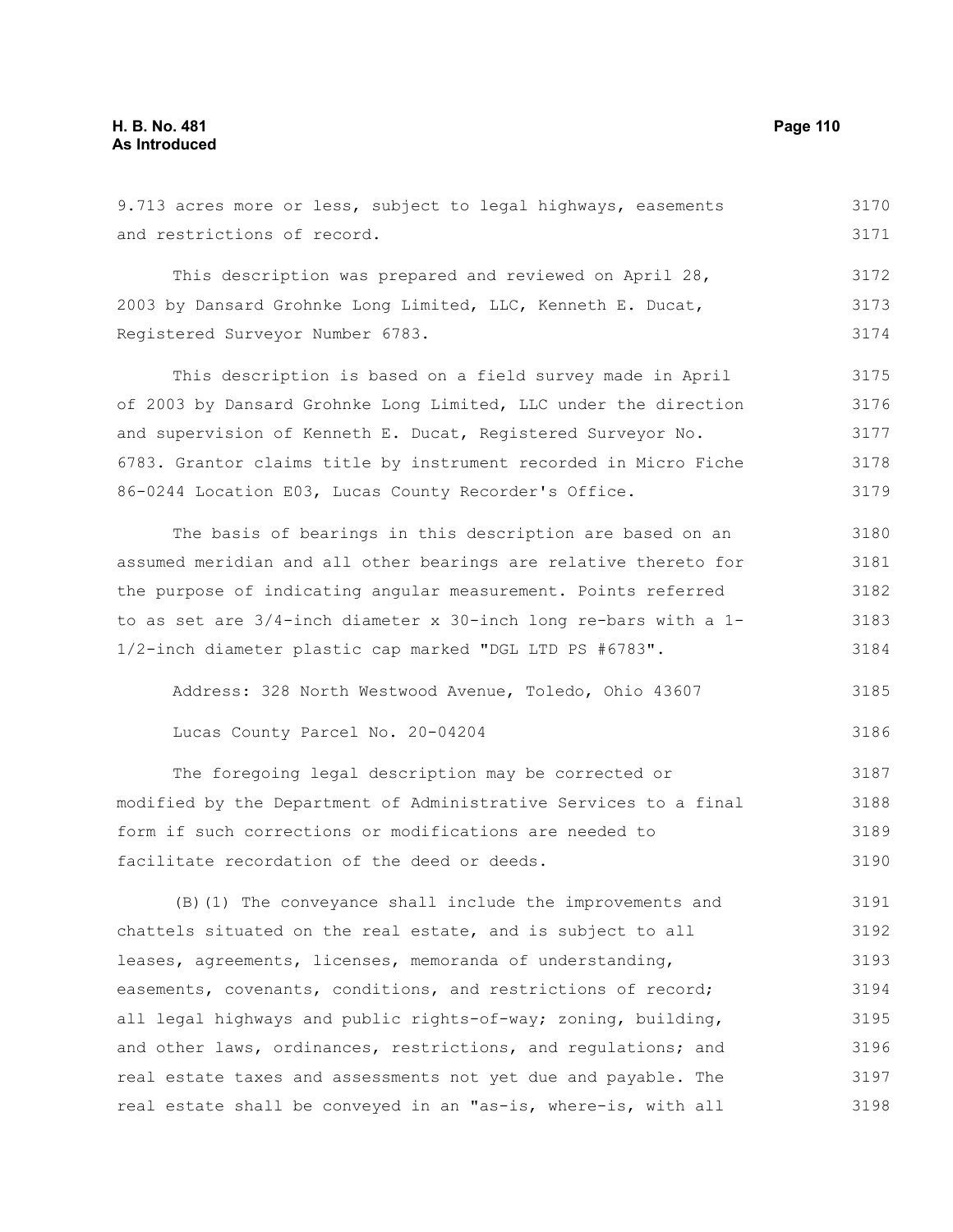3199

| faults" condition.                                              |
|-----------------------------------------------------------------|
| (2) The deed or deeds for the conveyance of the real            |
| estate described in division (A) of this section may contain    |
| restrictions, exceptions, reservations, reversionary interests, |
| or other terms and conditions the Director of Administrative    |
| Services and the Board of Trustees of the University of Toledo  |
| determine to be in the best interest of the state.              |
|                                                                 |

(3) Subsequent to the conveyance, any restrictions, exceptions, reservations, reversionary interests, or other terms and conditions contained in the deed or deeds may be released by the state or the Board of Trustees of the University of Toledo without the necessity of further legislation. 3206 3207 3208 3209 3210

(C) Consideration for the conveyance of the real estate described in division (A) of this section shall be at a price acceptable to the Board of Trustees of the University of Toledo and such conveyance shall be pursuant to a real estate purchase agreement containing any terms and conditions acceptable to the Board of Trustees of the University of Toledo. 3211 3212 3213 3214 3215 3216

If the grantee or grantees to be determined do not complete the purchase of the real estate within the time period provided in the real estate purchase agreement, the University of Toledo may use any reasonable method of sale considered acceptable to the Board of Trustees of the University of Toledo to select an alternate grantee or grantees to complete the purchase within three years after the effective date of this section. 3217 3218 3219 3220 3221 3222 3223 3224

(D) The real estate described in division (A) of this section may be conveyed as an entire tract or as multiple parcels. 3225 3226 3227